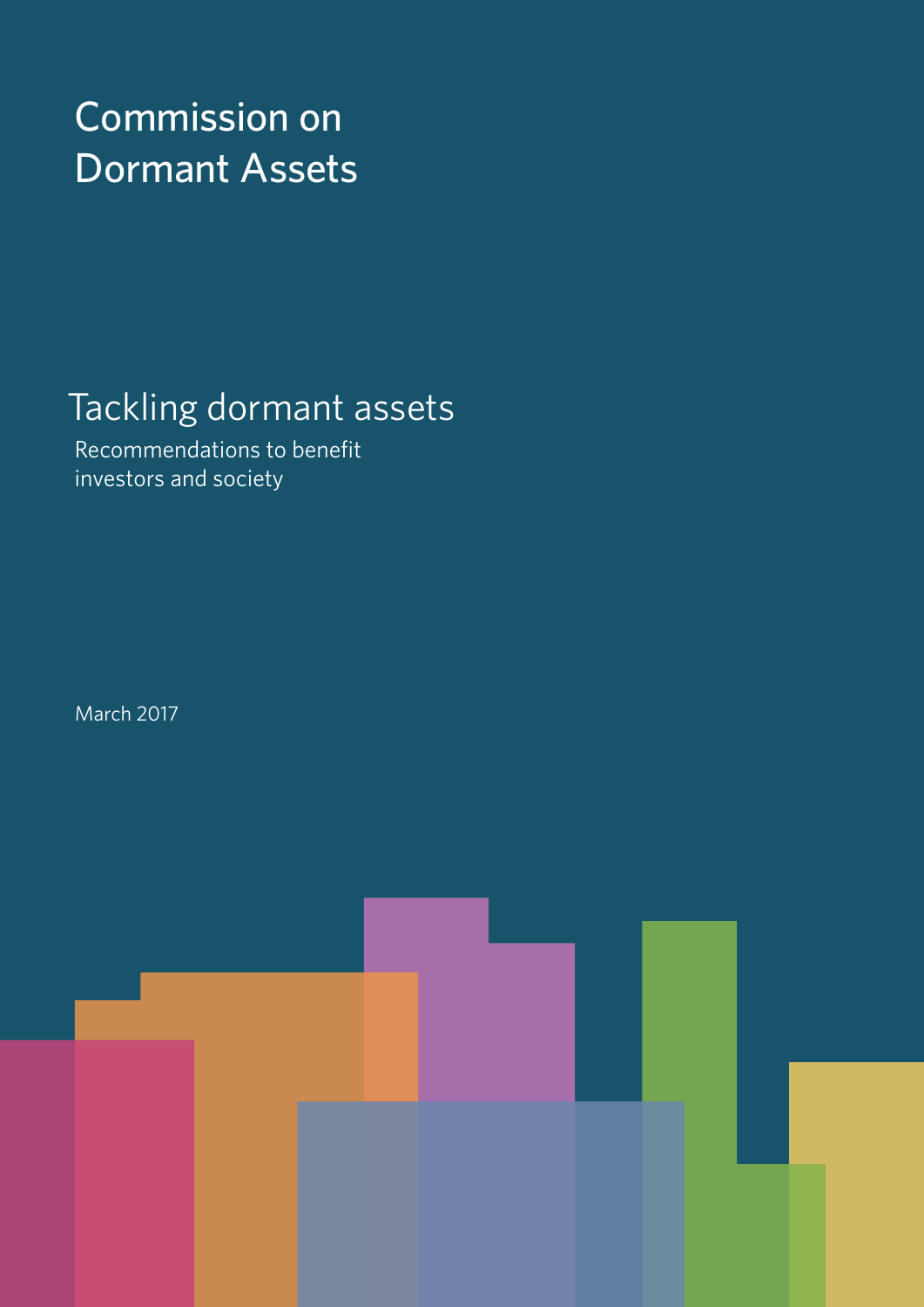# Foreword by the Chair of the Commission on Dormant Assets



**Dormant assets should not exist, but they do. Individuals should never lose track of their assets, but they do**. Companies should not have out-of-date contact details for their customers, but they do. As a result, there is a significant amount of money in our economy which is unclaimed or lost. Public interest dictates that money ordinarily due to customers should not unduly benefit companies. We should all do whatever we can to minimise dormancy occurring in the first place, but if it does occur, the owners should be found and, if that is not possible, society should benefit.

The Government first began to address this issue in 2008 with the Dormant Bank and Building Society Accounts Act. This has led to significantly enhanced reunification of dormant assets by our banking institutions.

In December 2015, I was pleased to be asked by the Minister for Civil Society, Rob Wilson, to chair the new independent Commission on Dormant Assets. The Commission's remit was to look beyond simple bank and building society accounts and consider the full spectrum of potentially dormant financial and non-financial assets. Its ambition was to encourage steps that could minimise existing and future dormancy, reunite assets with their beneficial owners and, where that was not possible, recommend a mechanism to recycle dormant funds to be used to address key social issues throughout the UK.

This report contains the principal findings and recommendations of the Commission. It concludes that there is a broad range of financial assets where significant levels of dormancy may exist. It also concludes that much more should be done to reduce these through substantially greater reunification efforts. However, even after this, there is still likely to be over £1bn that, over time, can be channelled to good causes.

*"We should all do whatever we can to minimise dormancy occurring"*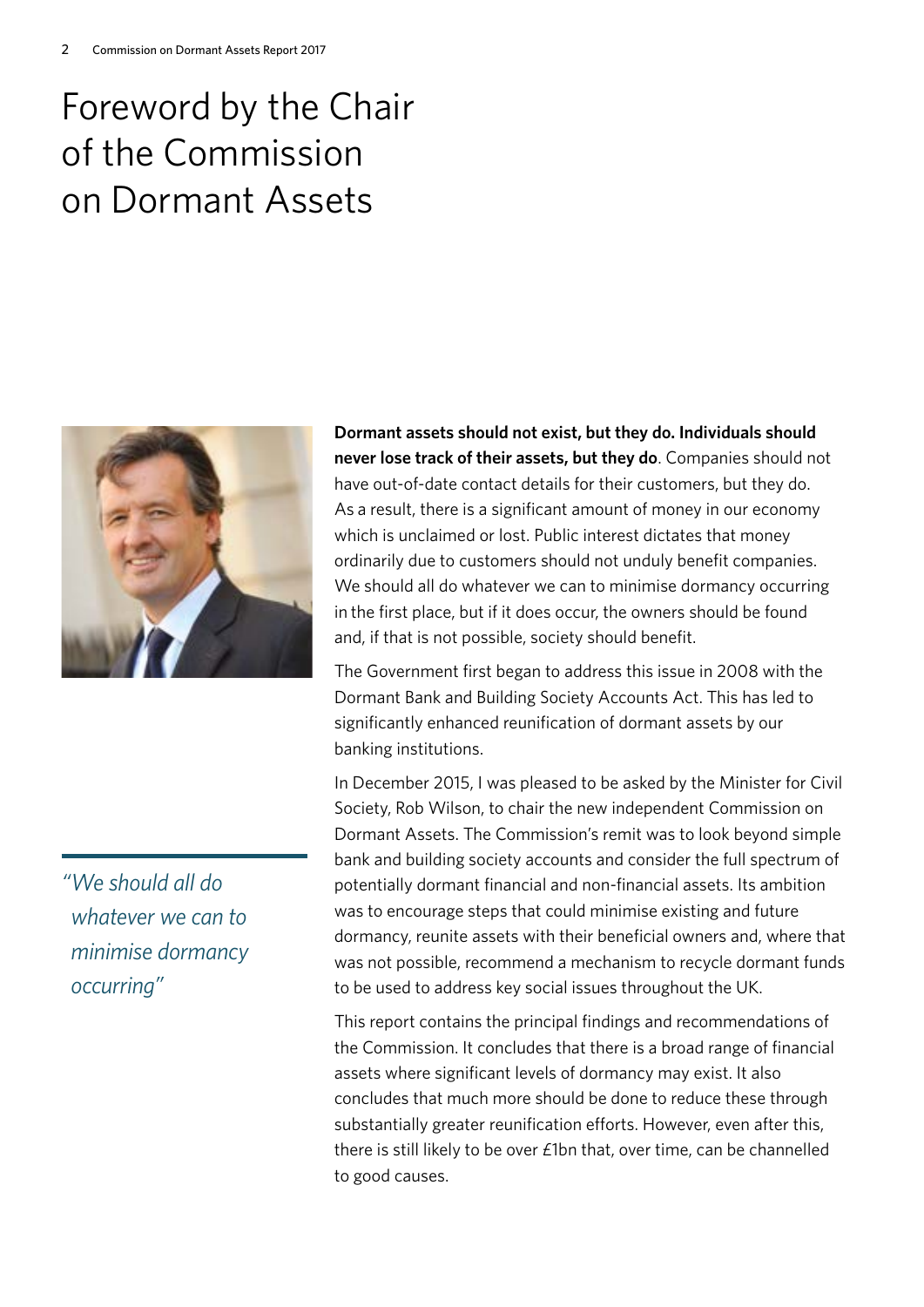The work of the Commission required the support of a significant number of individuals and institutions. Firstly, my nine fellow Commissioners who brought their expertise and commitment to what was often a difficult, technical and complex discussion. Their experience, particularly of the financial services sector, was invaluable and I would like to thank them enormously for their unstinting support. Secondly, thanks are also due to the many stakeholders who spent considerable time working with the Commission. These included representatives of Government departments and regulatory agencies, trade associations, the Co-operative Group and Reclaim Fund Ltd, and the many individual companies and organisations that took the time to respond to our call for evidence. Last, but by no means least, I am very grateful to the hard-working and dedicated Secretariat at the Department for Culture, Media and Sport, without whom none of this would have been possible.

The report of the Commission marks the beginning, not the end, of a process. Much additional work needs to be undertaken by the Government, industry bodies and firms if we are to achieve our two objectives of minimising dormancy and utilising any surplus for the good of society.

TuloLO Dure

**Nick O'Donohoe** *Chair of the Commission on Dormant Assets*

*"Likely to be over £1bn that, over time, can be channelled to good causes"*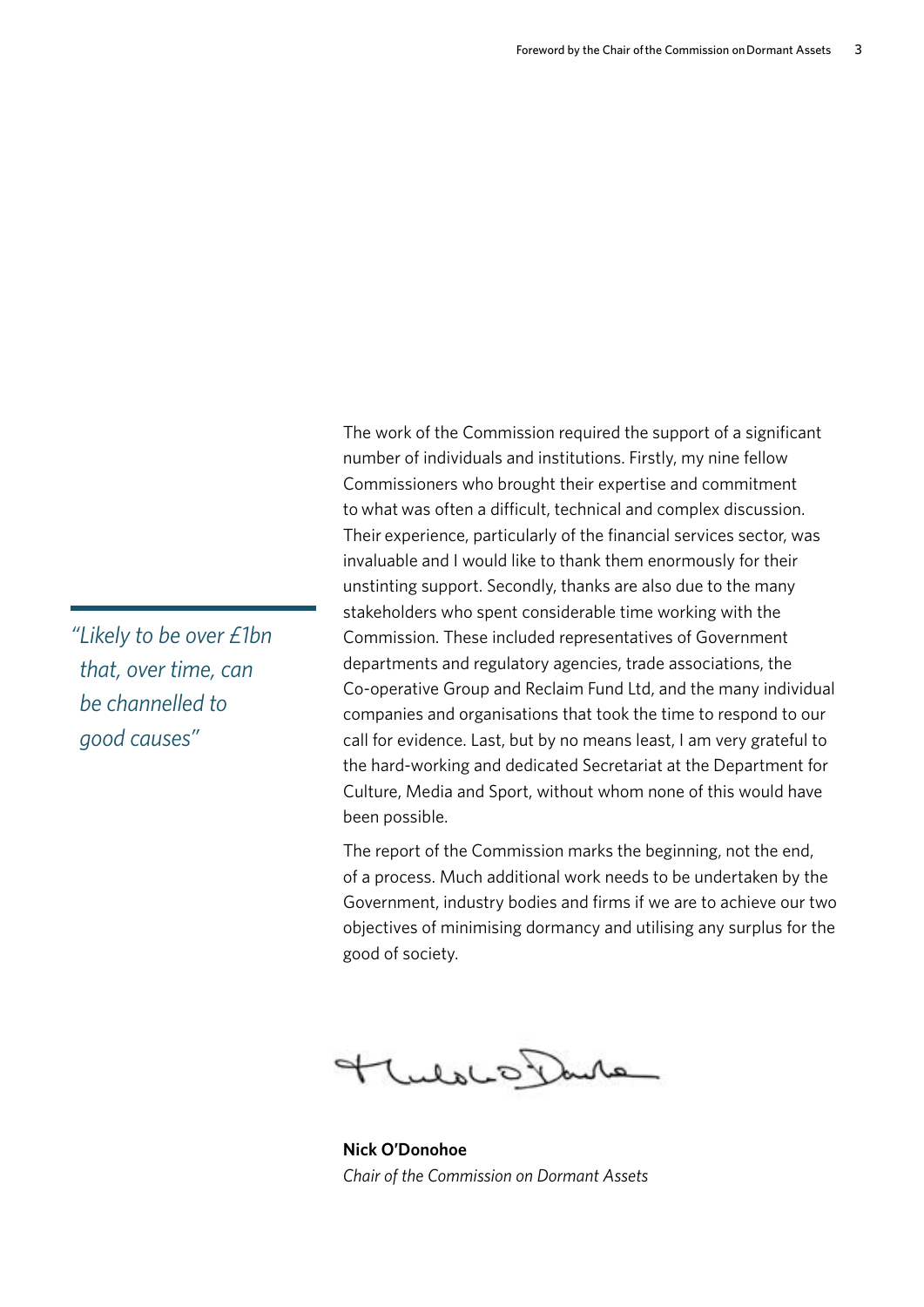# **Contents**

# 02

**Foreword by the Chair**

06

**Executive summary**

15

# 16

**Chapter 1 Banks and building societies**

Chapter 1 provides an overview of the banking industry.

# 26

**Chapter 2 Insurance and pensions**

# 40

**Chapter 3 Investment and Wealth Management**

Chapter 3 provides an overview of the investment and wealth management industry.

Chapter 2 provides an overview of the insurance and pensions industry.

**Guide to key terms**

Chapters 1, 2 and 3 describe the features and key characteristics of the industry's products and explains the rationale for the Commission recommending which assets should be part of, or exempt from, an expanded scheme. It also explains the methodology used by the Commission to estimate a value for potentially dormant assets held by industry participants and available for transfer to the current and an expanded scheme.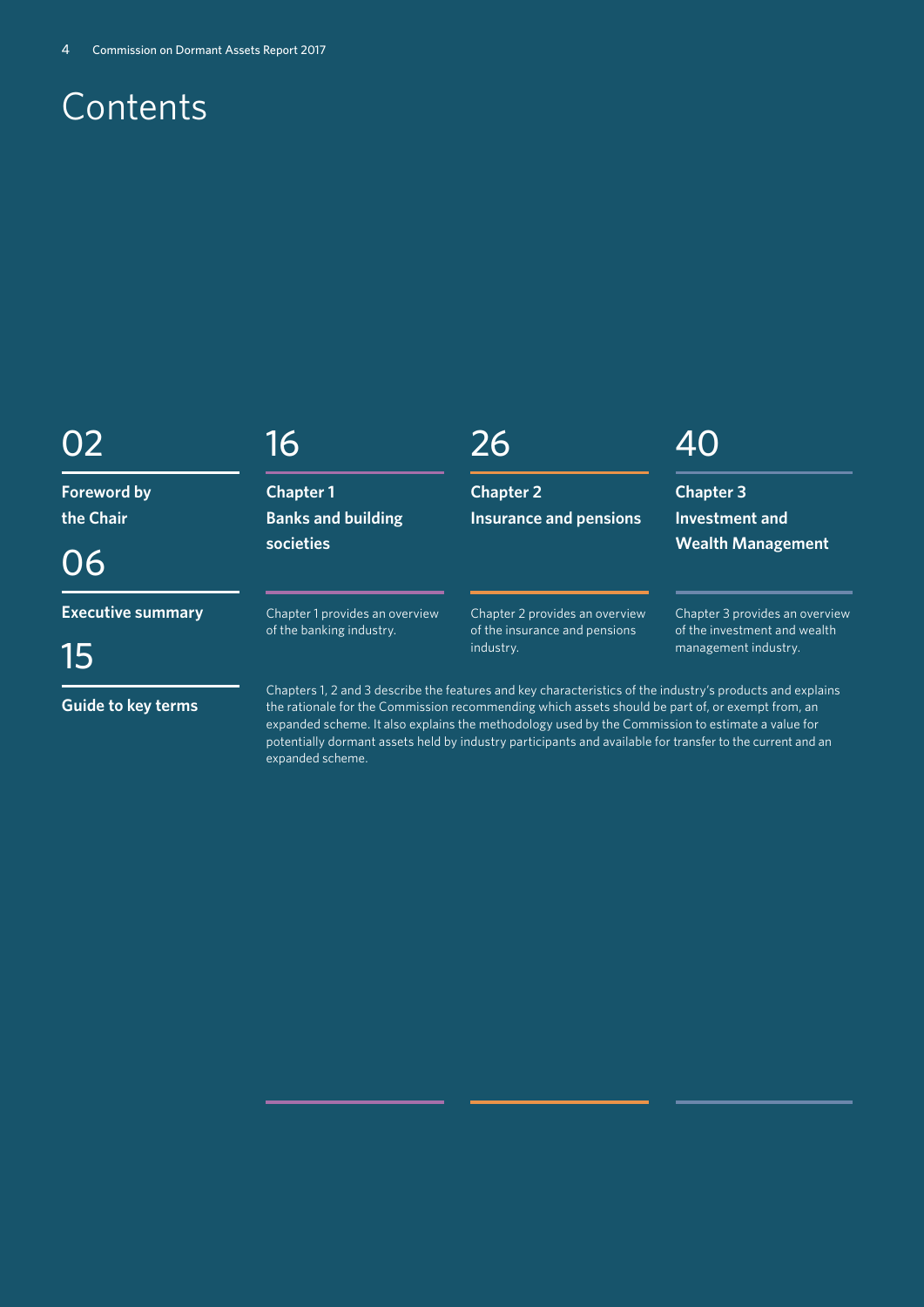# 52

**Chapter 4 Securities**

Chapter 4 provides an overview of corporate shareholdings and bondholdings. It describes the potential value of dormant assets in these areas, both in terms of cash and non-cash assets, held directly by, or on behalf of, individuals.

# 58

**Chapter 5 Process of administering the dormant assets scheme**

# 59

Recommendations to improve the current reclaim fund model

5A outlines recommended modifications to the current scheme which should be implemented even if it is decided that no additional assets will be included in an expanded scheme.

#### 70

Additional recommendations to enable the reclaim fund model to cope with an expanded scheme

5B examines the additional features and capabilities of the reclaim fund that may be required to deal with an expanded scheme.

# 84

**Chapter 6 Legislation and regulation**

legislative and regulatory frameworks currently in place and recommends where amendments to existing legislation and regulations are required.

# Chapter 6 reviews the

93

100

Annex D: International dormant assets scheme comparisons

103 Annex E: Call for evidence: a summary of the key themes

105

Annex F: Background to the dormant assets scheme in the UK

#### **Annexes**

90

#### 91

Annex A: Membership, remit and work of the commission

Annex B: Report recommendations

#### 98

Annex C: Non-financial services sector assets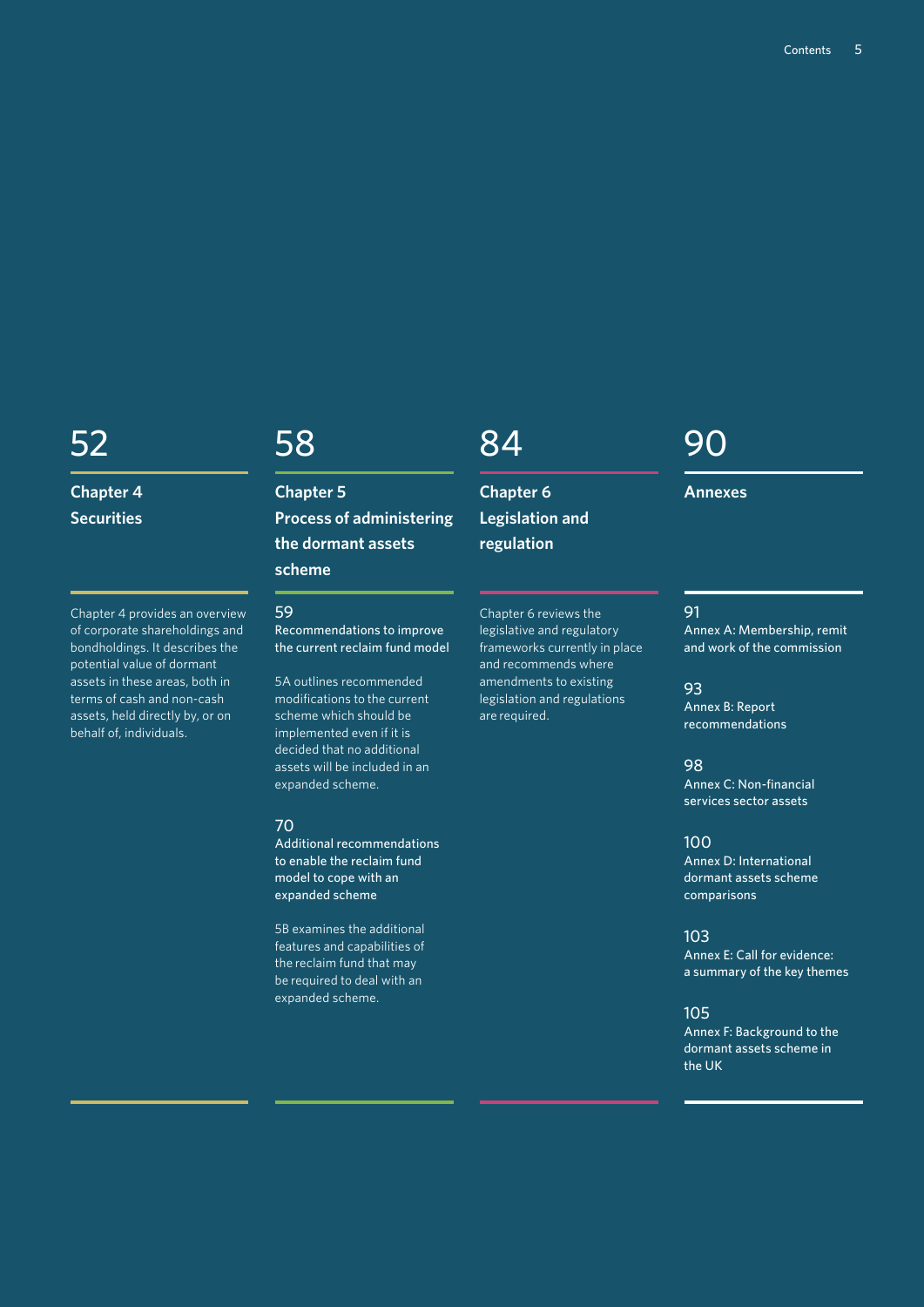# Executive summary

**A dormant asset is one that a firm is unable to reunite with** 

**a beneficial owner.** In a perfect world, assets would never become dormant, but in reality, firms can lose contact with their customers for a variety of reasons. Sometimes customers move house or change their name and forget to pass on their new details; sometimes they buy new financial products and forget about those they already have; and sometimes, unfortunately, they die without leaving a will or beneficiaries.

While firms try to reunite such assets with their customers, the efforts made vary greatly in their extent and effectiveness, and there consequently remains within the UK a pool of dormant assets which exists across multiple financial services and non-financial services products.

From a public-interest perspective, it does not seem right that dormant assets should reside indefinitely with firms. Where it is not possible to reunite dormant assets with their rightful owners, there is a strong argument that these assets should be used for good causes and public benefit.

# **The current dormant assets scheme**

The Government recognised the need to address the challenges and opportunities presented by dormancy and began the process of addressing the issue by passing the Dormant Bank and Building Society Accounts Act in 2008 (the Act).

The Act's objective was to encourage banks and building societies to identify dormant assets and to make reasonable efforts to reunite those assets with their beneficial owners. If those efforts failed, the Act provided a mechanism whereby dormant accounts could be transferred to an independent body, currently Reclaim Fund Ltd (RFL), formed specifically to fund future customer reclaims, which can be made in perpetuity, and to distribute any surplus for the benefit of good causes throughout the UK.

*"Where it is not possible to reunite dormant assets with their rightful owners, there is a strong argument that these assets should be used for good causes and public benefit"*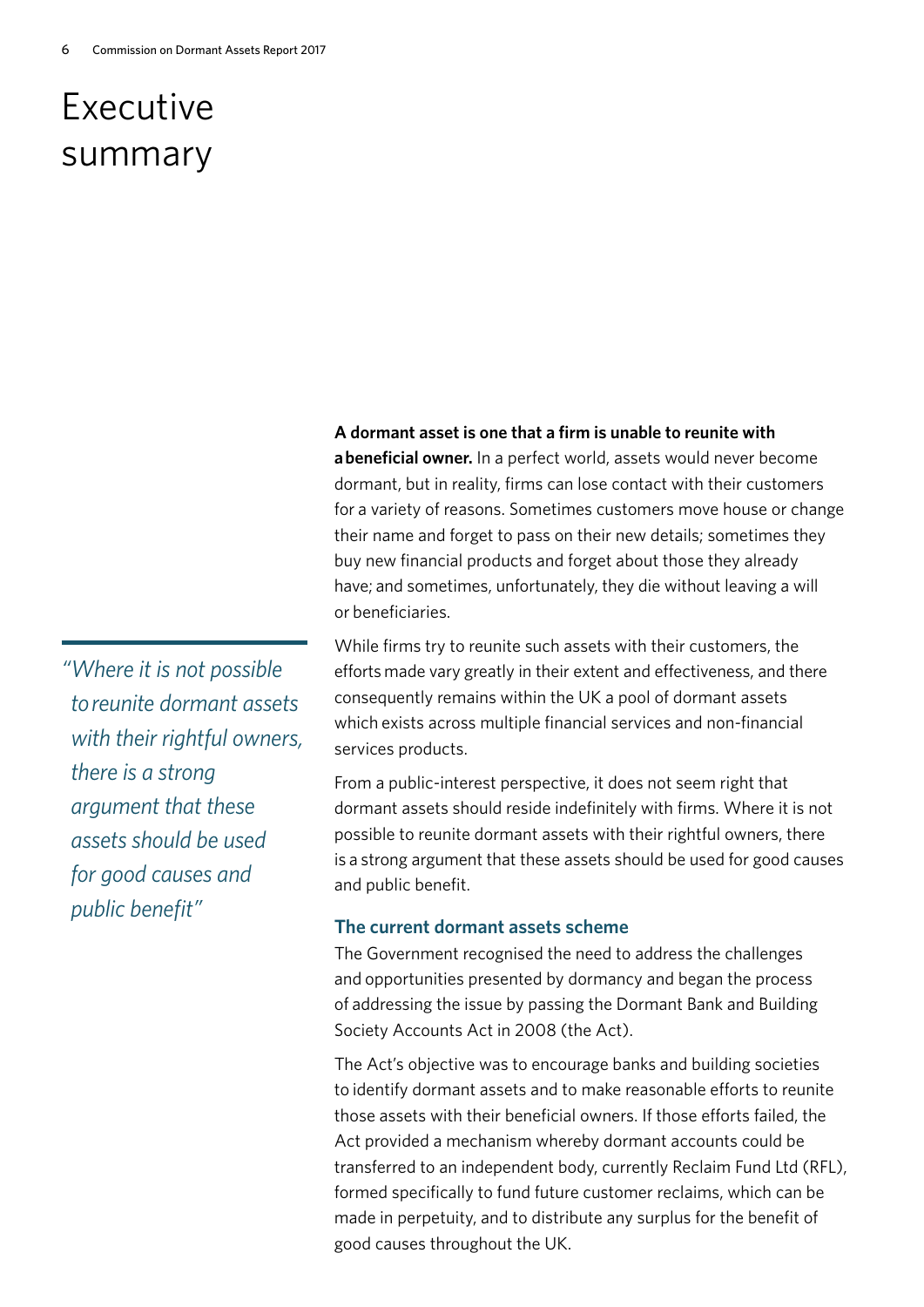# **Building on the success of the current scheme**

The Government believes the current scheme has been a significant success. It has encouraged banks to work harder to reunite dormant assets with their owners, while at the same time it has identified and freed up a substantial sum of money for good causes. In addition, although created as a scheme with voluntary participation, it has been adopted by the major UK high street banks and building societies.

These participating financial institutions benefit reputationally from being seen to embrace a scheme which has protected their customers' property rights, with any future reclaims being borne by the scheme, and which also facilitates significant additional funding for good causes. Participants also benefit, from an operational perspective, by being able to transfer dormant accounts that are otherwise administratively burdensome.

The first assets were transferred to RFL in 2011, and the total value of assets transferred is now close to £1bn. Of that, £362m has so far been distributed for the benefit of good causes, while reclaim rates have been 5% of the total asset value transferred.

# **The Commission's remit and objectives**

Given the positive industry participation to date, the Government announced in late 2015 its intention to appoint a new independent commission to consider the most effective way of broadening the range of assets that could be included in the scheme. In December 2015, the Minister for Civil Society, Rob Wilson, appointed Nick O'Donohoe, former CEO of Big Society Capital, to chair the Commission on Dormant Assets, and in March 2016 announced the names of nine Commissioners.

The purpose of the Commission, as laid down in its terms of reference, was to *"identify new pools of dormant assets and work with industry to encourage the contribution of these assets to good causes".* Specifically, the Commission was asked to provide expert, independent, impartial advice and evidence in four areas:

- What additional classes of dormant assets could be brought into an expanded scheme;
- How much these assets could produce for good causes;

*"The Government believes the current scheme has been a significant success"*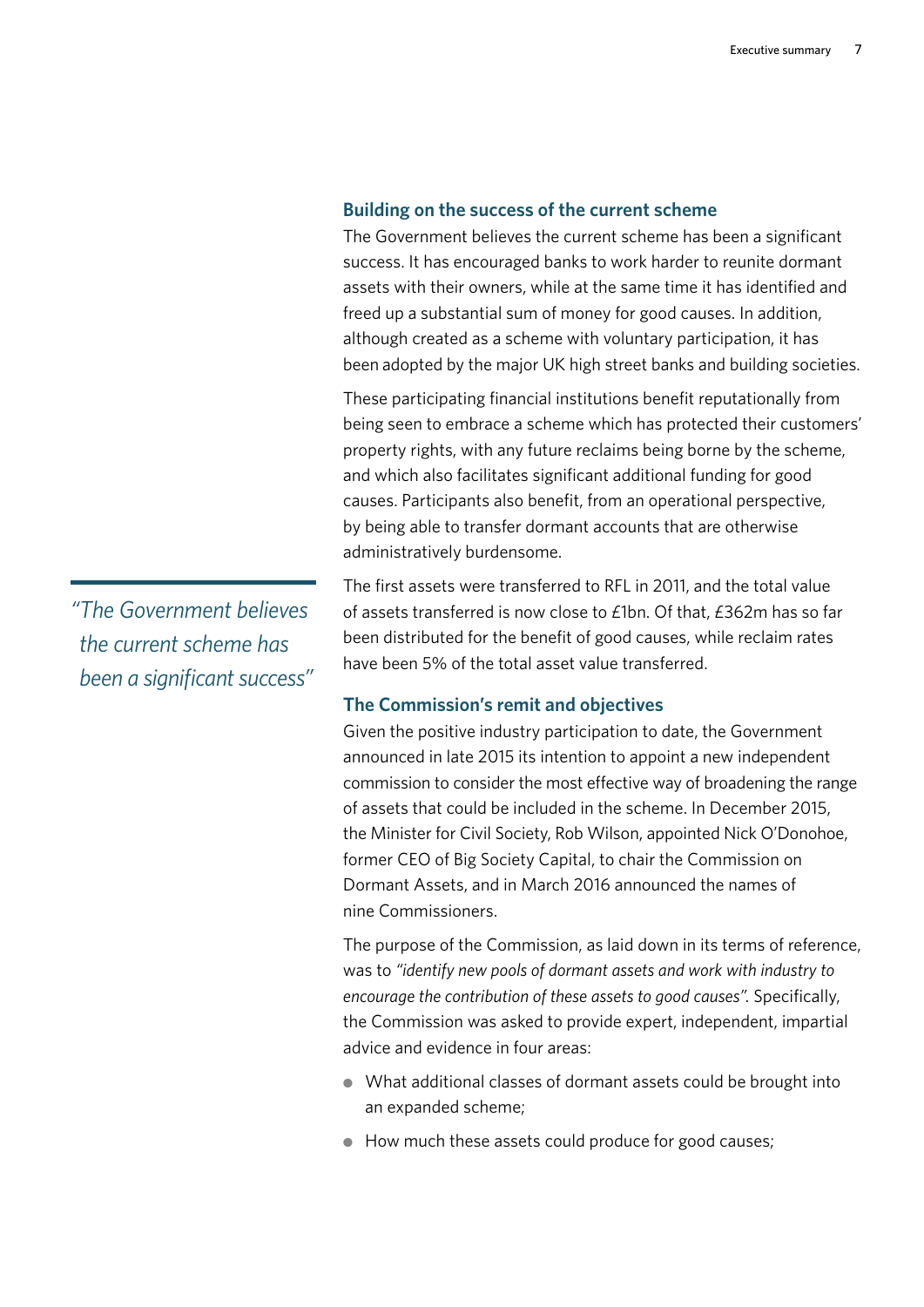- Whether the current system for managing dormant assets would cope with a larger and potentially more complex group of assets; and
- Whether firms should be more transparent about the level of dormant assets within their industry sectors.

The Commission was not specifically tasked with considering whether sufficient efforts are being made by firms to reunite customers with dormant assets. However, in the course of its work, it became increasingly apparent that this is a significant issue and needs to be addressed. Accordingly, in addition to making recommendations to expand the current scheme, the Commission also makes recommendations on this front.

Finally, the Commission was not asked to suggest any principles or make any recommendations about which organisations or specific good causes should benefit from the expanded scheme. Decisions on the most appropriate use of additional dormant assets transferred through an expanded scheme will continue to be taken by the Government.

# **Determining which additional assets should be included**

The Commission's first task was to consider the additional types of dormant asset that might be included in an expanded scheme. It looked at the banking, insurance and pensions, and investment and wealth management industries, as well as a range of assets from non-financial services sectors.

Having reviewed these, the Commission decided to concentrate on the financial services sector, because it believed this to hold the greatest value and most readily accessible pool of potentially dormant assets. Given the time frame within which the Commission was asked to report, and the resources at its disposal, it was not feasible to consider non-financial products in detail. Some potential non-financial areas where dormancy may exist, and where additional analysis might be considered in the future, are outlined in Annex C.

# **Engagement with industry**

The Commission recognised that consulting broadly with the financial services sector would be essential to understanding where potential dormancy might arise, and the practical challenges of identifying and reuniting these assets with customers.

*"The Commission decided to concentrate on the financial services sector, because it believed this to hold the greatest value and most readily accessible pool of potentially dormant assets"*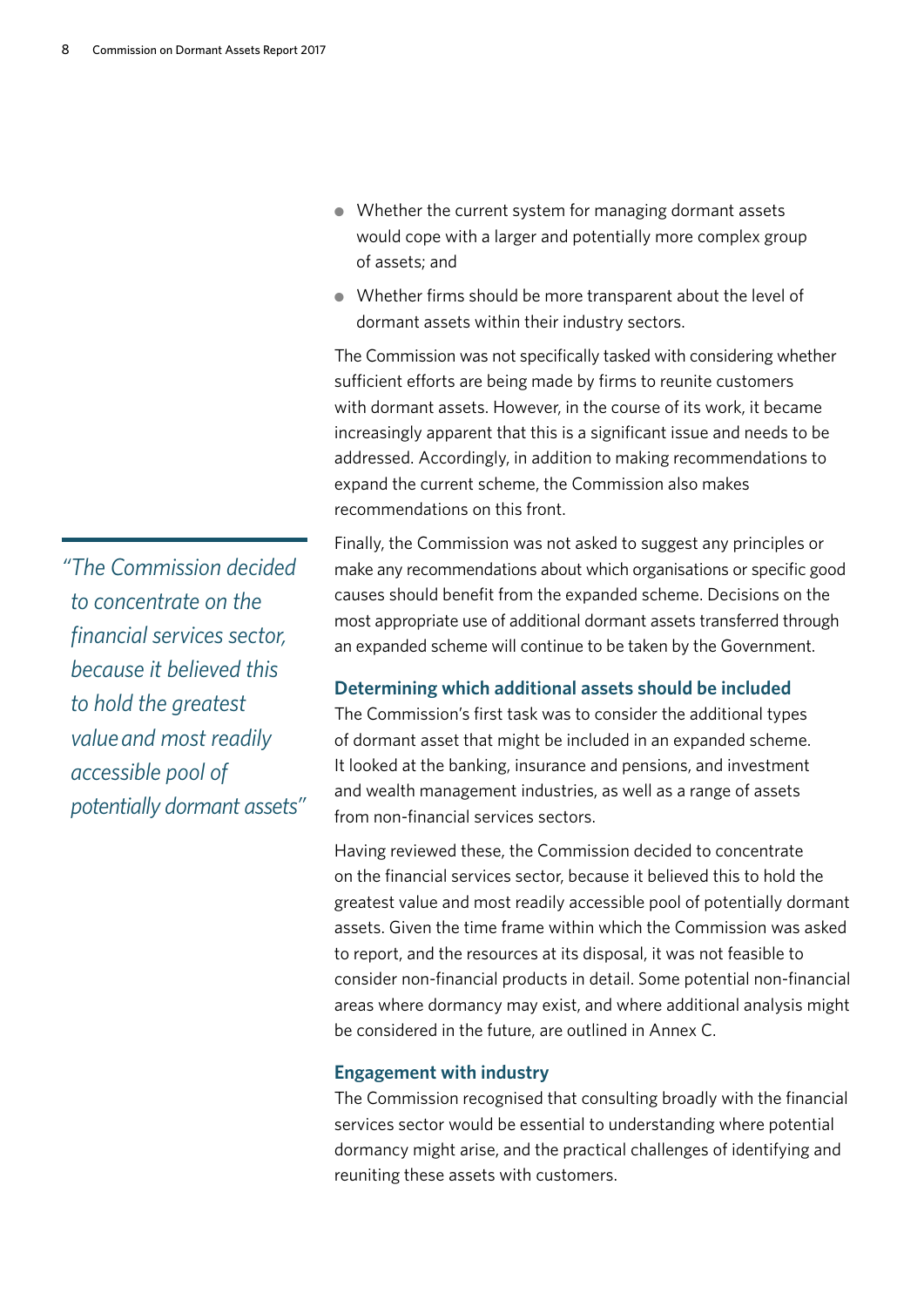During the summer of 2016, the Commission contacted around 200 organisations, including trade associations, regulators and market participants, to seek their views on expanding the current scheme. A summary of the main response themes is in Annex E.

The Commission also convened a number of industry working groups to provide additional insight into industry-specific issues. More information on the Commission's working methodology is in Annex A.

### **The challenges of expanding the scheme**

The wide range of assets under consideration meant the Commission had to think carefully about what should be prioritised for inclusion in an expanded scheme. In making decisions, a number of different factors were involved. These included the potential dormant proportion for a given asset type; the legal vehicle in which assets are held; the current arrangement, if any, for dealing with dormancy; and the challenges of ensuring that a reclaim fund could provide restitution in the event of a reclaim.

The Commission further recognised that it would be inappropriate to seek to apply one definition of dormancy across multiple different assets. Most bank and building society accounts necessarily involve regular contact between the institution and the customer. However, many of the assets considered for inclusion in the expanded scheme come from long-term savings products where it would not be unusual for there to be no ongoing contact with customers, sometimes for decades. The Commission has therefore proposed different definitions for different asset types.

### **Participation costs**

It was important for the Commission to consider the impact that participating in an expanded scheme might have on firms. The Commission considered the costs and benefits to the firm of participating, and recognised the need to ensure that the net costs to firms, both in terms of transferring assets and attempting to reunite customers with lost assets, are proportionate to the value of the assets themselves.

## **Key conclusions and recommendations**

The Commission's view is that the current scheme should be expanded to include a much wider range of financial assets. It estimates that their inclusion could lead to an extra £1-2bn of funding being transferred for the eventual benefit of good causes.

*"The wide range of assets under consideration meant the Commission had to think carefully as to what should be prioritised for inclusion in an expanded scheme"*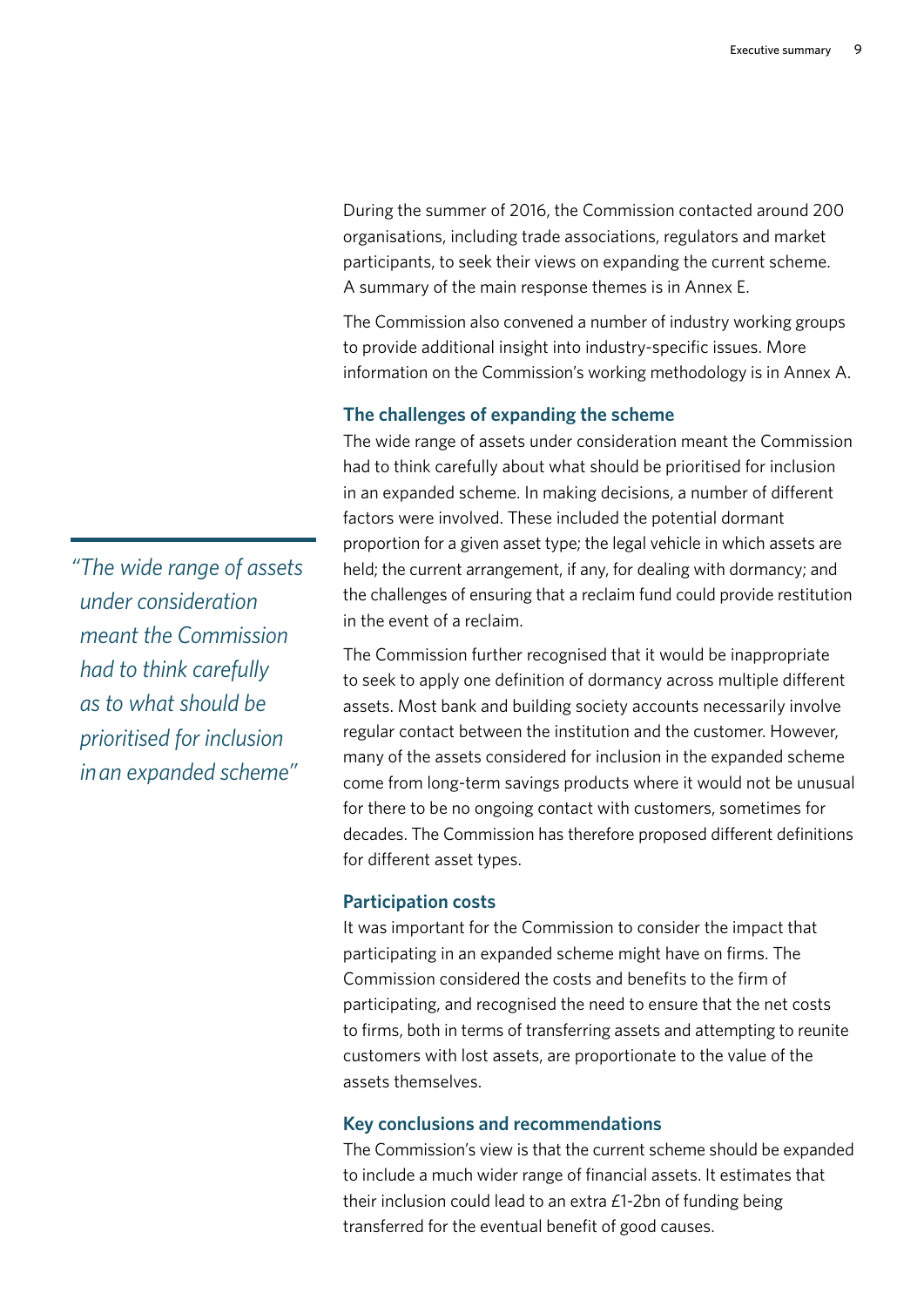The Commission believes the expanded scheme should retain the core principles of the current scheme, but the way the scheme is managed should be revised to enable it to cope with the wider range of assets envisaged. New and / or amended legislation will be required to assist the implementation of the expanded scheme.

In addition to the detailed recommendations which can be found in the sector chapters, and which are collated in Annex B, the Commission makes four overarching recommendations, as set out below:

#### *1. The key principles of the current scheme should be reaffirmed*

The Commission considered the key principles of the current scheme and how these should be applied to an expanded scheme.

It concluded that, in dealing with any asset, the first priority of the firm should be to seek to reunite it with its beneficial owner. Within this context, firms should be encouraged to do more and only when reunification efforts are unsuccessful, should assets be re-directed for the benefit of good causes. Likewise, customers should be encouraged to ensure that firms holding their assets have their current contact details.

As with the current scheme, the right for customers to reclaim assets transferred to an expanded scheme should continue to exist in perpetuity.

Participation by firms in an expanded scheme should continue to be voluntary as this has proven successful with the current scheme. However, the Commission recognises that the expanded scheme will deal with a much more diverse range of firms, and therefore the effectiveness of the expanded scheme should be monitored. To facilitate this monitoring, and achieve a greater degree of transparency, firms should specifically disclose and explain their approach regarding dormant assets and the extent of their participation in the scheme.

The Commission is aware that a voluntary scheme risks relatively low levels of participation in some product areas. If overall participation levels in the expanded scheme are low, the Government should consider the reasons behind this and whether moving to mandatory participation in the future would be appropriate.

*"In dealing with any asset, the first priority of the firm should be to seek to reunite it with its beneficial owner"*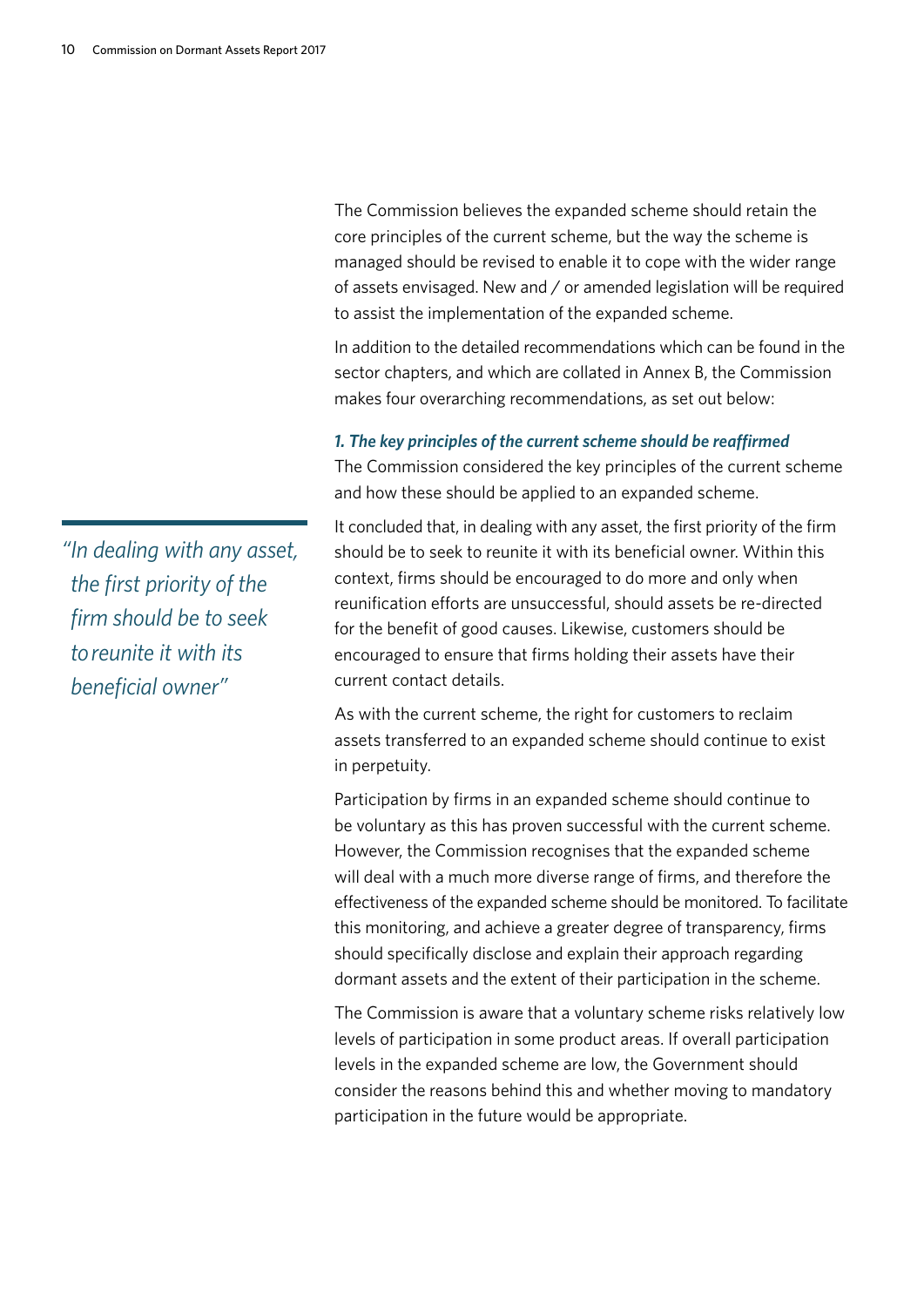# *2. The current scheme should be expanded to include a much wider range of financial assets*

All UK-domiciled assets, irrespective of the nationality of the customer or beneficial owner, have been considered for inclusion in the scheme.

The Commission's assessment of asset suitability was driven by a number of criteria, including the volume of dormant assets within a specific product class, how operationally straightforward it would be to transfer the assets to a reclaim fund, and the liquidity of the assets. More information on the Commission's methodology is in Annex A.

The Commission recommends that a broad range of UK-domiciled financial products are suitable, for inclusion, including: additional bank accounts, unclaimed proceeds from life insurance and pensions products, and non-cash assets such as dormant holdings in investment funds, shares and bonds.

The Commission further recognises that certain assets recommended for inclusion are held through trust structures, and that legislative change may be required to facilitate trustees transferring assets to the scheme.

Certain financial products do not lend themselves to inclusion at this stage, although the Commission recommends some of these should be revisited in the future. More detail on which specific assets are included or excluded can be found in the relevant industry chapters.

There is already an existing definition of dormancy used in the current scheme for bank and building society accounts. However, the Commission believes this cannot be universally applied and that the identification of dormancy will not be standard across all asset and product types. Instead, dormancy should be defined by some or all of: customer inactivity over time, lack of proactive action at a trigger date (e.g. maturity date), and loss of contact with customers over an extended time frame despite a reasonable level of attempted reunification activity by a firm.

*"The identification of dormancy will not be standard across all asset and product types"*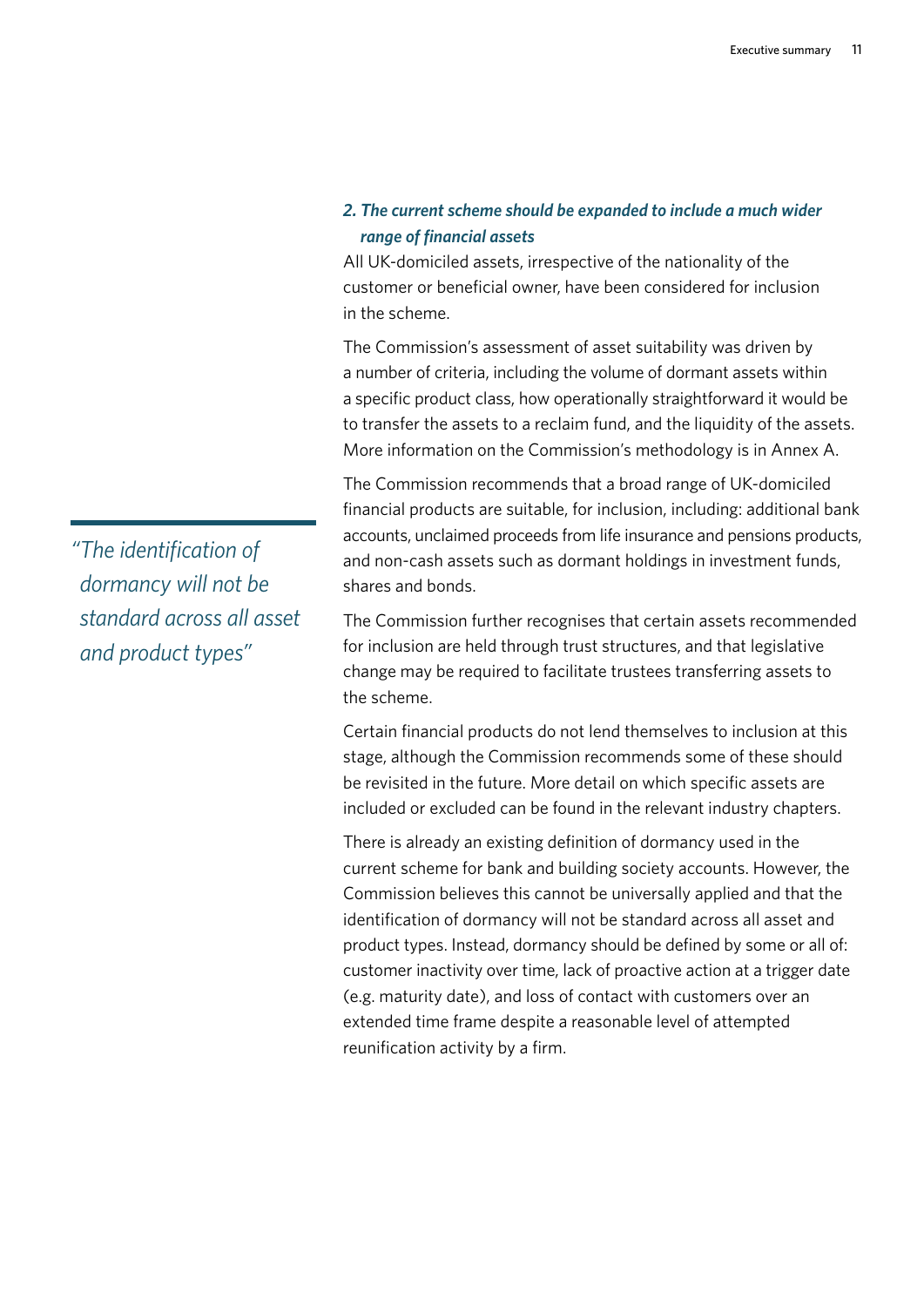# *3. The process of administering the dormant asset scheme should be revised to facilitate larger flows and more complex assets*

RFL was established as a company with restricted objects, as required by the Dormant Bank and Building Society Accounts Act 2008. It is wholly owned by an entity within the Co-operative Group.

The Commission recognises that the Co-operative Group played an important role in initially setting up and running RFL. However, the private ownership structure presents challenges of brand risk, both for RFL and the Co-operative Group, and introduces the possibility of a reclaim fund's objectives being influenced by the policies of a parent group. In particular, the existence of a corporate parent may encourage a more conservative approach to reserving for potential future reclaims, resulting in lower distributions for the benefit of good causes, than might otherwise be the case if a reclaim fund were not part of a corporate group.

To address these challenges, the Commission recommends that, alongside operational changes concerning reserving policy and governance, RFL should be reconstituted. The directors of the reconstituted reclaim fund should be responsible for ensuring there is an appropriate balance between the two roles of reserving for future reclaims and making distributions for the benefit of good causes.

Providing the changes recommended by the Commission are made to RFL, the Commission would be supportive of it remaining the only reclaim fund for the expanded scheme – in particular because having a single reclaim fund is helpful for monitoring the scheme's effectiveness and reporting of it to the Government – a function that would be complicated if the formation of multiple reclaim fund entities remained possible.

Currently, all assets are transferred to RFL in cash form and any reclaimant is entitled to reclaim the transferred value, plus interest, in perpetuity. In an expanded scheme, it is anticipated that the vast majority of additional assets from the banking, and insurance and pensions industries will also be in cash form, and that the same principles regarding reclaim value will apply.

*"The Co-operative Group played an important role in initially setting up and running RFL"*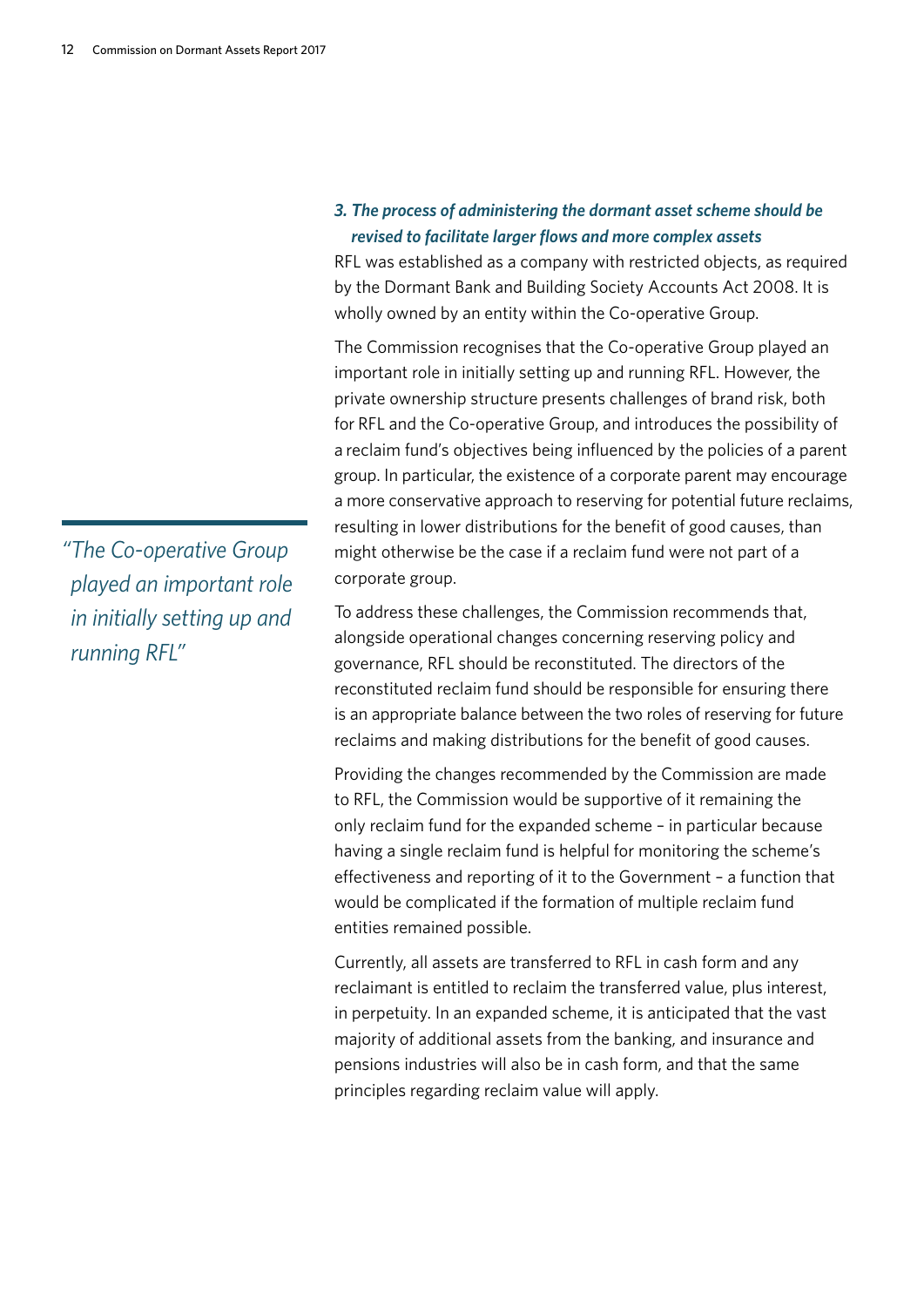In the case of non-cash assets (e.g. Unit Trusts), that are eligible for transfer to the fund, the Commission considered three possible methods of assessing reclaim values. These were: restitution of the asset in its original form, reflecting any market changes in value between transfer and the point of reclaim; restitution of the cash equivalent value of the asset at the point of reclaim, reflecting any market changes in value between transfer and the point of reclaim; or restitution of the cash equivalent value of the asset at the point of transfer to the fund plus an appropriate level of interest.

The Commission considered restitution of the original asset to be impractical and felt that from the beneficial owner's perspective, the fairest and most protected option is full monetary restitution – the second option described above. However, the Commission recognises that this option is complex and may present significant challenges. A final decision will require the Government to undertake more work to understand the potentially substantial operational and risk management issues involved and assess those against the risk of fewer firms participating in a voluntary scheme that does not provide full monetary restitution. A decision can then be taken regarding the best option for an expanded scheme, balancing all benefit, risk and cost factors.

Irrespective of which valuation option is chosen for future reclaims, the Commission considered that the right to reclaim any assets transferred to the reclaim fund should be preserved in perpetuity.

#### *4. New legislation*

Most of the recommendations made by the Commission will require either amendments to existing legislation, or new legislation. In particular, while firms' participation in an expanded scheme should remain voluntary, standardised disclosure regarding approaches to reuniting dormant assets, levels of potentially dormant balances and degree of participation in the expanded scheme, should be implemented fully. The Commission also makes recommendations in respect of assets held in trust that require a change in the responsibilities of trustees, and thus trust law.

Changes may also need to be made to existing industry and taxation regulations, although these are not expected to be insurmountable. Chapter 6 sets out the changes in legislation and regulations that the Commission has identified as being required to implement its recommendations.

*"The right to reclaim any assets transferred to the reclaim fund should be preserved in perpetuity"*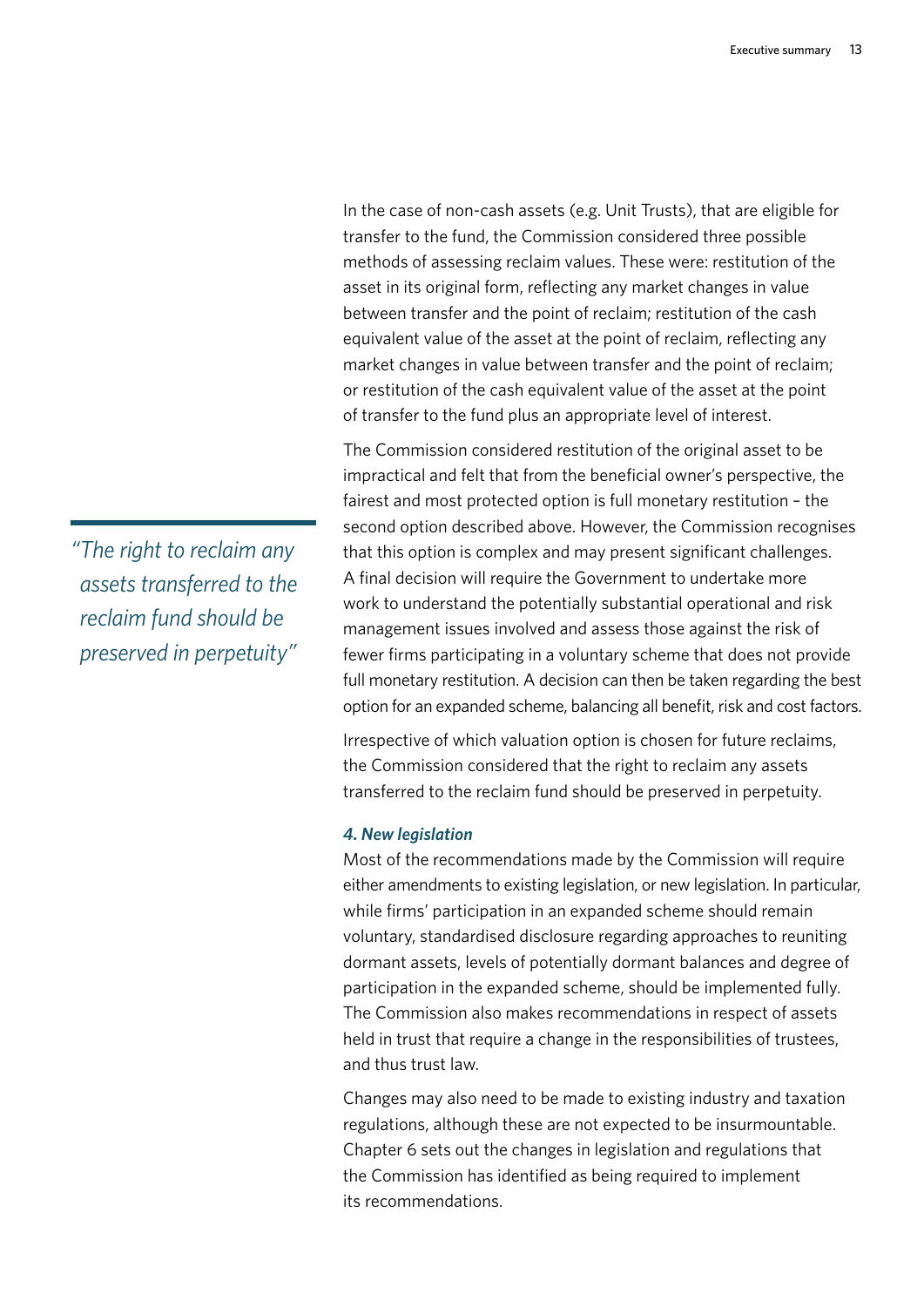*"Publishing this report will not in itself cause the expanded scheme to happen"*

# **Next steps**

The Commission has now stood down to allow the Government to consider the recommendations made and determine the next steps. The Commission expects that the Government will provide a formal response to this report. It is likely that a legislative framework will not be introduced before 2018 and that it will take a period of time thereafter, which may extend to years, before new dormant assets start to flow into an expanded scheme.

Publishing this report will not in itself cause the expanded scheme to happen. Instead, this report is the starting point for an ambitious, long-term programme of work. A range of parties, including the Government, trade and regulatory bodies, and the financial services sector, all need to play their part to ensure a smooth and successful transition to an expanded dormant assets scheme.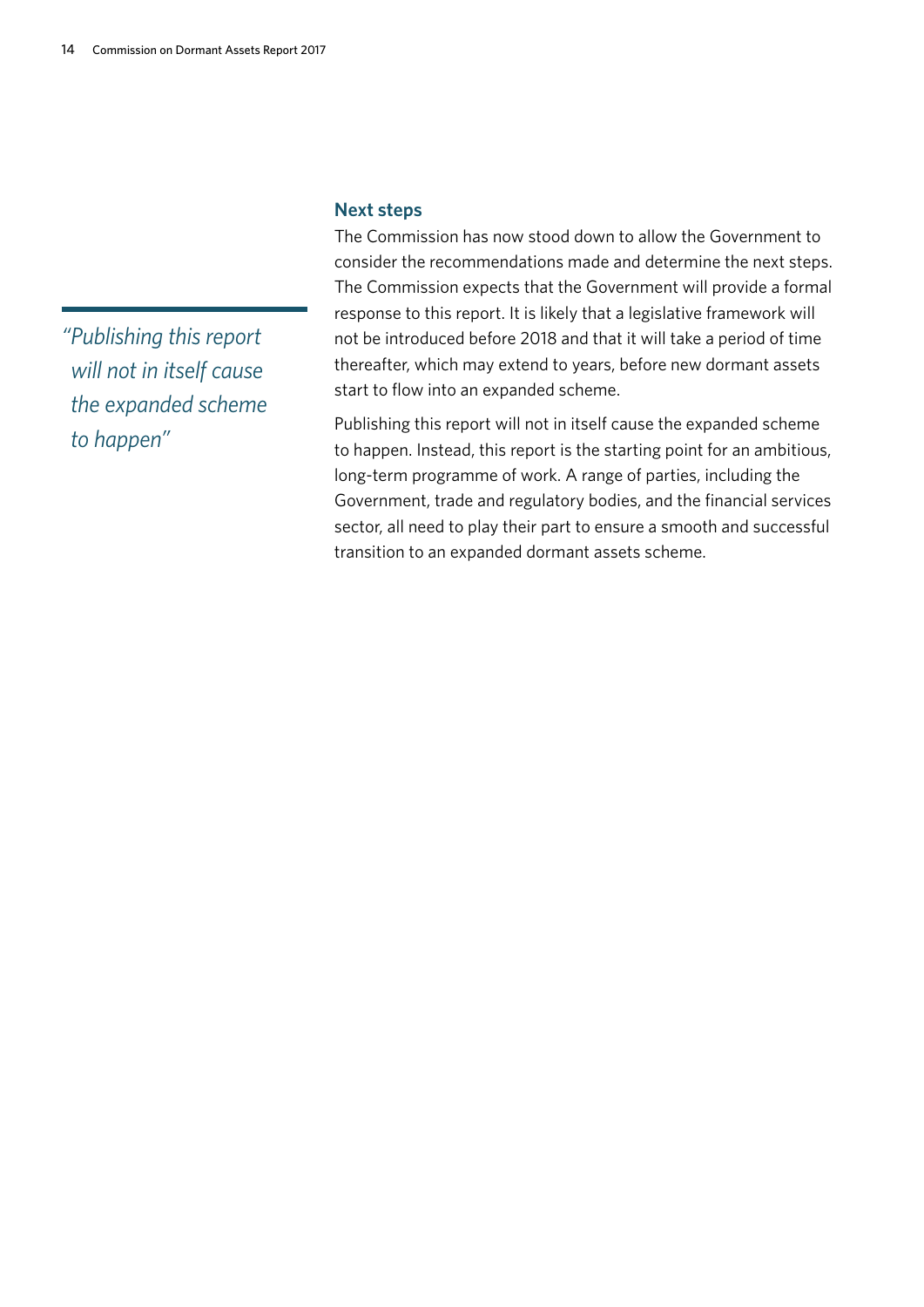# Guide to key terms

**To assist the understanding of the reader, this guide sets out a number of key terms and how they have been used in the report.** 

# **Dormant assets**

Unless specifically explained otherwise in the body of the report, a dormant asset is an identifiable and attributable item, valued as a monetary amount or able to be valued as such, which is held by a party other than the beneficial owner of that asset. The beneficial owner is the person entitled to the proceeds of an asset.

For the purpose of this report and the work of the Commission, a dormant asset could be, and the reader may ordinarily understand it as being:

- an unclaimed asset (an asset which has matured and could be returned by a firm but is yet to be redeemed by the beneficial owner);
- a gone-away (a term used by some firms in relation to assets if communications are unable to be delivered and are returned to the firm);
- an uncashed payment:
- assets which have generated gone-aways, uncashed payments or other forms of dormant asset; or
- lost, or where the beneficial owner cannot be identified.

The current dormancy period for bank and building society accounts, as set out in the Dormant Bank and Building Society Accounts Act 2008, is 15 years of no customer-initiated contact. The precise definition of dormancy to be used for different assets in an expanded scheme is discussed in the relevant chapters of the report.

# **Sector and industry**

A sector refers to a large segment of the economy. In this report, the UK economy has been divided into financial service and non-financial service sectors. The term 'industry' describes a much more specific group of firms (i.e. the banking industry), insurance and pensions industry, or the investment and wealth management industry, which come together to comprise a sector.

# **Asset and product**

Each firm in an industry may contain a range of potentially dormant assets (e.g. a share, bond, cash deposit, insurance policy, etc.). Each class of asset may then ultimately incorporate a number of separate products (e.g. life insurance, motor insurance, etc.).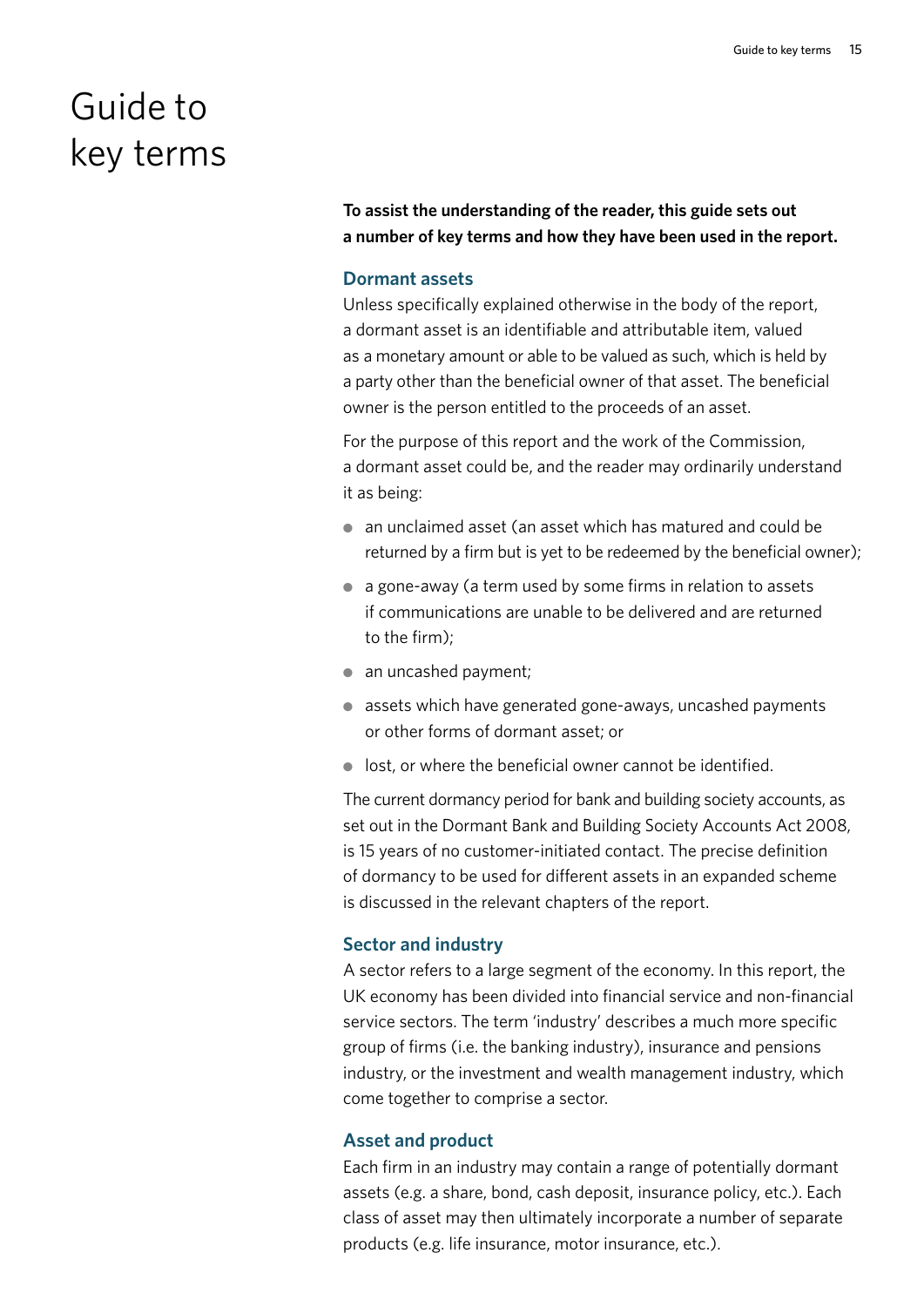# **Chapter 1: Banks and building societies**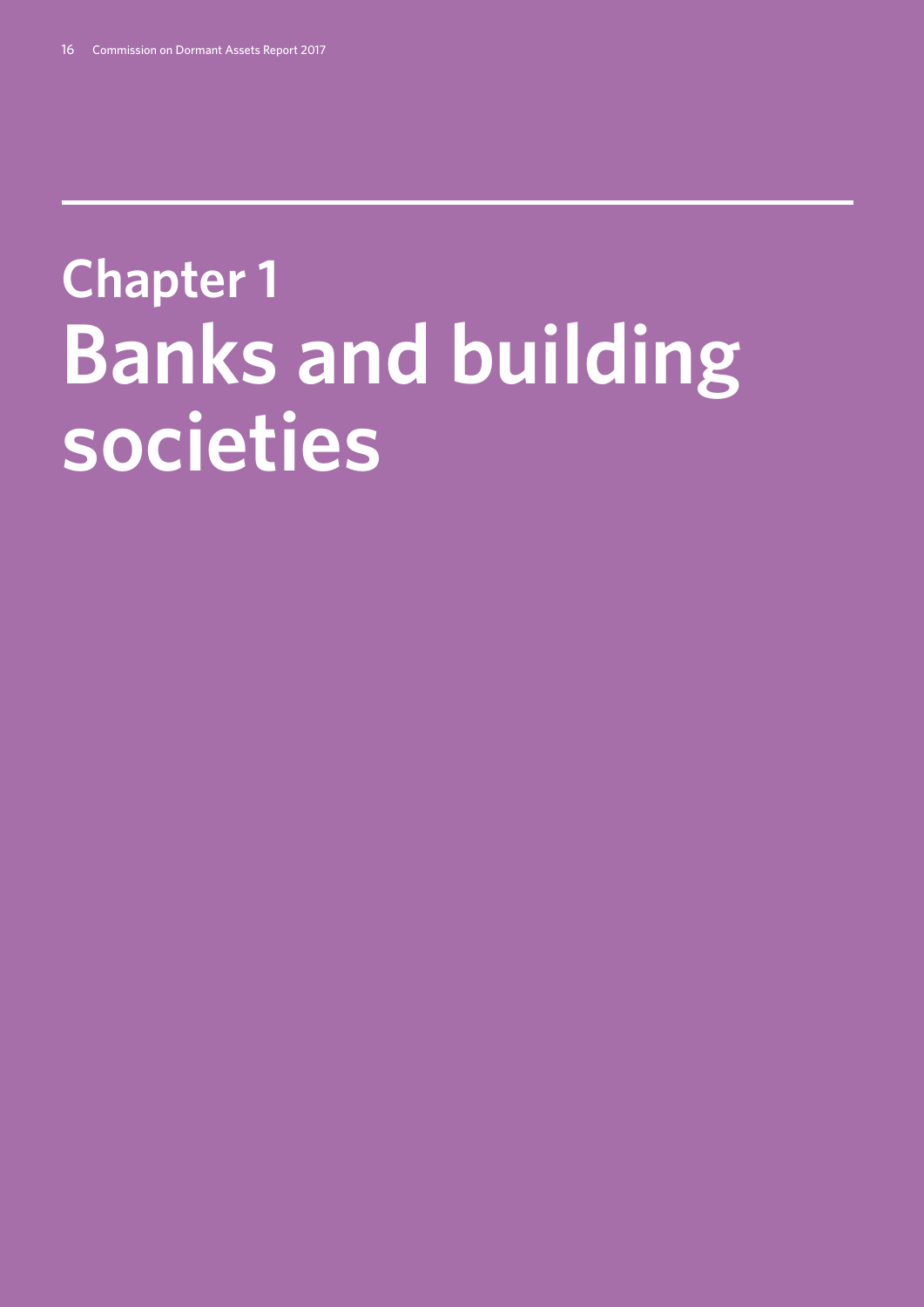# **SUMMARY**

# **CURRENT SCHEME**

Under the current scheme, governed by the Dormant Bank and Building Society Accounts Act 2008 (the Act), banks and building societies are able to transfer dormant assets to Reclaim Fund Ltd (RFL). Participation is voluntary for firms and covers most of the retail banking market. Almost £1bn has been transferred to RFL since its inception in 2011.

The Act also provided an alternative scheme for smaller banks and building societies, of which there has been no take up, and the Commission recommends it be abolished.

# **TRACING AND REUNITING**

From the outset, the first principle of the scheme was for firms to reunite customers with their assets wherever possible, and considerable progress has been made with firms now actively re-contacting customers and working with the specially-created website 'mylostaccount.org.uk'.

# **SCHEME EXPANSION**

The Commission looked at a range of banking assets for immediate inclusion in the current scheme and for inclusion in an expanded dormant assets scheme.

# *Assets included in the current scheme: current and savings accounts, Cash ISAs, TESSAs, suspense balance accounts*

● As participation in the scheme is voluntary, firms can and do exercise discretion as to whether they include and transfer to RFL a range of assets. The Commission recommends to firms that all assets currently in scope should be transferred.

# *Assets recommended to be included in an expanded scheme*

● Foreign currency cash balances: these present a currency risk, though the Commission believes it to be manageable, and the total asset size to be finite and relatively small.

# *Assets recommended to be excluded from an expanded scheme*

- Financial sanctions and proceeds of financial crime: unfeasible due to difficulties in distinguishing legitimate from illegitimate assets.
- Overpaid lending and credit cards: balances are commonly small and successfully repaid.
- Safe custody items: by nature a long-term service for items, often of no intrinsic value (e.g. wills).
- Credit unions: already have specialised definitions and rules for dormancy in place.

# *Assets to be reviewed or reconsidered*

- Child Trust Funds: introduced in 2002; to be reviewed in 2020 when they start to mature.
- National Savings & Investments (NS&I): previously exempted under the current scheme.

The Commission calculates that implementing these recommendations may make around £140m available for transfer to RFL.

# **CHALLENGES AND OPPORTUNITIES**

The Commission noted that, given the scheme's voluntary nature, there is inconsistency among firms regarding reuniting efforts, inclusion of assets currently in scope, and participation (with smaller firms not opting in). There is opportunity for improvement on all three fronts.

The operational cost of an expanded scheme is a potential challenge, though the Commission feels this should not restrict firms, and the cost impact should be limited given the level of systems already in place.

Significantly, the current scheme was broadly felt to be a success, and thus to provide a strong base for now including a wider range of banking assets.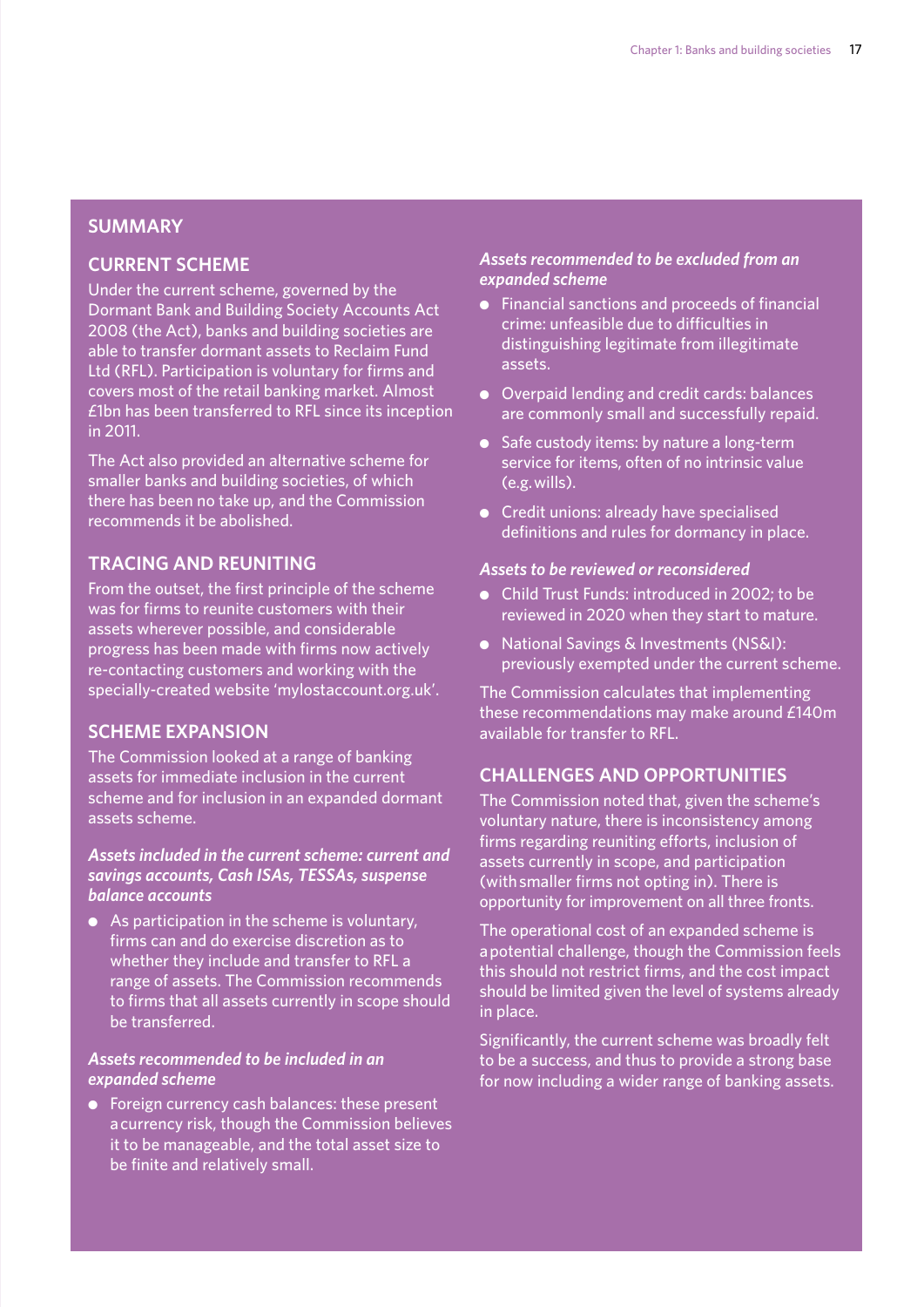# **OVERVIEW OF THE UK BANKING INDUSTRY**

# **Banks and building societies**

- 1.1 This chapter focuses on retail banks and building societies. This includes the UK retail banking businesses of the large UK banking groups and building societies, as well as banking businesses owned by retail groups, independent specialist or local subsidiaries of overseas banks, and National Savings and Investments (NS&I), a Government-run savings bank.
- 1.2 Together, this report refers to the activities of banks and building societies as the banking industry.
- 1.3 According to end November 2016 data provided by the British Bankers' Association (BBA), for all banks in the UK, UK residents' deposits were £2tn, of which UK households' deposits were £1.3tn.<sup>1</sup>
- 1.4 Building societies offer banking and related financial services, especially savings accounts and mortgage lending. In the UK today, building societies actively compete with banks for most consumer banking services, especially mortgage lending and savings accounts.
- 1.5 According to the Building Societies Association (BSA), the building societies' trade association, building societies had total retail balances worth £238bn in 2015 / 16.2
- 1.6 The Nationwide Building Society, with £195bn in total assets and retail balances of £132.4bn, has close to five times the volume of assets as the next largest building society, Yorkshire, with retail assets of £27.4bn followed by Coventry and Skipton Building Societies.<sup>3</sup>

# **Dormancy: a definition and the reason for dormancy in the industry**

- 1.7 The definition of dormancy as set out in the Dormant Bank and Building Society Act (the Act) is 15 years of no customer-initiated contact. The primary reason for dormancy is the organisation losing touch when a customer fails to inform their bank or building society of a change in contact details when moving property or changing their email address or telephone number.
- 1.8 Other dormancy triggers include when a customer is deceased, customer inertia (usually because of a small amount of money being held in accounts) or customers forgetting about an account.

# **HOW THE CURRENT SCHEME WORKS**

- 1.9 In the current dormant assets scheme, which came into operation in March 2011, banks and building societies may transfer money from dormant accounts to Reclaim Fund Limited (RFL). There is more information on the current scheme in Annex F.
- 1.10 The assets included under the Act are:
	- current and savings accounts;
	- Cash ISAs;
	- Tax Exempt Special Savings Accounts (TESSAs); and
	- certain types of suspense account balances.

# **Current participation**

- 1.11 The main dormant assets scheme allows any bank or building society regardless of size, to opt into the scheme. The main scheme currently has 12 participants, comprising most of the retail banking sector.
- 1.12 In addition to the main scheme, the Act also provides for an alternative scheme. This scheme allows smaller banks or building societies to transfer a proportion of their dormant account money to RFL. The remaining proportion can be transferred to one or more charities that the bank or building society chooses to support.
- 1.13 A 2014 HM Treasury review<sup>4</sup> of the current scheme named a number of technical reasons why the alternative scheme has not had any take up. These include:
	- the proportion of dormant account money that needs to be passed to RFL to meet reclaims, which limits the money available for local causes;
	- the set up cost for joining the alternative scheme, such as legal and system updates, has proven unattractive for small banks and building societies; and
	- the requirements of the Act which mean that money can only be transferred to RFL (and eventually on to the Big Lottery Fund), without a mechanism to allow money to be passed back to smaller banks and building societies (retrospectively) to be sent directly to local causes chosen by that institution.
- 1.14 However, even if RFL distributed a greater proportion of transferred funds to good causes, there is no guarantee that smaller banks and building societies would participate in the alternative scheme – which raises a question as to whether the alternative scheme should be continued. This is particularly relevant when considering expanding the scheme to other asset types where no such alternative scheme is envisaged. The Commission's view is that the alternative scheme does not serve a practical purpose and should be abolished.

<sup>1</sup> Data provided by BBA, based on end November 2016 data

<sup>2</sup> Data provided by BSA, based on latest annual accounts' data for years ending up to end February 2016

<sup>4</sup> https://www.gov.uk/government/uploads/system/uploads/attachment\_data/ file/298366/review\_of\_dormant\_accounts\_act\_2008.pdf

<sup>3</sup> Building Societies Association, Extract from BSA Yearbook 2015 / 16, 2016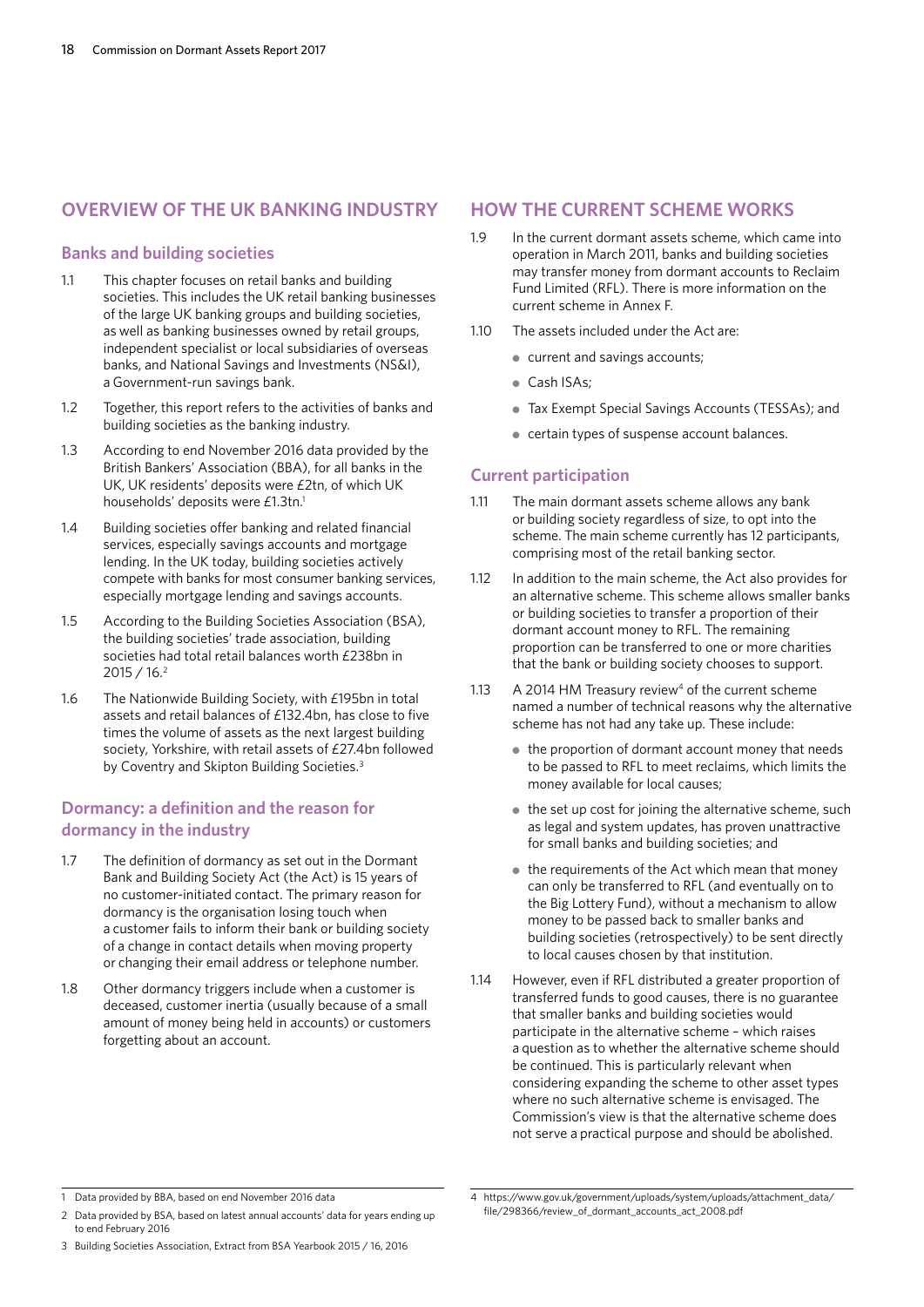#### **Recommendation 1.1**

The alternative dormant accounts scheme should be abolished, given the lack of take up to date and that there will be no equivalent alternative schemes proposed for other asset types.

1.15 Figure 1.1 shows the amount of money transferred to RFL by participating banks for 2015 and the total until the end of 2015 since the scheme's inception in 2011. The figure also shows the levels of reclaim for the same period.

#### **Figure 1.15 – Monies transferred to, and reclaimed from, RFL inception versus 2015**

|                                                          | Dormant account<br>monies received<br>from participants |                                    | Reclaims paid to<br>participants |                                    |
|----------------------------------------------------------|---------------------------------------------------------|------------------------------------|----------------------------------|------------------------------------|
|                                                          | 2015<br>£'000                                           | <b>Since</b><br>inception<br>£'000 | 2015<br>£'000                    | <b>Since</b><br>inception<br>£'000 |
| <b>Barclays Bank PLC</b>                                 | 24,292                                                  | 155,394                            | 1,651                            | 5,782                              |
| <b>Commonwealth Bank of</b><br>Australia - London branch |                                                         | 4                                  |                                  |                                    |
| <b>Clydesdale Bank PLC</b>                               | 22,239                                                  | 22,239                             |                                  |                                    |
| The Co-operative Bank plc                                | 1,419                                                   | 11,066                             | 214                              | 601                                |
| <b>Danske Bank</b>                                       | 233                                                     | 4.989                              | 37                               | 172                                |
| <b>HSBC Bank plc</b>                                     | 5,457                                                   | 47,288                             | 1,243                            | 1,446                              |
| <b>Lloyds Banking Group</b>                              |                                                         |                                    |                                  |                                    |
| Lloyds Bank plc                                          | 6,249                                                   | 176,628                            | 2,247                            | 4,364                              |
| <b>Bank of Scotland plc</b>                              | 19,152                                                  | 97,415                             | 2.994                            | 4.405                              |
| <b>Nationwide Building Society</b>                       | 4,878                                                   | 51,317                             | 144                              | 406                                |
| <b>Royal Bank of Scotland</b>                            |                                                         |                                    |                                  |                                    |
| <b>Adam and Company plc</b>                              | $\overline{2}$                                          | 14                                 |                                  |                                    |
| Coutts & Co                                              | 5                                                       | 1.363                              |                                  |                                    |
| <b>National Westminster</b><br><b>Bank plc</b>           | 21,316                                                  | 83,073                             | 163                              | 863                                |
| The Royal Bank of<br>Scotland plc                        | 7,043                                                   | 21,953                             | 1                                | $\mathbf{1}$                       |
| <b>Ulster Bank Limited</b>                               | 1,527                                                   | 6,054                              | 105                              | 105                                |
| Santander UK plc                                         | 12,299                                                  | 150,126                            | 3,193                            | 13,992                             |
| <b>TSB Bank plc</b>                                      |                                                         | 12,354                             | 1,240                            | 3,408                              |
| Virgin Money plc                                         | 5,199                                                   | 14,277                             | 462                              | 1,312                              |
| <b>Totals</b>                                            | 131,310                                                 | 855,554                            | 13,694                           | 36,857                             |

1.16 Chapter 5 discusses in more detail the operation of the dormant assets scheme and the role of RFL.

# **TRACING AND REUNIFICATION**

# **History of tracing in this industry and current approach to reuniting customers with their assets**

1.17 Firms, where possible, should reunite customers with their lost assets. Cross-industry tracing activity was undertaken prior to the Act being passed in 2008, and firms undertake such activity on an ongoing basis as part of their commitment to treating customers fairly.

# *Customer protection and right to reclaim*

1.18 The Act ensures the customer is protected. The beneficial owner has the legal right to reclaim their money in perpetuity. Equally important is the agency agreement by firms to retain customer records and to validate and process reclaims subsequent to transfer.

# *Pre-dormant assets scheme reunification efforts*

- 1.19 To help lay the groundwork for the scheme, HBOS, Nationwide, Lloyds TSB and HSBC undertook reunification exercises in advance of the first transfer of money under the dormant assets scheme.<sup>6</sup> Other organisations followed suit in the latter part of 2008, in some cases working with third-party tracing agents in respect of high value accounts (e.g. above £1,000) and undertaking further mailings, based on available data for other accounts of more than £100.
- 1.20 In 2008 the BBA, BSA and NS&I set up 'mylostaccount. org.uk', a central tracing scheme spanning bank, building society and NS&I personal accounts. The BBA indicated that in the past 12 months to May 2016, there were 416,000 visits to the website and only 71,000 requests for information.
- 1.21 Typically after three years, if there has been no customerinitiated contact, a firm will write to the most recent address it holds to ask if the customer wants to keep their account open. If contact is not established, most firms may take additional steps to attempt to re-contact customers. This could be by using internal systems or, if appropriate, a third-party tracing supplier. Feedback from the industry working group, and through the call for evidence, shows there is no systematic approach across the industry to tracing and reuniting customers with their assets.
- 1.22 A small number of firms have told the Commission that they plan to start using a third-party tracing supplier to carry out electronic traces against the electoral roll and death registers before instigating a more forensic search, if deemed appropriate.
- 1.23 Where tracing agents have been used, firms have reported a range of results. The cost-benefits clearly need to be carefully considered in relation to the value of balance and unit costs of the tracing service, whether in-house or commissioned through a third party.

<sup>6</sup> Subsequently, Lloyds TSB acquired HBOS in 2008 and then completely divested TSB in 2015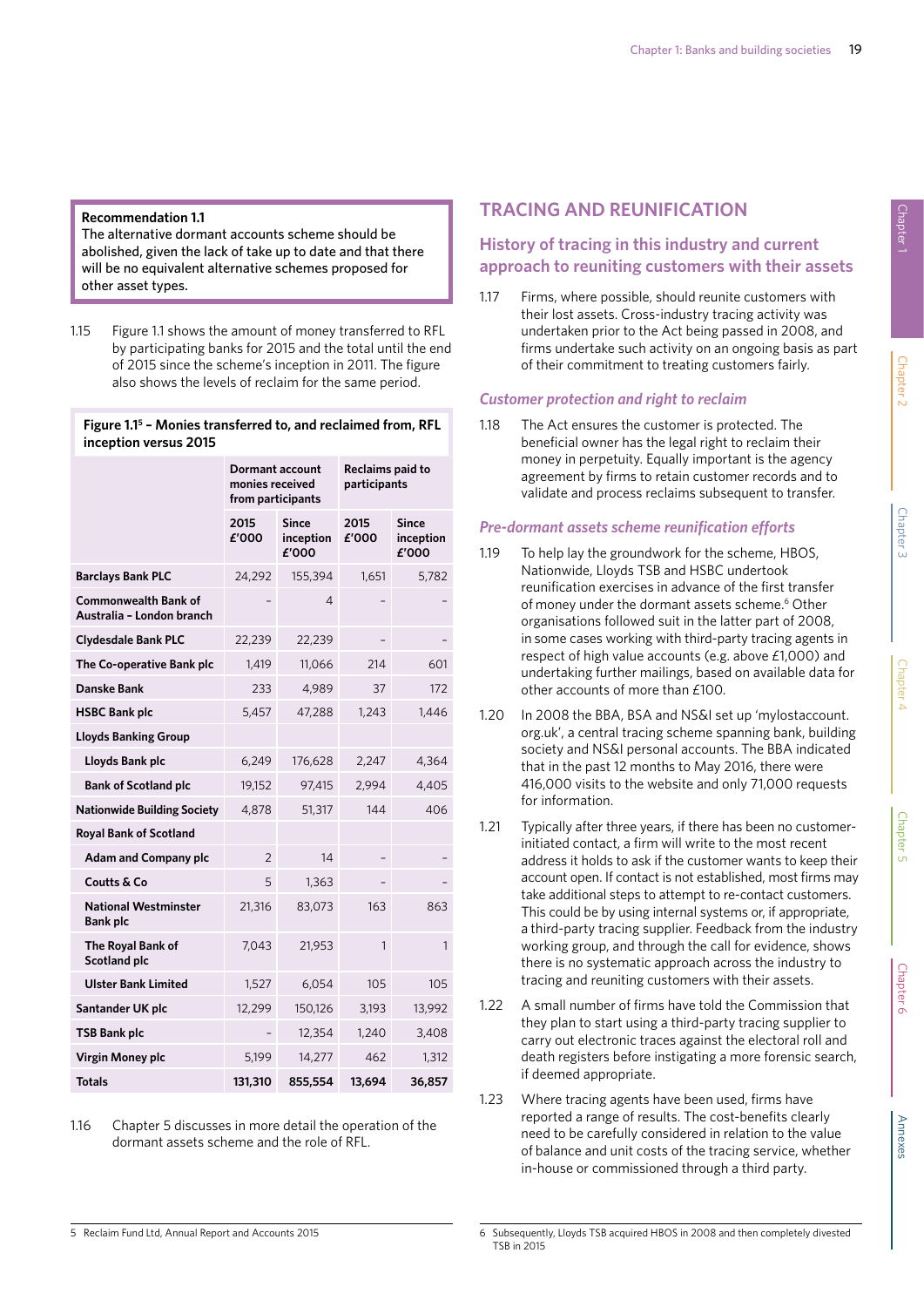1.24 Historically, banks have not utilised group-wide customer contact details from non-banking entities. However, an expanded scheme will include non-banking entities, for example those offering insurance, pension or investment management products. To improve reunification success rates, the Commission is recommending that reunification efforts are on a group basis. This is discussed in more detail in Chapter 5.

# **ASSETS IN SCOPE OF THE CURRENT AND AN EXPANDED SCHEME**

#### **Engagement with the industry**

- 1.25 Since being formed, the Commission has worked closely with the industry. As part of its call for evidence, the Commission wrote to 34 banking organisations to seek their views on an expanded dormant assets scheme, receiving more than 20 responses. The Commission then wrote to a smaller subset asking for further information on the value of potential dormant assets and tracing efforts.
- 1.26 The Commission also established an industry working group, led by a commissioner and supported by both the BBA and BSA. The group convened twice to discuss the operation of the current scheme, potential new assets for inclusion in an expanded scheme, and to provide views on the emerging recommendations. The Commission would like to thank the BBA and the BSA for facilitating the working group and supporting engagement across the industry.

### **Assets included in the current scheme**

1.27 As participation in the scheme is voluntary, firms can choose which of their dormant assets are suitable for inclusion. There are several dormant asset classes within the industry that are currently within scope of the current scheme where participating firms have taken the view that they should not be included, or that have been included by only a small number of firms.

#### *Cash ISAs*

- 1.28 Cash ISAs were introduced in 1999. This product is therefore only now becoming eligible for transfer under the 15-year dormancy period. There are opposing views by firms as to whether including Cash ISAs is appropriate, given their purpose as long-term savings, with customers often happy to leave an ISA untouched for many years – although banks still have a duty to maintain contact with the customer.
- 1.29 A number of respondents to the call for evidence cited lack of certainty over breaking the tax wrapper as the primary barrier to transferring Cash ISAs to the scheme.
- 1.30 HM Revenue and Customs (HMRC) issued guidance that covered the tax treatment of Cash ISAs when the scheme commenced in 2011.<sup>7</sup> This makes provision for the waiver of Cash ISA subscription limits upon reclaim. This means that the tax treatment of Cash ISAs is unaffected by transfer and reclaim.
- 1.31 Junior Cash ISAs, which were introduced in 2011, are for under-18s and convert to an adult Cash ISA at age 18. The Commission believes these should be treated in the same way as all Cash ISAs.

#### *Tax-Exempt Special Savings Accounts*

- 1.32 Pre-dating ISAs, from 1990 the tax-free savings base was broadened with the introduction of TESSAs for the investment of cash into TESSA-designated deposit or share accounts with a bank or building society.
- 1.33 To coincide with the launch of ISAs, no new TESSAs (or follow-on TESSAs) could be opened after 5 April 1999.
- 1.34 Given that RFL is already handling TESSAs and some participating firms are soon to start transferring Cash ISAs, the Commission recommends that all participating firms include Cash ISAs and TESSAs in assets transferred to RFL.

#### *Suspense accounts*

- 1.35 A suspense account is a bank account used to keep money in until it can be paid into the right account. Each firm treats its suspense accounts differently. Assets that might sit within a suspense account include:
	- unidentified / unapplied credits and funds to support uncashed banker's drafts / blank cheques; and
	- legacy funds that have been held in central suspense accounts because of the length of time they have been dormant or because of lack of up-to-date customer records.
- 1.36 Suspense account balances can be transferred to the current scheme under the Act. Some firms transfer suspense account balances; others do not.

#### **Assets to be included in an expanded scheme**

1.37 There are several categories of assets, as well as individual firms, that are not part of the current dormant assets scheme which the Commission has considered for inclusion in an expanded scheme. The following sections describe assets that the Commission believes should be part of an expanded scheme and those that should remain exempt.

<sup>7</sup> HM Revenue and Customs, The Dormant Bank and Building Society Accounts (Tax) Regulations 2011, 2011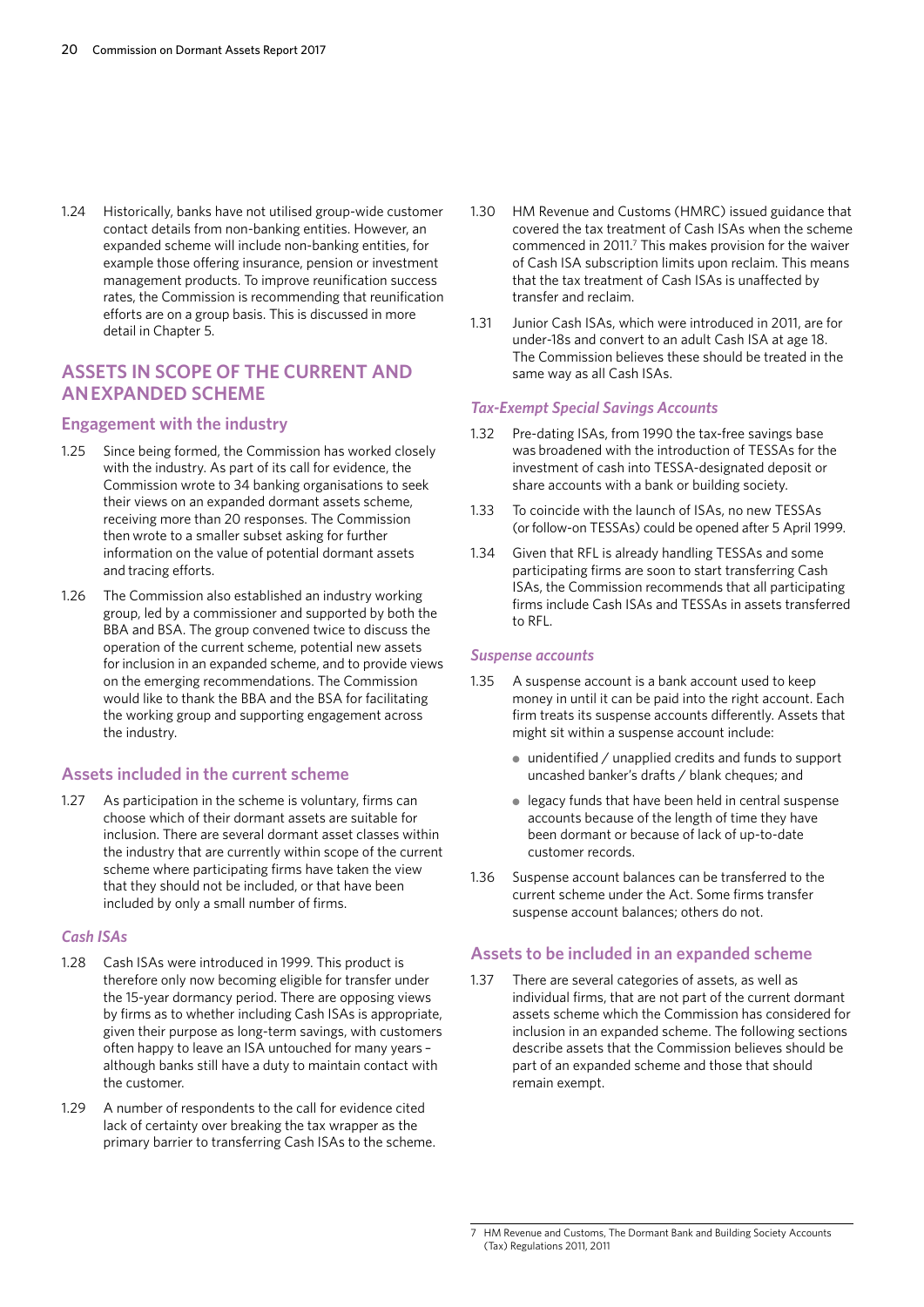#### *Foreign currency account balances*

- 1.38 Many banks participating in the current scheme have excluded balances held in accounts denominated in foreign currencies, largely due to the fluctuating value of the asset; the difficulty of managing the associated market risk; a lack of clarity over who would bear the cost of any movement in the exchange rate in the customer's favour in the period between transfer and the date of any subsequent reclaim; and reputational risk to individual banks and to the scheme itself if the currency risk lies with the customer.
- 1.39 The Commission notes the concerns of banks; it also notes that this is likely to be a finite dormant asset involving a relatively small number of accounts and that the first transfer would be the largest, with small amounts to follow.
- 1.40 The treatment of assets subject to market movement, including those denominated in a non-sterling currency, is discussed further in Chapter 5.

#### **Recommendation 1.2**

Cash ISAs, TESSAs and the full range of suspense accounts should be transferred to the current scheme.

#### **Recommendation 1.3**

Foreign currency account balances should be included in an expanded scheme.

# **Bringing National Savings and Investments (NS&I) into an expanded scheme**

- 1.41 NS&I, an executive agency of the Chancellor of the Exchequer since 1996, is one of the largest savings organisations in the UK, with more than 25 million customers and more than £135bn invested.8
- 1.42 All funds raised by NS&I go to the National Loans Fund (NLF) and are used by the Government to help finance expenditure on public services and investment for the general good of the public. Based on information provided by NS&I, total unclaimed balances amount to £2.2bn, but these reduce to £1.8bn when applying a dormancy definition of 15 years with no activity or customer contact.
- 1.43 The breakdown of the £1.8bn by product type with number of customer holdings is shown in Figure 1.2.

#### **Figure 1.2 – Total unclaimed assets where no customer contact for 15 years or more**



#### *Rationale for exclusion from the existing scheme*

1.44 The Government exempted NS&I from participation in the current scheme, despite a call for it to be included by the Treasury Committee which stated:

> "*If the Government considers that specific use for identified good causes is the best use for the dormant accounts held by others, the Government should apply the same principle to accounts held by NS&I. On the grounds of equity between financial institutions, we recommend that NS&I be brought into the scope of the Unclaimed Asset Scheme. If that scheme is to be voluntary, we recommend that the Government volunteer NS&I's participation."* <sup>9</sup>

1.45 The Government's response at the time was that NS&I *"does not hold any of the money invested in its products on its own balance sheet. Instead, the monies are passed directly to the Exchequer where they are used to fund public services. This means that money in NS&I accounts is already benefiting the community".* Therefore, NS&I was exempted from the current scheme.<sup>10</sup>

#### *Rationale for inclusion in an expanded scheme*

1.46 The Commission recognises NS&I's exemption from the current scheme, and that any dormant assets are already used to support national funding, and therefore the public good and society at large. It also recognises that, as NS&I does not hold any of the money invested in its products, any transfers to the dormant accounts scheme will have to be funded by the Exchequer.

<sup>9</sup> House of Commons Treasury Committee, Unclaimed assets within the financial system: Government Response to the Committee's Eleventh Report of Session 2006-07, Eighth Special Report of Session 2006-07, 2007

<sup>8</sup> http://nsandi-corporate.com/about-nsi/who-we-are/

<sup>10</sup> House of Commons Treasury Committee, Unclaimed assets within the financial system: Government Response to the Committee's Eleventh Report of Session 2006-07, Eighth Special Report of Session 2006-07, 2007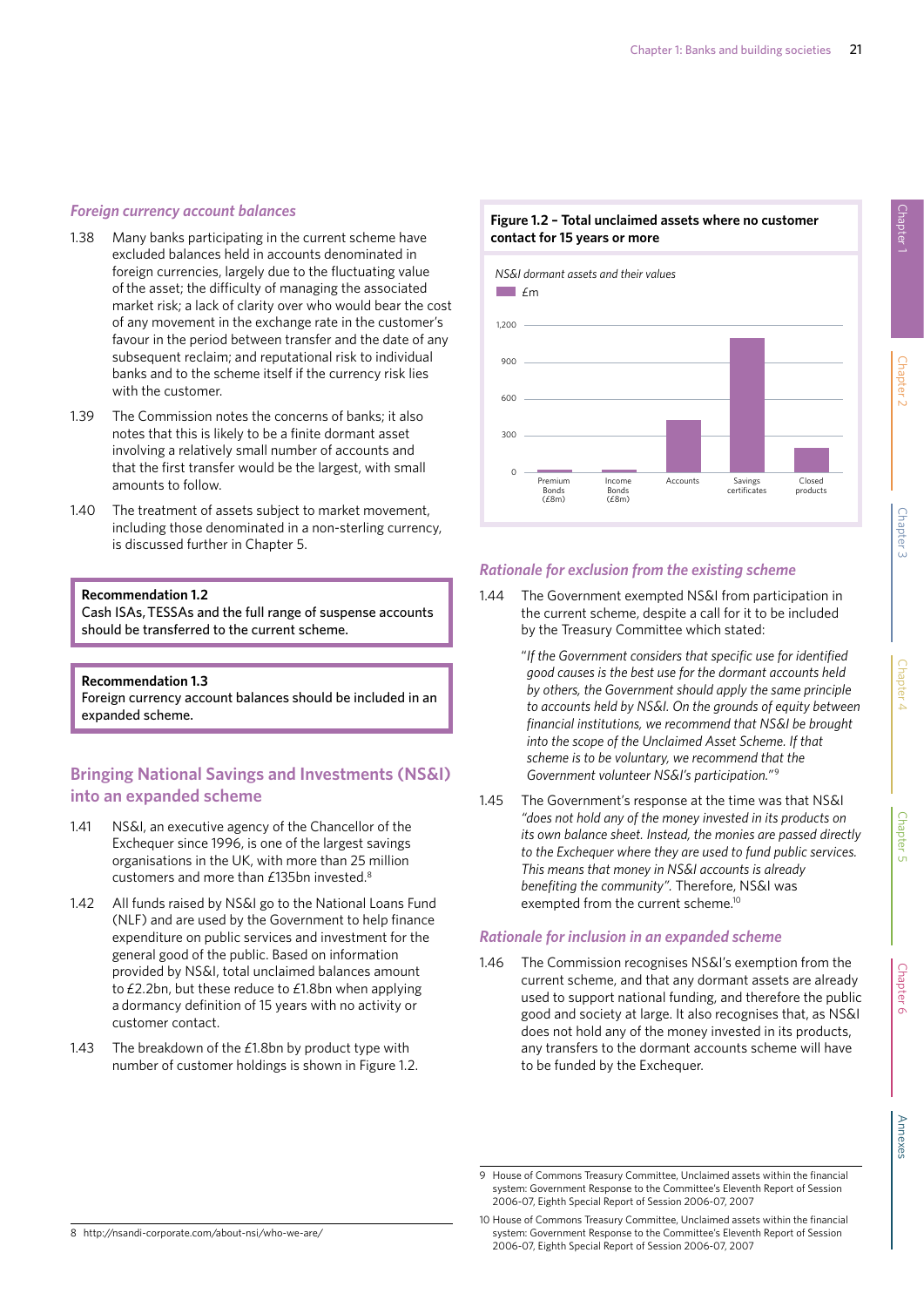- 1.47 The Commission notes too that NS&I is an active member of 'mylostaccount.org.uk', operates its own tracing service for customers and regularly encourages customers to see if they have unclaimed Premium Bond prizes. In 2015-16, £36m was reunited with customers. .<br>This brings the total amount that has been reunited with customers to £656m through 'mylostaccount.org.uk' and its own tracing activities.
- 1.48 However, the Commission believes that the Government could demonstrate important leadership by contributing NS&I assets to an expanded scheme.
- 1.49 One exception to this is Premium Bond prizes. A Premium Bond could be assessed as dormant but then win a large sum of money, causing significant reclaim reserving issues for RFL. Premium Bond balances should therefore be excluded from any expansion of the current scheme – however, unclaimed prizes could be included.

#### **Recommendation 1.4**

The Commission recognises the Government position is that dormant NS&I assets are used for public benefit but recommends that the Government reconsiders whether these, excluding Premium Bonds, are included in an expanded dormant assets scheme.

# **ASSETS THAT ARE NOT IN SCOPE OF AN EXPANDED SCHEME**

1.50 As part of its scoping work, the Commission considered a number of potential assets, as well as firms exempted from the current scheme, for inclusion in an expanded dormant assets scheme. After careful thought and through both the call for evidence and the industry focus group, the Commission recommends that the following assets and firms remain exempt from the expanded scheme at this stage, although they should be reviewed by the Government in 2020 for inclusion.

### **Other sterling cash balances**

# *Financial sanctions and proceeds of financial crime*

1.51 Financial sanctions are restrictions put in place by the Government or the multilateral organisations that limit the provision of certain financial services or restrict access to financial markets, funds and economic resources in order to achieve a specific foreign policy or national security objective.<sup>11</sup>

> Financial sanctions come in many forms. The most common types of financial sanctions currently in use or used in recent years are set out below:

● Targeted asset freezes, which are usually applied to named individuals, entities and bodies, restricting access to funds and economic resources.

11 Office of Financial Sanctions Implementation, HM Treasury, Financial Sanctions: Guidance December 2016

- Restrictions on a wide variety of financial markets and services. These can apply to named individuals, entities and bodies, to specified groups or to entire sectors. To date these have taken the form of investment bans; restrictions on access to capital markets; directions to cease banking relationships and activities; requirements to notify or seek authorisation prior to certain payments being made or received; and restrictions on provision of financial, insurance, brokering, advisory services or other financial assistance.
- 1.52 Proceeds of financial crime are funds that are the product of fraudulent or financial crime activity, or other balances which are excluded from the current scheme because such funds need to be managed in compliance with the Proceeds of Crime Act 2002, the Terrorism Act 2000 and / or the Money Laundering Regulations 2007. There is no central fund where unreturnable funds can be transferred to support, for example, victims of crime. This means that any unreturnable funds sit within the firm indefinitely.
- 1.53 The Commission is of the view that given the complexity of differentiating between assets acquired legitimately and those acquired through criminal means, the operational, administrative and reserving difficulties are so great as to not warrant their inclusion in an expanded scheme.

#### *Overpaid lending and credit cards*

- 1.54 Under current common reporting standards, the Financial Services Compensation Scheme and Foreign Account Tax Compliant Act, if there is a credit balance held on either a personal loan or credit card, the credit balance is returned to the customer within 60 days and is therefore not available to the scheme.
- 1.55 There are many instances where following the closure of an account or the withdrawal of all funds by a client, a small positive balance subsequently accrues on the account. Most commonly, this is as a result of an interest posting and in many instances banks are able to repay these monies to their client.

# **Non-cash assets**

### *Safe custody items*

1.56 Safe deposit boxes (SDBs) or other open or sealed packages are often held at banking firms, but may also be held by specialist SDB companies and may consist of both cash and non-cash assets. The Commission has noted that most high street firms are withdrawing or have already withdrawn this service and are requesting that customers remove these items, driven by a combination of reduction in customer demand, anti-money-laundering concerns, and the economics of the service.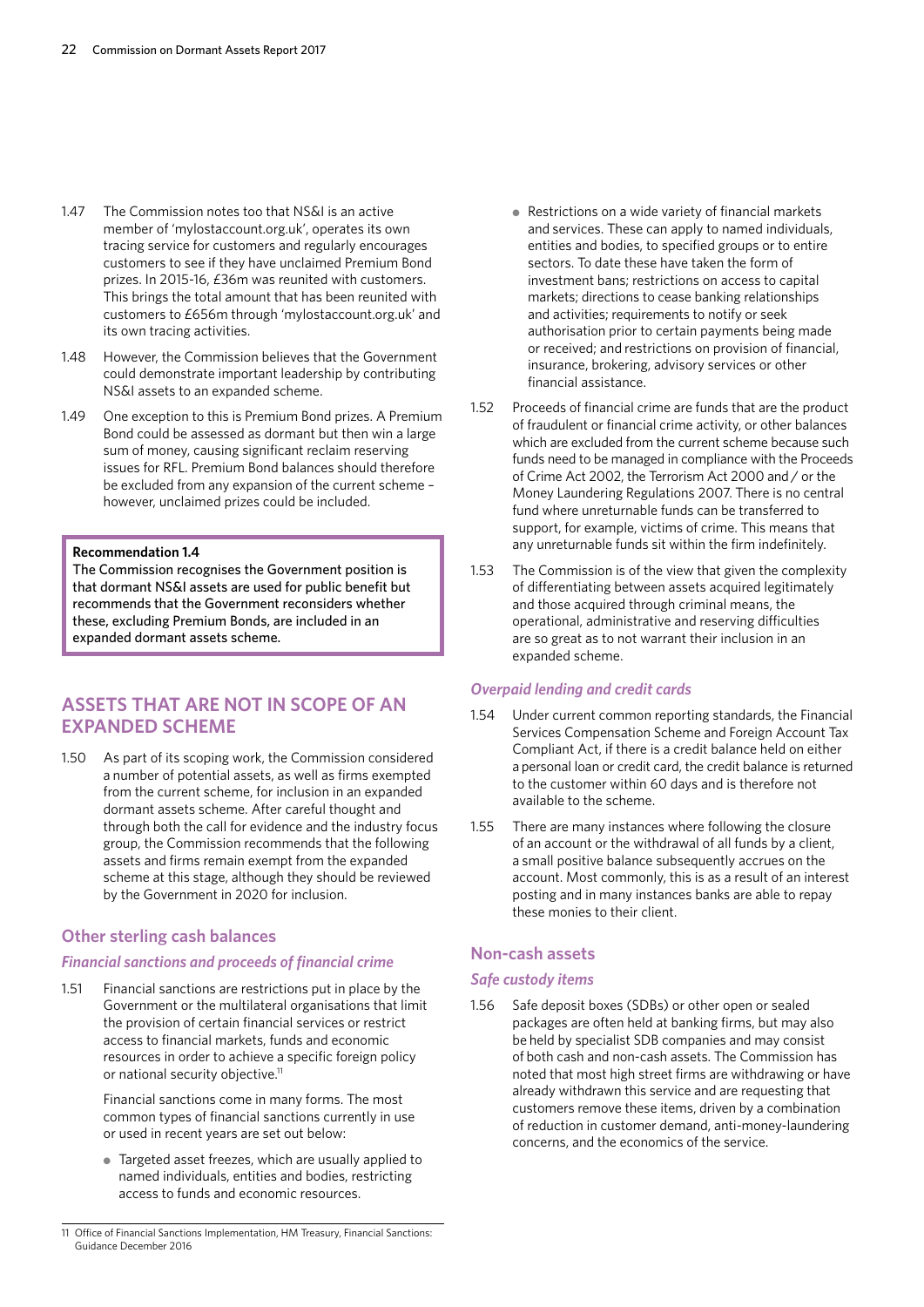1.57 The Commission has heard from the industry focus group and the call for evidence that safe custody items should not be included in an expanded dormant assets scheme. They argued that some safe custody items hold no intrinsic value, such as wills, and would generate no value for an expanded scheme.

### *Child Trust Funds*

- 1.58 Child Trust Funds (CTFs) is a Government scheme that offered long-term tax-free savings accounts for children born between 2002 and 2011. Parents in receipt of child benefit could receive either £50 or £250 from the Government depending on when the child became entitled to an account. The scheme closed in 2011.
- 1.59 CTF balances will not be eligible for an expanded scheme until at least 2020 when children born in September 2002 turn 18 years old. Issues of lost contact are likely to arise in CTFs as the issuing firm may not have the contact details of the child and tracing efforts may be required.
- 1.60 The true level of dormancy is therefore hard to ascertain as there is no requirement to interact with the firm until that point.
- 1.61 The Commission recommends that the Government reviews whether CTFs are included in an expanded scheme from 2020, particularly focusing on whether tracing and reunification efforts in relation to CTFs are sufficient.

#### **Recommendation 1.5**

The Government should review whether Child Trust Fund balances are included in an expanded scheme from 2020.

### *Credit unions*

- 1.62 Credit unions are not-for-profit, financial cooperatives owned and controlled by their members and therefore are considered here as having a very similar model to building societies. The majority provide savings and affordable loans to their members, but some offer more sophisticated products, such as current accounts, Cash ISAs and mortgages.
- 1.63 At December 2015, credit unions were providing financial services to 1.27m people. The industry held around £1.3bn in assets, with more than £769m out on loan to members and £1.2bn in deposits.12
- 1.64 While credit unions are exempted in the Act from the current scheme, they have their own definitions and rules for dealing with dormant accounts. Credit unions' own definition of dormancy stems from the Association of British Credit Unions Limited's (ABCUL) Credit Union Model Rules 2012, which define dormancy as a period of 12 months without any transactions on an account held by the member.

1.66 The relatively small amounts of potentially dormant funds mean that the benefit of inclusion in the scheme is likely to be immaterial to an expanded scheme.

#### **Recommendation 1.6**

Credit unions should continue to be exempt from joining an expanded scheme.

# **POTENTIAL VALUE OF DORMANT ASSETS**

- 1.67 In its call for evidence, the Commission asked respondents to value the level of dormant assets within their control. The responses received by the Commission provided an initial indication of the potential volume of dormant assets but the Commission recognises that the call for evidence responses do not provide anything more than an indication because:
	- the Commission had not finalised its recommendations at that stage; and
	- $\bullet$  the time available for firms to provide quantum information was limited, and accordingly, some firms were only able to provide an estimation.
- 1.68 Despite these constraints, firms that responded to the first call for evidence and the supplementary questionnaire indicated that there might be as much as £140m available within banking assets already eligible for transfer to the current scheme or as part of an expanded scheme.

# **Valuation calculation**

- 1.69 Not every firm that responded to the call for evidence submitted values for each individual dormant asset considered within scope of an expanded scheme. Those respondents who did submit values used the current 15-year period of dormancy applied to identify dormant assets for inclusion in the current scheme.
- 1.70 In an attempt to estimate the level of dormant assets that might potentially be available across the banking industry the Commission conducted its own extrapolation.
- 1.71 Some firms provided values for dormant assets, in three asset classes, in their response to the call for evidence. Using market share data, the Commission extrapolated these to generate an estimate of the value of total potentially dormant assets in these classes.

12 ABCUL response to the call for evidence: figures from unaudited quarterly returns provided to the Prudential Regulation Authority

<sup>1.65</sup> The credit union industry has restricted returns on assets and operates on tight margins due to their social goals of financial inclusion, an interest rate cap on lending and their small size compared to other deposit takers. Therefore, whether or not credit unions would voluntarily participate in an expanded dormant assets scheme is heavily dependent on the overall costs of transferring to the fund compared to how credit unions currently manage dormant accounts.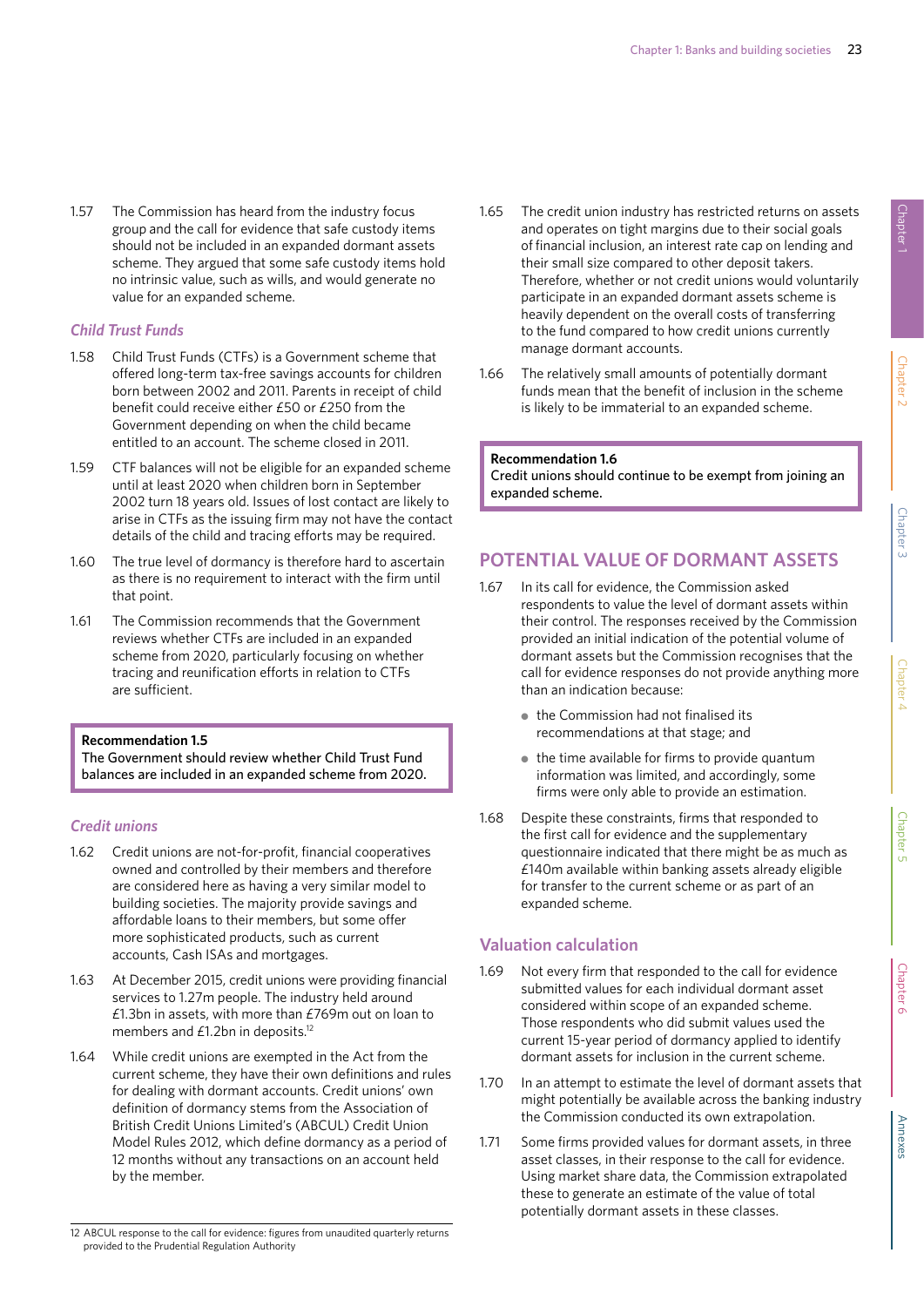- 1.72 The Commission's discussions with specialist tracing agents indicate that between 50-95% of potentially dormant assets may be reunited with their beneficial owners. For the purposes of extrapolation, the Commission has assumed that the reuniting success rate will be 75%, therefore 25% of the potential industry dormant assets will be available to be transferred to the reclaim fund.
- 1.73 The results of this extrapolation are set out in Figure 1.3.

#### **Figure 1.3 – Commission estimate of the dormant assets potentially available in the banking industry**

| Asset                           | <b>Values</b><br>provided in<br>the call for<br>evidence | Potential<br>total industry<br>dormant<br>assets | Industry assets,<br>available for transfer to<br>a reclaim fund, following<br>reunification efforts |
|---------------------------------|----------------------------------------------------------|--------------------------------------------------|-----------------------------------------------------------------------------------------------------|
| Suspense<br>accounts            | f164m                                                    | £275m                                            | £69m                                                                                                |
| Cash ISAs                       | f142m                                                    | $f$ 249m                                         | £62m                                                                                                |
| Foreign<br>exchange<br>currency | $f$ 26m                                                  | f44m                                             | f11m                                                                                                |
| Total                           |                                                          | £568m                                            | £142m                                                                                               |

# **CHALLENGES AND OPPORTUNITIES**

### **Challenges**

#### *Consistent approach to treatment of assets within the current scheme*

1.74 The Commission is aware that at the moment there are inconsistencies across participating firms as to the treatment of assets within scope of the current scheme. The fact that firms have discretion to decide which dormant assets to transfer to RFL can mean that more complex assets are not transferred. An example is that of Cash ISAs, as discussed in paragraphs 1.28-1.31.

#### *Improving extent of participation within the current scheme*

1.75 Banks have said that they are doing their utmost to participate in the current scheme, as evidenced by the 2014 HM Treasury report.<sup>13</sup> As discussed in Chapter 5, the scope of the HM Treasury report was constrained and although there was evidence of participation by the main banks and the main building society there could clearly be greater participation in the scheme by smaller banks and building societies. The Commission would therefore like to see greater levels of engagement from such firms.

1.76 Although the majority of major high street banks are participating in the current scheme, participation by building societies is to date limited to the Nationwide Building Society. This is disappointing. The Commission would like to see more building societies participating in the current main scheme.

#### *Cost implications of an expanded scheme*

- 1.77 It is important to be able to understand what impact an expanded scheme could have on participating firms, be this direct impact on profits or more indirect costs, such as setting in place the systems required to ensure successful transfer of additional assets, such as IT, using third-party tracing agents or an increased administrative burden.
- 1.78 A consistent theme emerged from the call for evidence that it was difficult for a firm to assess the impact that an expanded scheme might have without first knowing the type of balances to be included and equally important, the parameters for transfer and reclaim.
- 1.79 The Commission notes this, but believes that cost implications should not restrict firms from transferring additional assets, as recommended earlier in this chapter, in an expanded scheme.

#### **Opportunities**

#### *Increased scope of balances covered by the scheme*

- 1.80 Respondents to the call for evidence felt that the current scheme has been broadly successful in terms of identifying dormant accounts and transferring these to RFL and that this provides a strong base on which the banking industry can build to include additional dormant assets.
- 1.81 While participating firms are already transferring a range of dormant assets to the current scheme, there are opportunities for a more consistent approach and a wider range of bank and building society assets to be included.

<sup>13</sup> HM Treasury, Review of the Dormant Bank and Building Society Accounts Act 2008, March 2014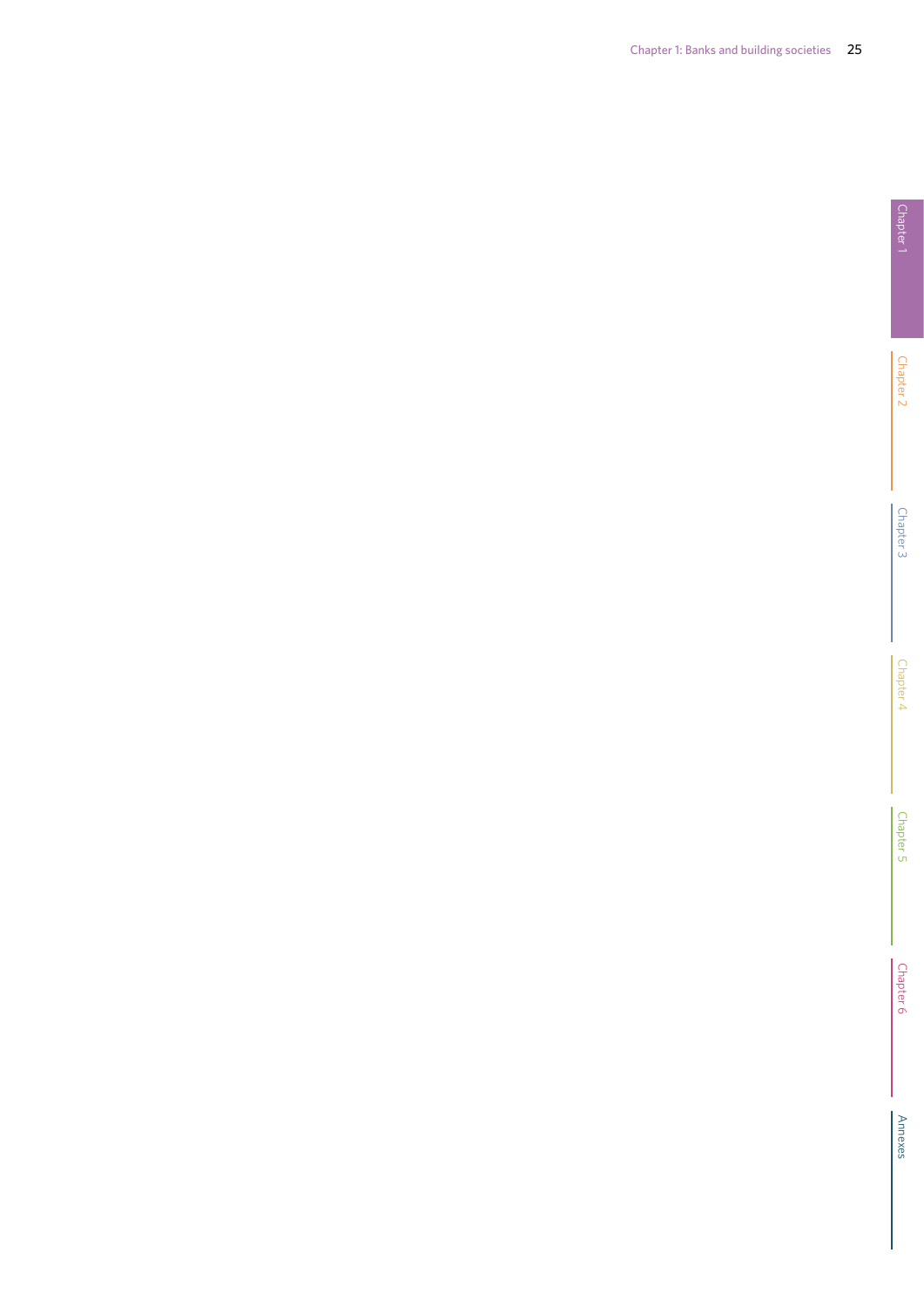# **Chapter 2: Insurance and pensions**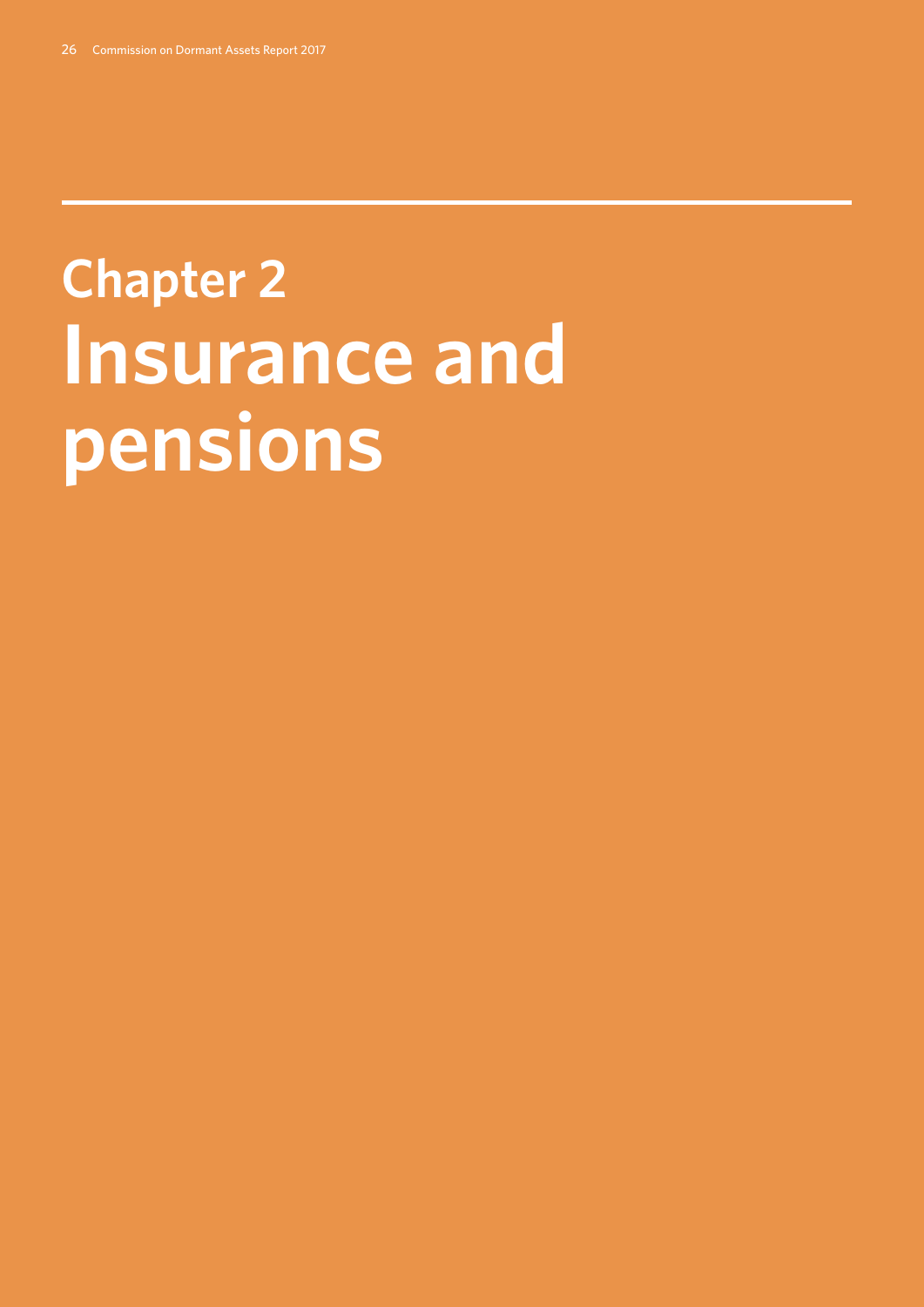# **SUMMARY**

The insurance and pensions market is large, totalling some £2tn of assets under management, and comprises myriad product types, many of a long-term nature and some of which are complex.

Dormancy in insurance and pension policies occurs because customers move house or die without the insurer being notified, or otherwise forget about their policies.

# **ASSETS IN SCOPE OF AN EXPANDED SCHEME**

There is considerable scope for insurance and pensions products to be included within an expanded scheme, though first a robust, industryspecific definition of dormancy is required. For policies with a fixed term, the Commission settled on a period of seven years after the end of the policy term. For policies with no fixed term the point at which the 'lost' customer is notionally over 120 years old was chosen (details given in Figures 2.1 and 2.2). Both scenarios would also be accompanied by a period of tracing activity to try to re-establish contact with the relevant owner.

Thus equipped, the Commission recommends that the following assets either be included or excluded from an expanded scheme:

#### *Included*

- Savings endowments;
- Term insurance;
- Pensions;
- Annuities;
- Whole-of-life assurance;
- Income drawdown; and
- Investment bonds.

### *Excluded*

- With-profit funds;
- Mutual funds;
- Industrial branch policies;
- Policies held under group trusts; and
- Most general insurance.

Using its proposed definition of dormancy, the Commission estimates there to be £400-500m of dormant insurance and pensions assets that have accrued and may be available now, with a further £40-50m becoming dormant on an annual basis thereafter.

# **TRACING AND REUNIFICATION**

Industry consensus was that efforts to trace lost customers currently vary; that there was no agreed best method, nor a framework from the Financial Conduct Authority; and that generally more could be done.

To better facilitate tracing, firms would like to see greater linking and sharing of data (e.g. from HM Revenue & Customs, DVLA, the TV Licensing authority), the collection of National Insurance numbers in death notifications and consideration of whether the 'pensions dashboard' could be leveraged for tracing and reunification purposes.

# **CHALLENGES AND OPPORTUNITIES**

Bringing insurance and pensions assets into an expanded scheme may introduce a degree of market risk for some customers of equity-backed policies, though the incidence of this is anticipated to be very small. A much more significant challenge for firms stems from the potential costs arising from dealing with these assets more actively than they do currently. Until the specifics of the expanded scheme are settled, such costs are hard to quantify, and there is further work to be done here to establish the anticipated impact.

On the opportunity side, the key benefit of the scheme would be the improved reunification of customers with their lost assets. Firms also welcomed potential publicity benefits, as well as seeing an upside to being relieved of the problem of what to do with the assets. Their use, when untraceable, for societal benefit was felt to be a positive outcome.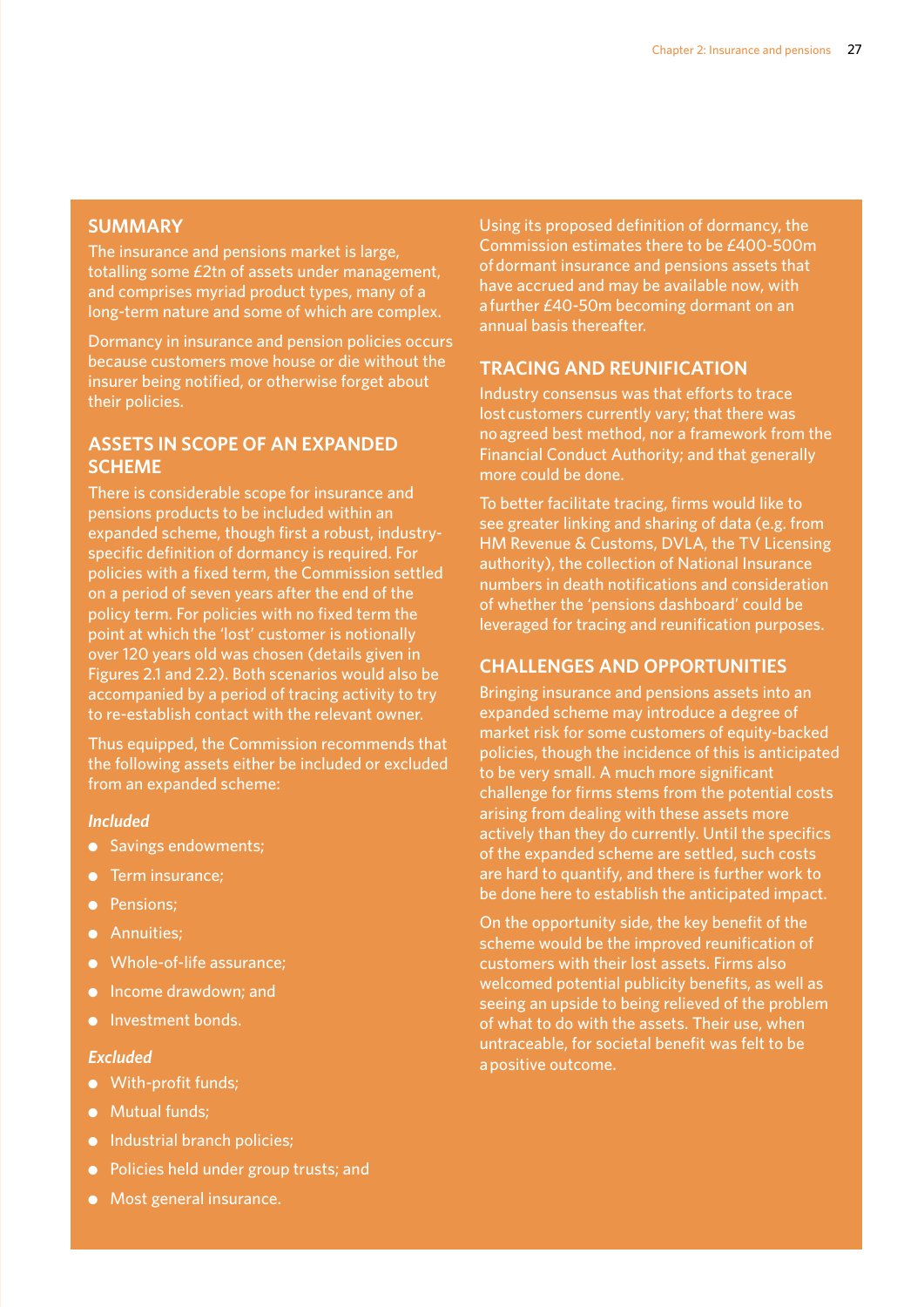# **OVERVIEW OF THE UK INSURANCE AND PENSIONS INDUSTRY**

- 2.1 The UK's insurance and long-term savings industry is the third largest in the world and manages investments worth  $\mathsf{E}1.9$ tn.<sup>1</sup>
- 2.2 According to figures provided to the Commission by the Association of British Insurers (ABI), in 2014 there were over 57 million life and long-term saving policies in force, generating premium income of £132.8bn per year and paying out benefits worth £149.4bn.<sup>2</sup>
- 2.3 The Commission sought to engage with the insurance and pensions industry to inform its thinking and help shape its recommendations. It wrote to 38 insurance and pension firms as part of its call for evidence and received 28 responses.
- 2.4 The Commission would like to thank the ABI and all those firms who provided information to the Commission, either via responses to its call for evidence or through the Insurance and Pensions Working Group (IPWG) which was established with the assistance of the ABI. Further detail around the Commission's engagement with the various industries can be found in Annex A.

# **Description of insurance and pensions products**

- 2.5 The UK's insurance and pensions industry is mature and the products that are sold and managed are very varied and, in some cases, technically complex.
- 2.6 To aid the reader's understanding of how certain assets may become dormant, a brief description of the products and funds referred to throughout this chapter is included below.

# **Life insurance products**

#### *Term insurance*

2.7 Term insurance is fixed-term life insurance which pays out a sum assured following the death of the insured person during the policy term. Policies are usually taken out for between 10 and 25 years, with premiums typically paid monthly and cover expiring if premiums are not maintained. If the insured dies after the end of the policy term, no sum assured is payable.

#### *Whole-of-life assurance*

2.8 Whole-of-life assurance is life insurance that is designed to continue for the remainder of the life of the insured person. The policy pays out a sum assured following the death of the insured person, regardless of when the death occurs. Policies may be taken out at any age, subject to minimum and maximum limits. Premiums can either be paid monthly, annually or by an initial lump sum. If premiums are not maintained, the policy will eventually lapse and no amounts will be payable.

#### *Savings endowment*

2.9 A savings endowment is a fixed-term combined investment and life insurance policy, usually used in conjunction with a mortgage. The policy is designed to pay out either a lump sum at the end of the policy term, known as maturity, or a sum assured on the death of the insured person if that takes place during the policy term. Only one amount is paid out, so if the insured person dies before the policy ends there is no maturity payment. Premiums are typically paid monthly and, if not maintained, the policy may be converted into a 'paid up' policy, whereupon the sum assured or maturity payment will be lower than that which was originally intended.

#### *Investment bonds*

2.10 An investment bond is a form of life insurance contract that does not have a fixed term and which allows policyholders to invest in a range of investment funds. Investments are typically made via an initial lump sum and policyholders are generally free to make further investments into their policy at any time. Withdrawals can also be made and the policy can be surrendered at any time, although there may be surrender penalties for doing so in the early years of a contract. Policyholders are therefore usually advised only to invest if they can do so for a period of at least five years. The life cover element of the policy typically pays out 101% of the current investment value of the bond upon the policyholder's death.

# **Pensions products**

# *Annuity (both deferred and guaranteed)*

2.11 An annuity is a lump-sum investment which typically guarantees to pay a certain level of income for the remainder of the policyholder's life. Unless the annuity was purchased with income guarantees (see below), annuity payments cease on the death of the policyholder. Annuities can be purchased at any point during an investor's life, although they are typically purchased at retirement with the lump sum payments available from pension policies. Annuities can be set up so that annuity payments are deferred for a certain period of time following purchase and can also be purchased with guarantees that mean annuity payments are made for a specified minimum period of time following commencement, typically between five and 10 years, regardless of whether the policyholder dies during that period or not.

#### *Defined contribution personal pension*

2.12 A defined contribution personal pension is a retirement savings vehicle that allows monthly or lump sum contributions, subject to various contribution limits. Tax relief is provided on contributions at source and it is designed to allow policyholders to accumulate funds to enable them to provide an income for themselves in retirement. The pension will typically pay out a lump sum on the death of the policyholder prior to them either taking an annuity or an income drawdown policy.

<sup>1</sup> UK Insurance and Long Term Savings Key Facts 2015, ABI

<sup>2</sup> Data provided by ABI, October 2016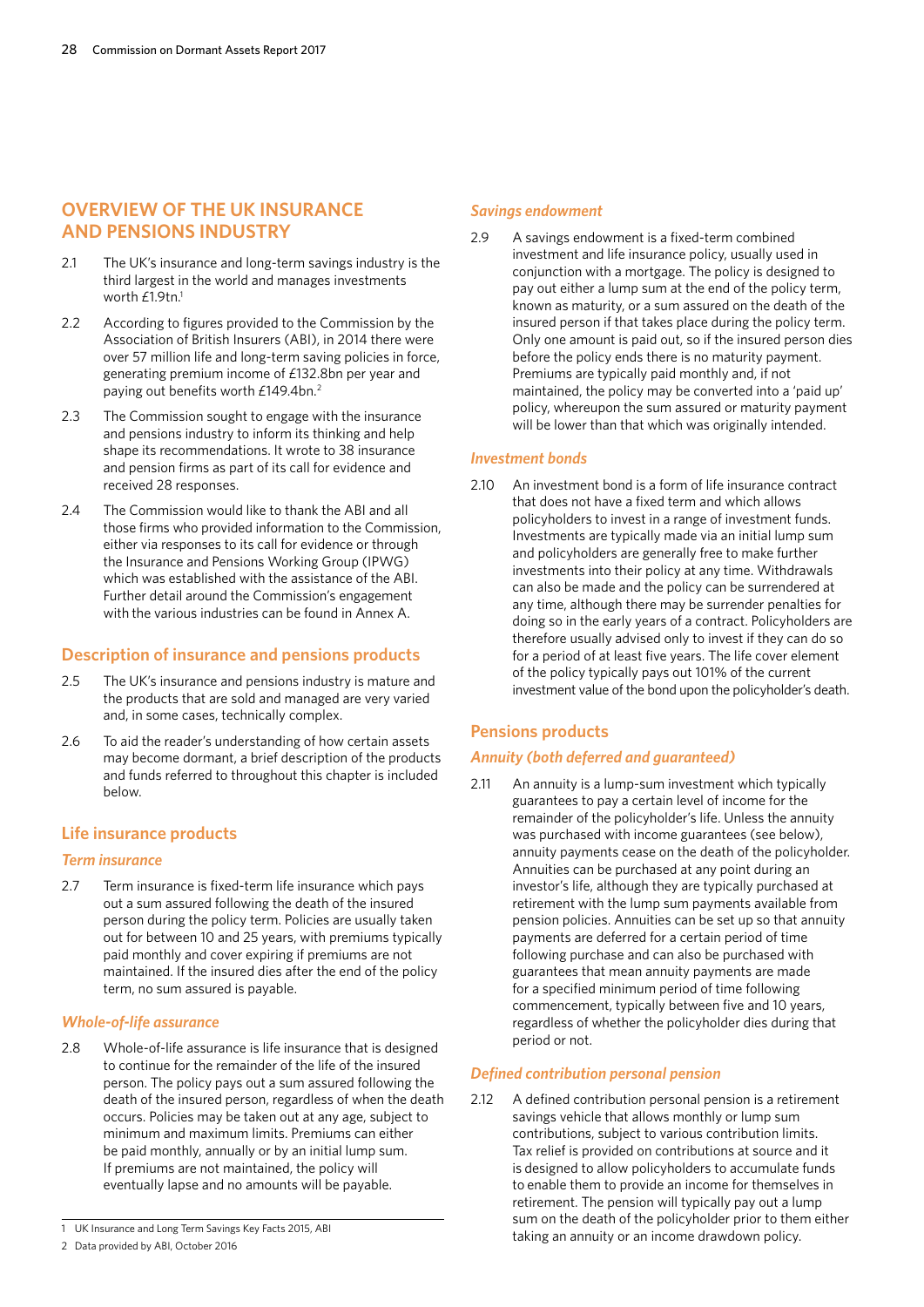- 2.13 Prior to April 2015, defined contribution personal pension policyholders were obliged to purchase an annuity or an income drawdown policy by age 75. However, as a result of changes made by Government in April 2015, known within the industry as the 'pensions freedoms changes', policyholders are no longer compelled to do so. Instead, once policyholders reach age 55, they can either leave the pension pot untouched; purchase an annuity at any time; take an adjustable income (flexi-access drawdown); take cash in lump sums (non-crystallised funds pension lump sum); cash in the entire fund value in one go; or take a mixture of any of the above options.<sup>3</sup>
- 2.14 The pensions freedom changes are permissive rather than mandatory, so firms can decide whether to apply them or not. Accordingly, some firms allow the changes to apply in respect of policies sold before and after April 2015, whereas others only allow them to apply to contracts sold after April 2015.

#### *Income drawdown*

2.15 An income drawdown contract is a type of defined contribution personal pension policy which allows the policyholder to take regular income withdrawals. The fund remains invested, so any income withdrawals reduce the amount of the pension pot that is available for future investment. If income withdrawals are higher than the investment returns of the policy, it is possible for a policyholder to exhaust the pension fund. As is the case for a defined contribution personal pension policy, an income drawdown contract will typically pay out a lump sum on the death of the policyholder prior to an annuity being purchased.

#### **General insurance**

2.16 General insurance contracts are typically annually renewable contracts that provide cover against a specified set of risks in exchange for an annual premium. The premium can either be paid in one lump sum or via a series of monthly instalments. If premiums are not paid, cover ceases. If a specified event against which the policy provides insurance occurs, for example damage to a motor car or theft from a residential property, it is up to the policyholder to submit a claim to their insurer. The insurer will then assess the claim and, provided the terms of the policy have been adhered to, pay out the pre-agreed sum in respect of the insured event. If the policyholder does not submit a claim, or an insured event occurs after the policy has expired, the insurer will not be liable.

# **DORMANT ASSETS IN THE INDUSTRY**

2.17 Before considering why dormant assets occur in the insurance and pensions industry two factors must be understood: first, what is meant by the term dormant asset; and second, who owns these dormant assets? The combination of these factors enables the reader to understand how and why assets become dormant.

# **Dormancy**

- 2.18 In its call for evidence, the Commission asked firms to explain what they understood the term dormancy to mean, and what the rules for defining dormancy should be, in an expanded scheme. In response to these questions, and almost without exception, insurance and pensions respondents consistently expressed the view that dormancy was an unhelpful term when trying to decide which assets might be available for inclusion in an expanded scheme.
- 2.19 Many long-term insurance and pensions contracts are designed to provide for events that are likely to occur many years in the future. For example, a whole-of-life contract taken out at the age of 30 may run for another 50 years before it leads to a claim. Similarly, pension savings contracts taken out at the age of 30 can be expected to run for at least 30 years before the contract is required to provide benefits.
- 2.20 As a result of the long-term nature of many insurance and pensions contracts, it is not unusual for an owner to have little, if any, regular contact with the firm providing the contract. In some cases, for example, policies that are set up with an initial lump sum do not even require ongoing premium payments.
- 2.21 To that extent, a long-term insurance contract might be considered dormant for many years, by virtue of there being no customer-initiated contact, but only because there is no need for the customer to contact the firm. The fact that a contract is dormant in this sense does not act as a good guide as to whether the contract has been forgotten about or is no longer required.
- 2.22 Additionally, many long-term insurance contracts do not acquire a value until after a specified policy event. For example, in the case of a term insurance contract, the policy does not obtain any value unless there is an insured death during the term of the policy. Unless that happens, there is no asset that can be classed as dormant because the policy merely provides the expectation of a future amount potentially being payable.
- 2.23 Similarly, in the case of an endowment savings policy, the contract acquires a realisable value either on the death of the policyholder, at maturity or on the earlier surrender of the policy. As an endowment savings policy has to be actively surrendered by its owner, dormancy is only likely to occur where instances of death or policy maturity occur.
- 2.24 Accordingly, respondents from the insurance and pensions industry consistently suggested that the term 'unclaimed asset' rather than 'dormant asset' would be more appropriate when considering which assets might be available for inclusion in an expanded scheme. The Commission decided to continue to use the term 'dormant asset' to maintain consistency with the existing Dormant Bank and Building Society Accounts Act 2008, but acknowledges that for the purposes of this chapter, when referring to a dormant asset, what is actually meant is assets that the industry has, up to now, referred to as 'unclaimed'.

<sup>3</sup> The Pensions Advisory Service: http://www.pensionsadvisoryservice.org.uk/ about-pensions/pension-reform/freedom-and-choice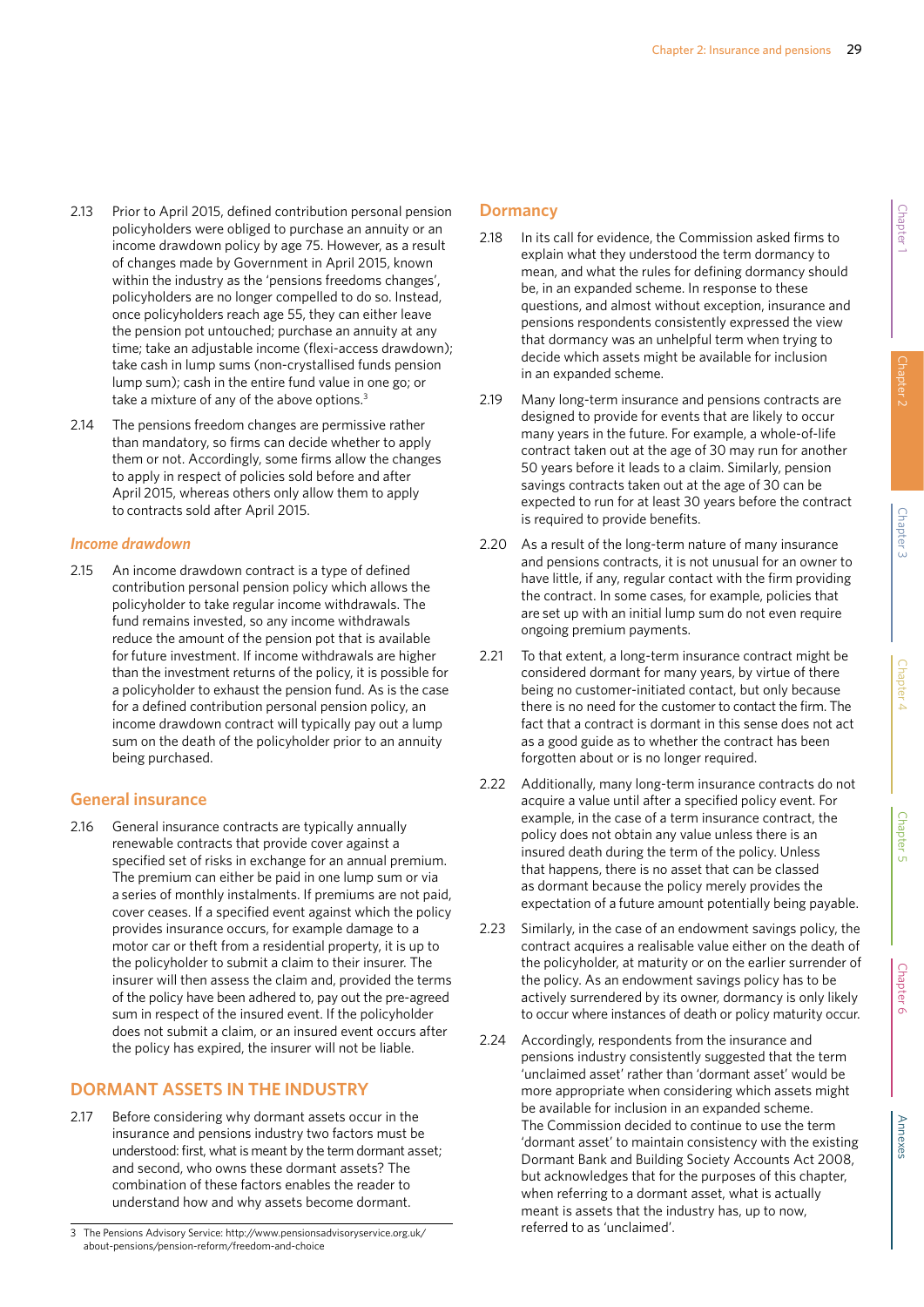2.25 The Commission sets out proposed definitions of dormancy for the insurance and pensions industry in Figures 2.1 and 2.2.

#### **Ownership**

- 2.26 Assets that might become dormant in the insurance and pensions industry are typically owned either by one or more individuals or, in the case of group personal pensions or policies otherwise written under trust, by trustees.
- 2.27 Where policies are written under trust these may be for the benefit of one specific individual. In these circumstances it may be appropriate to class such assets as dormant if the trustees lose contact with the single beneficiary.
- 2.28 In other trusts there may be more than one beneficiary, so it may not be possible to identify which assets within the trust can be specifically apportioned to individual beneficiaries. In these circumstances, it may not be appropriate to class such assets as dormant because if the trustees lose contact with one beneficiary there are still others who rightly should benefit from the assets held by the trust.

# **Why do policies become dormant / why are they not claimed?**

- 2.29 In the case of policies owned by individuals, the primary reason identified in response to the Commission's call for evidence was that owners simply move house and neglect to tell the insurance or pension firm. Firms are therefore often unaware that the owner has moved house, and accordingly they continue to write to the old address. Firms would generally only become aware of the change of address if communications they send to the owner are returned as gone-away or the owner contacts them subsequently to inform them of their new address.
- 2.30 The other main reason for policies becoming dormant surrounds the circumstances following the death of an owner. As things currently stand, insurance and pensions firms rely on third parties to inform them of the death of an owner. This is usually either a family member or a legally appointed personal representative. The system relies on papers being left behind by the owner which identify the policy, or on the owner drawing the attention of those who will administer their estate to the existence of such policies prior to their death. If there is no such evidence, it is possible for the administrator of the estate to be unaware of certain policies. Accordingly, they are not then able to notify insurance or pension firms of the death of the individual whose estate they are administering and the proceeds remain unclaimed.
- 2.31 There are also other circumstances in which individuals can become separated from their policies. If policy records are either lost, destroyed or stolen; if there is a company merger or brand change; or if an owner simply forgets that they have a policy with a certain insurance or pension firm, policies can become dormant and assets unclaimed.
- 2.32 On the face of it, the payment or otherwise of policy premiums might appear to be a good indicator of whether a policy is dormant or not. However, this is not necessarily a reliable guide. If premiums stop being paid in respect of a particular policy, insurers will typically try to establish why that is, although this relies on them having up-to-date contact details for the customer. Premiums may cease to be paid if a customer closes a premium paying account and fails to set up a new payment method. Conversely, premiums may continue to be paid by Direct Debit after a policyholder has died if no one is administering the estate and there are sufficient funds in the relevant premium-paying bank account.
- 2.33 The Commission understands that the ABI is considering developing, in conjunction with the industry, a free database portal that would enable customers to see which company is now managing legacy policies. The Commission considers that development of such a facility can only help increase the chances of customers staying in touch with their assets.
- 2.34 Where policies are held in trust by trustees, policies typically become dormant in circumstances where a trustee loses contact with a beneficiary. This can happen for any number of reasons, but the most common reason in the context of pensions is again to do with changes of address. When an employee leaves the employment of their sponsoring employer, who is providing the trust-based pension scheme, it is easy for them to forget to inform their now-former employer of subsequent house moves.
- 2.35 There is clearly a responsibility on customers to inform firms when they move house, and it may be possible to incorporate prompts into existing literature which will serve to remind customers periodically of this responsibility.

# **ASSETS IN SCOPE OF AN EXPANDED SCHEME**

- 2.36 In simple terms, the Commission considered that any insurance and pensions asset that was not deemed to be out of scope should be considered as in scope for the industry. However, this is an oversimplification of the position and does not take account of the complexities of the definition of what constitutes a dormant asset within the insurance and pensions industry.
- 2.37 The definition of dormancy is key to determining what insurance and pensions assets can be considered as within scope of an expanded scheme because getting that right should reduce the number of reclaim events in future years.
- 2.38 The Commission's call for evidence and feedback from the IPWG quickly identified that the definition of dormancy that exists within the current scheme is too simplistic to be utilised in the insurance and pensions industry.
- 2.39 With that in mind, the Commission settled on a threepronged approach to defining dormancy for long-term insurance contracts, the three prongs being: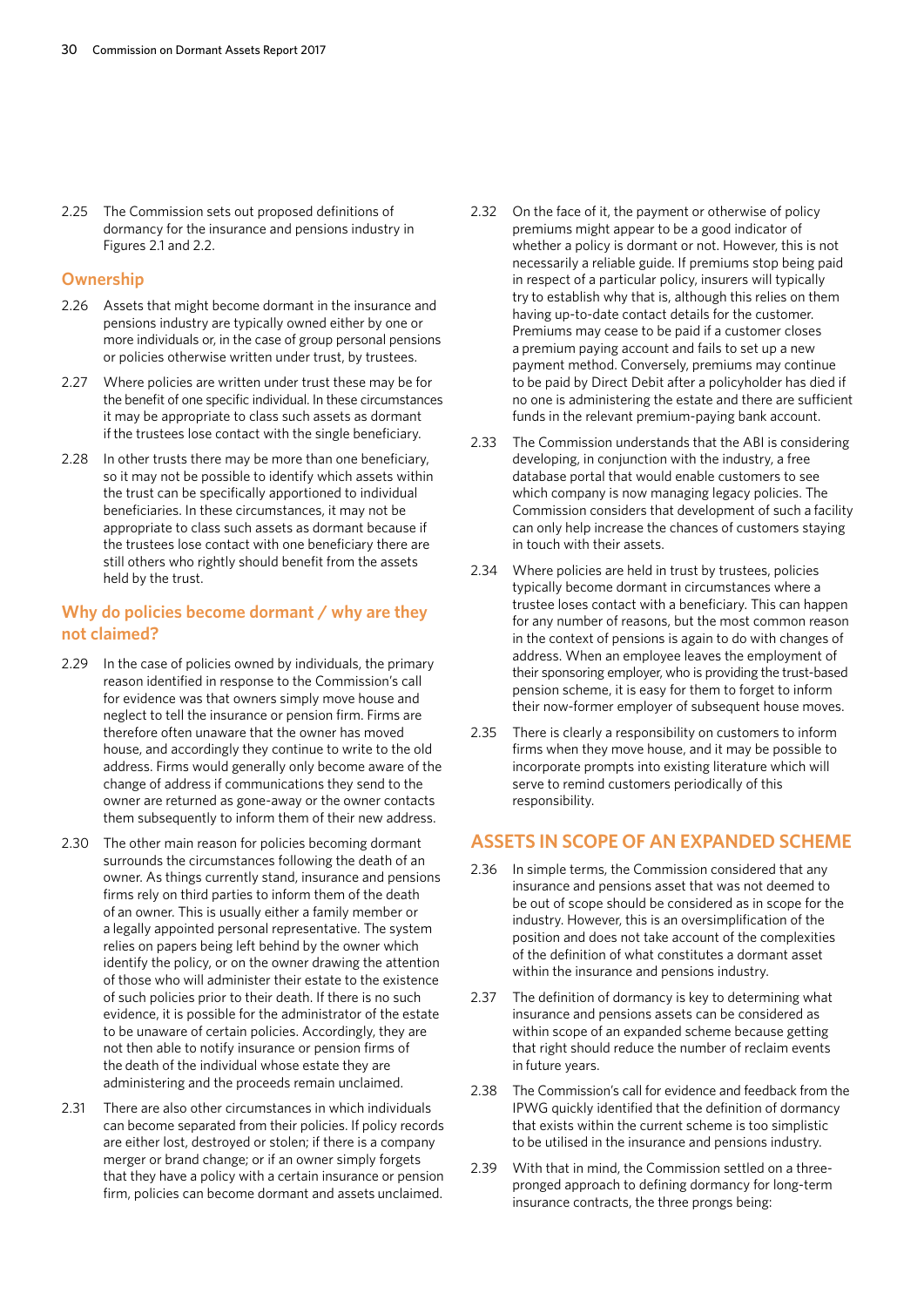2.40 The Commission then settled on the following approaches for the various products in scope:

- A policy event such as maturity or actual or anticipated death;
- A passage of time thereafter; and
- Attempts to trace the whereabouts of owners or beneficial owners and reunite them with their assets.

| Asset type                                                                                                       | <b>Contractual end date</b><br>or trigger point for<br>crystallisation of benefits | Minimum period following trigger point<br>after which asset can be considered<br>dormant                                                                                                                     | Actions to be taken during minimum<br>period and prior to transfer of dormant<br>asset to reclaim vehicle                                                                 |  |
|------------------------------------------------------------------------------------------------------------------|------------------------------------------------------------------------------------|--------------------------------------------------------------------------------------------------------------------------------------------------------------------------------------------------------------|---------------------------------------------------------------------------------------------------------------------------------------------------------------------------|--|
| Savings endowment                                                                                                | End of contractual policy term                                                     | Seven years after end of contractual term                                                                                                                                                                    |                                                                                                                                                                           |  |
| Savings endowment                                                                                                | Death or illness claim<br>$accelted*$                                              | Identification that the customer has no next<br>of kin or, where later, seven years after a<br>death or illness claim is accepted and there<br>has been no ongoing contact with those                        |                                                                                                                                                                           |  |
| Term insurance                                                                                                   |                                                                                    | managing the estate                                                                                                                                                                                          | Undertake specified tracing activities<br>using financial and residential data                                                                                            |  |
| Defined contribution personal<br>pension with requirement to<br>purchase annuity or income<br>drawdown at age 75 | 75 years of age                                                                    | Seven years after end of contractual term                                                                                                                                                                    | retained by the firm, as well as that                                                                                                                                     |  |
|                                                                                                                  | Death claim accepted*                                                              | Identification that the customer has no next<br>of kin or, where later, seven years after a<br>death or illness claim is accepted and there<br>has been no ongoing contact with those<br>managing the estate | which is publically available, to try<br>to trace the customer and, where<br>appropriate, next of kin or estate<br>executors / administrators and<br>re-establish contact |  |
| Annuity with guaranteed<br>payment period                                                                        | Death claim accepted*                                                              | Identification that the customer has no next<br>of kin or, where later, seven years after a<br>death or illness claim is accepted and there<br>has been no ongoing contact with those<br>managing the estate |                                                                                                                                                                           |  |

**Figure 2.1 – Definitions of dormancy for insurance and pensions policies with a contractual end date**

\* Evidence of death provided by death certificate or mortality screening provided by an expert supplier using official death registry data.

| Asset type                                                                                                              | <b>Contractual end date</b><br>or trigger point for<br>crystallisation of benefits | Minimum period following trigger<br>point after which asset can be<br>considered dormant                                                    | Actions to be taken during minimum<br>period and prior to transfer of dormant<br>asset to reclaim vehicle                                                                                                                                                                                            |  |
|-------------------------------------------------------------------------------------------------------------------------|------------------------------------------------------------------------------------|---------------------------------------------------------------------------------------------------------------------------------------------|------------------------------------------------------------------------------------------------------------------------------------------------------------------------------------------------------------------------------------------------------------------------------------------------------|--|
| Whole-of-life                                                                                                           | Very old age                                                                       | Customer's age (date of birth to current                                                                                                    |                                                                                                                                                                                                                                                                                                      |  |
| Investment bonds                                                                                                        |                                                                                    | date) is notionally over 120 years old                                                                                                      |                                                                                                                                                                                                                                                                                                      |  |
| Defined contribution personal pension<br>with <b>no</b> requirement to purchase<br>annuity or income drawdown at age 75 |                                                                                    |                                                                                                                                             | Undertake specified tracing activities<br>using financial and residential data<br>retained by the firm, as well as that<br>which is publically available, to try<br>to trace the customer and, where<br>appropriate, next of kin or estate<br>executors / administrators and<br>re-establish contact |  |
| Income drawdown                                                                                                         |                                                                                    |                                                                                                                                             |                                                                                                                                                                                                                                                                                                      |  |
| Deferred annuity                                                                                                        |                                                                                    |                                                                                                                                             |                                                                                                                                                                                                                                                                                                      |  |
| Whole-of-life                                                                                                           | Death claim accepted*                                                              | Identification that the customer has no<br>next of kin or, where later, seven years<br>after a death or illness claim is                    |                                                                                                                                                                                                                                                                                                      |  |
| Investment bonds                                                                                                        |                                                                                    |                                                                                                                                             |                                                                                                                                                                                                                                                                                                      |  |
| Defined contribution personal pension<br>with no requirement to purchase<br>annuity or income drawdown at age 75        |                                                                                    | accepted and there has been no<br>ongoing contact with those managing<br>the estate or the customer is now<br>notionally over 120 years old |                                                                                                                                                                                                                                                                                                      |  |
| Income drawdown                                                                                                         |                                                                                    |                                                                                                                                             |                                                                                                                                                                                                                                                                                                      |  |
| Deferred annuity                                                                                                        |                                                                                    |                                                                                                                                             |                                                                                                                                                                                                                                                                                                      |  |

\* Evidence of death provided by death certificate or mortality screening provided by an expert supplier using official death registry data.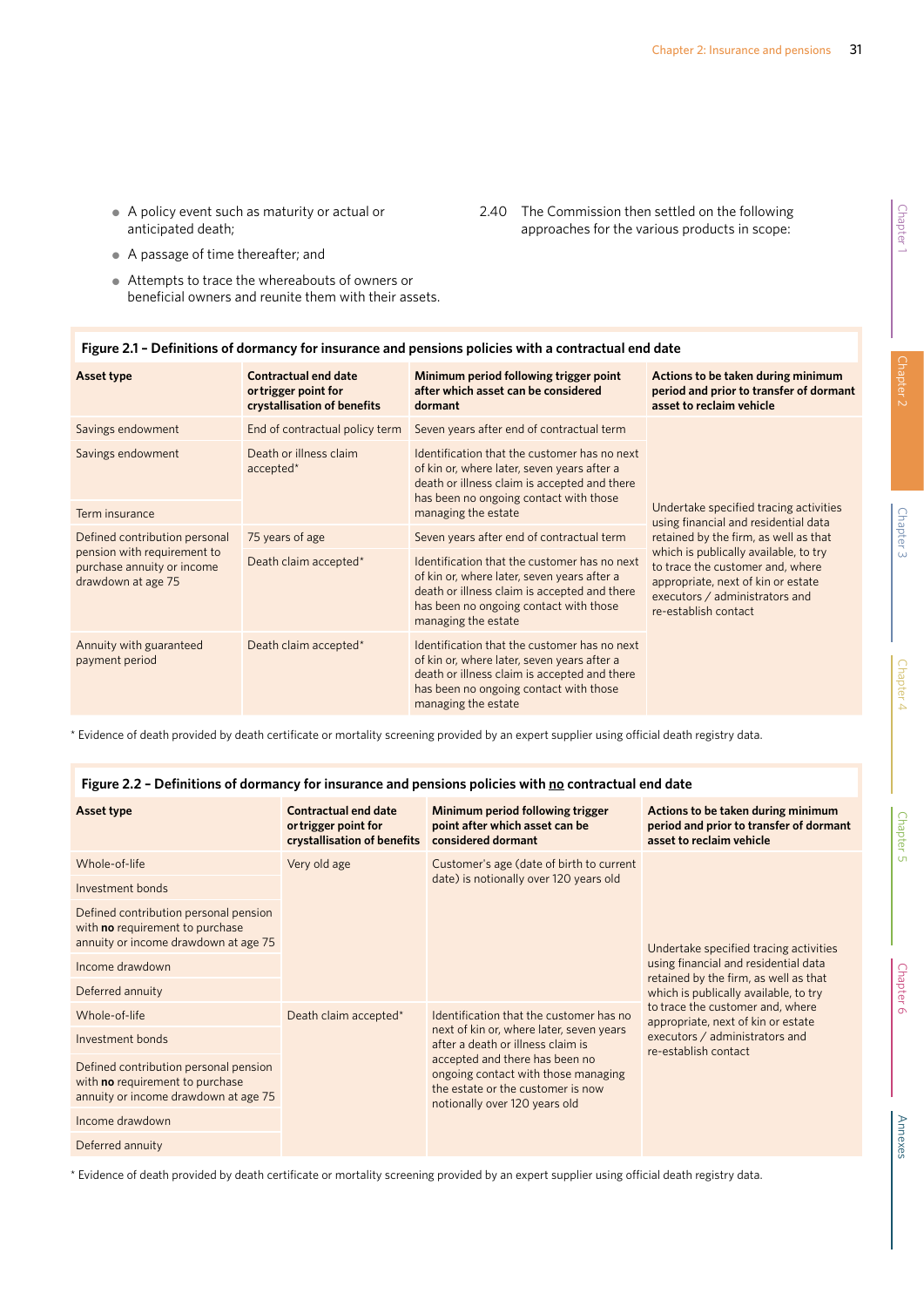- 2.41 The broad outline of Figures 2.1 and 2.2 was put forward by the IPWG as its suggestion for how to define dormancy in the insurance and pensions industry, and ultimately adopted by the Commission.
- 2.42 The suggestion to wait seven years after a policy event, such as maturity or death, before classing the policy as dormant came from the experience of insurers at the IPWG, which suggested that most customers come forward within five years to claim their policy proceeds. The Commission decided it was prudent to extend this time to give greater opportunities for firms to trace and reunite customers with lost proceeds and for customers to conduct their own investigations. The Commission thus settled on a period of seven years.
- 2.43 The suggestion of using the age 120 as the cut-off point for determining dormancy for whole-of-life contracts comes from considerations of likely total life expectancy for individuals in the UK, with anecdotal evidence suggesting that very few individuals are likely to live beyond 115 years of age. The IPWG originally suggested using the current age of the UK's oldest living resident plus two years. However, rather than having the dormancy definition being subject to change as the current oldest resident either passes another birthday or dies, and is replaced by a new oldest UK resident, the Commission felt that it was preferable to fix an age.
- 2.44 The Commission recognises that it may be necessary to amend this age of 120 as general life expectancy in the UK changes.

#### **Recommendation 2.1**

The assets comprised in the endowment, term insurance, pension, annuity, whole-of-life, drawdown and investment bond products set out in Figures 2.1 and 2.2 should be included within an expanded dormant assets scheme and that any transfer of assets to the reclaim fund is made in a cash form.

# **ASSETS THAT ARE NOT IN SCOPE OF AN EXPANDED SCHEME**

- 2.45 In seeking to identify which assets should be considered for inclusion in an expanded scheme the Commission also sought to identify those asset classes that would be unsuitable for inclusion at this stage (although they may be considered for inclusion at a later date). These include assets that present very complex issues that could not easily be solved at this stage, or where the value of potentially dormant assets is immaterial or uncertain.
- 2.46 After considering all the issues, the Commission concluded the following asset types should be out of scope at this stage:
	- With-profits funds;
	- Mutual funds;
	- Industrial branch policies;
- Policies held under group trusts; and
- General insurance policies.

The reasons why are as follows.

#### **With-profits funds**

- 2.47 With-profits funds are pooled investments where the assets of the fund are owned by the fund itself. Investors in with-profits funds generally have a contingent interest in the asset share of the fund, but do not generally own a specifically identifiable portion of the asset share within the fund until a policy event, such as a surrender or maturity occurs, and the individual policyholder's contingent interest in the with-profits fund is crystallised.
- 2.48 If assets are unclaimed at maturity, they are usually left within the relevant with-profits fund so that they can either be reclaimed by the relevant owner or they can be used by the fund for the benefit of the remaining with-profits investors. Any change to this basis, which formed part of the terms upon which the original contract was formed, would potentially be unfair, as defined by the Financial Conduct Authority's (FCA) treating customers fairly requirements, and possibly open to legal challenge whether or not policies were ultimately deemed to be dormant.
- 2.49 This pooled nature of with-profits funds and the fact that the assets belong to the funds themselves make withprofits funds unsuitable for inclusion in an expanded scheme at the present time, except in the circumstances described below.
- 2.50 A number of firms crystallise any with-profits funds where an amount due to customers arises. On death or policy maturity, the policy proceeds are removed from the with-profits fund and held separately on account for future reclaim by the owner.
- 2.51 In circumstances where these monies remain unclaimed by the original owner, they would be available for inclusion in an expanded scheme because the relevant amount had been removed from the with-profits fund it was originally invested in.
- 2.52 Respondents to the Commission's call for evidence were also of the view that any product partly invested in with-profits funds should also be excluded from the expanded scheme. This is because it would be difficult to disinvest that part of a dormant policy which was not invested in with-profits while leaving the with-profits element invested. Respondents did not see how they could justify transferring one part of the policy but not the other.
- 2.53 It is worth noting that while the Commission has decided to exclude with-profits funds from inclusion in an expanded scheme at this stage, it may be appropriate to revisit this decision as the treatment of closed with-profits funds (i.e. those that are not open to new business) develops.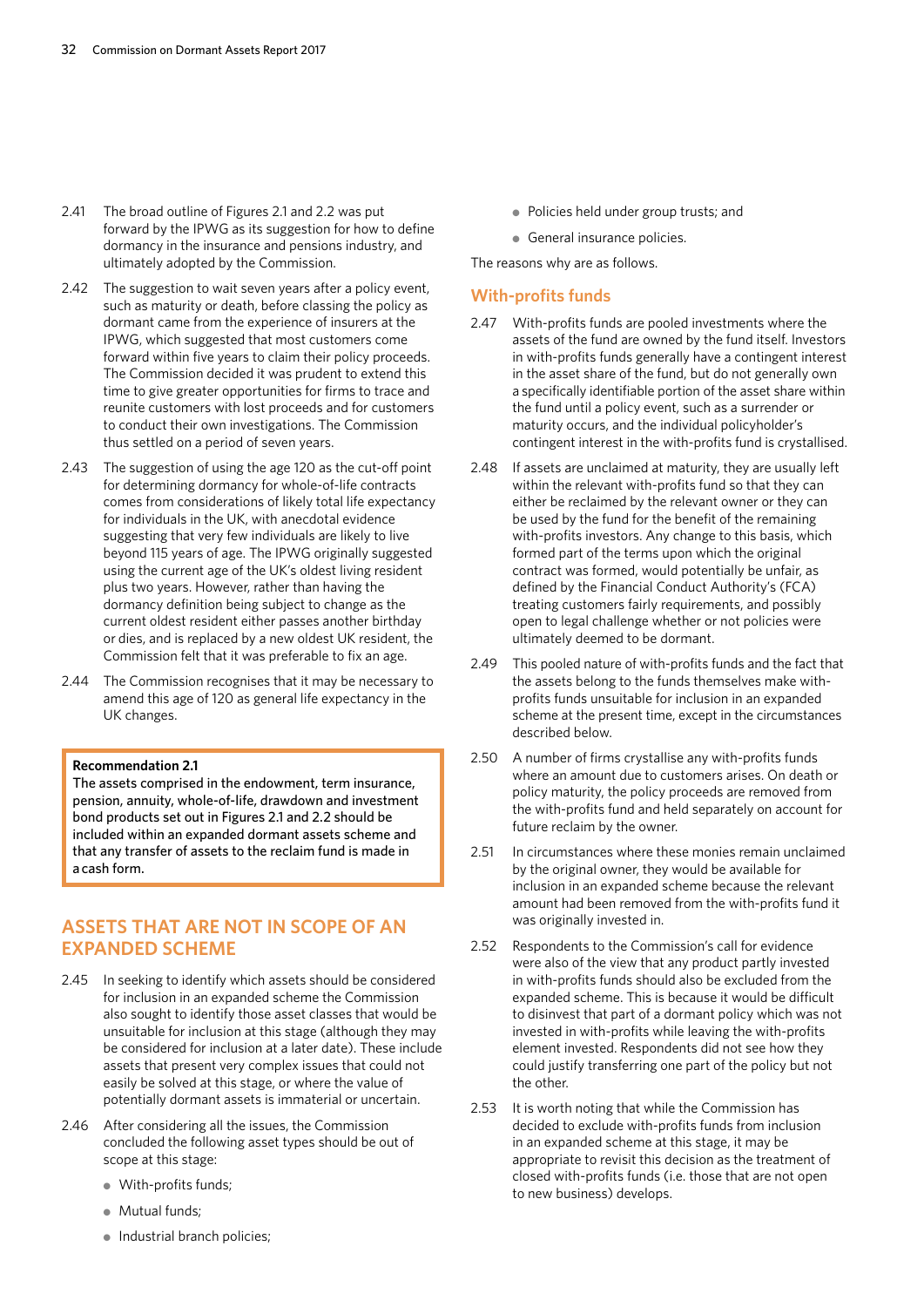As these funds get older, and the number of customers decreases, the fund must eventually be wound down and there is the possibility of a 'tontine effect' occurring – a situation where a large windfall payment goes to the last surviving member of a fund. This could happen in a with-profits fund if a surplus of assets over and above those needed to pay customers is allowed to build up over time and not dissipated by regular additional bonus payments to customers.

- 2.54 This may arise where the actuarial reserving for the relevant fund has been more conservative than was necessary, so that if the remaining assets were divided equally among remaining customers, they would receive returns far above those that they could reasonably have expected to receive when they originally took out the policy. There is a potential argument that these customers should not be entitled to these inflated returns if this sort of scenario were to play out, and the Commission therefore suggests that the inclusion of with-profits policies and funds be reconsidered at a later date if and when such funds start to run off (i.e. be wound down), and particularly if they appear to be experiencing a tontine effect.
- 2.55 The Commission believes that this assessment is best performed by the industry body, the ABI, in conjunction with industry firms.

#### **Recommendation 2.2**

The eligibility of non-crystallised with-profits policies and funds should be reviewed regularly by industry participants, to reconsider them for inclusion in an expanded scheme as and when closed funds experience a 'tontine effect'. The Commission considers that the Government has a role to play in triggering such reviews and that the ABI may be best placed to help facilitate these, in conjunction with industry, potentially at five-yearly intervals.

#### **Mutual funds**

- 2.56 Mutual funds operate in a similar way to with-profits funds, in that assets are owned by the fund and are managed on a pooled basis for the benefit of the policyholders within them. As is the case for with-profits funds, potentially dormant assets held in the fund are used for the benefit of remaining policyholders. Any change to this would alter the basis on which the original contract was entered into and could potentially be unfair and / or unenforceable.
- 2.57 Mutual fund firms who responded to the Commission's call for evidence were unanimous in their support for the exclusion of mutual funds from an expanded scheme, with some even questioning whether the industry would be able to continue in its present form if dormant mutual funds were removed from existing funds and transferred to an expanded scheme.
- 2.58 This is because the capital position of mutual societies is such that they often rely heavily on the availability of dormant assets to underwrite new business in these funds.

Unlike public limited companies, mutual insurers cannot go to the market to raise new capital and so the availability of dormant assets within these mutual funds is, to some mutual firms at least, crucial to the ongoing viability of their business model.

#### **Recommendation 2.3**

All mutual insurance funds should be excluded from an expanded dormant assets scheme.

#### **Industrial branch policies**

- 2.59 Firms with industrial branch policies who responded to the Commission's call for evidence were unanimously of the view that these policies should be excluded from the scope of an expanded scheme. This was not because of any conviction that dormant assets do not arise within industrial branch policies but because it is very difficult, if not impossible, to identify when industrial branch policies have become dormant and to quantify their value.
- 2.60 Industrial branch policies were typically sold door to door by sales agents at a time before centralised computer records were in common use. Records of policies were typically held in paper form, by the agent who sold the policy. These physical paper records have very often been lost over the years for various reasons.
- 2.61 Additional factors that reduce the quality of record keeping are also at play. Many firms who originally sold these policies have subsequently merged with, or been taken over by, other firms. This introduces the possibility of records being lost or corrupted at the point of data transfer between the companies. Some firms have also undertaken various exercises to manually transfer data from paper records to computerised records, which introduces the opportunity for further errors as it is possible for operators to mistype data into the new system.
- 2.62 The combination of these various factors means that the records held by firms for these policies are generally of a poor quality. In some instances, firms are uncertain as to the precise volume of policies that are still in existence and what level of liability they are carrying as a consequence. Firms typically pay out on claims if a policyholder or beneficiary can prove ownership of a policy by production of the original cover note, even though the firm itself may not have a copy of the cover note or of the policy itself.
- 2.63 To provide for this uncertain liability, many firms have put aside reserves to pay claims as and when they arise. That being the case dormant assets are unlikely to arise in respect of industrial branch policies because firms do not have a complete picture of what policies they are providing cover for.
- 2.64 If claims experience is lower than anticipated, any excess in reserves will ultimately flow back into company funds. In the reverse scenario, where claims experience is higher than anticipated, the firm will have to find additional reserves of money to pay claims.

Chapter 6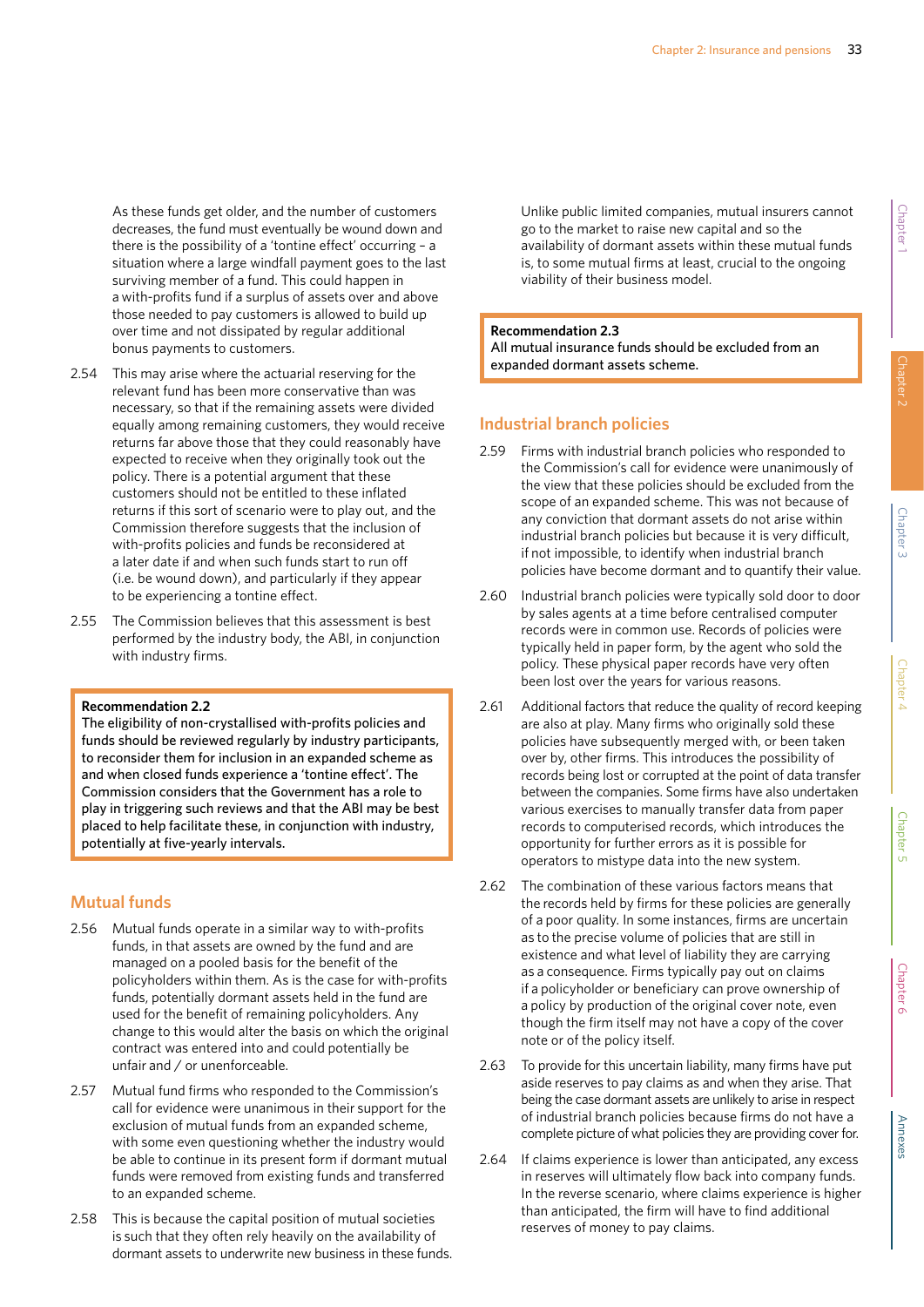#### **Recommendation 2.4**

All industrial branch insurance policies should be excluded from an expanded dormant assets scheme.

#### **Policies held under trust**

- 2.65 Many policies in the insurance and pensions industry are held under either individual or group trusts.
- 2.66 An individual trust occurs when a policy owner places his or her policy into trust. This is often done at the start of the policy, but it can also be done later on during the lifetime of the policy.
- 2.67 Policies are put into trust often for tax reasons, but can also be put into trust for the primary reason of ensuring that the owner's wishes are carried out at a later date or after death.
- 2.68 Group trusts typically exist in respect of pensions where group pension schemes are established for a group of beneficiaries, typically a group of employees.
- 2.69 The issue with policies placed in trust is that the trustees have a fiduciary duty that personally obliges them to deal with any policy proceeds for the benefit of beneficiaries. Any failure to discharge those duties for anything other than the benefit of beneficiaries potentially leaves trustees open to legal action.
- 2.70 At present any attempt by trustees to divert monies to an expanded scheme would not discharge their fiduciary duty (unless the terms of the trust specifically provided for dormant assets to be passed to an expanded scheme) because it would not be for the sole benefit of nominated beneficiaries. Without a change in this aspect of trust law individual or group trusts cannot be considered for inclusion in an expanded scheme.
- 2.71 Accordingly, the Commission makes recommendations to change existing trust law in Chapter 6.
- 2.72 These changes will mean that where within a particular trust it is possible to identify a sole individual who should ordinarily benefit from specific assets within the trust – for example where there is only one trust beneficiary – those assets should be considered as within scope of an expanded dormant assets scheme.
- 2.73 Where within a trust structure it is not possible to identify sole specific individuals who would ordinarily be expected to benefit from specific assets, for example group trusts, those assets will be exempt from inclusion within an expanded scheme

### **General insurance**

2.74 The general insurance market in the UK is very large, with the motor and household insurance markets alone being worth approximately £2bn in premium income per year.<sup>4</sup> Despite this, the levels of dormant assets that arise are expected to be very small.

- 2.75 The nature of general insurance is that a specific risk is insured against, such as the risk of accidental damage to the policyholder's car, or the risk of burglary from the policyholder's house.
- 2.76 Unless the policyholder informs the insurance company that an event against which the insurance has been taken out occurs, the insurer would be unaware of circumstances in which a claim has arisen. As claims are usually for specific events that policyholders wish to be reimbursed for, such as damage to or theft of property, it is very unusual for policyholders to notify insurers of a claim and then not follow it through to the point where they are reimbursed by their insurer. The annual renewal of general insurance policies also makes it much less likely that insurers and policyholders will lose contact with each other.
- 2.77 Respondents to the Commission's call for evidence were virtually unanimous in their view that dormant assets do not generally arise in the context of general insurance, and respondents were accordingly unable to identify any amounts of money that they would currently consider dormant from a general insurance point of view.
- 2.78 There was one exception to this general rule and that was for insurance brokers who act as an intermediary between the insurance firm and the policyholder. In certain circumstances it is possible for the insurance broker to accumulate dormant assets where they deal with claims, or amendments to, or refunds from, client premiums on behalf of customers. In circumstances where insurance brokers remit money to customers via cheque it is possible for the broker to accumulate dormant assets if those cheques are not cashed. Although respondents were not able to quantify the amounts that might be at stake, they are expected to be small. Nevertheless they would potentially be suitable for inclusion in an expanded scheme.

#### **Recommendation 2.5**

General insurance should be excluded from an expanded dormant assets scheme, with the exception of uncashed cheque payments due to clients that sit either with insurers or brokers.

# **TRACING AND REUNIFICATION**

- 2.79 In the insurance and pensions industry, there is no single agreed best method of tracing and reunifying customers with lost assets, and existing efforts vary in nature and effectiveness.
- 2.80 The general consensus across the industry is that more could be done to improve the success rates here. It is generally anticipated that this will occur as firms get better at utilising all the data currently available to them in the digital age, and begin to obtain new sources of data from social media or third parties.

<sup>4</sup> UK Insurance and Long Term Savings Key Facts 2015, ABI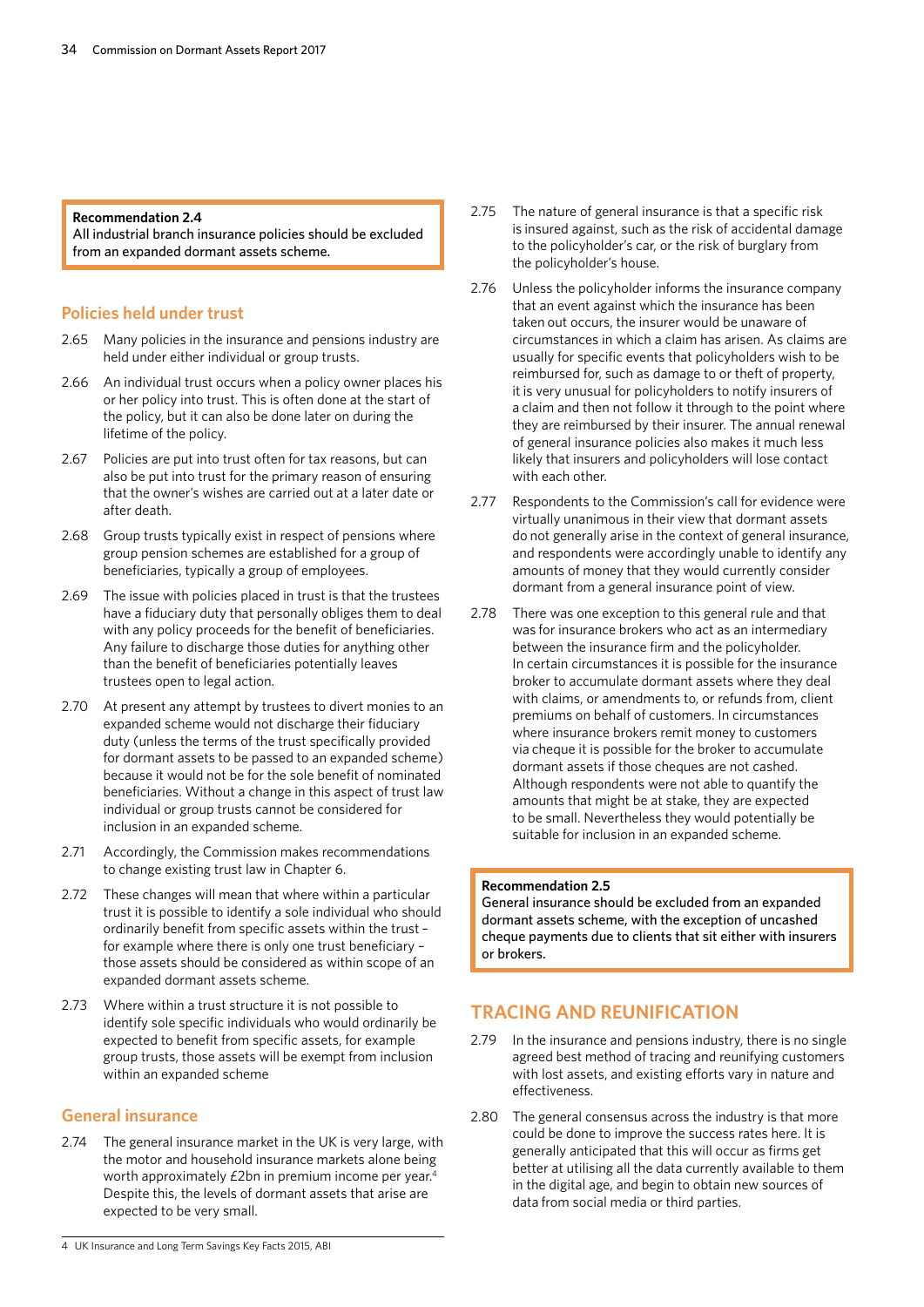# **Effectiveness of tracing and reunification**

- 2.81 A number of firms also highlighted anecdotal evidence that suggested that the actual act of locating lost customers was not necessarily too problematic. Indeed, one firm reported that they were able to establish the whereabouts of 95% of their lost customers through the employment of professional tracing agents.
- 2.82 The real problem in reuniting customers with their assets was that, once they had managed to trace a lost customer, it was often difficult to get that customer to respond. The firm concerned explained that they typically tried to re-establish contact by writing to the customer on a number of occasions, but that it was not unusual to receive responses from customers in only 50% of cases. It was speculated that this might be explained by customers thinking that they were being subject to some form of scam.
- 2.83 There was general consensus that firms may acheive greater success if they were given access to more linked sources of data for the purposes of tracing. For example, firms felt that, if they were given access to data held by HM Revenue & Customs, DVLA and the TV Licensing authority, they would be better at tracing lost customers.
- 2.84 In the IPWG, the suggestion of collecting the National Insurance number of a customer as part of the process for recording a death was tabled. This is discussed in more detail in Chapter 5.
- 2.85 The Commission also makes recommendations in Chapter 5, which outline the ways in which current tracing and reunification efforts might be improved.

### **Pensions dashboard**

- 2.86 In March 2015, the FCA announced that it would take forward its December 2014 proposal to create a 'pensions dashboard'.
- 2.87 The pensions dashboard is envisaged as a 'one stop shop' point of reference for an individual's pension provision. In effect, it is intended to be akin to an aggregator website where individuals can obtain details in one place of all their pension provisions with different firms, be they defined benefit, defined contribution or state provision.
- 2.88 The ABI is currently working with the insurance industry to develop a prototype of the pensions dashboard and the Commission anticipates that there will be a degree of data sharing required to facilitate the functionality of the dashboard. If data is shared or consolidated to facilitate the pensions dashboard, it may be that this presents an opportunity to use this data for the purposes of reuniting policyholders with lost or dormant assets.
- 2.89 The Commission considers that it would be helpful if the tracing and reunification possibilities presented by the pensions dashboard were considered as part of its development, so that appropriate functionality can be designed in from the outset.

#### **Recommendation 2.6**

The ABI and pension firms should develop the functionality of the proposed pensions dashboard to also facilitate efforts by firms to trace and reunite lost assets with customers.

# **FCA long-standing customer review**

- 2.90 In March 2016, the FCA published its feedback on the thematic review of fair treatment of long-standing customers in the life insurance industry.5
- 2.91 The insurance industry had been hoping that, in the publication of this report, the FCA would provide detailed guidance on the tracing activity it would expect firms to undertake, thus providing firms with a degree of certainty as to the level of tracing that the FCA would deem acceptable.
- 2.92 However, industry consensus appears to be that the feedback paper, while providing helpful high-level guidelines as to the type and frequency of tracing that firms might carry out, did not provide a detailed predetermined framework that firms could follow.
- 2.93 The Commission makes recommendations about FCA recognition of industry-created tracing and reunification guidance in Chapter 5.

# **POTENTIAL VALUE OF DORMANT ASSETS**

#### **Value of assets**

- 2.94 In its call for evidence, the Commission asked firms to value the level of dormant assets within their control. The responses provided an initial indication of the potential volume of dormant assets, but no more than that because:
	- the Commission had not finalised its recommendations at that stage;
	- firms were asked to use their own varying definitions of dormancy to quantify their potentially dormant assets;
	- some firms did not engage with the Commission and so accordingly have not provided quantum information; and
	- $\bullet$  the time available for firms to provide quantum information was limited, and accordingly, some firms were only able to provide an estimate.
- 2.95 Despite these constraints, insurance and pensions firms that responded to the Commission's call for evidence indicated that there might be as much as £1.4bn of unclaimed money from their own policy records, with further amounts of up to £70m being added to this annually thereafter.

**Annexe** 

<sup>5</sup> Financial Conduct Authority, TR16/2: Fair treatment of long-standing customers in the life insurance sector, March 2016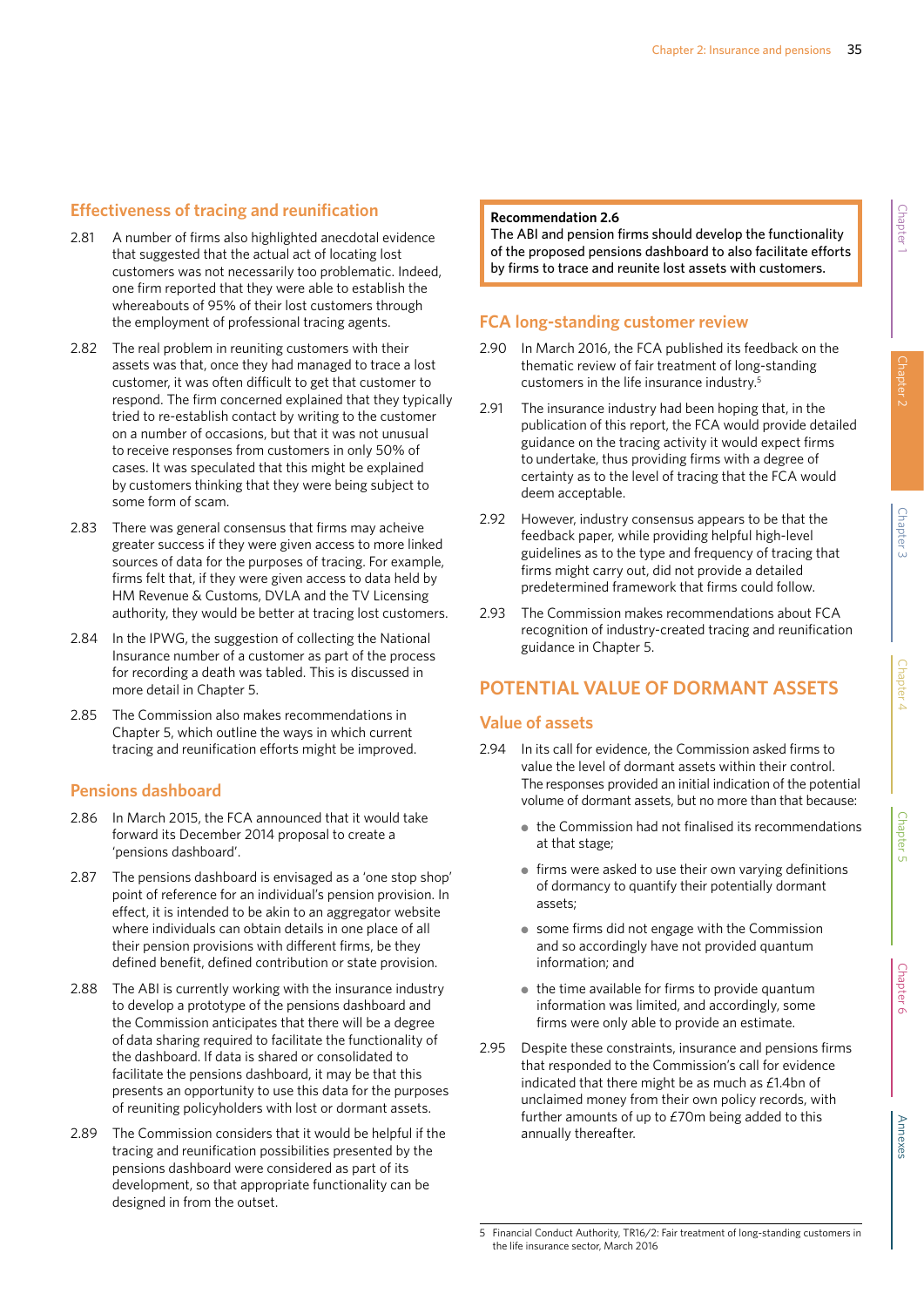2.96 The IPWG performed its own valuation exercise, linking the valuation of potentially dormant assets to the definitions of dormancy that the working group developed. This led to estimates of £360m being available now, with further amounts of £32m becoming available annually thereafter.

#### **Assumptions behind valuation**

- 2.97 The difference in the figures quoted between the Commission's call for evidence and the IPWG is explained by a difference in the question asked. For the purposes of the Commission's call for evidence, firms were asked to quantify the likely value of assets based on their own internal definition of dormancy. Inevitably, firms used different definitions of what dormancy was and so the quantum associated with these submissions was not necessarily consistent.
- 2.98 For the IPWG quantum piece, firms were asked to use the definition of dormancy that was arrived at by the IPWG. This typically led to lower estimations of quantum than had been the case when firms used their own definition.
- 2.99 In addition, the group of respondents to the IPWG request for quantum information was different to the group that responded to the Commission's call for evidence, as not all insurance and pensions firms are members of the ABI.

#### **Estimated calculation – dormant assets market size**

- 2.100 In an attempt to estimate the volume of dormant assets that might potentially be available across the insurance and pensions industry, the Commission conducted its own extrapolation exercise.
- 2.101 For this exercise, the Commission used data provided by one of the industry respondents. The firm concerned, which for the purposes of this section is referred to as Life Co Ltd, represents a good proxy for the insurance and pensions industry as it sells a broad range of products and has a significant and varied legacy portfolio.
- 2.102 The Commission used data it received from Life Co Ltd, together with publically available information from two leading industry analysts, Cazalet Consulting<sup>6</sup> and Bernstein Research, $7$  to calculate potential industry totals for dormant assets, the results of which can be found in Figures 2.3 and 2.4.
- 2.103 One of the key pieces of information that Life Co Ltd shared with the Commission was that the total number of assets that it reported in response to the call for evidence as being available now for dormancy reduced by 78% when the IPWG definitions of dormancy were applied, and the figure for ongoing annual releases reduced by 52%. These figures have been instrumental in allowing the Commission to conduct its own estimate of the dormant assets potentially available across the industry. Figures 2.3 and 2.4 set out the Commission's calculations.

#### 6 Cazalet Consulting, Life & Platforms 2015-16, March 2016

7 Bernstein Research, Bernstein Industry Primer, June 2015

#### **Figure 2.3 – Commission estimate of the dormant assets potentially available now in the insurance and pensions industry as a whole**

|           | <b>Ref</b> Calculation                                                         | <b>Industry</b><br>size<br>estimate<br>using<br>Life Co Ltd<br>data | <b>Industry size</b><br>estimate<br>using<br>Life Co Ltd<br>and Bernstein<br><b>Research</b><br>data | <b>Industry size</b><br>estimate<br>using<br>Life Co Ltd<br>and Cazalet<br><b>Consulting</b><br>data |
|-----------|--------------------------------------------------------------------------------|---------------------------------------------------------------------|------------------------------------------------------------------------------------------------------|------------------------------------------------------------------------------------------------------|
| A         | Value of Life Co Ltd<br>assets under<br>management                             | $£490bn*$                                                           | £272bn                                                                                               | £182bn                                                                                               |
| B         | Value of Life Co Ltd<br>dormant assets                                         | $£360m*$                                                            | $£360m*$                                                                                             | $£360m*$                                                                                             |
| $\subset$ | % of Life Coltd<br>assets under<br>management<br>determined as<br>dormant      | $0.07\%$                                                            | 0.13%                                                                                                | 0.2%                                                                                                 |
| D         | Total insurance and<br>pensions industry<br>market asset size                  | $f3tn*$                                                             | f1.6tn                                                                                               | f1tn                                                                                                 |
| F         | Total market<br>dormant assets<br>using figure C                               | £2.2bn                                                              | $f2.1$ hn                                                                                            | f2hn                                                                                                 |
| F         | Reduction factor                                                               | 78%*                                                                | 78%*                                                                                                 | 78%*                                                                                                 |
| G         | <b>Potential total</b><br>insurance and<br>pensions industry<br>dormant assets | £485m                                                               | £466m                                                                                                | £435m                                                                                                |

#### \* Data estimate provided by Life Co Ltd.

NB: figures in the tables are rounded for presentation purposes and will not recalculate exactly.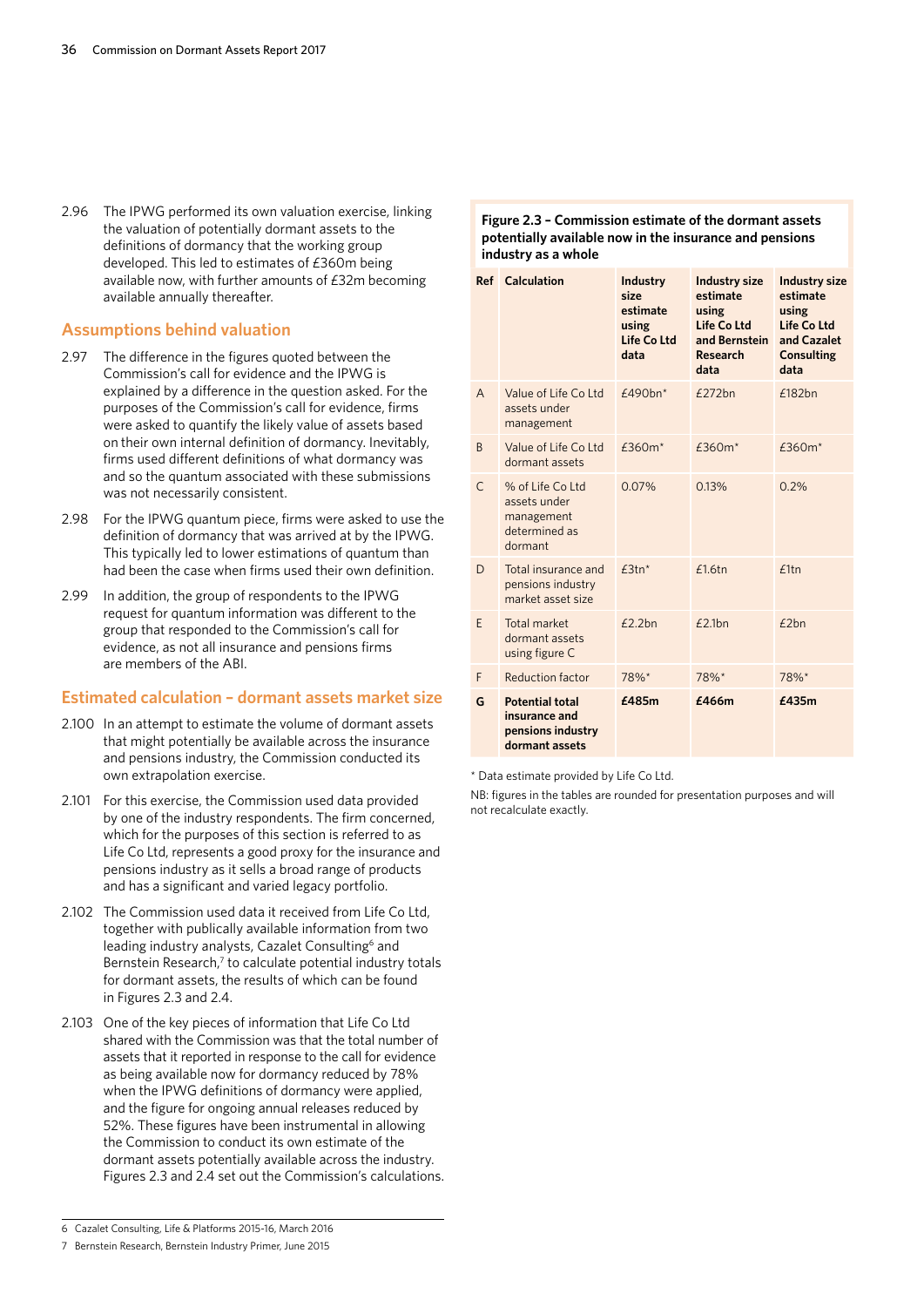## **Figure 2.4 – Commission estimate of the dormant assets potentially available on an annual basis in the insurance and pensions industry as a whole**

|   | <b>Ref</b> Calculation                                                         | Industry<br>size.<br>estimate<br>using<br>Life Co Ltd<br>data | <b>Industry size</b><br>estimate<br>using<br>Life Co Ltd<br>and Bernstein<br><b>Research</b><br>data | <b>Industry size</b><br>estimate<br>using<br><b>Life Co Ltd</b><br>and Cazalet<br><b>Consulting</b><br>data |
|---|--------------------------------------------------------------------------------|---------------------------------------------------------------|------------------------------------------------------------------------------------------------------|-------------------------------------------------------------------------------------------------------------|
| A | Value of Life Co Ltd<br>assets under<br>management                             | $f490hn*$                                                     | £272bn                                                                                               | £182bn                                                                                                      |
| B | Estimated value of<br>Life Co Ltd annual<br>dormant assets*                    | $£36m*$                                                       | $£36m*$                                                                                              | $£36m*$                                                                                                     |
| C | % of Life Co Ltd<br>assets under<br>management<br>becoming dormant<br>annually | 0.007%                                                        | 0.013%                                                                                               | 0.02%                                                                                                       |
| D | Market asset size                                                              | $£3tn*$                                                       | £1.6tn                                                                                               | f1tn                                                                                                        |
| F | Market assets<br>becoming dormant<br>annually using<br>figure C                | £220m                                                         | £212m                                                                                                | £198m                                                                                                       |
| F | <b>Reduction factor</b>                                                        | 78%*                                                          | 78%*                                                                                                 | 78%*                                                                                                        |
| G | <b>Potential total</b><br>insurance and<br>pensions industry<br>dormant assets | £48m                                                          | f47m                                                                                                 | £44m                                                                                                        |

\* Data estimate provided by Life Co Ltd.

NB: figures in the tables are rounded for presentation purposes and will not recalculate exactly.

## **Conclusions regarding value**

- 2.104 It appears reasonable to the Commission to assume that a conservative estimate as to total dormant assets available now, before any reduction for consistent dormancy definitions is applied, is in the region of £2bn, as per row E, Figure 2.3. The figure produced by the Commission's call for evidence of £1.4bn is clearly lower than this as there were firms of significant volume who were either not included in the call for evidence request or who did not respond to it.
- 2.105 The Commission therefore considers that a conservative estimate of the value of dormant assets available now, once a reduction has been applied to reflect a consistent definition of dormancy, is in the region of £400-500m across the industry, as per row G, Figure 2.3.
- 2.106 For ongoing releases, there is perhaps a greater degree of uncertainty as to the long-term sustainability of the Commission's estimate. This is because as tranches of business run off, and new ones become potentially available, the profile of ongoing dormancy releases will change. For example, in the case of Life Co Ltd, 70% of dormant assets are generated by mortgage endowment policy maturities that have not been claimed. However, given that mortgage endowments are generally not being actively marketed, and have not been for approximately 10 years, there will inevitably come a time when such maturities cease to be a significant source of potentially dormant assets. Therefore, while the estimate of ongoing annual releases may be relevant now, it is likely to change over the course of the next decade.
- 2.107 At the present time, the Commission estimates that between £40m and £50m may become dormant on an annual basis after commencement of an expanded scheme, as per row G, Figure 2.4.

# **CHALLENGES AND OPPORTUNITIES**

## **Challenges**

- 2.108 At present, firms do not generally deal with the issue of dormant assets, preferring to leave such assets invested so they are in a position to meet any reclaim liabilities that may arise. Accordingly, dormant assets currently present little, if any, risk for firms.
- 2.109 There are a number of risks to customers and firms if firms were to participate in an expanded scheme.

#### *Customer risk*

- 2.110 The main risk to customers is of losing money if the value of a policy reclaimed from the scheme was less than it would have been had it not been transferred. This could happen where a policy which was originally equitybacked, or dependent on the occurrence of a specific policy event to determine its value, is converted into cash, having been determined as dormant in accordance with Figure 2.2.
- 2.111 This potentially applies to whole-of-life policies, investment bonds, deferred annuities and pensions products, where there is no contractual end date.
- 2.112 However, the Commission considers that its proposals in respect of the dormancy definition for insurance and pensions products should limit the occurrence of instances where the risk of customers being worse off presents itself. Additionally, the Commission prefers reclaim values based on full monetary restitution, see Recommendation 5.29, which, if implemented, would eliminate this risk.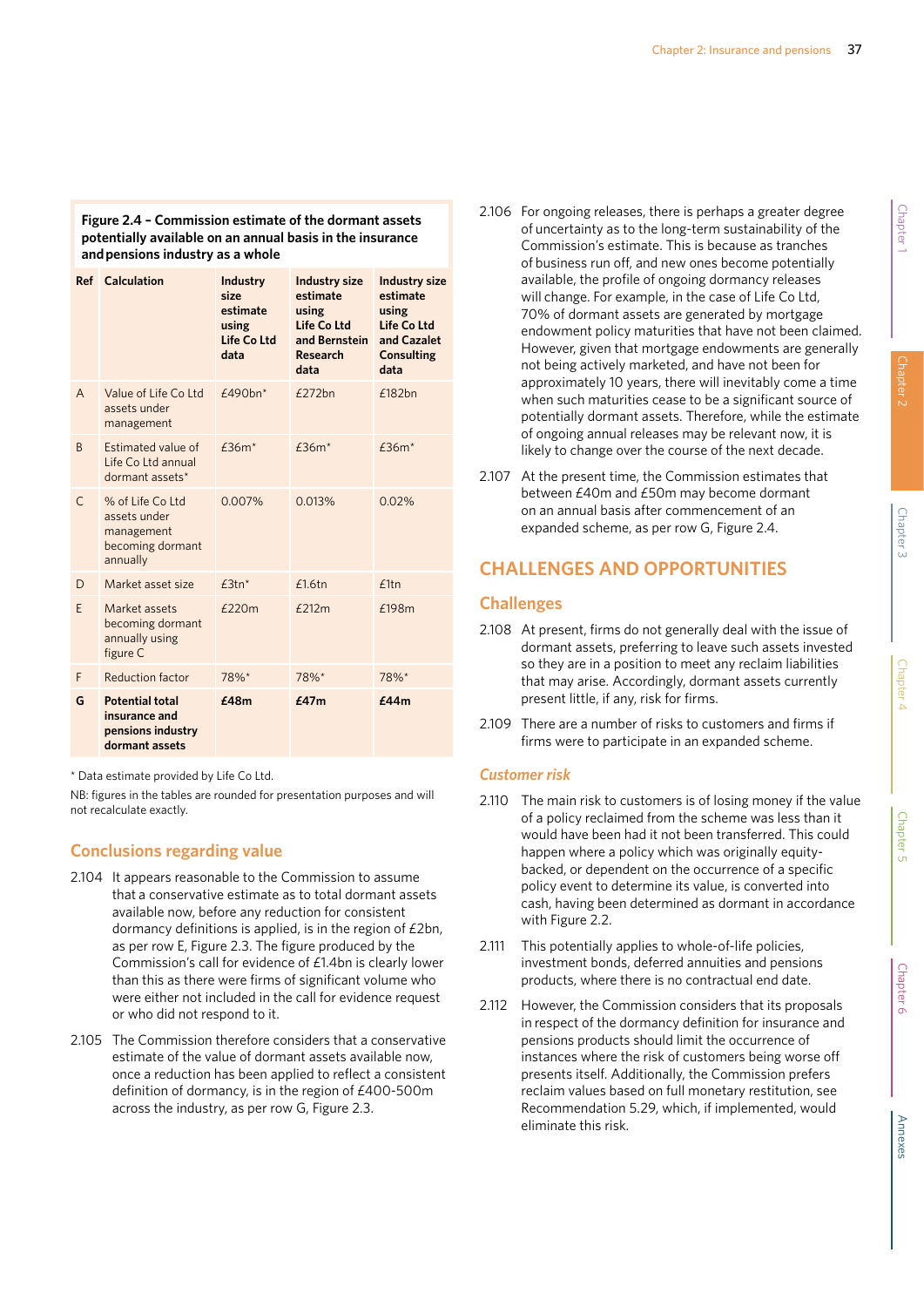## *Costs*

- 2.113 Insurance and pensions firms were not in a position to provide analysis of the costs and benefits of participating in an expanded scheme as the likely composition and qualifying criteria of such a scheme were not sufficiently clear at the time they responded to the call for evidence.
- 2.114 In responses to the Commission's call for evidence, and in the discussions held as part of the IPWG, insurance and pensions firms expressed concerns about the potential costs that might be involved, highlighting that if there were significant costs to participating in an expanded scheme, it could act as a disincentive to voluntary participation.
- 2.115 Firms pointed out however, that the costs of participating may be as much a symptom of internal constraints, such as issues with legacy IT systems, as external factors that are driven by the scheme itself, and highlighted that more work will have to be done in this area to quantify the likely cost to firms of participating in an expanded scheme.

## **Opportunities**

## *Tracing*

2.116 Respondents to the call for evidence generally felt that the key benefits of an expanded scheme could be to help improve tracing of customers, promote greater engagement with customers, and promote higher levels of reunification of customers with previously 'lost' assets, although it is not possible to quantify the extent of these benefits at this stage.

## *Industry reputation*

- 2.117 Respondents to the call for evidence also felt that participating in an expanded scheme might generate positive publicity and solve a problem for firms, in that it would provide clarity as to what to do with dormant assets.
- 2.118 Firms also generally felt that using dormant assets for wider societal benefit was a positive outcome where it was not possible to reunite customers with 'lost' assets.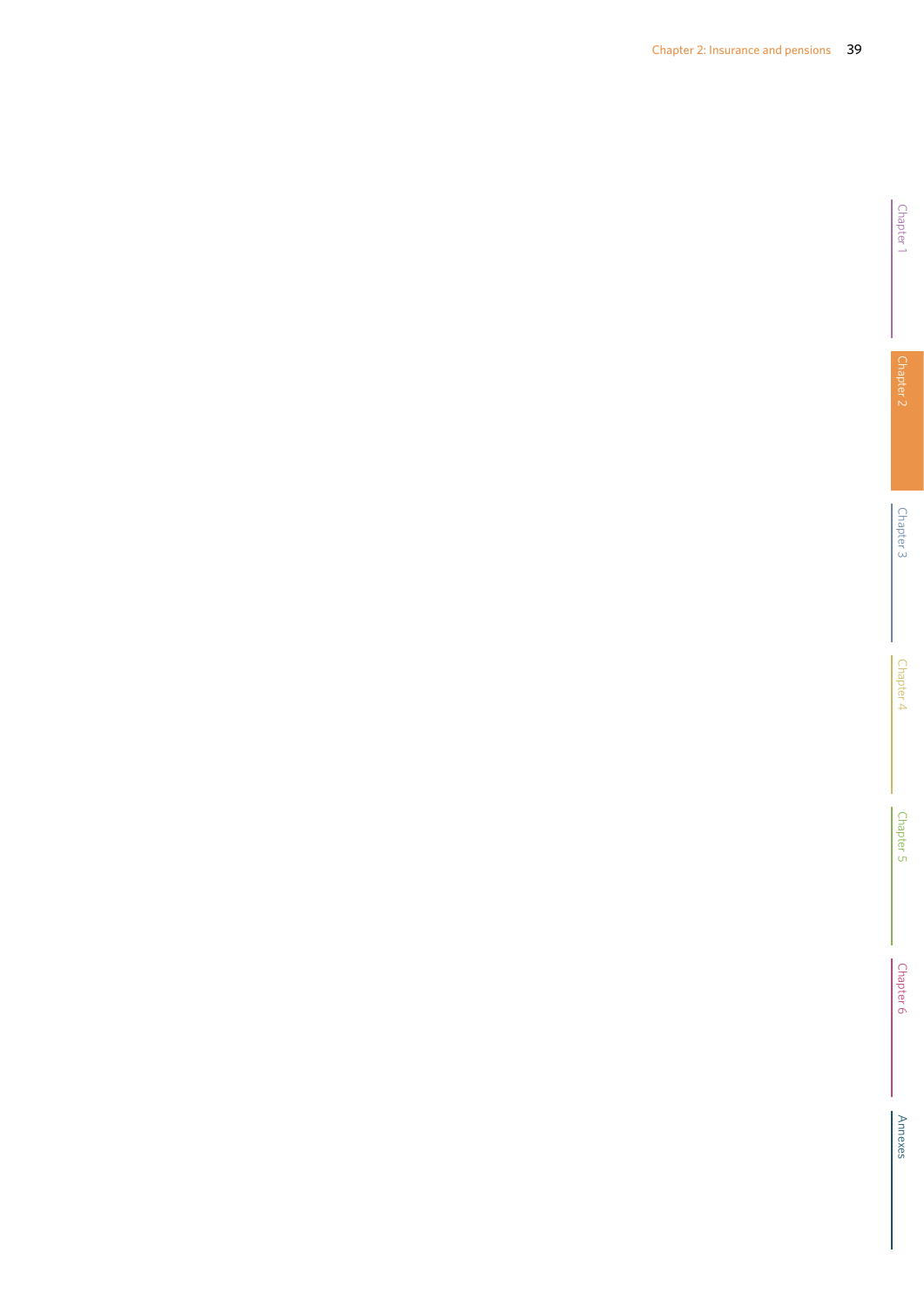# **Chapter 3: Investment and Wealth Management**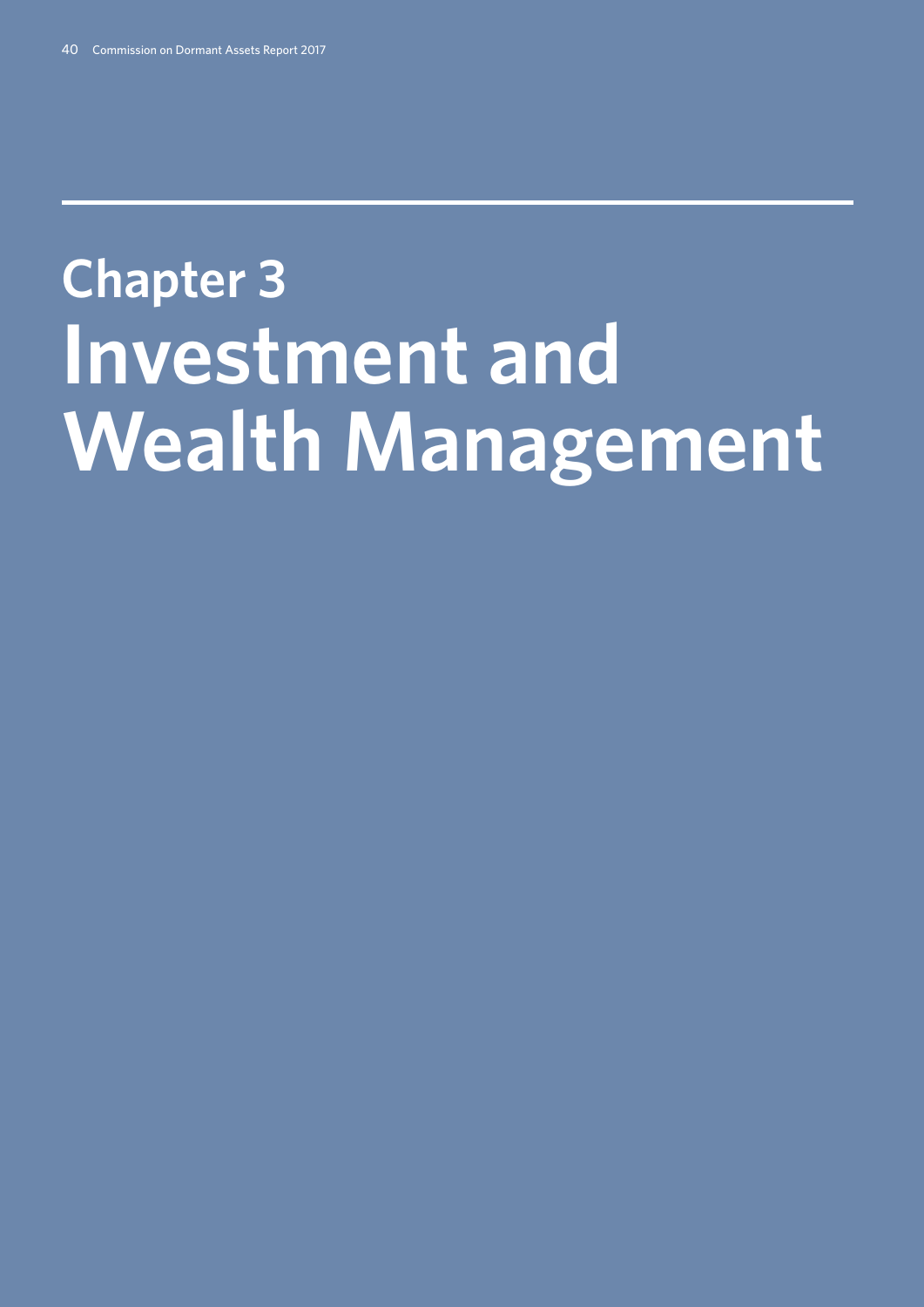## **SUMMARY**

The investment and wealth management industry is highly complex and diversified, with a large number of products, underlying assets and providers involved. Dormancy certainly occurs and is concentrated among individual retail (as opposed to institutional) investors. The Commission therefore focused on the products most readily available to such 'retail clients', these being regulated investment schemes such as Open-Ended Investment Companies and Unit Trusts.

## **DORMANT ASSETS IN THE INDUSTRY**

The Commission noted that the concept of dormancy is not generally recognised, with firms often regarding long periods without client contact as normal. In addition, in terms of industry guidance or frameworks, there is little to incentivise identifying dormancy or reuniting dormant assets with their owners. The Financial Conduct Authority's Client Assets sourcebook (CASS) contains provision for liquidating unclaimed assets, however the process leaves firms with perpetual reclaim liability and consequently it is little used. The Commission does not believe this general state of affairs is good for customers, and supports enhanced requirements for firms to maintain client interaction.

More familiar than dormancy is the concept of a gone-away customer, as identified by post being returned and payments remaining uncashed. With distributing schemes, where payments (e.g. dividends) are sent out regularly, these act as clear trigger points to flag potential dormancy, as well as creating an unclaimed cash asset. They are absent however for accumulating schemes, where returns are reinvested.

Drawing on the CASS definitions for unclaimed status, the Commission settled on dormancy being defined differently for different assets with a combination of some or all of cash balances being unclaimed for a period, no customer-initiated activity, and the owner not being found.

# **ASSETS IN SCOPE OF EXPANDED SCHEME**

The Commission recommends for inclusion in an expanded scheme both cash and non-cash investment assets. For the former this would be relatively straightforward.

The latter will require appropriate enabling legislation and possible changes to CASS and Collective Investment Schemes sourcebook (COLL) rules.

# **TRACING AND REUNIFICATION**

Here there is wide inconsistency of practice. Firms have expressed concern over the potential costs of greater efforts to reunite customers with their lost assets, but the Commission does not believe cost should be a blanket excuse for a light-touch approach. The Commission recommends the industry collectively develops an industry standard for tracing and reunification procedures.

# **OPPORTUNITIES AND CHALLENGES**

There are a number of challenges to an expanded scheme:

- Tax wrappers: retail investors often invest under these, adding a further, but by no means unfeasible, level of complexity to inclusion and requiring HM Revenue and Customs support;
- Trust structures: trustees of Unit Trusts have fiduciary duties that may make them reluctant to transfer dormant assets to a reclaim fund. The Commission recommends amendments to trust law to absolve trustees of liability here;
- Fees: firms may draw management fees from retaining dormant assets, which provides a disincentive to transferring them to a reclaim fund. In reality such fees are relatively immaterial, but the motivational conflict poses a major challenge to getting firms to participate; and
- Fragmentation: the sheer number of industry players makes establishing consensus hard. The Commission encourages firms to engage with their representative body to work towards this.

Alongside these challenges, participation in an expanded scheme does offer firms substantial opportunities, including: improved relationships with customers through reunification; reduced administrative burden through transfer; enhanced reputation through creating societal benefits; and, most of all perhaps, the opportunity to draw a line in the sand and move forward to address dormancy in the industry.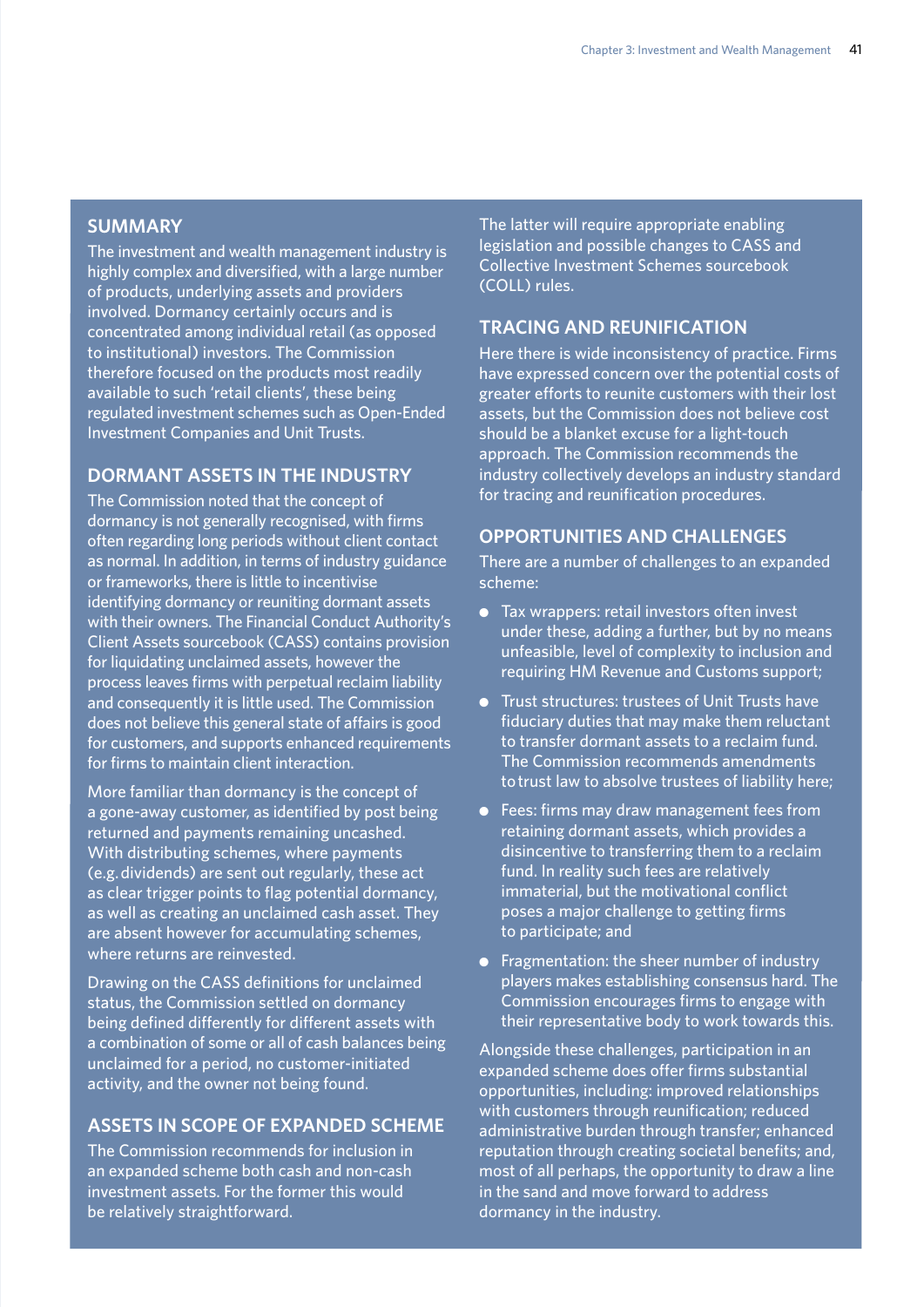# **OVERVIEW OF THE UK INVESTMENT AND WEALTH MANAGEMENT INDUSTRY**

- 3.1 The UK investment and wealth management industry covers many types of participant including fund managers, brokers, financial advisers, banks and private banks, and platforms. Most insurance firms are also active participants in the UK's investment management sector.
- 3.2 Investment managers focus on the management of money on behalf of investors. Invested money can be placed in pooled vehicles, which may be regulated or unregulated schemes, or can be managed on a bespoke basis. Bespoke management is more prevalent for institutional mandates (i.e. investing on behalf of fellow corporate vehicles), rather than for individual retail clients.
- 3.3 Wealth managers, as referred to in this report, are characterised as firms who generally have the direct client relationship with retail investors and act as intermediaries to channel those investors' funds. These include platforms, brokers, independent financial advisers, banks and insurers. The wealth manager invests the investor's funds in accordance with the contractual terms of the relationship with the investor. This relationship may include the provision of investment advice or be execution-only.
- 3.4 Together, this report refers to the activities of investment managers and wealth managers as the 'investment and wealth management industry'.
- 3.5 Investment and wealth management products and services are also offered by firms in other industries. For example, many banking groups have investment or wealth management divisions and actively distribute investment management products, and many insurers often distribute similar products. There are also a wide range of additional participants in parts of the industry chain, including trustees, custodians, depositories and registrars.

# **The Commission's engagement with the industry**

- 3.6 As with all industries considered by this report, engagement with the participants throughout the process, from commencement of the Commission's work to implementation, is important to ensure that issues are understood and possible solutions supported. Accordingly the Commission sent a call for evidence, explained in greater detail in Annex E, to a broad range of industry participants.
- 3.7 Additionally, with the assistance of a number of industry trade associations led by the Investment Association (IA), a working group was convened with representation from a broad spectrum of the industry. This working group provided a forum for the Commission to explore industry issues with participants and to start to raise greater industry awareness of the Commission's direction of travel regarding dormant assets in the financial services sector. The Commission would like to thank the IA for facilitating the working group and supporting engagement across the industry.

# **Product types in the investment and wealth management industry**

- 3.8 The main product types relevant to an expanded scheme in the investment and wealth management industry are investments in regulated and unregulated collective investment schemes.
- 3.9 Holdings in securities (i.e. shares and bonds), are also appropriate for consideration but are discussed further in Chapter 4.
- 3.10 Collective investment schemes are vehicles that pool the monies of a number of investors and invest these with a specified investment strategy to create returns for the investors. The aims and objectives of the scheme are set out in the scheme prospectus. The pooled monies from investors create a fund and are invested accordingly in certain underlying assets (e.g. property, listed shares or even other collective investments). The scheme owns the assets for the benefit of all investors, while investors themselves do not own the underlying assets, but own units or shares in the scheme according to their proportion of the total pool of invested monies.

## *Regulated collective investment schemes*

- 3.11 In the UK, regulated collective investment schemes are established as Investment Companies with Variable Capital (ICVCs) – also known as Open-Ended Investment Companies (OEICs) – and Authorised Unit Trusts (Unit Trusts). These vary in their legal form, which creates different complexities for including them in an expanded scheme. The Commission has focused on OEICs and Unit Trusts as the most readily available schemes to retail investors, while recognising that it is also possible for dormancy to occur in other regulated, unregulated, open-ended and closed-ended scheme types.
- 3.12 Both OEICs and Unit Trusts are collective investment structures that are open-ended, and therefore accept new monies from investors without limit. Both are regulated funds that target the UK investor market and are generally domiciled in the UK. Many are also subject to the EU's Undertakings for Collective Investment in Transferable Securities (UCITS)<sup>1</sup> directive and related regulations, or the Financial Conduct Authority (FCA) rules that apply to Non-UCITS Retail Schemes or Qualified Investor Schemes.2

## **OEICs**

3.13 An OEIC is a corporate structure, and structurally similar to any other corporate entity. Generally, if an OEIC complies with its instrument of incorporation and other contractual terms set out in its prospectus and agreed to by individual investors at the point of investment, it has more freedom to deal with dormant assets than other schemes.

<sup>1</sup> EU directive 2009 / 65 / EC

<sup>2</sup> FCA, Handbook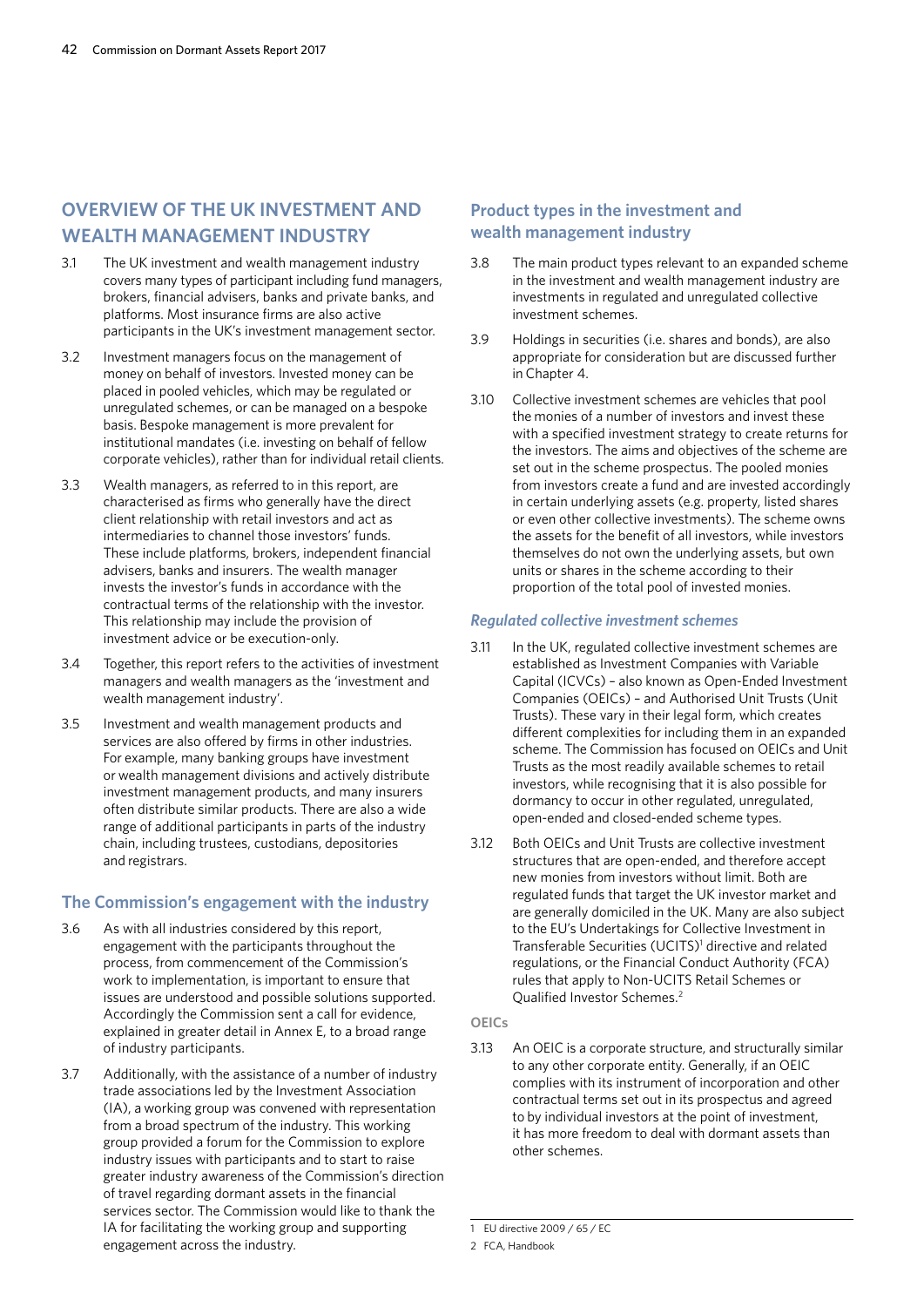However, all OEICs are also subject to the Open-Ended Investment Company Regulations 20013 and the FCA's Collective Investment Schemes sourcebook (COLL) rules.4

## **Unit Trusts**

3.14 Unit Trusts are established with a trust structure and, as such, have trustees. The trustees are subject to very high standards of fiduciary obligation to the Unit Trust unitholders. In addition, Unit Trusts are also subject to the COLL and FCA Client Assets sourcebook (CASS)<sup>5</sup> rules. The key difference from OEICs is that the trustees have an overarching duty to protect the interests of all unitholders as a collective. Transferring dormant assets to an expanded scheme may potentially contravene this duty. The trustees' duty may therefore make it more difficult for Unit Trusts to transfer dormant assets to an expanded scheme than it is for OEIC managers.

## **Other factors**

- 3.15 Many OEICs and Unit Trusts are additionally held within tax wrapper structures such as Stocks and Shares Individual Savings Accounts (Stocks & Shares ISAs) or Self Invested Personal Pensions (SIPPs). This potentially adds a further layer of complexity to the process of transfer, distribution and reclaim of such assets, but should not represent a barrier to their inclusion in an expanded scheme – providing HM Revenue & Customs (HMRC) deals with these assets with the same principles as applied to assets included in the current scheme. This is described in more detail in paragraphs 3.85-3.88.
- 3.16 Authorised Contractual Schemes (ACS) are a relatively new legal structure and open to investment from institutions or individuals investing more than £1m. The Commission has focused on OEICs and Unit Trusts as the most readily available to retail investors, while recognising that it is also possible for dormancy to occur for retail investors in ACS.

## *Unregulated collective investment schemes*

3.17 In terms of legal formation, unregulated collective investment schemes are generally open-ended companies or limited partnerships but may also be unregulated unit trusts. Holdings in these types of schemes are generally less liquid because they are not as readily tradable. The Commission understands that these do not make up a significant portion of the UK market, but nevertheless, voluntary participation in an expanded scheme should be possible for such schemes.

# **Regulatory landscape**

3.18 The investment and wealth management industry is highly regulated by the FCA and, where the firm is systemically important to the safety and soundness of the UK's financial system, the Prudential Regulation Authority.

5 FCA, Client Assets sourcebook

3.19 All firms supervised by the FCA are subject to the rules and guidance set out in its handbook.

## *FCA Collective Investment Schemes sourcebook*

3.20 Managers of regulated collective investment schemes are subject to the rules and guidance contained in the COLL module that applies specifically to the operators of regulated OEICs, Unit Trusts and ACS.<sup>6</sup> It is notable however that COLL guidance does not include provisions regarding the treatment of dormant or potentially dormant assets, save in respect of unpaid dividends.

## *FCA Client Assets sourcebook*

- 3.21 Where firms hold or control client money or client assets as part of their business activities, the CASS module provides additional rules for firms.7 Included within this sourcebook there is guidance regarding the treatment of potentially dormant assets, which firms may follow on a voluntary basis.
- 3.22 Of particular relevance to the Commission is a notable exclusion at CASS 1.2.3 that excludes ICVCs, in other words OEICs, from having to adhere to CASS rules.
- 3.23 CASS 6.1.16BA also deems managers of investment funds to be excluded from the activity of safeguarding and administering investments under the Financial Services and Markets Act 2000<sup>8</sup> and its associated statutory instruments. As such, trustees and managers (except where they intermediate subscriptions and redemptions) do not need to apply the custody rules set out in CASS 6, but custodians or depositaries would.
- 3.24 CASS 6 specifically contains rules relating to the holding of client assets, and CASS 7 specifically contains rules relating to the holding of client money.
- 3.25 For relevant parties, CASS 6 allows a firm to divest itself of a client's unclaimed client assets. For the purposes of CASS, this means assets in non-cash form. The module allows a firm to:

*"either (i) liquidate an unclaimed safe custody asset it holds for a client, at market value, and pay away the proceeds or (ii) pay away an unclaimed safe custody asset it holds for a client, in either case, to a registered charity of its choice." 9*

- 3.26 The CASS 6 rules stipulate that such action can only be taken where permitted by law, and where there have been no client-initiated instructions for a continuous period of at least 12 years, and the firm can demonstrate that it has taken reasonable steps to trace and reunite the investor with their assets.
- 3.27 Should a firm undertake the action per paragraphs 3.25 and 3.26, it must also continue to carry the perpetual liability for reclaim by the underlying investor or their beneficiaries.

- 8 Financial Services and Markets Act 2000
- 9 FCA, Client Assets sourcebook

<sup>3</sup> Open-Ended Investment Company Regulations 2001

<sup>4</sup> FCA, Handbook: Collective Investment Schemes

<sup>6</sup> FCA, Handbook: Collective Investment Schemes

<sup>7</sup> FCA, Client Assets sourcebook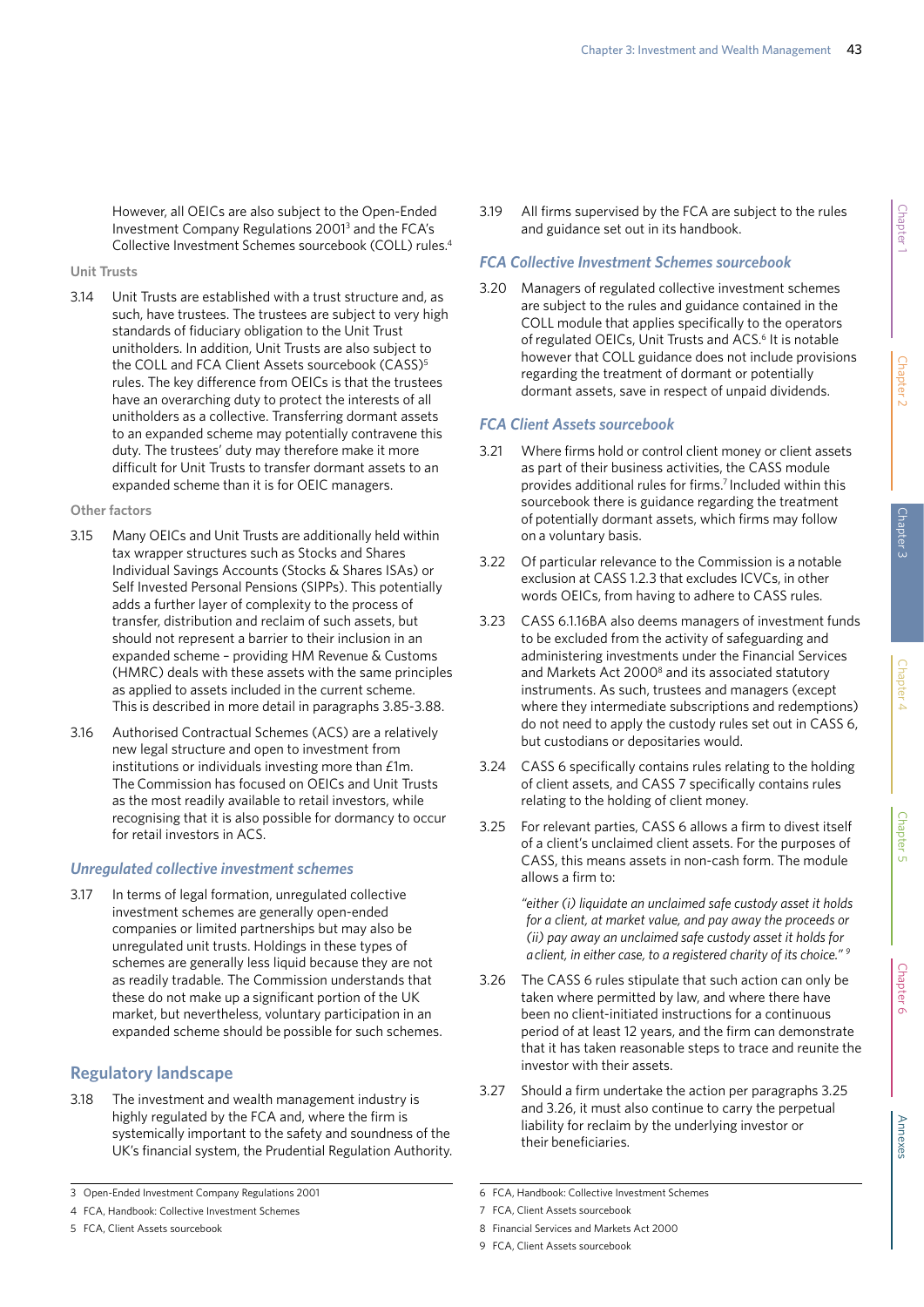The specific inclusion of this requirement in the CASS rules therefore means the major advantage for addressing potentially dormant holdings, being the relief for the firm from holding reclaim liability, does not currently exist. An expanded scheme should transfer liability for reclaim to the reclaim fund, partly to encourage greater participation levels than under the CASS rules.

3.28 CASS 7 relating to client money (i.e. assets in cash form), has similar provisions as for client assets described in paragraphs 3.25-3.27. However, in the case of client money, the applicable period is only six continuous years without customer-initiated instructions. There is also a de minimis provision whereby lesser procedures apply for unclaimed retail client money values of less than £25.

# **DORMANT ASSETS IN THE INDUSTRY**

## **Dormancy in the industry**

- 3.29 The concept of dormancy is not generally recognised in the investment and wealth management industry. The long-term nature of many investment products and, in the case of most collective investments, the lack of a maturity date, means that firms tend to consider products as perpetual. In the eyes of a number of industry participants, the lack of maturity means that dormancy is impossible. This view of impossibility is not shared by the Commission, which does not accept that no maturity automatically implies no dormancy. A similar situation is seen with bank and building society accounts, which also do not have product maturity, but can still be identified as dormant in the current scheme.
- 3.30 A more widely recognised industry concept than dormancy, mentioned by a number of those who responded to the call for evidence, is that of a gone-away. A gone-away exists where a firm has had a number of items of post returned from the last known address of the recorded beneficial owner of an asset. Gone-away also captures instances where payments have not been cashed, or have been returned in the case of electronic transfers.
- 3.31 Investment and wealth management assets have very different structures, features and characteristics to assets in the current scheme. It is currently entirely possible that investors will purchase a product and not interact with the product provider at all until the point at which the beneficial owner seeks to dispose of the asset. This may be decades from the initial date of product purchase or investment, particularly in the case of investments made for the purposes of retirement planning.

## **Reasons for dormancy**

3.32 Dormant assets in collective investment schemes typically arise because either the original investor dies without providing their estate with details of their asset ownership, or the beneficial owner changes their address details without notifying the firm. As recognised by the FCA, customers need to be responsible for their own finances, one aspect of which is for customers to notify firms of changes in contact details.

3.33 Dormant assets are likely to be highest in firms with lower levels of ongoing customer contact due to the nature of their services, and / or with a greater number of older products where the provision of customer data was often very limited making it harder for firms to trace and reunite customers. In recent years, a higher level of personal information has been required from investors prior to purchasing an investment product, which makes tracing and reunification efforts more efficient.

## **Forms of potentially dormant assets**

- 3.34 Collective investment schemes typically hold up to five types of asset that have the potential to become dormant over time. These are:
	- (a) unclaimed dividends;
	- (b) uncashed redemption cheques;
	- (c) unclaimed distributions from the winding-up of a scheme;
	- (d) other cash balances that cannot be allocated to individual investors; and
	- (e) the shares or units in the scheme, where the customer has lost contact.
- 3.35 In the list above, items (a-d) are cash items. In other words, these assets have a crystallised value and are in highly liquid form prior to any efforts to reunite them with beneficial owners. Item (e) is considered to be a non-cash item, the value of which may fluctuate according to external influences. Prior to valuation and liquidation, non-cash items do not have crystallised values. Non-cash items are also less liquid than cash items as a result of the need for a process of liquidation.

## **Defining dormant assets**

- 3.36 The Commission does not consider the fact that there can be a lack of contact between industry firms and customers to be necessarily in customers' best, longterm interests. Contact details may change in that time, or customers' investment needs may change between purchase and disposal. More frequent contact between firm and customer may more readily identify these situations and allow for alterations to be made. Although the primary responsibility for providing up-to-date contact details should remain with the customer, enhanced requirements for firms to attempt to maintain customer contact seems to align with possible remedies to a number of the issues raised in the FCA's November 2016 Asset Management Market Study Interim Report.<sup>10</sup>
- 3.37 Collective investments may also have differing share classes within the same scheme. For example, schemes can have both accumulating shares and distributing shares. For the former, income generated by the scheme's underlying investments is added to the scheme's pool of assets. For the latter, income is periodically paid out to investors as a dividend.

10 FCA, Asset Management Market Study Interim Report, November 2016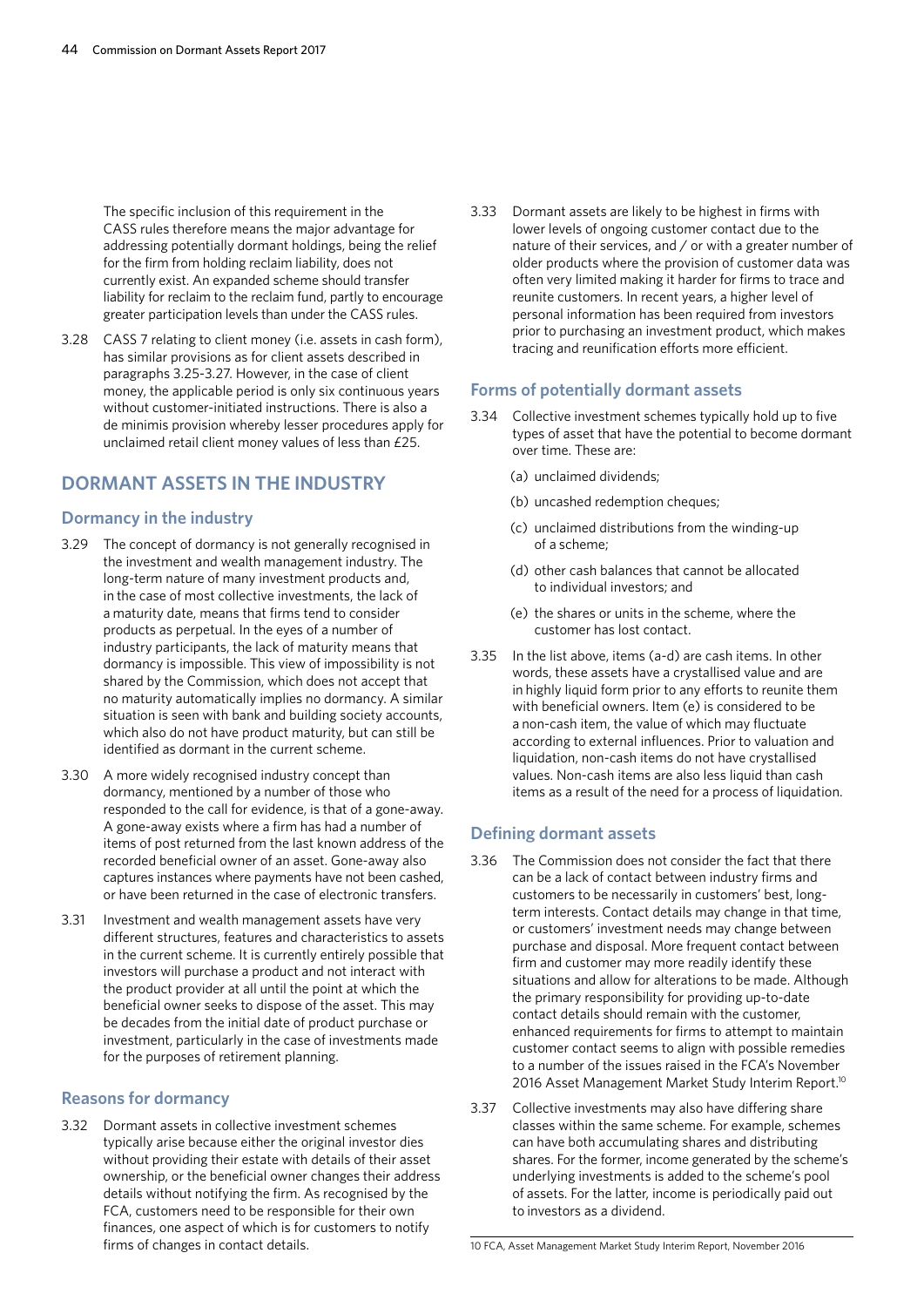- 3.38 For the purposes of the Commission's work, this affects the point at which an asset, the shares or units in the scheme, may be identified as potentially dormant. Where shares are accumulating, the automatic investing of income can occur without the need for any action by an asset owner. Accumulating shares therefore do not have a frequent trigger point at which dormancy may be identified. Distributing shares may be flagged as potentially dormant earlier – for example when one or more dividend payments are not encashed by the beneficial owner.
- 3.39 As individuals are not required to interact with firms, in particular with accumulating shares, customer inactivity in, and of itself, does not indicate that the beneficial owner does not intend to ultimately realise the asset in question or make it available to his or her heirs. Given this, it is unsurprising that respondents to the call for evidence generally explained that a definition of dormancy based simply on elapsed time since the last investor-initiated transaction is inappropriate.
- 3.40 The Commission agrees with this stance and has therefore needed to consider a definition of dormancy incorporating more aspects than are utilised under the existing scheme for bank and building society accounts.
- 3.41 Such a composite definition would relate to an industry asset where contact has been lost, cannot be reestablished through appropriate tracing efforts, and accordingly the asset is unable to be reunited with the beneficial owner. The precise point at which an industry asset becomes dormant, and therefore the appropriate definition, will vary on an asset-by-asset basis.
- 3.42 Figure 3.1 displays the Commission's recommendations regarding composite definitions of dormancy for different assets. Assuming that contact with a beneficial owner has been lost, there is a time aspect and reuniting aspect to the definition.
- 3.43 It is intended that until the time period has elapsed, a given asset cannot be defined as dormant or transferred to an expanded scheme. In addition to the elapse of this time, an asset cannot be defined as dormant unless the firm is unable to reunite the beneficial owner with the asset in question. The specific considerations governing efforts to reunite beneficial owners with their assets are covered in Chapter 5.
- 3.44 Figure 3.1 includes two time period options for use in the definition. The most appropriate option will depend upon which restitution option is implemented in the expanded scheme, discussed in further detail in Chapter 5. If full monetary restitution is ultimately implemented, column B should form the time element of the definition. If anything other than full restitution is ultimately implemented, column C should form the time element of the definition. The Commission has focused on OEICs and Unit Trusts as the most readily available schemes to retail investors, while recognising that it is also possible for dormancy to occur in other regulated, unregulated, open-ended and closed-ended scheme types. For these, it anticipates a similar dormancy definition structure.

## **Figure 3.1 – Definitions of dormancy for assets in the investment and wealth management industry (elapsed time periods are inclusive of unsuccessful reunification efforts)**

|                            |                                                             | B                                                                              | C                                                                                                                                       |
|----------------------------|-------------------------------------------------------------|--------------------------------------------------------------------------------|-----------------------------------------------------------------------------------------------------------------------------------------|
|                            | Asset type                                                  | Minimum<br>period after<br>which an<br>asset can be<br>considered<br>dormant   | Minimum<br>period after<br>which an<br>asset can be<br>considered<br>dormant                                                            |
| <b>CASH</b>                | <b>Dividends</b>                                            | Unclaimed for<br>six years                                                     | Unclaimed for<br>six years                                                                                                              |
|                            | Redemptions                                                 | Unclaimed for<br>six years                                                     | Unclaimed for<br>six years                                                                                                              |
|                            | Fund closures /<br>winding-up $/$<br>other cash<br>balances | Unclaimed for<br>six years                                                     | Unclaimed for<br>six years                                                                                                              |
| <b>NON-</b><br><b>CASH</b> | <b>Units</b>                                                | Twelve<br>consecutive<br>years following<br>last client-<br>initiated activity | Twenty consecutive<br>years following last<br>client-initiated activity<br>(and at least 25 years<br>since original<br>investment date) |
|                            | <b>OEIC Shares</b>                                          | Twelve<br>consecutive<br>years following<br>last client-<br>initiated activity | Twenty consecutive<br>years following last<br>client-initiated activity<br>(and at least 25 years<br>since original<br>investment date) |

# **ASSETS IN SCOPE OF AN EXPANDED SCHEME**

- 3.45 The Commission considers that assets that are available to individual, rather than institutional, investors defined as 'retail clients' in the FCA handbook<sup>11</sup> and the EU's Market in Financial Instruments Directive (MiFID),<sup>12</sup> should be within the scope of an expanded scheme. Such assets are thought to represent the majority of potentially dormant assets in the industry and relate to: *"a client who is not a professional client or an eligible counterparty"*13 and *"a client who is not a professional client"*14 respectively.
- 3.46 While relatively illiquid assets should form part of an expanded scheme, this should be subject to the reclaim fund being able to refuse to accept the transfer of such assets. In practice, this will likely only impact assets that may be too onerous to receive and administer.

<sup>11</sup> FCA, Handbook: Glossary Terms

<sup>12</sup> Markets in Financial Instruments Directive 2004 / 39 / EC

<sup>13</sup> FCA, Handbook: Glossary Terms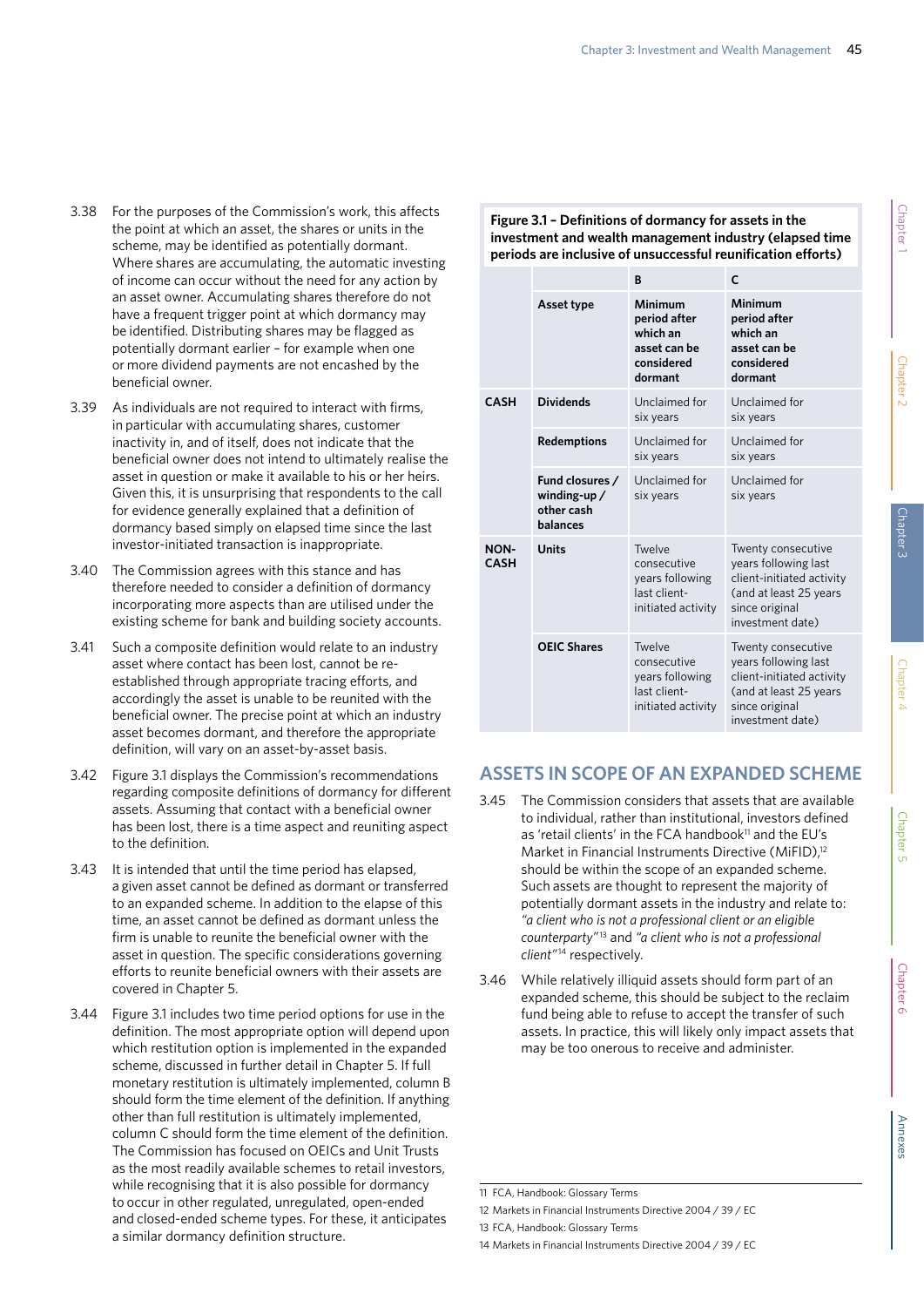## **Cash assets**

3.47 There was general consensus from respondents to the call for evidence that the unclaimed or uncashed element of cash assets in the industry should be included in an expanded scheme, as valuation and transfer is likely to be relatively straightforward. The Commission agrees with this general consensus relating to cash assets.

## **Non-cash assets**

- 3.48 Non-cash assets are inherently more difficult to deal with than cash assets, and include funds under management. The responses to the call for evidence regarding the inclusion of these assets in an expanded scheme had no consensus, with some respondents highlighting their likely reluctance to transfer shares or units in collective investment schemes to an expanded scheme unless the firm could be fully relieved of the liability for future reclaims. This includes reclaimants not being able to pursue transferors for any perceived value differential. In this instance, the Commission is of the same mind as the industry and supports transferors being relieved of all liability for future reclaims.
- 3.49 Existing regulation, in CASS and COLL rules particularly, may conflict with the Commission's implemented recommendations if current rules are retained without modification. The Commission discusses this and other legislative matters in more detail in Chapter 6.
- 3.50 Additionally, some unregulated schemes may need to include authority for the manager to instruct the custodian / depositary to release dormant assets in their constitutional documents.

#### **Recommendation 3.1**

Cash and non-cash investment and wealth management assets, with both currently crystallised and not currently crystallised values, should be included in an expanded scheme.

#### **Recommendation 3.2**

Enabling legislation covering an expanded scheme should take precedence over existing CASS and COLL rules, which should be modified if necessary to align with the enabling legislation.

# **TRACING AND REUNIFICATION**

3.51 The industry call for evidence responses highlighted that efforts to attempt to trace beneficial owners and return assets to them are undertaken by some industry firms but that the levels of effort expended, and the consequent success rates achieved, vary widely. That there are inconsistent tracing and reuniting practices across the industry as a whole is a strong message, and one which the Commission does not feel to be the right outcome for a customer-focused industry.

In Chapter 5 the Commission therefore proposes a way for industries to be able to standardise reuniting efforts.

- 3.52 The tracing and reuniting activity currently undertaken by the industry also appears to focus on cash assets. Identifying, tracing and reuniting the larger, potentially dormant non-cash funds under management seems not to be a focus for either the regulator, industry as a whole, or most industry firms.
- 3.53 Respondents to the call for evidence raised concerns about the cost of trying to reunite customers with their assets compared with the benefits, especially for small balances. The Commission recognised a desire for the cost of reuniting to be proportionate to the value of the asset. However, it does not believe that the cost of reuniting should be used as a blanket excuse for firms to undertake only light-touch efforts, especially where it is clear that some industry participants already implement extensive tracing and reuniting programmes, potentially to their competitive disadvantage.

## **Existing frameworks for tracing procedures**

3.54 The Commission is aware of two broad voluntary frameworks which detail ways in which the industry could currently attempt to reunite beneficial owners with their assets: CASS,<sup>15</sup> and the BSI Standards Publication: Specification for the maintenance of financial services customer data.16

## *CASS rules*

- 3.55 CASS rules suggest up to three steps of repeated contact via different forms (e.g. written letter, email, public advertisement), before the asset can be transferred to a registered charity. In the Commission's discussions with the industry, it was made clear that firms feel the level of effort and associated cost required before an asset can be considered to be potentially dormant is disproportionate to the value of some assets.
- 3.56 The CASS rules relating to tracing, reunification and transfers to charities are voluntary. They also stop some way short of being a best-practice procedure, and a level of latitude remains that potentially leaves firms open to future challenge of their efforts. Partially as a consequence of the lack of clarity of the CASS rules, and partially due to the requirement that firms continue to retain the liability after transfer to good causes, the amount of tracing or reuniting activity and the consequent value of monies passed to charities under CASS rules is currently low.

## *BSI Standard*

3.57 One industry association, the Tax Incentivised Savings Association, sponsored the creation of the BSI Standards Publication.<sup>17</sup>

15 Financial Conduct Authority, Client Assets Sourcebook

17 BSI Standards Limited, Specification for the maintenance of financial services customer data, 2015

<sup>16</sup> BSI Standards Limited, Specification for the maintenance of financial services customer data, 2015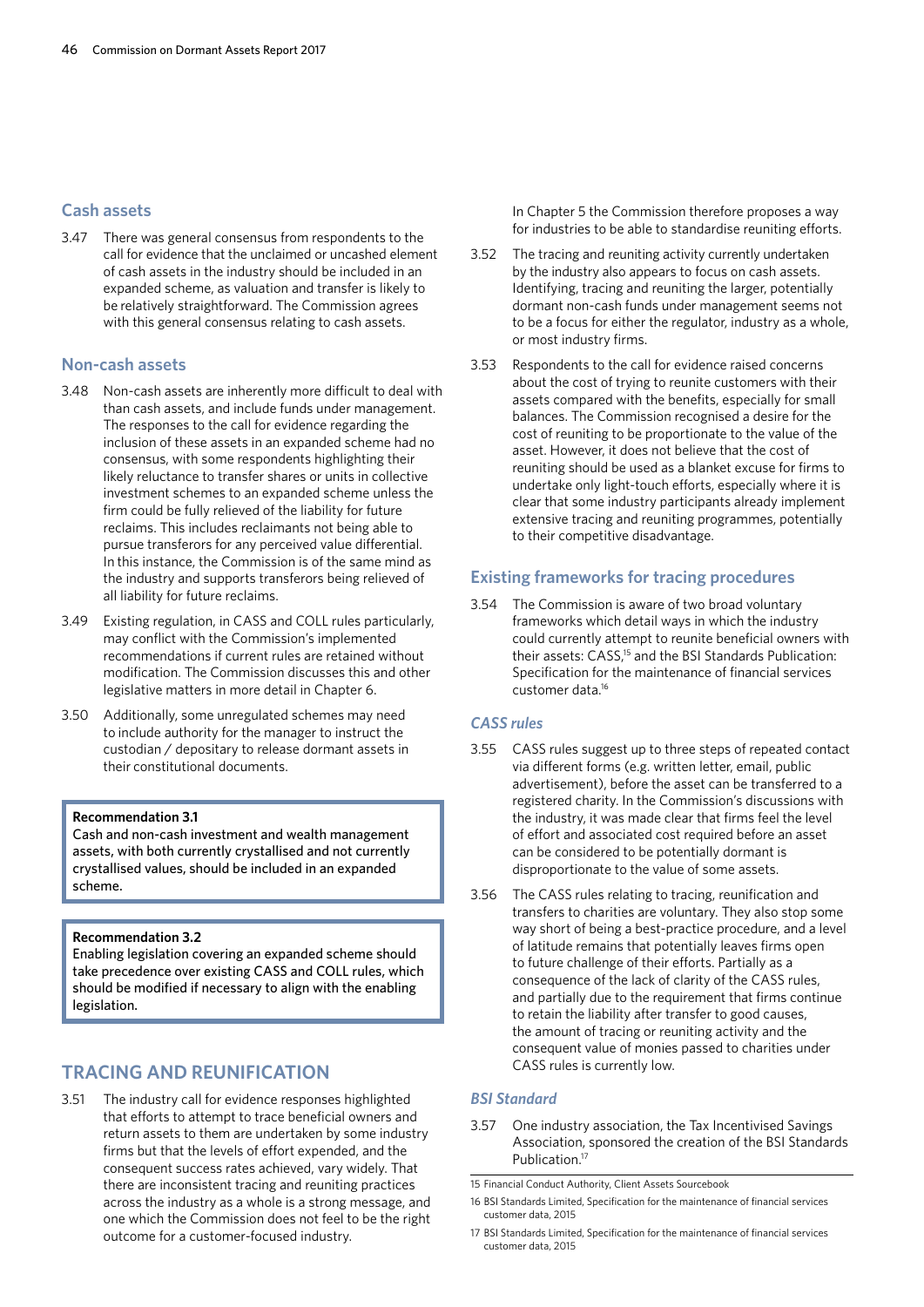The driver for this was the same issue of unclaimed and potentially dormant industry balances as is under consideration by the Commission. The publication's objective was the creation of a governance process for improving the accuracy of customer data held by firms, including the accompanying tracing practices, which would result in a greater level of reunited beneficial owners.

- 3.58 Specifically related to firms attempting to reunite beneficial owners with their assets, Section 7 of the publication lays out the minimum steps that a firm should undertake, irrespective of any de minimis value. Fundamentally, these are stated to be the firm attempting to use either internal or external sources to verify the beneficial owner and their current contact details.
- 3.59 Where the value of the asset exceeds a de minimis limit of £25, and if an owner is flagged as gone-away, within 12 months the firm should additionally attempt to verify contact details using at least one of: the electoral roll; national change of address database; and BT OSIS – a database of telephone numbers, names and addresses. The firm may engage an external tracing agency to assist with this.
- 3.60 Where it is believed that the current recorded owner of an asset held by a firm may be deceased, the firm should additionally attempt to verify this status against the disclosure of death registration information scheme. The standard suggests that only where the value of the asset exceeds £500 should estate executors or beneficial owners be sought.
- 3.61 In the Commission's view, this standard represents a good approach to a best practice for tracing and reuniting beneficial owners with their assets. It is therefore disappointing that current adoption of the standard by industry firms has been exceedingly low. Recommendation 5.14 addresses the development of a standardised industry procedure to reunite potentially dormant assets.
- 3.62 In the course of the Commission's work, the IA has informed the Commission that it intends to work jointly with firms to encourage an exercise to find the industry's gone-away clients. The IA will also request that firms undertake regular checks of gone-away clients, and create and implement processes to address this across the industry on an ongoing basis. The Commission is encouraged by this support for the Commission's aim to minimise dormancy in the industry. The IA expects the exercise to find the industry's gone-away clients to take 12-18 months.

## **MiFID II**

3.63 The Commission is also aware that from January 2018 a revision to the EU Legislation Markets in Financial Instruments Directive18, known as MiFID II, will take effect. This contains aspects that investment and wealth managers will need to address for the first time.

Specifically, MiFID II includes regulations that will require industry firms to verify that their products continue to match the risk profiles and investment needs of individual investors. This will therefore need investment and wealth managers to be able to demonstrate that they have up-to-date information about their customers. The impact of this legislation may result in industry firms increasing their rates of reunification in advance of the implementation of the recommendations in this report.

# **POTENTIAL VALUE OF DORMANT ASSETS**

3.64 Total funds under management in UK-domiciled funds are £978bn.<sup>19</sup> Retail investors will directly or ultimately own many of these non-cash assets and there will also be cash balances, such as uncashed redemption proceeds or dividends, associated with these funds. Some of these assets will be dormant, and if not able to be reunited with their owners, could be transferred to an expanded scheme.

# **Extrapolation methodology**

- 3.65 The Commission's attempt to survey the industry to produce a dormant assets value estimate via the call for evidence was a complex process due to the wide-ranging nature of the investment and wealth management industry in terms of activity, types of product and the large number of industry participants. The process was further complicated by the lack of industry agreement on a definition of dormancy, or standardised data available to the Commission. It was only possible to sample a subset of the industry for the purposes of estimating a value.
- 3.66 The Commission used the call for evidence to ask for information relating to cash and non-cash balances, as they pertain to UK retail clients. Some industry participants also provided supplementary data. These two sources of data were used as a basis to extrapolate an industry-wide estimate of the value of potential dormant assets.
- 3.67 Dormant cash asset data, in terms of both value and number of clients, was available from many respondents and generally represented firms' gone-aways.
- 3.68 However, few respondents provided quantum regarding the underlying, non-cash dormant funds under management, which give rise to the gone-away cash elements. Firms are not currently required to report on dormant funds under management, although some could choose to do so under CASS rules in their monthly Client Money and Assets Return (CMAR). Through supplementary data enquiries, the Commission was able to gather limited data on dormant funds under management, but the definition of dormancy used tended to be inconsistent. As the best data available, the Commission has extrapolated an industry estimate from this.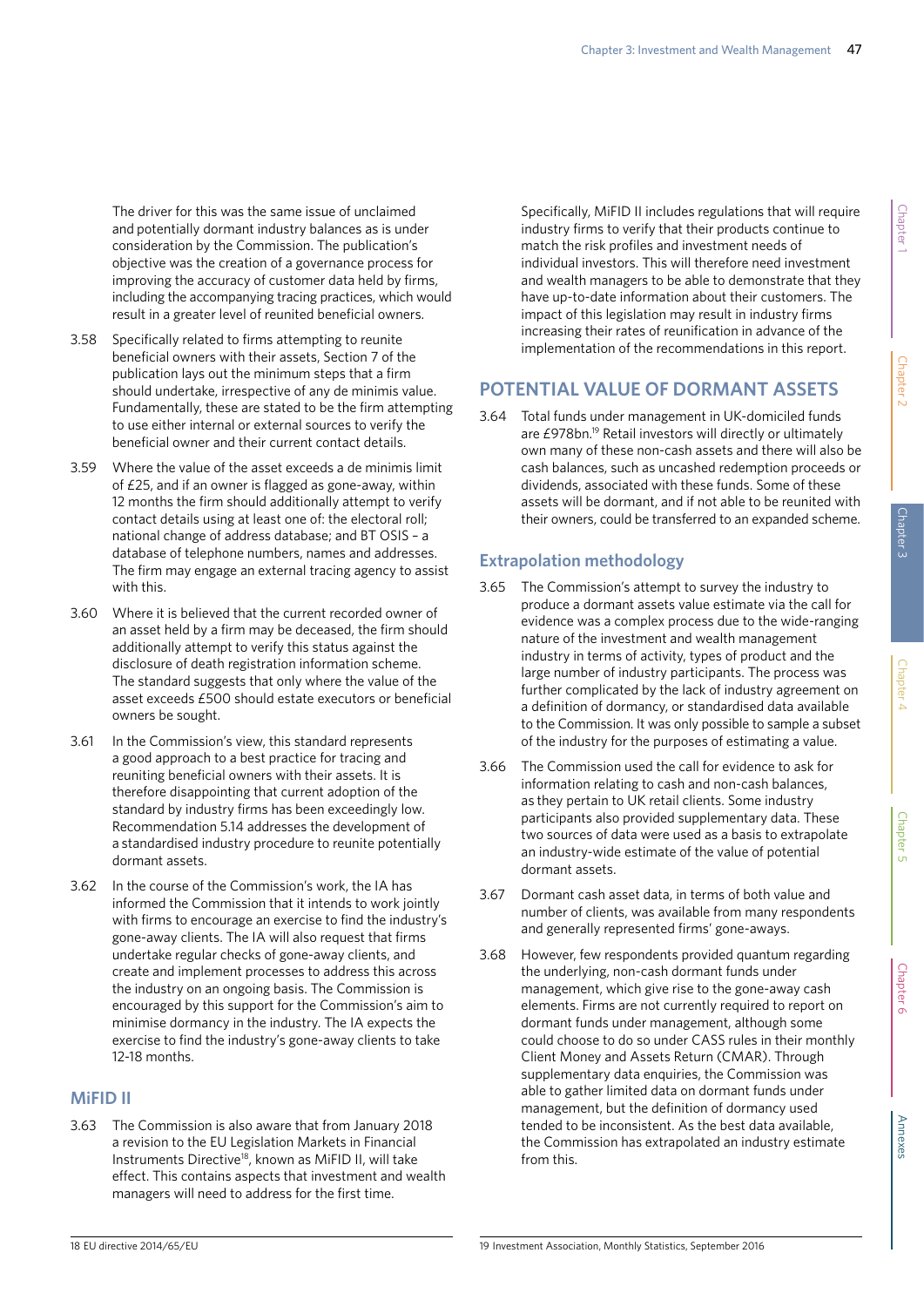- 3.69 Both the cash and non-cash asset extrapolations have been based on a number of assumptions, not least of which is that sample data provided via the call for evidence and supplementary submissions is representative of the levels and values of dormancy within the industry.
- 3.70 With no clear split of the funds under management balances between types of industry participant, the Commission has had to use retail fund sales data to estimate the split of assets by type of industry participant. This flow, rather than balance, breakdown of industry structure has been used as the best available basis for extrapolation. The extrapolation methodology must therefore be caveated as a result of using sales flow data across a period to estimate the structure of the industry at a point in time.

## **Potentially dormant assets, prior to attempted reuniting**

3.71 Based on the data collected via the call for evidence and extrapolated across the industry, the Commission estimates that a value of approximately £2.9bn of potentially dormant assets might currently exist in the industry. This comprises both cash and non-cash elements as follows.

### *Cash*

3.72 The majority of call for evidence respondents provided data on dormant cash as it may already be reported to the FCA. Dormant cash levels provided by respondents ranged from 0.001-0.2% of respondents' UK retail funds under management. By extrapolating this to the industry, the Commission estimates that dormant cash assets in the industry may be valued at approximately £15m.

#### *Non-cash*

3.73 Data on dormant funds under management was less readily available than for cash elements. It is important to reiterate that there is currently no standard industry practice for defining dormancy. The Commission therefore asked firms to provide the value of funds under management associated with clients who had dormant cash balances. A number of firms cooperated in providing this estimate.

**Direct sales to retail clients by fund managers**

3.74 The highest rates of dormant funds under management appear to be in the relatively small segment of funds sold directly to retail clients by fund managers. This typically represents legacy business dating from when fund managers used direct sales as a major channel to market, often via newspaper advertisements. The data received by the Commission suggests that an average of 3.1% of funds under management in this segment might be dormant. Extrapolating this percentage provides a figure of approximately £670m of potentially dormant funds under management at fund managers.

This figure must be treated with caution as the range was wide, from 1.3-4.5% of funds under management, and some key industry participants did not provide data.

**Intermediaries and other direct sales**

- 3.75 Other parts of the industry appear to have significantly lower rates of dormant assets, perhaps as a result of either a higher degree of product-dependent ongoing customer contact, newer books of business with more accurate customer contact information, or operating platforms with more modern technological capabilities. These other channels include platform firms, banks selling Individual Savings Accounts (ISAs), and other financial intermediaries such as Independent Financial Advisers, wealth managers and private banks.
- 3.76 The Commission received very limited data from these other industry participants, making the task of extrapolation less accurate. However, using the responses received, the Commission estimates that approximately 0.2% of funds under management could be dormant in the remainder of the industry. As this represents the bulk of the industry, even modest rates of dormancy would produce a high aggregate value of potentially dormant assets. The overall industry calculation regarding the value of potentially dormant assets is therefore particularly sensitive to assumptions around dormancy rates at these other industry participants. The Commission's extrapolation results in an estimate of  $E2.2$ bn of further potentially dormant funds under management from other industry participants. The data limitation means that this figure must be treated with even more caution than the extrapolation arising from the fund managers' data.
- 3.77 Recognising the limitations of the extrapolation methodology, the Commission estimates that there could be approximately £2.9bn of potentially dormant assets in the investment and wealth management industry. This highlights the need for further industry efforts to reunify dormant assets with beneficial owners.

# **Effect of reuniting efforts on the value of potentially dormant assets**

- 3.78 It is critical to recognise that firms currently employ a widely varying range of processes to reunite potentially dormant assets with beneficial owners and that the Commission is seeking to standardise these efforts.
- 3.79 The actual value of truly dormant assets which could be transferred to an expanded scheme is therefore ultimately dependent upon not only the size of the pool of potentially dormant assets per paragraph 3.77, but also on firms' effectiveness in tracing beneficial owners and reuniting them with their assets prior to any transfer. An increase in expended efforts to reunite should be a clear future priority for the industry.
- 3.80 The Commission's discussions with specialist tracing agents indicate that as many as 95% of gone-away beneficial owners could be traced.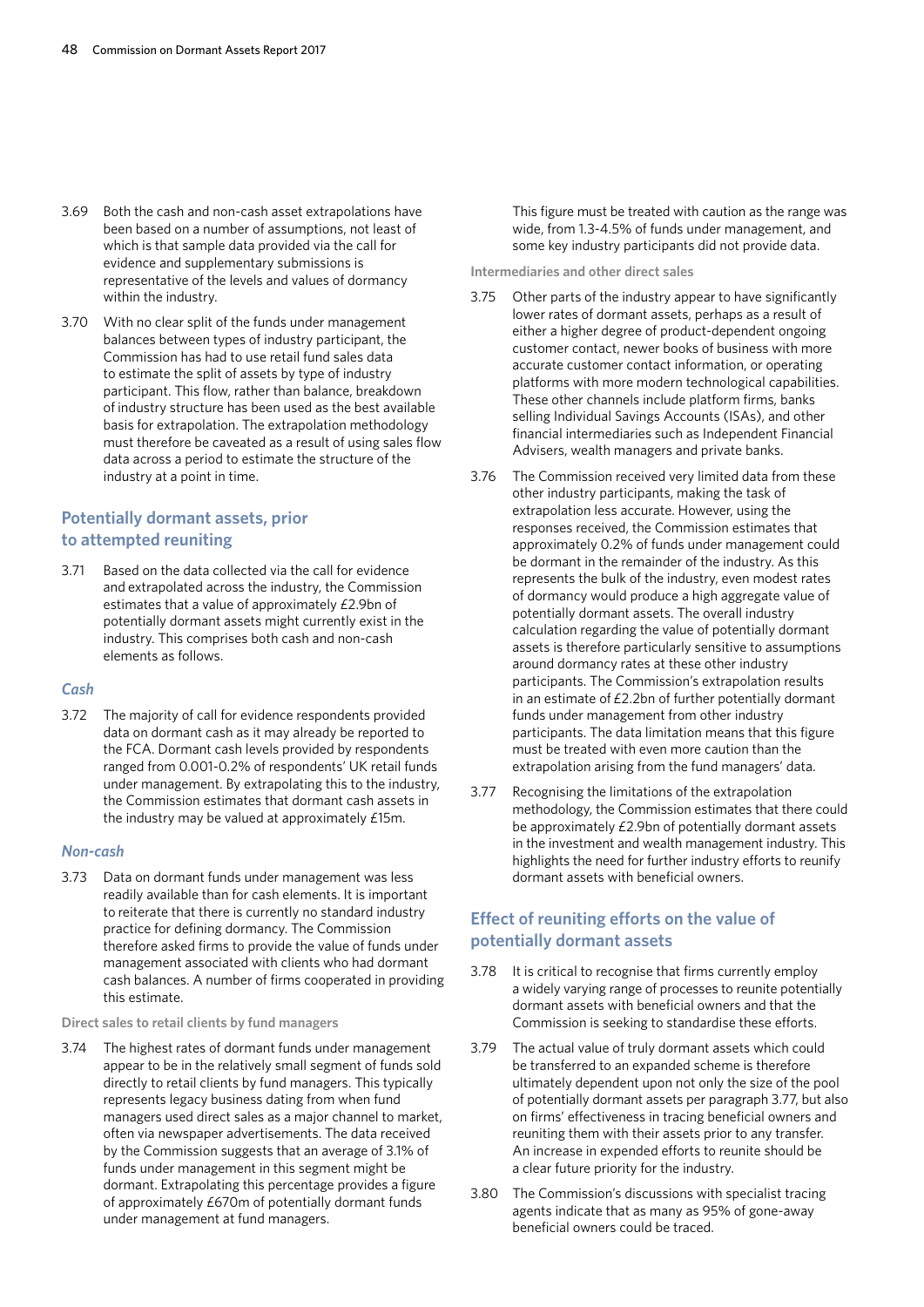However, the rate for successfully reuniting beneficial owners with gone-away assets could be significantly lower, at close to 50%. Perhaps counter-intuitively, it is significantly more difficult to reunite beneficial owners with assets than it is to find the beneficial owner in the first place.

3.81 For the sake of prudence, given the likely publicity around a surge in efforts to reunite beneficial owners as part of an expanded scheme, the Commission has assumed that the success rate in reuniting is 75%. If this assumption proves correct, over £700m of the value in paragraph 3.77 could potentially be available for transfer to an expanded scheme, as illustrated in Figure 3.2.

## **Figure 3.2 – Estimated dormant assets for transfer to an expanded scheme, investment and wealth management industry**

|                                                                                                     | Direct via<br>fund<br>managers | All<br><b>intermediaries</b><br>and other<br>direct sales | Total<br>value /<br>blended<br>rate |
|-----------------------------------------------------------------------------------------------------|--------------------------------|-----------------------------------------------------------|-------------------------------------|
| <b>Estimated value of industry</b><br><b>Funds under Management</b><br>(FuM)                        | f21hn                          | $f957$ hn                                                 | f978hn                              |
| <b>Estimated industry split</b>                                                                     | 2%                             | 98%                                                       | 100%                                |
| Potentially dormant cash<br>assets as % of FuM                                                      | 0.08%                          | 0.004%                                                    | 0.006%                              |
| <b>Potentially dormant non-</b><br>cash assets as % of FuM                                          | 3.1%                           | 0.22%                                                     | 0.29%                               |
| <b>Total potentially dormant</b><br>assets, pre reuniting activity                                  | f671m                          | £2,188m                                                   | £2,859m                             |
| <b>Assumed pre-transfer</b><br>reuniting success rate                                               | 75%                            |                                                           |                                     |
| <b>Total estimated dormant</b><br>industry assets potentially<br>available to an expanded<br>scheme | £715m                          |                                                           |                                     |

NB: figures in the table are rounded for presentation purposes and will not recalculate exactly.

- 3.82 Further possible restrictions on the value of dormant assets potentially available for transfer to an expanded scheme may come from the effect of tax and trust structures. This is further explained in paragraphs 3.85-3.91.
- 3.83 In advance of the Commission making this value estimation for the industry, pre-existing sources of an industry dormant assets estimate were sought. As alluded to in paragraph 3.68, the Commission is aware that some firms report figures regarding potentially dormant cash assets that they hold to the FCA in their monthly CMAR. Firms are also able to use their CMAR to report non-cash dormant balances on a free-text basis. However, the FCA has not shared any of this data with the Commission, even on an aggregated and nonattributable basis, and it has therefore proven difficult to benchmark the Commission's estimate.

# **CHALLENGES AND OPPORTUNITIES**

3.84 As with all such proposals, the Commission's recommendations regarding ongoing practice and an expanded scheme present challenges, but also opportunities, for firms. This section illustrates some of these.

# **Challenges**

## *Tax efficient structures*

- 3.85 When considering both the valuation of assets within the industry and their potential transfer to an expanded scheme, it is important to recognise that a further layer of complexity may exist due to the existence of tax wrappers. Collective investments are often held within tax wrappers, and the retail clients contemplated by the Commission often invest via a tax wrapper such as an ISA or SIPP. This results in the wrapper provider maintaining the investor-facing relationship and introducing a further level in the relationship chain that may need to be unwound to identify dormancy.
- 3.86 The proportion of directly held UK-domiciled funds held within tax wrappers was not available from industry participants via the call for evidence. However, trade association estimates are that the proportion is significant, with approximately two-thirds of such funds held within tax wrappers, of which 15% is estimated to consist of ISAs.
- 3.87 The Commission believes that the tax-wrapped status of such assets is not sufficiently challenging that they should not be part of an expanded scheme. However, their ultimate inclusion in an expanded scheme will depend upon the tax treatment by HMRC, in the event of reclaim, reflecting similar principles to those adopted by HMRC in respect of bank and building society accounts. This is discussed further in Chapter 5. If treatment is more punitive than tax neutral, and applied by HMRC to Stocks & Shares ISAs, SIPPs, or any other tax-wrapped product, the Commission could not recommend that such wrapped products be in scope, because transferred beneficial owners would be placed in a less favourable position than would be the case had voluntary transfer into the expanded scheme not occurred.
- 3.88 HMRC has indicatively noted that, as for the Cash ISAs included within the existing scheme, their preference would be for the benefit of a tax wrapper to survive a transfer and potential subsequent reclaim. If this preference survives implementation, beneficial owners would not be disadvantaged by virtue of their taxwrapped products being transferred to the scheme. However, it should be stressed that this view was not confirmed to the Commission by HMRC.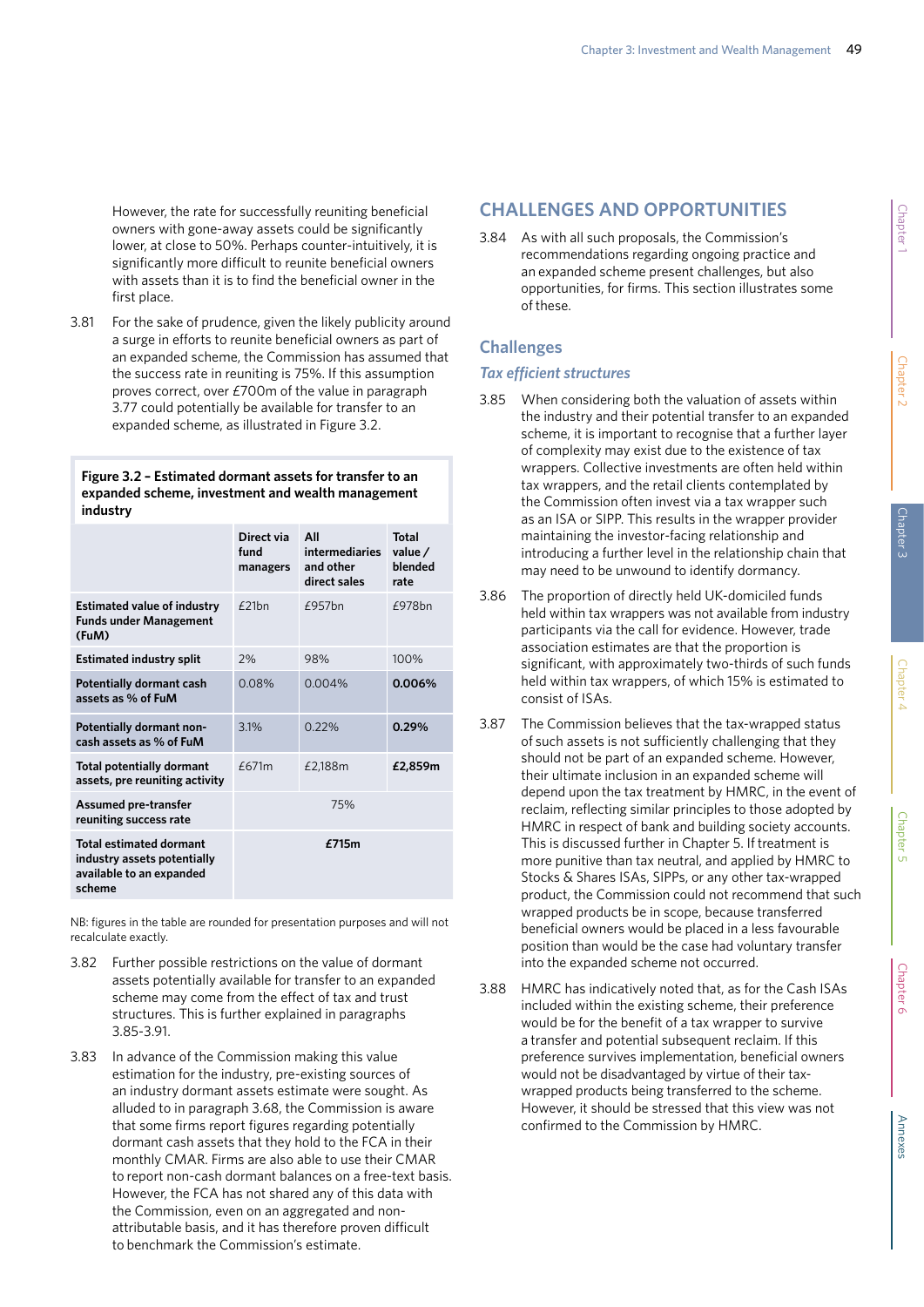#### *Trust structures and law*

- 3.89 Particular challenges are associated with including Unit Trusts in an expanded scheme. The Commission is aware that Unit Trust trustees currently have a fiduciary duty and legal obligation to administer the assets within their respective Unit Trusts solely for the purposes specified in the respective trust deeds. Without the ability to modify these deeds centrally, and without agreement from beneficial owners who are by definition unable to be contacted, the trustees might be unwilling or unable to voluntarily transfer assets to an expanded scheme. To address this, the Commission recommends that trustees be discharged from their fiduciary responsibility where they participate in the expanded scheme. This is discussed in further detail in Chapter 6.
- 3.90 Like Unit Trusts, SIPPs have a similar challenge in the form of the SIPP trustee. Ownership of SIPP assets may sit with the customer in an individual trust, although in practice, most SIPPs have the provider as the SIPP trustee.
- 3.91 The participation of such trust structures in the expanded scheme would likely see greater uptake had the Commission recommended a mandatory approach to participation. However, it is hoped all industry parties will see the societal and administrative benefits of the expanded scheme, and that trustees can see past the challenges posed by voluntary participation.

### *Product management fees*

- 3.92 A number of products within the industry are structured such that firms are paid a monthly or periodic management fee in exchange for their management function. This fee is funded on an asset-by-asset basis from the value of each holding but, it should be noted, will have been consented to by the investor when they originally purchased the product. A fee structure of this type brings two challenges.
- 3.93 First, the ability for firms to continue to draw fees in perpetuity could be a disincentive to undertake tracing and reuniting activity as on being reunited with their asset the beneficial owner might withdraw it, thereby depriving the firm of the future revenue stream. Having said that, there is no solid evidence that the relatively low levels of reuniting activity in the industry are caused by the existence of the management fee structure.
- 3.94 Second, this fee structure could be a disincentive for firms to voluntarily participate in an expanded scheme. Again it would result in the loss of fees as the asset that generated the fees will have been transferred to the scheme.
- 3.95 Overcoming such potential disincentives represents a major challenge for those implementing the Commission's recommendations over the coming years.
- 3.96 Despite the preceding paragraphs, it has been represented to the Commission in the course of its work that in reality the aggregate revenue stream for firms from potentially dormant assets that accrue management fees, is relatively immaterial to most of those firms.

Notwithstanding such immateriality, the Commission considers that current conflicting motivations resulting from fee structures may present a challenge to voluntary participation levels in an expanded scheme.

## *The fragmented nature of the industry*

- 3.97 As described above, the investment and wealth management industry is highly complicated, with a large number of diverse products and participants. Not only has it therefore been impossible for the Commission to engage with all parties via the call for evidence and the industry working group, but it will also be difficult to fully accommodate all parties' opinions in the lead up to the implementation of the Commission's recommendations.
- 3.98 The Commission has engaged with a large number of the industry's representative bodies and encourages all firms to maintain contact with their representative body, so that their views may be reflected during implementation over the coming years.
- 3.99 As discussed in the valuation section of this chapter, the disparate nature of the industry also presented the Commission with methodological difficulties in extrapolating data to arrive at an industry valuation. The estimates of dormancy in the industry should be viewed with this caveat in mind. The industry may be accordingly minded to work towards some standardisation of data to facilitate a more accurate future estimate of dormant asset value in order to prioritise efforts to address product dormancy.

# **Opportunities**

## *Improving knowledge of customers*

- 3.100 The creation of an expanded scheme would present firms with an opportunity to catalyse their efforts at finding lost customers. A high proportion of these customers may be found through tracing and reunification efforts. Balances may be transferred away from the firm if they are unable to reignite contact but crucially, those beneficial owners have a right to reclaim in perpetuity, thereby potentially retaining an ongoing customer relationship.
- 3.101 Such efforts will increase firms' knowledge of their customer base, particularly with regard to older products. This is very much in line with the spirit of the industry's and regulator's principles around 'knowing your customer'.
- 3.102 Reuniting beneficial owners with lost assets by reestablishing contact may also provide firms with the opportunity to discuss the appropriateness of a product for its beneficial owner. This has the potential to improve investment product appropriateness on an individual customer basis, as well as facilitating firms to deliver better services to those customers, and ultimately drive a greater degree of customer loyalty.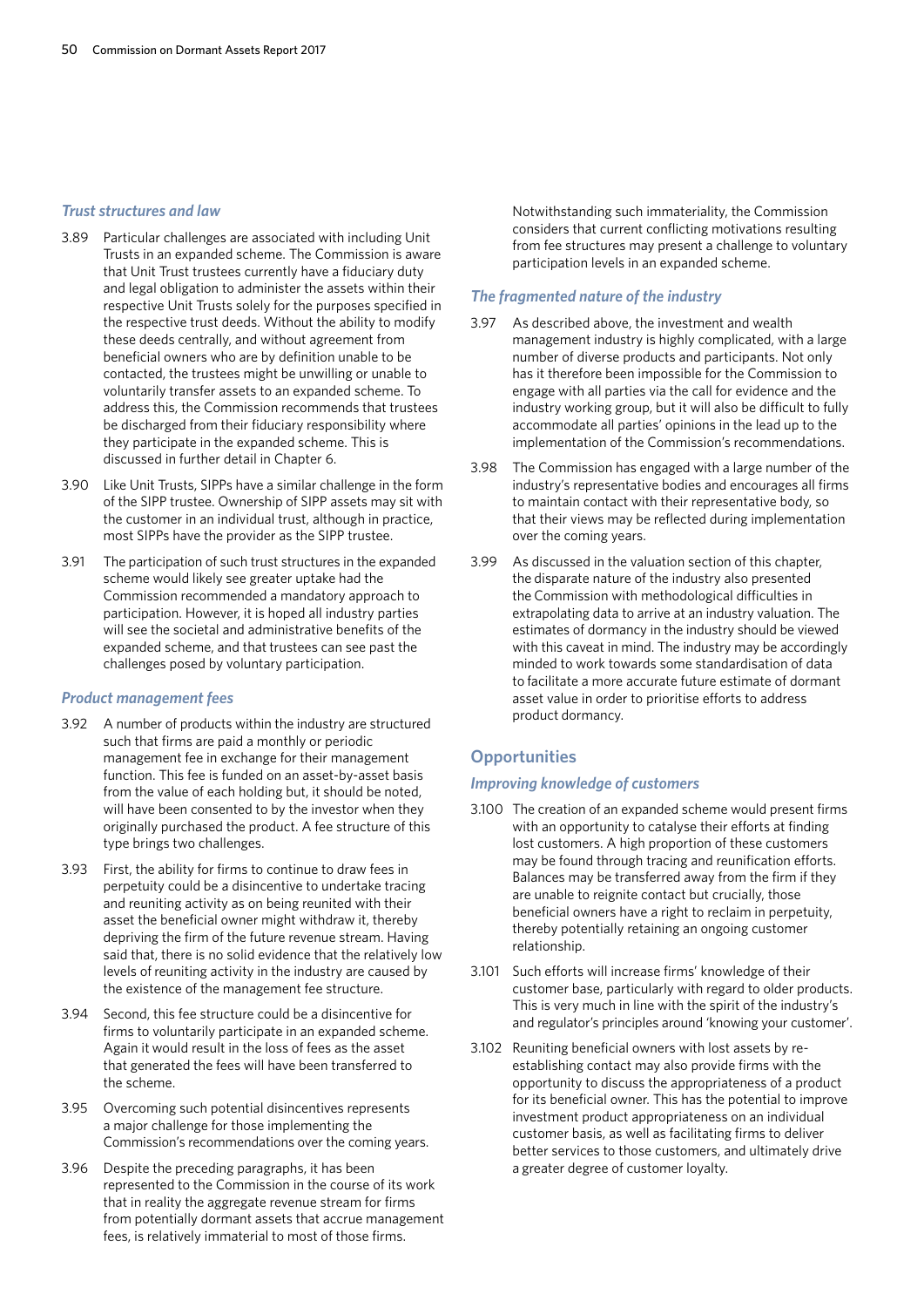## *Enhancing the industry's reputation*

- 3.103 The Commission's report is likely to highlight to the general public that there are potentially significant sums of money within financial services firms which those firms are unable to return to their proper beneficial owners. On its own, this could be a negative story for the affected industries and individual firms, which may be amplified following the recent FCA study<sup>20</sup> that identified a lack of awareness on the part of customers regarding levied management fees.
- 3.104 The banks involved in the current scheme positively publicised their participation, and the Commission hopes that the wider financial services sector grasp this chance to enhance their reputation with customers. With dormancy identified as a widespread issue, industry parties now have the opportunity to proactively address matters and advocate for the adoption of an expanded scheme.

## *Reducing the burden of legacy business*

- 3.105 Potential dormancy may be more likely to occur in legacy products or those which are no longer core to a firm's ongoing business model. This creates a potential difficulty for firms as they cannot necessarily transition away from books of business if they contain customers or beneficial owners whom they cannot contact.
- 3.106 One of the reasons firms may seek to participate in an expanded scheme is that legacy or non-core business regularly imposes a disproportionately large administrative burden. In combination with efforts to reunite beneficial owners, by participating in the expanded scheme, firms may therefore be able to reduce the drag on their internal administrative functions. As well as being an opportunity for the firm in terms of their cost base, it may also facilitate any cost benefit being passed to customers.

## *Improving outcomes*

- 3.107 Within the current industry frameworks, there is little incentive to improve procedures to minimise the number of customers who, in the fullness of time, may become dormant or unable to be reunited with their assets. The marginal impact of an extra dormant customer for firms is very low.
- 3.108 However, the introduction of the expanded scheme provides firms with an opportunity to draw a line in the sand regarding dormancy levels, and may facilitate the introduction of more efficient procedures to produce less operational drag on firms as a result of reduced aggregate levels of dormant beneficial owners.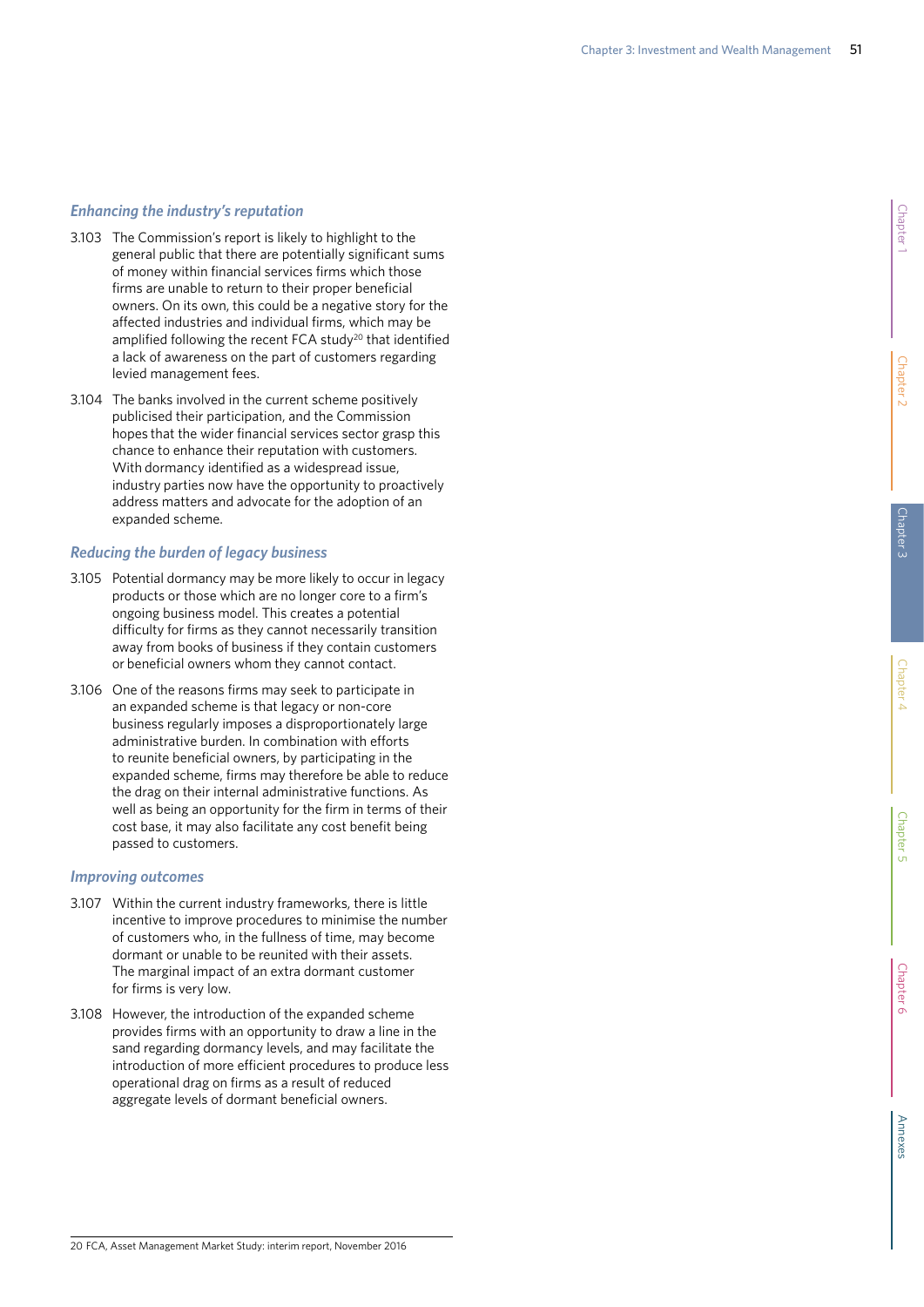# **Chapter 4: Securities**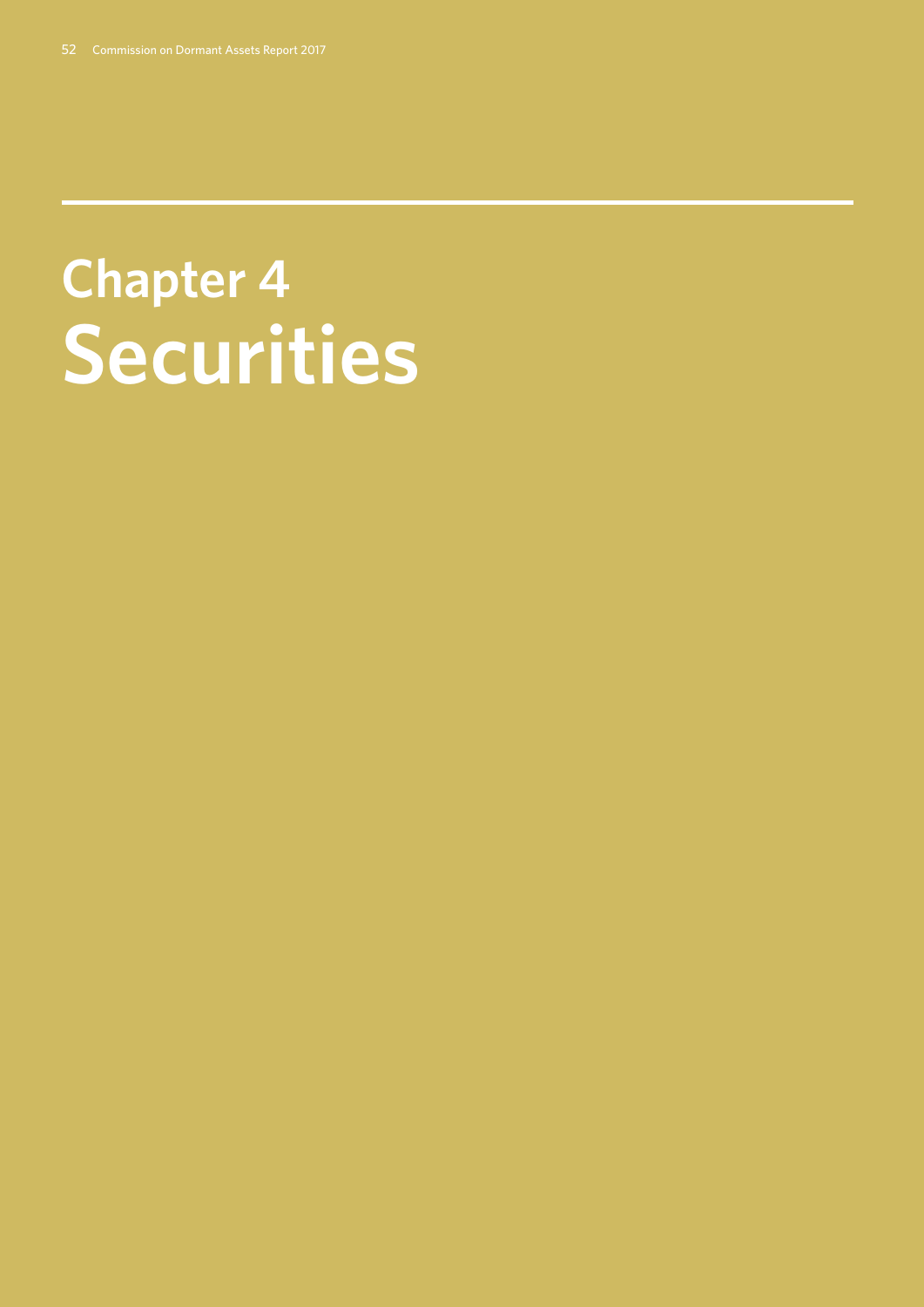# **SUMMARY**

The securities market can be broadly categorised into debt securities (e.g. bonds), equity securities (e.g. shares) and derivatives contracts (e.g. futures). While government bonds and derivatives are held almost exclusively by corporate and institutional investors, individual investors account for some 12% of holdings of UK-listed shares (held via registrars or nominee accounts), as well as a proportion of corporate bonds (mostly held via pooled investment vehicles). Where individuals lose contact with firms holding their assets, a proportion of these assets, as well as the returns on them – the dividends and proceeds on the shares, and the coupons on the bonds – will become dormant.

While the securities industry lacks a standard definition for dormancy, there are various processes, according to asset type, for dealing

- Dividends: if left unclaimed for 12 years, typically flow back into the funds of the issuing company;
- Proceeds from corporate actions (e.g. takeovers): if shareholders do not respond for 12 years, unclaimed shares are sold and the proceeds paid to the Supreme Court (though the right to reclaim is retained);
- Shares: here there is no process, the underlying shares remain with the registrar in the name of the investor, and the funds with the relevant company; and
- Bonds: unpaid interest payments and repayments to lenders at maturity often sit on the company's accounts as pending payments until, after six years, typically the payment obligations are cancelled.

The result of this is that at present, in the bulk of cases, where individuals fail to keep up with their securities, it is the issuing companies who benefit, either through reversing debt, reabsorbing dividends, or locking up share capital. It is the belief of the Commission however that this money, where it cannot be reunited with individuals, should be used instead for the benefit of good causes.

## **DEFINITION OF DORMANCY**

A robust definition of dormancy will be required so that firms can identify dormant assets, and transfer them accordingly to an expanded scheme or to alternative charitable causes. This definition requires further work, and should be determined in the light of the decision regarding restitution values (see Chapter 5), and with the input of firms, registrars and the Financial Reporting Council.

For unclaimed dividends and proceeds, which the currently accepted 12-year period may be appropriate. For the more complex assets; shareholdings; bondholdings; and coupon payments, the Commission considers that adopting 12 years, within a universal understanding of dormancy, can serve as a sensible starting point, although further work to define dormancy may result in a longer period being adopted.

# **TRACING AND REUNIFICATION**

There is currently no consistent approach. In line with the principle of ensuring assets are reunited with their owners where possible, the Commission recommends that industry participants work together to develop standardised procedures for tracing and reunification that can be applied equally to all securities.

## **CONCLUSIONS**

The Commission recognises that further work is necessary in this area but believes that all unclaimed securities, dividend payments, proceeds from corporate actions and coupon payments could be included in an expanded scheme.

For firms, participation in the scheme is essentially an opportunity to enhance their corporate reputation by ensuring that dormant assets should be used for the benefit of good causes rather than flowing back into company funds.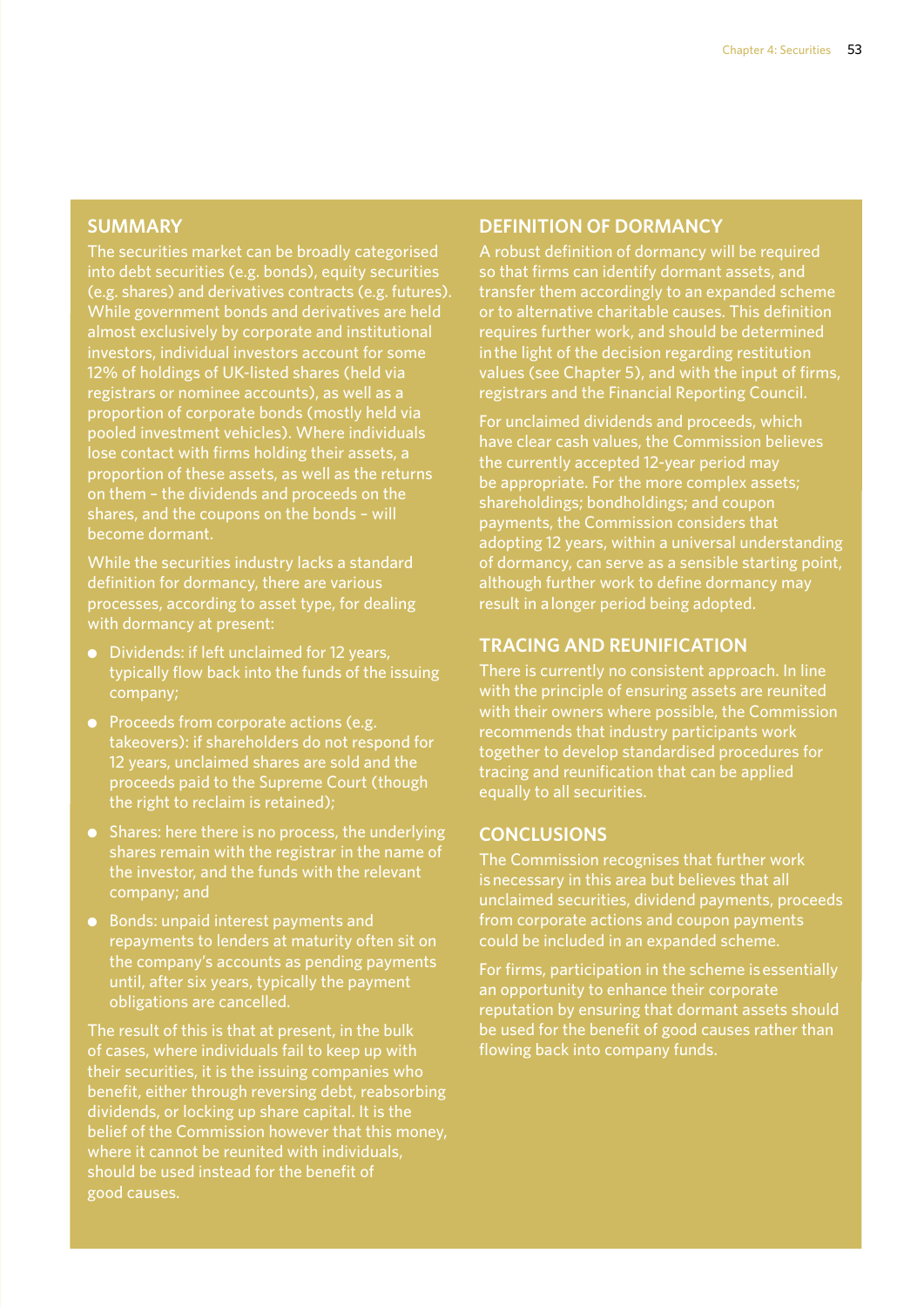# **OVERVIEW OF THE UK SECURITIES INDUSTRY**

- 4.1 The Office for National Statistics estimates that 12% (£206bn by value) of UK-listed shares are held by individual shareholders, the remaining 88% being held by institutions, either for their own purposes or on behalf of individual shareholders.<sup>1</sup>
- 4.2 Of that £206bn, approximately 73% (£150bn) is held in the name of individual shareholders, while the remaining 27% (£56bn) is held on behalf of individuals via nominee accounts.
- 4.3 Data for bondholdings does not seem to be readily available, and the Commission was not able to ascertain what proportion of bonds in issue are held in the name of individual investors.
- 4.4 Outstanding bond issues in the UK bond markets are generally almost as high as equity issuance. The Bank of England estimated for the year ended 2010 that UK corporate bond issuance stood at £338bn.<sup>2</sup> However, most listed corporate bonds are held in pooled vehicles and the level of directly held listed bonds is expected to be low. The Commission has not received any indication of the value of unlisted bonds that may be directly held, and it is anticipated that the overall value of unlisted bonds will be significantly less than that for publicly listed bonds, although this segment is likely to have a higher level of direct holdings. As such, the Commission has not considered bondholdings any further.
- 4.5 However, the Commission considers that a proportion of the shares and dividends that are either held directly by, or on behalf of, individuals are likely to be dormant, and that these assets should be included within the scope of an expanded scheme.

# **WHY ARE THERE DORMANT ASSETS IN THE SECTOR?**

- 4.6 When an individual wants to hold listed shares in a company directly, they do so via a share registrar. There are three main share registrars in the UK: Capita, ComputerShare and Equiniti. Listed bonds are held in a similar manner, but with central securities depositaries. Unlisted securities are typically held by the company itself on a register – an obligation that is imposed by statute.
- 4.7 These share registrars maintain records of the individuals for whom they hold shares and the firms in which the individuals have invested. Therefore, as is the case for the other industries, potentially dormant shareholder assets arise principally because the share registrars are not informed when an individual either moves address or dies.
- 4.8 When an individual holds shares in a company via a stockbroker or bank, they typically do so via a nominee account.

In this case, the intermediary maintains the records of the individual shareholdings and cash entitlements.

4.9 When an individual holds bonds, this is typically via a pooled investment structure such as a Unit Trust or an Open-Ended Investment Company (see Chapter 3 for more details on these products). In more limited cases, individuals may have direct bondholdings, particularly in unlisted or mini-bonds, which are retail-focused investment bonds. Potentially dormant bond assets will only arise in respect of direct individual bondholdings and in these cases this will be principally because the company is not informed when an individual either moves address or dies.

# **ASSETS IN SCOPE OF AN EXPANDED DORMANT ASSETS SCHEME**

- 4.10 In respect of shareholdings held directly by individuals and via nominee accounts there are two forms of potentially dormant assets:
	- Unclaimed dividends and proceeds from corporate actions related to shareholdings (e.g. demutualisation, merger, acquisition, etc); and
	- The shares themselves.

Unclaimed dividends and proceeds from corporate actions are typically held in cash form while any dormant shares are typically held in their original non-cash form.

- 4.11 In respect of bondholdings held directly by individuals, there are two forms of potentially dormant assets:
	- Unclaimed coupon payments; and
	- The bonds themselves.

Unclaimed coupon payments and bonds that have reached maturity are typically held in cash form.

# **CURRENT TREATMENT OF DORMANT AMOUNTS**

## **Dividends**

- 4.12 Unclaimed dividends are retained for a period of time by the company that declared them. The strict legal position is that, as per the Limitation Act 1980, individual shareholders have six years to claim any dividends due to them. However, the Model Articles in the Companies Act 2006, which many firms use as a template for their own Articles of Association (Articles), provide for the retention by firms of dividends that remain unclaimed for 12 years.
- 4.13 Firms that follow these Model Articles are thus free to use unclaimed dividends in the manner set out in their Articles after a period of 12 years. Firms typically release unclaimed dividends back to themselves for use by the company.

<sup>1</sup> https://www.ons.gov.uk/economy/investmentspensionsandtrusts/bulletins/ ownershipofukquotedshares/2015-09-02

<sup>2</sup> Bank of England, Quarterly Bulletin 2011 Q4, Volume 51 No. 4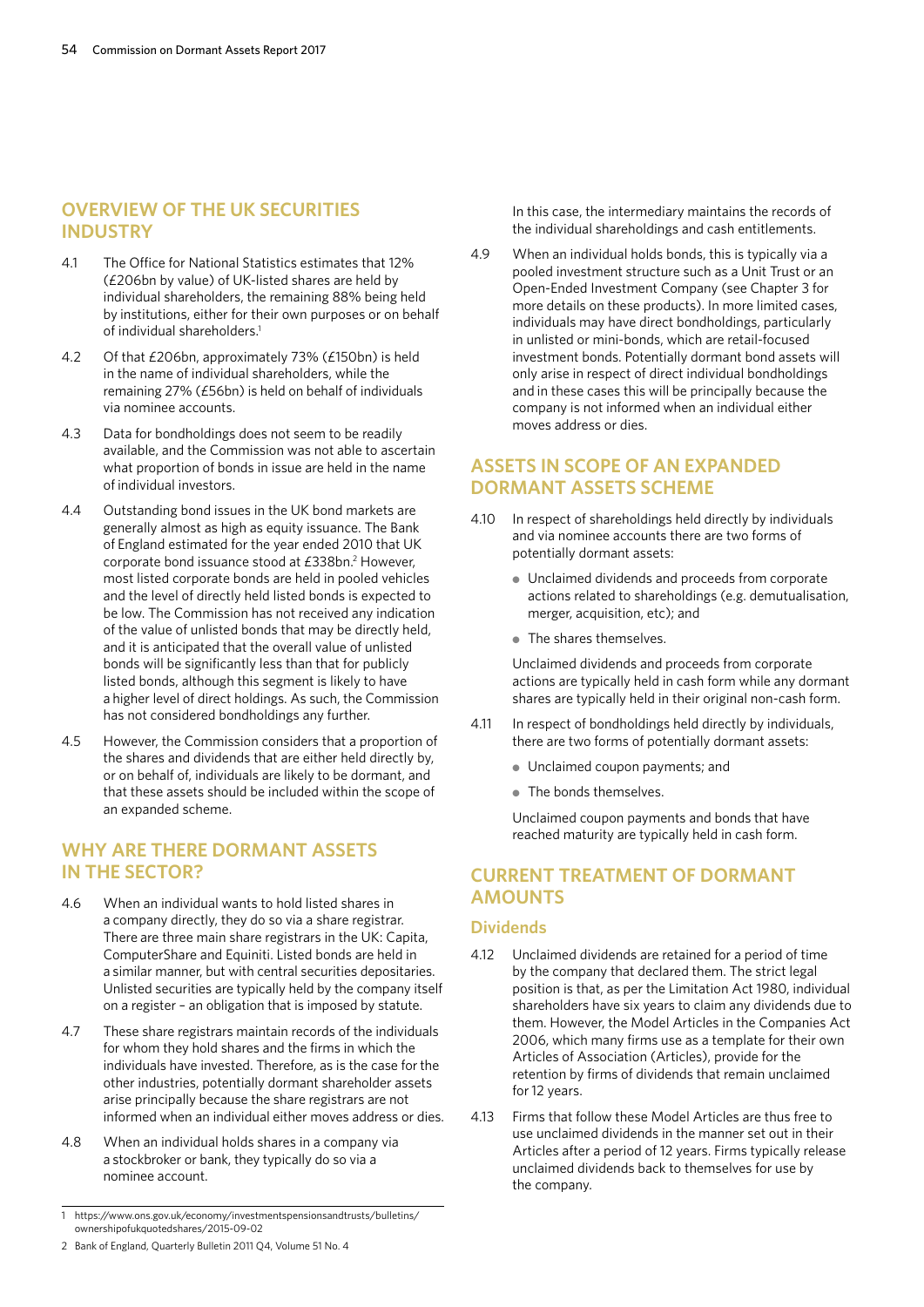4.14 There has recently been a movement by some firms to use unclaimed dividends for charitable purposes, although this is not a widespread practice at present.

# **Corporate actions**

- 4.15 Following a corporate action, the details of shareholders who do not agree to the relevant corporate action are held on a special register. In the case of a takeover, the shares of the company that has been acquired must be exchanged for shares of the purchasing company. However, this cannot be done without the consent of the relevant shareholders.
- 4.16 A company's Articles will set out the period within which this exchange should occur. Again, the Model Articles suggest a time period of 12 years, and most firms therefore use this period. After the expiration of the relevant period, any unclaimed shares are sold and the proceeds paid to the Accountant General of the Supreme Court.
- 4.17 Individuals who subsequently re-engage with the firms concerned can reclaim their shareholding at any point, although the right to reclaim dividends, from either the company or the Court, will typically be lost after 12 years.

## **Shares**

- 4.18 Where contact is lost with a shareholder, either through an unnotified change of address or death, their shares cannot be sold without their instruction. There is no industry definition of dormancy in respect of shareholdings, and no accepted process for dealing with shareholdings where firms believe that dormancy has arisen because a shareholder has either moved or died.
- 4.19 Registrars typically identify that they have lost contact with a shareholder when postal communications are returned as gone-away or dividends are repeatedly uncashed over a period of time. The shares remain registered in the name of the investor until the registrar is advised otherwise.
- 4.20 One way of dealing with the issue of dormant shareholdings would be for the registrars to transfer the title to the shares to the reclaim fund. The reclaim fund could then either sell the shares or retain them and receive what would otherwise be dormant dividend payments.

## **Bonds**

4.21 The Commission is not aware of any systematic attempts to address dormancy in the bond markets. This is likely to be due to the fact that unpaid interest payments or repayments to lenders on maturity will simply sit on the relevant company's accounts pending payment. After six years, these pending payments are typically reversed and the payment obligations cancelled.

# **FINDING A COMMON DEFINITION OF DORMANCY**

- 4.22 The Commission considers that unclaimed dividends, coupon payments, corporate action proceeds, shares and bonds, should be considered as within scope of an expanded scheme.
- 4.23 The Commission considers that these dormant assets should be transferred to an expanded dormant assets scheme, or to an alternative charitable cause rather than to the funds of the issuing company.
- 4.24 To facilitate this, it is vital that a robust definition of dormancy for unclaimed dividends, coupon payments, corporate action proceeds, shares and bonds is developed so that firms have a consistent basis against which to assess dormancy. The final definition of dormancy, and of any applicable time periods, will be determined in light of the decision taken in respect of applicable reclaim values (see Recommendation 5.29), and the Commission considers that it would be helpful for firms to work with the Financial Reporting Council and registrars to produce standard definitions of dormancy.
- 4.25 For unclaimed dividends and proceeds from corporate actions, the currently accepted period of 12 years before assets are transferred to company funds could be used as a starting point to determine a definition of dormancy.
- 4.26 In respect of shareholdings, bondholdings and coupon payments, there is no currently accepted period from which to work and the non-cash nature of the assets makes the question more complex. The Commission considers that adopting the current 12-year period within a universal definition of dormancy is a sensible starting point, while recognising that the decision in respect of reclaim values may justify a longer period being adopted.

### **Recommendation 4.1**

Registrars and depositaries should work with firms to provide an estimate of the value of unclaimed dividends, proceeds from corporate actions, dormant shareholdings, coupon payments and bondholdings that are held either directly by, or on behalf of, investors in their own name.

# **TRACING AND REUNIFICATION**

- 4.27 There does not appear to be a consistent effort or approach to tracing dormant securities holdings, dividend and coupon payments, and reuniting people with these. The Commission's recommendations 5.13-5.15 on tracing apply equally to securities holdings, dividend and coupon payments.
- 4.28 The objective in seeking to ensure a consistent approach to tracing and reunification is to align with the Commission's principle of first trying to ensure that beneficial owners are reunited with their assets. Thereafter, if assets remain dormant, the aim is to ensure that they are used for the benefit of society via an expanded scheme.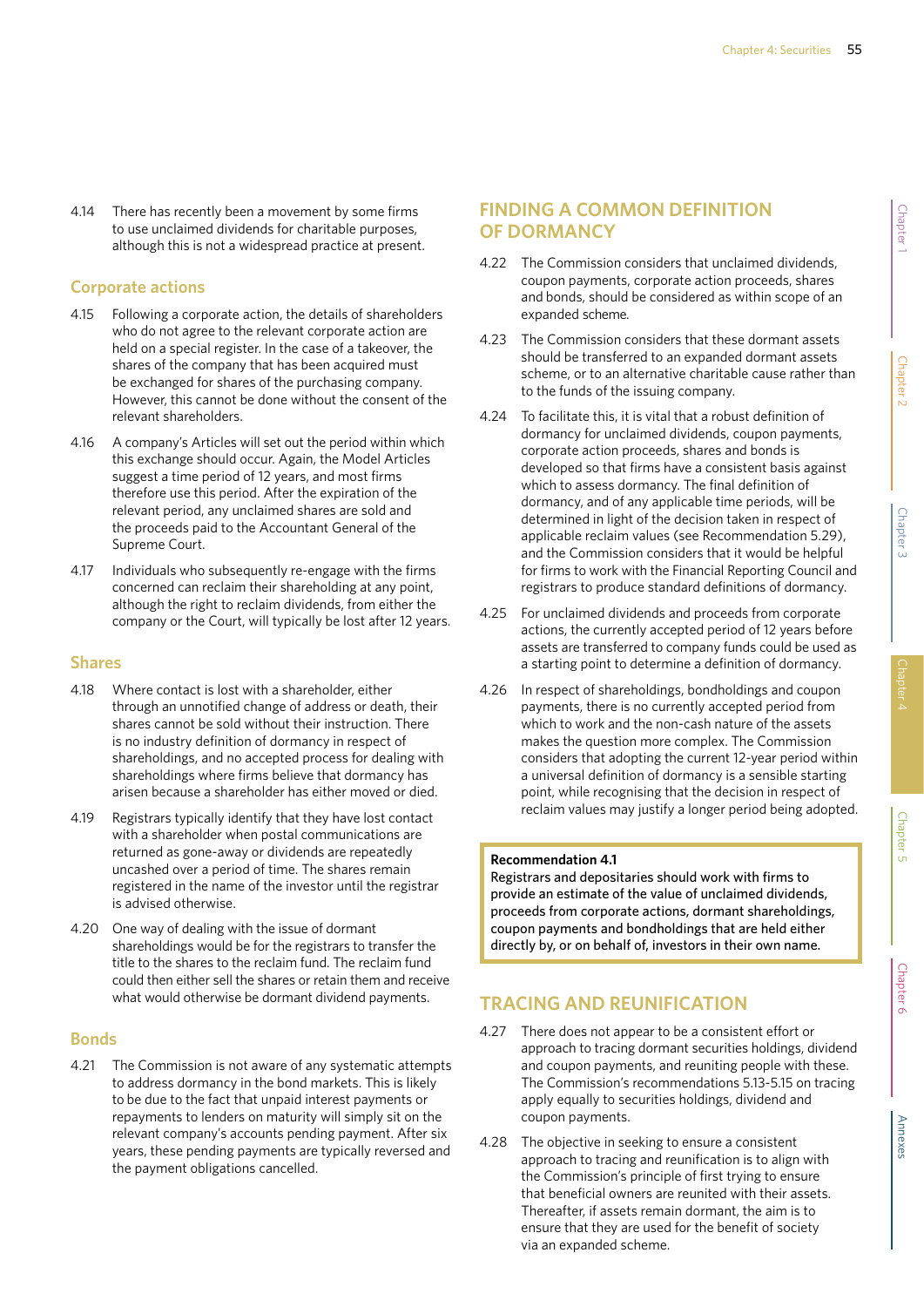## **POTENTIAL VALUE OF DORMANT ASSETS**

- 4.29 The Commission was not able to accurately estimate the potential value of unclaimed dividends in the industry due to the limited amount of data that it was possible to obtain. However, an estimate may be possible if data regarding the level of unclaimed dividends can be obtained from registrars, and from the Accountant General of the Supreme Court on the level of unclaimed corporate action payments.
- 4.30 The level of dormant shareholdings is considerably more difficult to estimate as there is no recognised definition of dormancy. Once a definition of dormancy has been agreed, it should be possible to establish more accurately what level of unclaimed dividends, unclaimed corporate action payments and dormant shareholdings potentially exists.
- 4.31 In the meantime, the Commission has conducted a simple estimate of the potential level of dormant shares and therefore dividend payments that might be available, based on preliminary data it has received from the Registrar Group of the Institute of Chartered Secretaries and Administrators, as set out below. The Commission caveats this estimate by pointing out the extremely small size of the sample and the wide range of the data provided, meaning that it is not possible to make robust estimates for the industry.
- 4.32 Following discussions with the registrars, the Commission believes that it may be reasonable to assume that 0.1-0.3% of the £150bn of shares registered in the name of individual shareholders may be dormant. The value of these dormant shareholdings would thus be in the range of £150-450m. There are also likely to be dormant shareholdings in nominee accounts. Assuming that the dormant shareholdings registered in the names of individuals had an average dividend yield of 3.5% and a 12-year accumulation period, there would be approximately a further £60-190m of dormant dividends, plus an additional element of other dormant cash balances. Assuming that 75% of the £210-640m (dividends plus shareholdings) could be traced and reunited, as per the assumptions in Chapter 3 paragraph 3.81, this would result in approximately £50-150m being potentially available for transfer to an expanded scheme.
- 4.33 The Commission expects that there are dormant bondholdings but, given that it is likely that individuals who hold bonds will have a professional financial adviser to help them manage their investments, the Commission anticipates that the value of dormant bonds held directly by individuals is likely to be very small.

# **WHY FIRMS SHOULD JOIN AN EXPANDED SCHEME**

4.34 At present, firms are in effect able to benefit from a failure by investors to keep the share registrars informed of any change in their circumstances because unclaimed dividends can ultimately flow back to the issuing company for their own use.

- 4.35 As the behaviour of business comes under increasingly close scrutiny, there is an opportunity for firms who chose to participate in the expanded scheme to enhance their corporate reputation.
- 4.36 The question of whether firms should participate in the scheme is essentially one of business ethics. The Commission believes that dormant assets that would otherwise have flowed to individuals should be used for the benefit of good causes rather than flowing back into company funds.
- 4.37 Dividends are declared from the profits of a firm as the return on capital provided by investors, and it does not seem appropriate to the Commission that these funds should flow back to the company purely because they have not been able to maintain contact with the registered shareholder.
- 4.38 Equally, it does not seem appropriate to the Commission to allow capital in the form of dormant shareholdings to be locked up indefinitely in company funds.

# **CONCLUSION**

- 4.39 The Commission believes that unclaimed securities, dividend payments, proceeds from corporate actions and coupon payments should all be used for good causes rather than either being redirected into company funds or being left unused.
- 4.40 The Commission considers that firms should be free to decide whether to direct such dormant assets to the reclaim fund, in which case the liability for reclaim of the transferred asset would also transfer to the reclaim fund, or to direct such dormant assets directly to good causes, in which case any liability for reclaim would remain with the transferor firm.

### **Recommendation 4.2**

The Government should conduct further work to ascertain whether obstacles exist to the inclusion of unclaimed dividends, proceeds from corporate actions, dormant shareholdings, coupon payments and bondholdings within an expanded dormant assets scheme, how these might be overcome, and thus whether such assets should be included within the scope of an expanded scheme.

### **Recommendation 4.3**

Firms should amend their Articles where necessary to facilitate the provision of unclaimed dividend payments and dormant shareholdings to good causes after 12 years, be that via the reclaim fund or otherwise.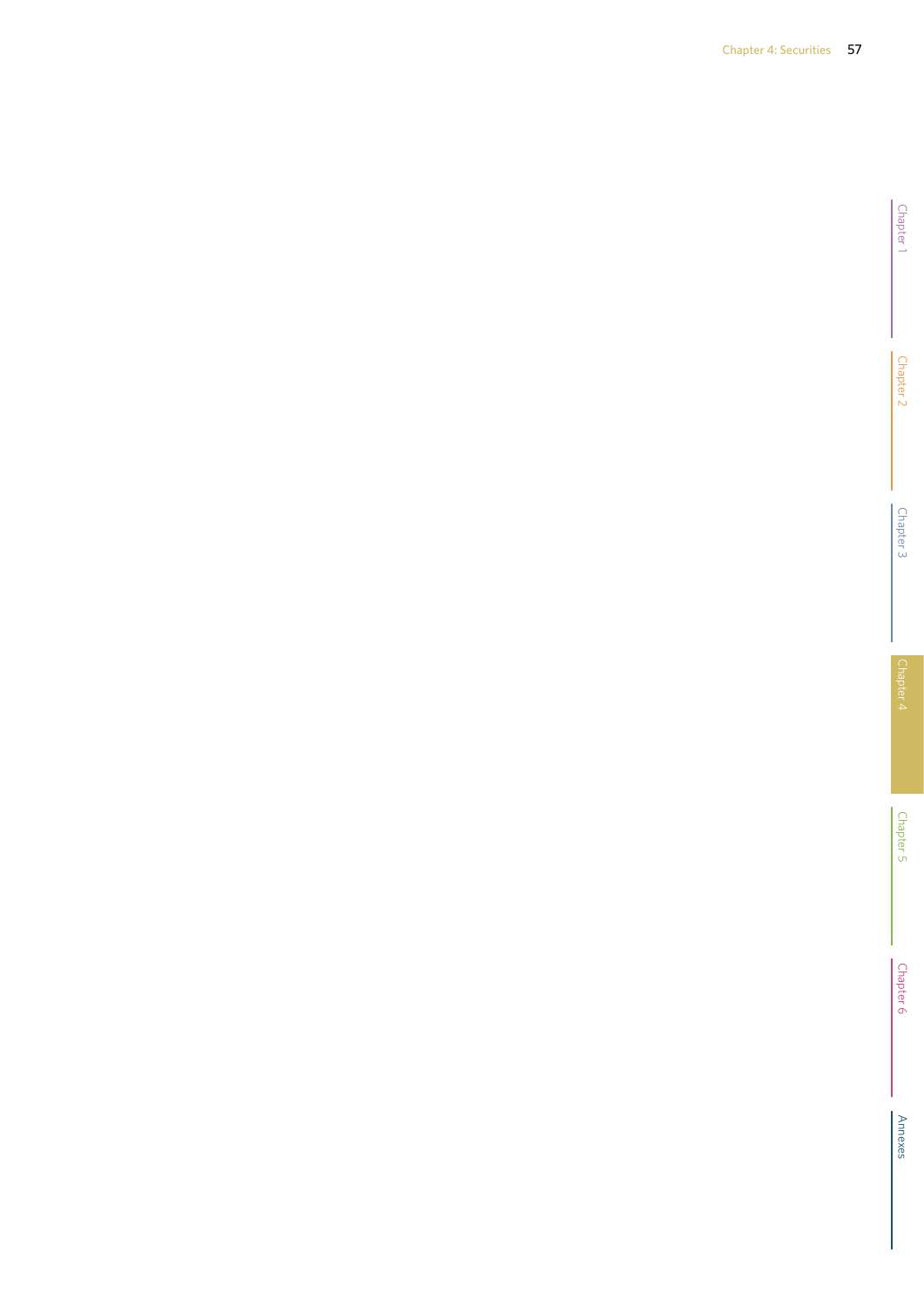# **Chapter 5: Process of administering the dormant assets scheme**

**PART A: RECOMMENDATIONS TO IMPROVE THE CURRENT RECLAIM FUND MODEL** Page 59

**PART B: ADDITIONAL RECOMMENDATIONS TO ENABLE THE RECLAIM FUND MODEL TO COPE WITH AN EXPANDED SCHEME** Page 70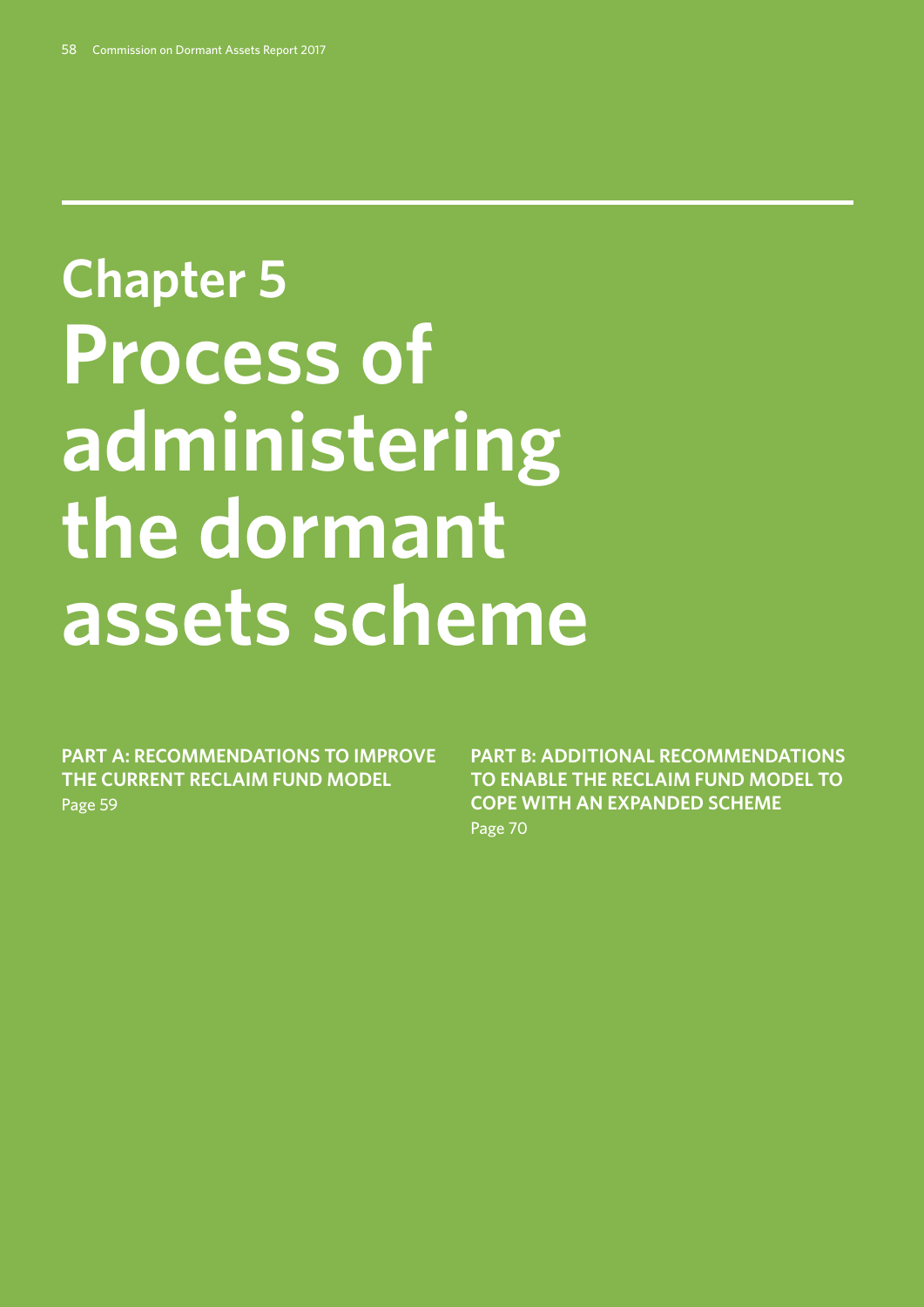# **SUMMARY: CHAPTER 5, PART A: RECOMMENDATIONS TO IMPROVE THE CURRENT RECLAIM FUND MODEL**

Reclaim Fund Ltd (RFL) was established in 2011 to administer the mechanism of receiving dormant assets, investing them and ultimately distributing value that is not reclaimed for the benefit of good causes.

A reclaim fund must reserve for future reclaims and pay the costs of its activities out of the dormant assets it receives. It is unable to trade for profit, nor to make any distributions to shareholders.

It was initially estimated that approximately £400m of dormant balances would be transferred by banks and building societies to RFL. In fact, since inception in 2011, a total of £980m (unaudited) has been transferred to RFL until the end of December 2016. Of that, £50m (unaudited) has been paid to reclaimants, and £362m (unaudited) has been distributed to Big Lottery Fund (BLF) for onward distribution to good causes.

RFL was first established with the support of the Co-operative Group, and has deliberately become increasingly operationally independent. The Commission would like to thank the Co-operative Group for its work in forming the reclaim fund and for its support to RFL, particularly in the early years.

RFL is governed by its Board. It is important that the Board of RFL is able to make the difficult judgement calls around such matters as risk appetite and the balancing of reserving for reclaims against the desire to distribute surplus funds to good causes.

The existence of influence from any parent entity could potentially represent a conflict of interest and the Commission recommends that the time is right for RFL to be reconstituted and that the Government should undertake a review of the most appropriate future structure, bearing in mind the preliminary work done by the Commission.

The Commission stresses it finds RFL's governance, both from its Board and the Co-operative Group, to be appropriate for the years of initial operation.

# **OPERATIONS**

As dormant assets are transferred into the fund, RFL's key decisions concern how much to reserve for possible future reclaims and how much to distribute to BLF for onwards distribution to good causes. This is a difficult balance to strike.

When RFL was created, dormancy was being tackled for the first time in the UK, and there was no history on which to model reclaim levels. Bearing 100% of the risk, RFL sensibly took a very prudent approach. Five years on, and now with some data in hand, while 40% of incoming transfers are reserved for reclaim, reclaim levels to date have only been approximately 5% of the value of transfers. Broadly, the balance of 55% is distributed over a number of years and this means that the delayed amounts effectively act as additional reclaim reserves.

RFL has been very prudent in its reserving policy. While this was understandable at RFL's outset because there was no experience of reclaim, the Commission supports RFL's current updating of its reclaim models and would expect a significant amount which has not yet been released to be distributed in 2017. The Commission recommends RFL review its modelling and reserving policy every two years, with a mind to achieving the best balance of reserving and distribution.

# **IMPROVED TRANSPARENCY IN THE SECTOR**

To understand how successful the current scheme is, there are two critical questions: are firms undertaking best efforts to reunite dormant assets with their owners; and, given voluntary participation, what proportion of the dormant assets held by firms are transferred to the scheme? On both counts, the current opacity of information makes it difficult to reach a conclusion.

The Commission believes that increased transparency will benefit society, and accordingly recommends that the concept of 'participate and explain' be applied. This means that all firms with potentially dormant assets falling within scope of an expanded scheme should be required to issue a statement within their annual reports explaining, for each asset category:

- the aggregate value of dormant assets held;
- the number of individuals affected; and
- the extent of the firm's participation in the scheme or the reasons for not participating.

The Commission appreciates this may require significant changes within firms, and so recommends adoption be achieved within three years from the date of this report.

The Commission has consulted with key parties. Fundamental to this have been RFL and the Co-operative Group. The Commission would like to thank both RFL and the Co-operative Group, and their staff, for their time and effort spent responding to the Commission's queries.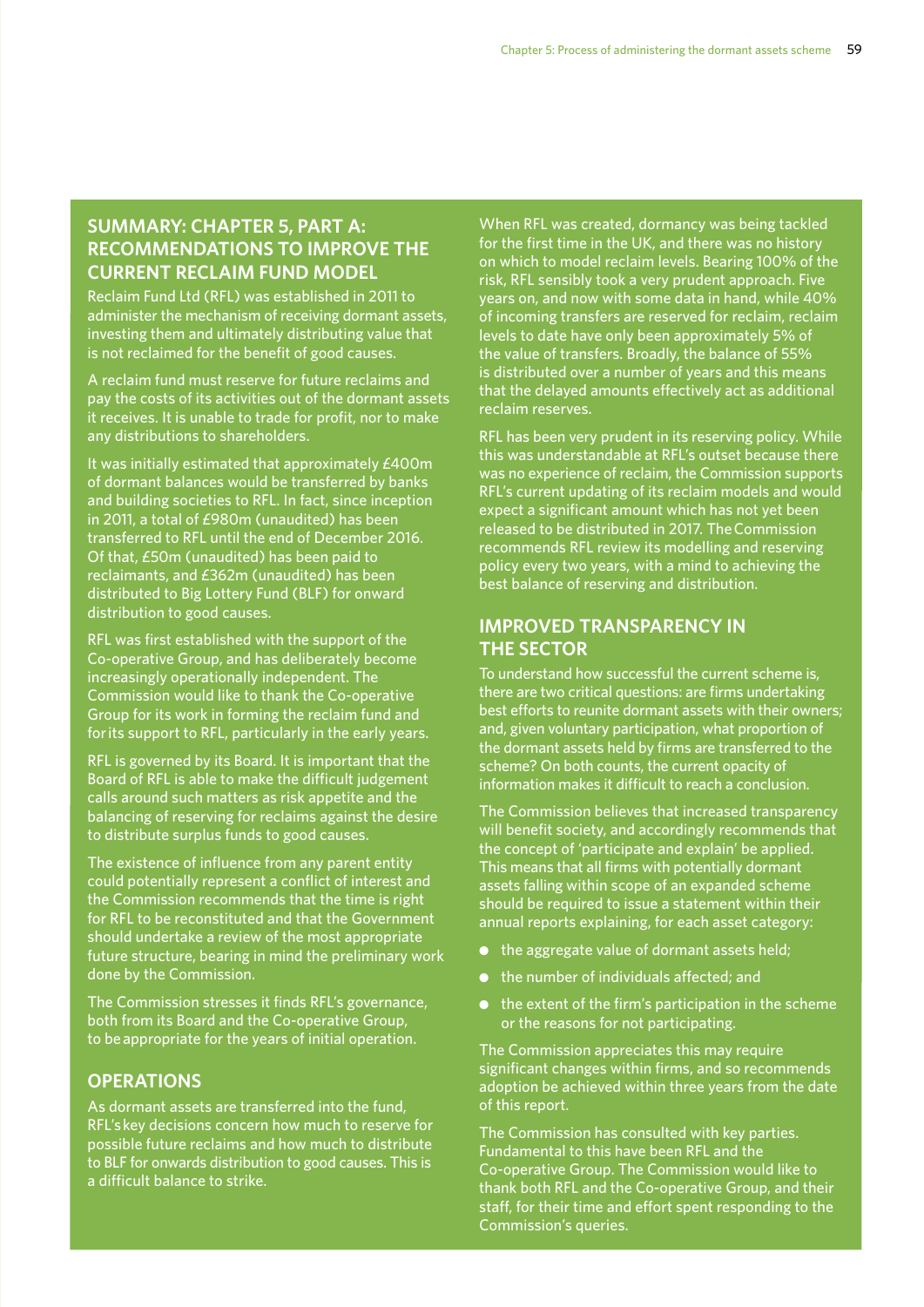## **STRUCTURE**

5.1 Under the Dormant Bank and Building Society Accounts Act 2008 (the Act), a reclaim fund has a number of key objectives, which are added to by further principles which arose from the relevant HM Treasury consultation papers and Parliamentary debates at the time of forming the first reclaim fund. From these key objectives and principles, a reclaim fund has two headline roles: ensuring that future reclaims can be paid; and distributing money for the benefit of good causes. The manner in which a reclaim fund is structured and owned is critical as it can influence these two headline roles.

## **Current structure**

- 5.2 Following the introduction of the Act, Reclaim Fund Ltd (RFL) was set up by the Co-operative Banking Group Limited (CBG), a 100% owned subsidiary of the Co-operative Group, $1$  to administer the process of the dormant assets scheme. For the sake of clarity, CBG also houses the Co-operative Group's 20% shareholding in Co-operative Bank plc, having disposed of 80% of the shares in 2013.
- 5.3 The design and establishment of RFL involved consultation with a number of stakeholders including HM Treasury, the Financial Services Authority (FSA), the British Bankers' Association, and the Building Societies Association dormant accounts working group. RFL was established with restricted objectives under the Act and is authorised and regulated by the Financial Conduct Authority (FCA), formerly the FSA.
- 5.4 The Commission believes the Co-operative Group should be commended and thanked for establishing RFL in 2011, which they originally undertook using their own financial resources and people. The Commission recognises that the initial support and backing provided by the Co-operative Group was critical to RFL making a successful start to the process of establishing the mechanism and commencing the flow of funds to good causes.
- 5.5 On its inception, RFL was heavily dependent upon support from its parent to enable it to carry out its day-to-day operations. This support included financial and HR services and shared premises. Over the past few years, as part of an agreed strategy, RFL has increasingly become operationally independent from its parent group, and today there are no significant operational dependencies.
- 5.6 RFL's position within the Co-operative Group and RFL's current operational flows, are illustrated in Figure 5.1.



## **Corporate ownership**

- 5.7 As set out in the Act, RFL has specific provisions in its Articles of Association (Articles)<sup>2</sup>, governing and limiting its activities. These do not include the duty to maximise value for its shareholder and indeed it is not possible under these Articles for RFL to confer any benefit to its shareholder. The directors of RFL have a statutory duty to implement these provisions and to act in the interests of RFL. However, it is arguable that the directors of RFL also have responsibilities towards its sole shareholder.
- 5.8 In practice, the sole shareholder does have influence over RFL. In RFL's early years, this influence arose from the desire to ensure there was good commercial oversight of the establishment and ongoing operations of RFL, and influence continues to be exercised in multiple ways, including the ability of the sole shareholder to appoint the chair, be consulted on director appointments to the Board, and regular reporting requirements. The Commission acknowledges that this influence was appropriate, particularly in the reclaim fund's early years, but nevertheless today, and in the future, the sole shareholder influences the risk appetite and distribution policy of RFL.

<sup>2</sup> RFL, Articles of Association, 10 March 2014 1 Co-operative Group Limited and Co-operative Banking Group Limited, Subsidiary List, 7 December 2016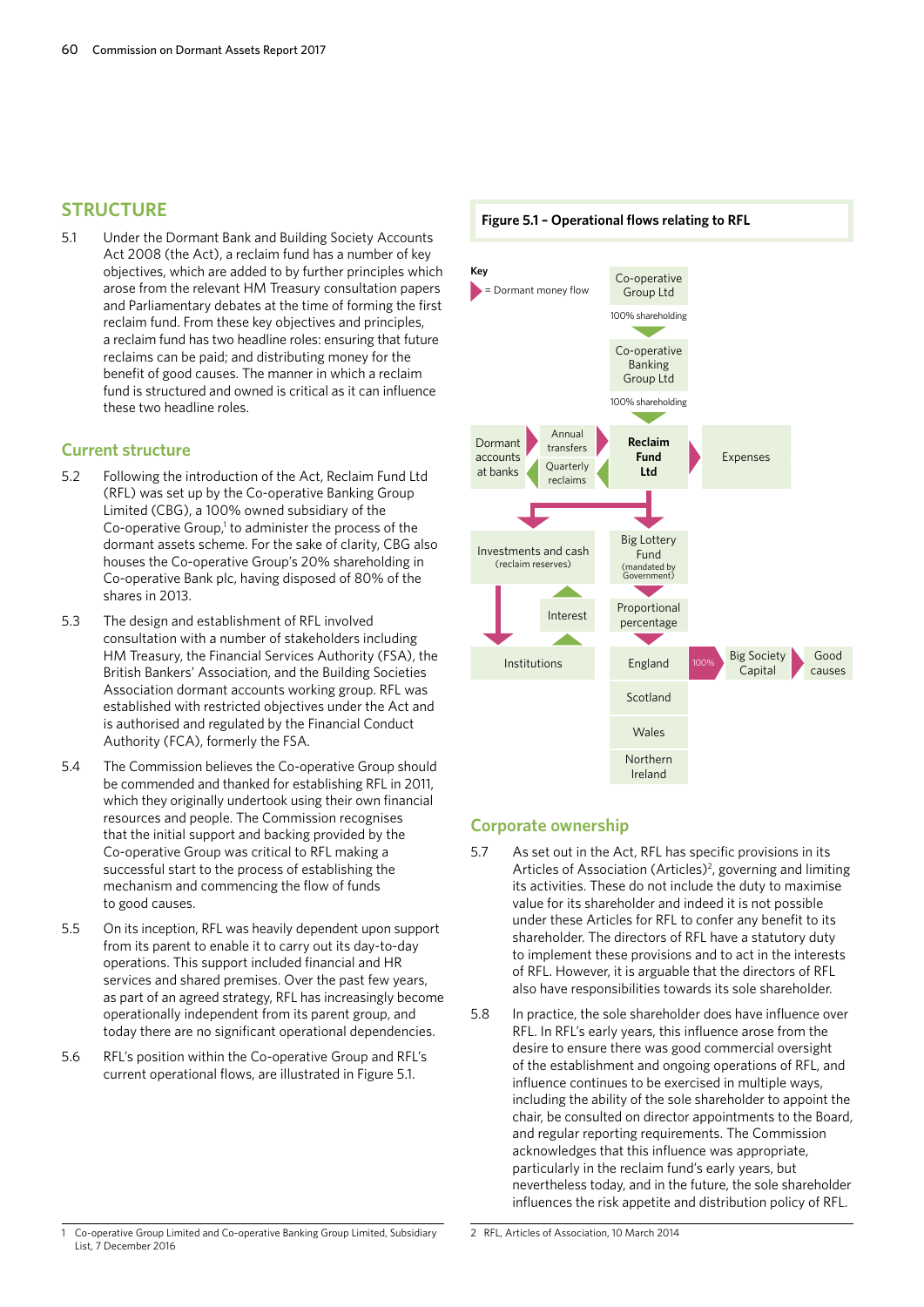The Commission believes that given the restricted nature of the activities of RFL, its structure going forwards should reinforce the position of the directors as being the ultimate governors of RFL's activities. For the avoidance of doubt, the Commission wishes to confirm that it believes the Co-operative Group and the directors of RFL have acted entirely properly in relation to RFL.

- 5.9 In practice, the Commission does not believe the influence of the parent group has negatively impacted the decisions of the RFL Board or the outcomes achieved by RFL in the current scheme. However, it is currently possible for further parental influence to be exerted, especially with regard to the composition of the RFL Board, and the Commission believes this potential risk should be reduced. Board composition is discussed in more detail in paragraphs 5.23–5.29. In an expanded scheme, as discussed in Part B of this chapter, broadening the range of experiences of reclaim fund directors may be especially relevant when considering a greatly diversified range of assets and the future reclaim fund distribution policy.
- 5.10 The Commission has three principal concerns regarding the current structure of RFL, all of which stem from the fact that it is owned by a commercial entity.
- 5.11 The first concern is that there may be additional commercial prudence which could constitute a conflict of objectives between the Boards of the parent and of RFL. The former is tasked with maximising the return to its members and would want a continuation of minimal risk to arise from RFL. The RFL Board, however, is tasked with making a balanced judgement regarding the need to meet all future reclaims while also distributing surplus funds for the benefit of good causes.
- 5.12 The second concern is that, because of the line of ownership, there is potentially an association risk to the brand of RFL. The wider public perception of the Co-operative Group may have an impact on the levels of participation in the current scheme, irrespective of the level of esteem in which RFL is held by participants. The reverse may also be true, and there is also a potential brand risk to the Co-operative Group if RFL was to fail.
- 5.13 The third concern is that while RFL was originally formed when the Co-operative Group had a major banking and broader financial services operation, Co-operative Group has since disposed of 80% of it and is thus only a 20% shareholder in Co-operative Bank plc. Therefore, part of the original nexus as to why the Co-operative Group represented a good home for RFL, with the bank's product and systems knowledge, has been broken.
- 5.14 When RFL was launched there were multiple advantages to being part of the Co-operative Group. However RFL is now operationally independent from its parent and no longer requires the support that CBG initially offered. The Commission does not believe that continuing to be part of the Co-operative Group, or indeed of any other corporate structure, is necessarily in the interests of RFL, participants, potential reclaimants or good causes.

From initial discussions, the Co-operative Group and CBG recognise this operational separation, and have expressed that they do not consider RFL to be core to their business.

## **Reconstituting RFL**

5.15 The Commission considered a number of alternative structures for RFL that do not involve private ownership, including a Community Interest Company (CIC), a charity, a company limited by guarantee, an operating company with trust oversight and a public body.

### *Community Interest Company*

5.16 In the circumstances, the Commission believes that a CIC would have no advantages over the current structure.

## *Charity*

- 5.17 The Commission carefully considered whether it would be appropriate for RFL to register as a charity because there may be some tax advantages to such a structure, which would mean a higher proportion of transferred assets could be released more rapidly for the benefit of good causes. However, the Commission did not consider this to be the best course of action for the following reasons:
	- Charitable status would mean the distribution of dormant surpluses could only be used by Big Lottery Fund (BLF), and in England, by Big Society Capital, for charitable purposes. This is not the case today, as not all disbursements by these bodies are made to registered charities; and
	- Charitable status would complicate the governance of RFL, introducing an additional regulatory layer and a requirement for the directors of RFL to be unpaid. Given the extent of the governance requirements, both in terms of the expertise needed and the volume of work inherent in managing RFL, it is highly unlikely that the RFL Board could sustainably be staffed by appropriate volunteers in the long term.

### *Company limited by guarantee*

5.18 The Commission assessed whether a company limited by guarantee would be a suitable structure as it may address the challenge presented by the potential influence of the reclaim fund having a corporate parent. Under this structure, ownership is by a member, or cadre of members, and the company need not distribute profits to members if that is disallowed in its Articles. Identifying the appropriate members for a reclaim fund would be challenging. In the view of the Commission, the transferring entities should not be members and the most appropriate member would be a Government entity, therefore enabling the Government to have some influence. However, in this structure, a strong commercially led Board would be important to balance the potential for Government control.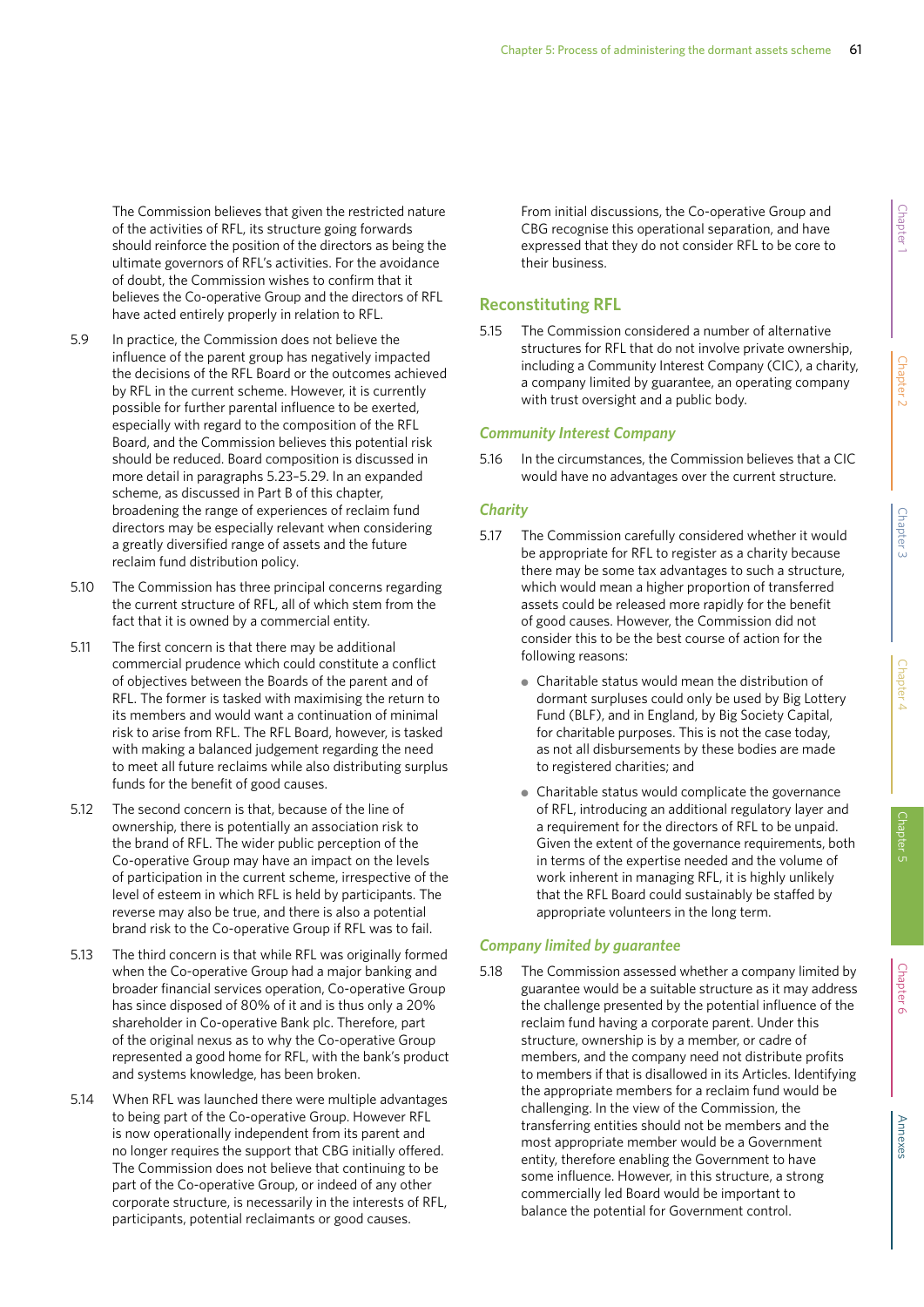## *Operating company with trust oversight*

5.19 Another alternative structure considered involves the reclaim fund being constituted as an operating company, overseen by a trust. A limited number of trustees may be appointed to this role. However, in the same way as for a company limited by guarantee, the selection of the right trustees is critical and should enable the Government to have some influence. Again, a strong commercially oriented Board would be important.

## *Public body*

- 5.20 The term 'public body' captures an array of differing entity types, each featuring different characteristics including: funding source; establishment; duration; governance; staffing and reporting. Typically, such structures allow for core influence to come from the Government, for example regarding nominations to the Board. The Commission sees that there are a number of advantages to this structure. However, in order for it to work for a reclaim fund, day-to-day control of the public body must not rest with the Government. Additionally, for this structure to be preferred, it must provide for all commercial oversight to come from its directors who should have a balance of skillsets.
- 5.21 Following the publication of this report, and in consultation with various parties including the existing reclaim fund and its parent, the Government will need to undertake further work, considering a range of factors, to determine the best future reclaim fund structure. Given the unique characteristics of reclaim funds, the Commission would strongly advocate a structure which has considerable commercial expertise and freedom, with minimal external influences, but ultimate Government control.

## **Recommendation 5.1**

The existing reclaim fund should become structurally separate from the Co-operative Group and be reconstituted, retaining a strong commercial focus. The Government, in consultation with various parties including the existing reclaim fund and its parent, should undertake a process to determine the best future structure.

# **GOVERNANCE**

5.22 Underpinning the structure of the reclaim fund is its Board, governance processes and internal hierarchy of responsibilities. Achieving the correct governance structure is important because the Board is responsible for taking operational decisions, including the levels of provisions held to meet future reclaims and the level of distribution for the benefit of good causes. While the Board is collectively responsible for promoting the key principles of RFL, it is also tasked with minimising risk exposure, within an agreed risk appetite, to the owners of the reclaim fund.

## **The constitution of the current RFL Board**

- 5.23 The RFL Board consists of the Chair, the CEO, a senior independent director and five other nonexecutive directors.
- 5.24 The directors are responsible for appointing new individuals to the Board, with the provisos that there must be at least five directors at any one time, and the majority of the directors on the board are to be independent non-executive directors. However, the RFL Articles<sup>3</sup> also state that the majority shareholder, CBG, should be consulted prior to the appointment of new directors. In addition, the position of Chair is to be selected for the role from the body of non-executive directors – independent at their initial appointment to the Board – by the majority shareholder of RFL.
- 5.25 A previous version of the RFL Articles allowed the majority shareholder to appoint up to two executive directors and four non-executive directors. As a legacy of this, one of the current non-executive directors on the RFL Board is a CBG nominee appointed by the Board and two of the current non-executive directors, including the CBG nominee, have simultaneous positions with another entity within the Co-operative Group.
- 5.26 In the Commission's discussions, it has been made clear by RFL that they consider the Co-operative Group's influence on the decision-making of RFL to have focused on ensuring that RFL decisions do not result in the addition of risk to the Co-operative Group in excess of the risk appetite agreed by the RFL Board and accepted by the Co-operative Group.
- 5.27 However, in the Commission's view, the Co-operative Group has influence on the governance of RFL and, in extremis, potentially significant influence. They select the director that they wish to be Chair and a new director can only be appointed by the Board following reasonable efforts to consult with the shareholder. The Co-operative Group can also remove a director in a process outlined in the RFL Articles.
- 5.28 The change in ownership structure per paragraph 5.21 would also bring changes to the current reporting and accountability lines for RFL, although regulation by the FCA will remain. The Commission foresees that such accountability would be to the new shareholder of RFL, although the identity of this shareholder will depend on the specifics of the reconstituted form of the reclaim fund.
- 5.29 Furthermore, the Commission is of the view that in the new structure, ultimately the Government should be responsible for appointing the chair and non-executive directors. It would be appropriate for there to be some level of continuity with the current director group to ensure a smooth transition of corporate memory to the reconstituted reclaim fund.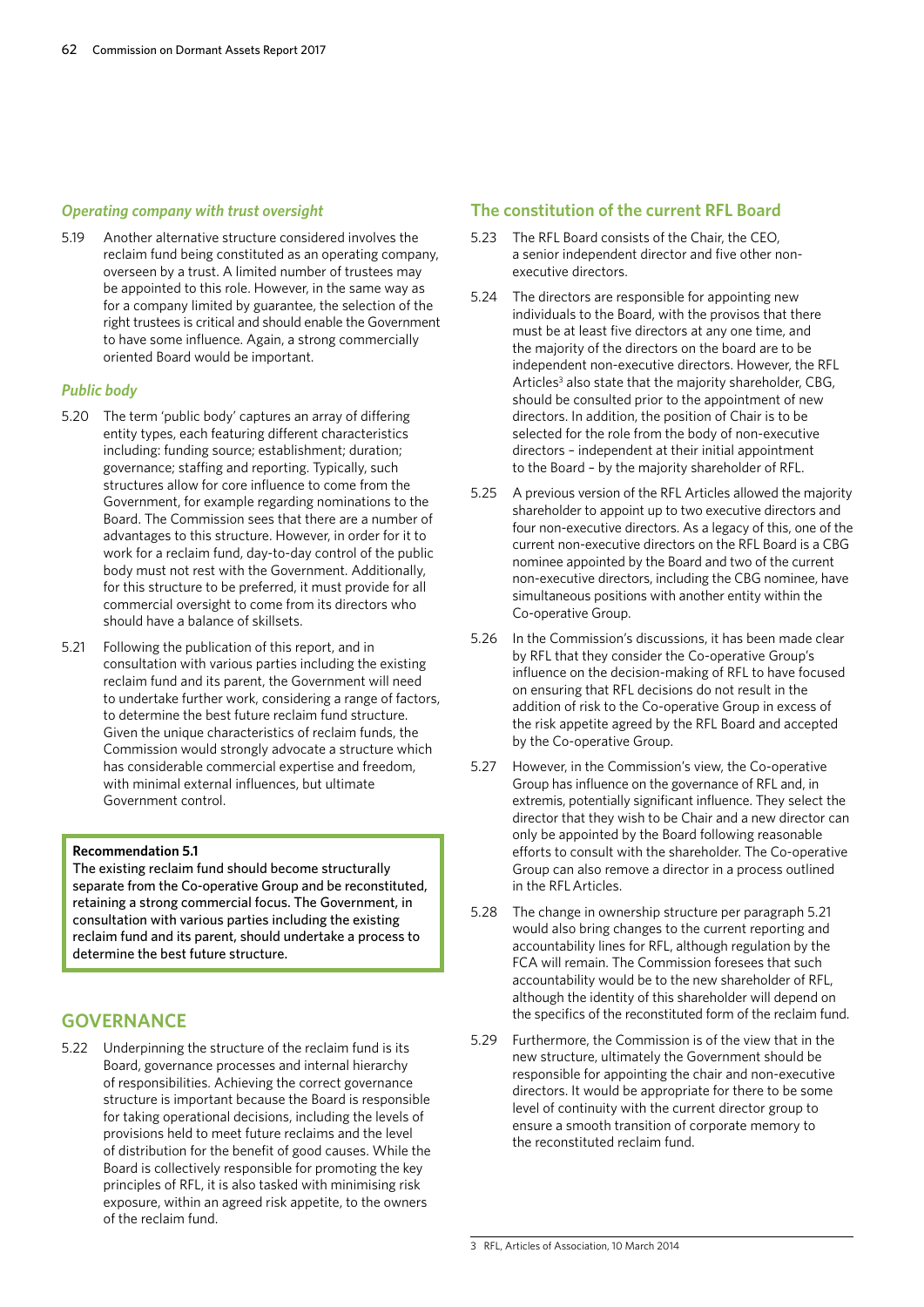#### **Recommendation 5.2**

The governance of the reclaim fund should provide for the Chair and other directors to be appointed by Government through a process which appropriately reflects the reclaim fund's structure.

# **OPERATIONS**

This section addresses a number of aspects which directly impact the ongoing operation of the current scheme.

## **Funding and costs**

- 5.30 RFL is entirely self-funded. To this end, the Act ensures that one of the three activities that a reclaim fund may undertake is to pay its expenses from transferred dormant assets, including any investment income earned from the reserves of those transferred dormant assets.
- 5.31 2014 saw RFL physically remove itself from being located within Co-operative Group space. In the same period, RFL enlarged its back-office team to provide its own administrative, financial and HR functions. While this may have changed RFL's administrative costs, it has more importantly also increased its operational independence from its parent group.
- 5.32 In absolute terms, RFL operating costs have risen from an annualised c£1.3m (actual cost incurred in 2011 totalled a little over £1m which only included operations from March) to £2.3m in 2015. These costs include the cost of staffing and directors, shared services and professional fees, and overheads such as regulator and trade association fees and levies, and premises costs.
- 5.33 The major component of the cost base in each of the five years of operation to date has been the cost of personnel. In the past three years (figures only available for this period), personnel costs totalled between 35% and 42% of RFL's annual cost. In addition to the CEO, RFL currently engages eight people in the following roles:
	- Head of operations and finance
	- Chief risk officer
	- Finance manager
	- Enterprise risk and compliance manager
	- Business analyst
	- Operations and finance analyst
	- Apprentice
	- Executive PA
- 5.34 The Commission notes that operating costs are a mean of 0.45% of the balance of total provisions across each of the first five years of operation. This may therefore provide some indication of the potential cost of expanding the range of transferred dormant assets should RFL, in its current form, be the preferred mechanism for an expanded scheme.

## **Investment**

- 5.35 RFL invests the transferred monies which are provisioned in anticipation of future reclaims. The audited accounts for the year ended 31 December 20154 showed that RFL invested both the provision for reclaims and provision for future distributions.
- 5.36 The returns on investments are added to the asset value held by RFL and are therefore used by RFL to pay expenses, meet reclaims, and distribute any surplus for the benefit of good causes. Over the five years of reported operation to date, only in the first year was the level of net investment income (interest income on investments and cash deposits, less interest expense) lower than the level of operating expense, and RFL's total investment income to date has exceeded total operating and set-up costs.

## *Current investment strategy*

- 5.37 As at the end of the 2016 financial reporting period, RFL generated an interest return, before interest expenses, of £1.6m from invested capital of £297m. In addition, RFL held investment securities of £272m. This was invested in listed Government, Government agency and corporate securities. In 2016, these securities earned interest of  $f2.3m$ .
- 5.38 If it is assumed that the balance of RFL's three reserves (see Figure 5.3 for more detail) accrue linearly during the year, the mean reserve total in 2015 was £520m. This generated a gross interest income of £3.6m, equating to a return of approximately 0.7%. RFL notes in its annual report that it pursues a *"strict and cautious investment mandate".5* This consists of the capital reserve of £74m being invested in fixed income investments, and the other two provisions being held predominantly at the Bank of England in cash deposits.
- 5.39 The Commission believes that, in terms of taking minimum investment risk, the investment policy adopted by RFL until 2016, has been appropriate in the reclaim fund's formative years. Since its inception, the RFL directors have been clear that as custodians of potential reclaimants' money, the investment strategy should seek to minimise the risk of losses. The policy has been agreed by RFL directors and determined and reviewed in line with RFL's requirement to have an appropriate internal capital adequacy assessment process (ICAAP), and with regulatory expectations and other industry investment policy standards.

Chapter 5

<sup>5</sup> RFL, Annual Report & Accounts, 2015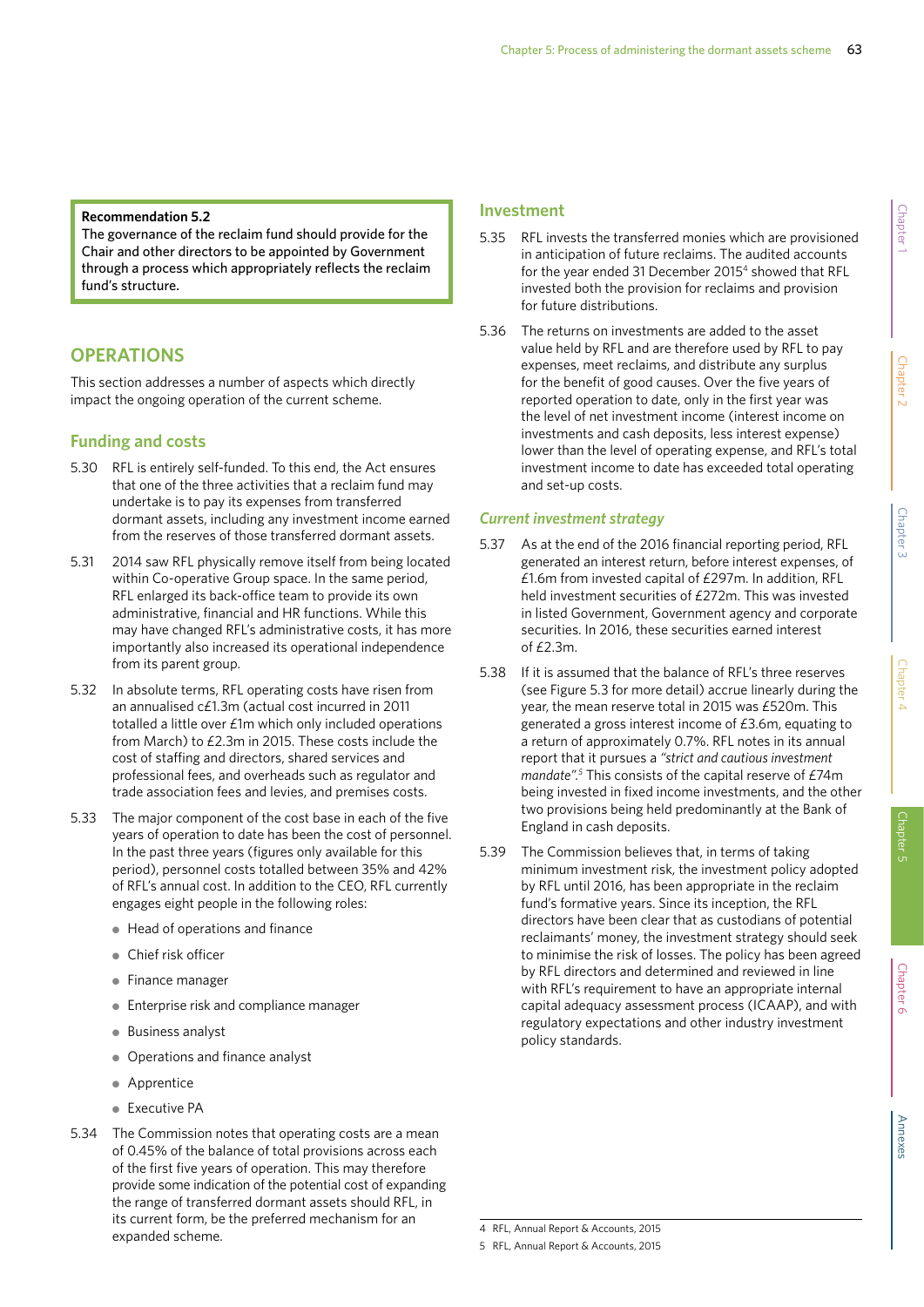- 5.40 This policy allows RFL's reserves to be held at low risk and in a liquid form. It also allows RFL to react rapidly to pay any spikes in reclaims if they occur, which was particularly useful in the period of uncertainty during which RFL's pattern of operation was becoming established.
- 5.41 Figure 5.2 shows indicative annual RFL interest income returns, in comparison to the respective annual average base rates.<sup>6</sup>

| Figure 5.2 - RFL's achieved annual investment returns |                        |                                                          |  |  |
|-------------------------------------------------------|------------------------|----------------------------------------------------------|--|--|
|                                                       | RFL investment return* | <b>Average Bank of England</b><br>base rate <sup>7</sup> |  |  |
| $2011**$                                              | 0.44%                  | 0.5%                                                     |  |  |
| 2012                                                  | 0.47%                  | 0.5%                                                     |  |  |
| 2013                                                  | 0.72%                  | 0.5%                                                     |  |  |
| 2014                                                  | $0.70\%$               | $0.5\%$                                                  |  |  |

\*It has been assumed that the balance of RFL's three reserves accrue linearly during the year. Therefore, despite the three reserves being fully invested to earn greater than base rate, the figure shows some periods achieving less than this level.

**2015** 0.69% 0.5%

- \*\*2011 return does not represent a full calendar year as RFL commenced operation mid-year.
- 5.42 It is clear that RFL's highly prudent strategy has resulted in investment returns generally out-performing the rate for interbank lending. However, this outperformance is not significant and likely to be less than may have been achieved with a less risk-averse investment strategy.

### *Future investment strategy*

- 5.43 The current scheme has now been in operation for five years. As such, the Commission considers that there is sufficient experience of reclaim activity to modify the investment strategy in order that funds may be invested in instruments that match the likely future flow patterns of reclaim liabilities. This phasing may facilitate higher returns being achieved while ensuring adequate access to liquidity from regular maturities. The Commission understands that this process was started by RFL during 2016, and an element of investments are now held with a mixed maturity duration to match RFL's anticipated need for future liquidity.
- 5.44 At the present time, with low interest rates, it is unlikely that this strategy modification will have a material impact on RFL's income. However, if interest rates increase, this policy could see a significant positive impact on RFL's income stream and, ultimately, the amount potentially available for distribution for the benefit of good causes.

#### **Recommendation 5.3**

While retaining the security of invested funds, the reclaim fund investment strategy should continue to provide for the matching, in length of term, between the maturity dates of investments and the likely forecast levels of future reclaims.

## **Reserving**

- 5.45 RFL's activities are limited to three broad areas: the payment of reclaims; provision for the payment of reclaims in perpetuity; and distribution of sums, in excess of the provision for reclaims and payment of RFL expenses, for the benefit of good causes. However, there is a level of judgement which may be applied to these activities.
- 5.46 Of particular interest to the Commission is the interplay between the Act's requirement for RFL to provide for future reclaims in perpetuity, and the requirement to distribute any surplus to BLF. It is clear that RFL must provide for reclaims in perpetuity and any surplus follows from the provisioning level. The question that has been, and continues to be, a judgement call for the RFL Board is the degree of prudence required in setting the level of provision for future reclaims, particularly in view of either no, or limited, reclaims history depending on the year concerned.
- 5.47 RFL currently holds three provisions, as shown within the RFL 2015 Annual Report:<sup>8</sup>

| Figure 5.3 - Value and description of RFL provisions                |                                          |                                                 |                                                                                                                                               |  |
|---------------------------------------------------------------------|------------------------------------------|-------------------------------------------------|-----------------------------------------------------------------------------------------------------------------------------------------------|--|
|                                                                     | Year end<br>2015<br>balance <sup>9</sup> | <b>Unaudited</b><br>year end<br>2016<br>balance | <b>Description</b>                                                                                                                            |  |
| <b>Capital reserve</b>                                              | E74m                                     | E74m                                            | Amount reserved for<br>future run-off costs and<br>incorporating RFL's capital<br>adeguacy amount                                             |  |
| <b>Provision for</b><br>reclaims                                    | £305m                                    | £342m                                           | Amount provided for<br>potential future reclaims in<br>perpetuity, based upon the<br>present level of transferred<br>dormant account balances |  |
| <b>Provision for</b><br>future<br>distributions<br>but not yet paid | £181m                                    | £153m                                           | Amount provided for future<br>distributions to BLF                                                                                            |  |

## 6 Bank of England, Official Bank Rate History

<sup>7</sup> Bank of England, Official Bank Rate History

<sup>8</sup> RFL, Annual Report & Accounts, 2015

<sup>9</sup> RFL, Annual Report & Accounts, 2015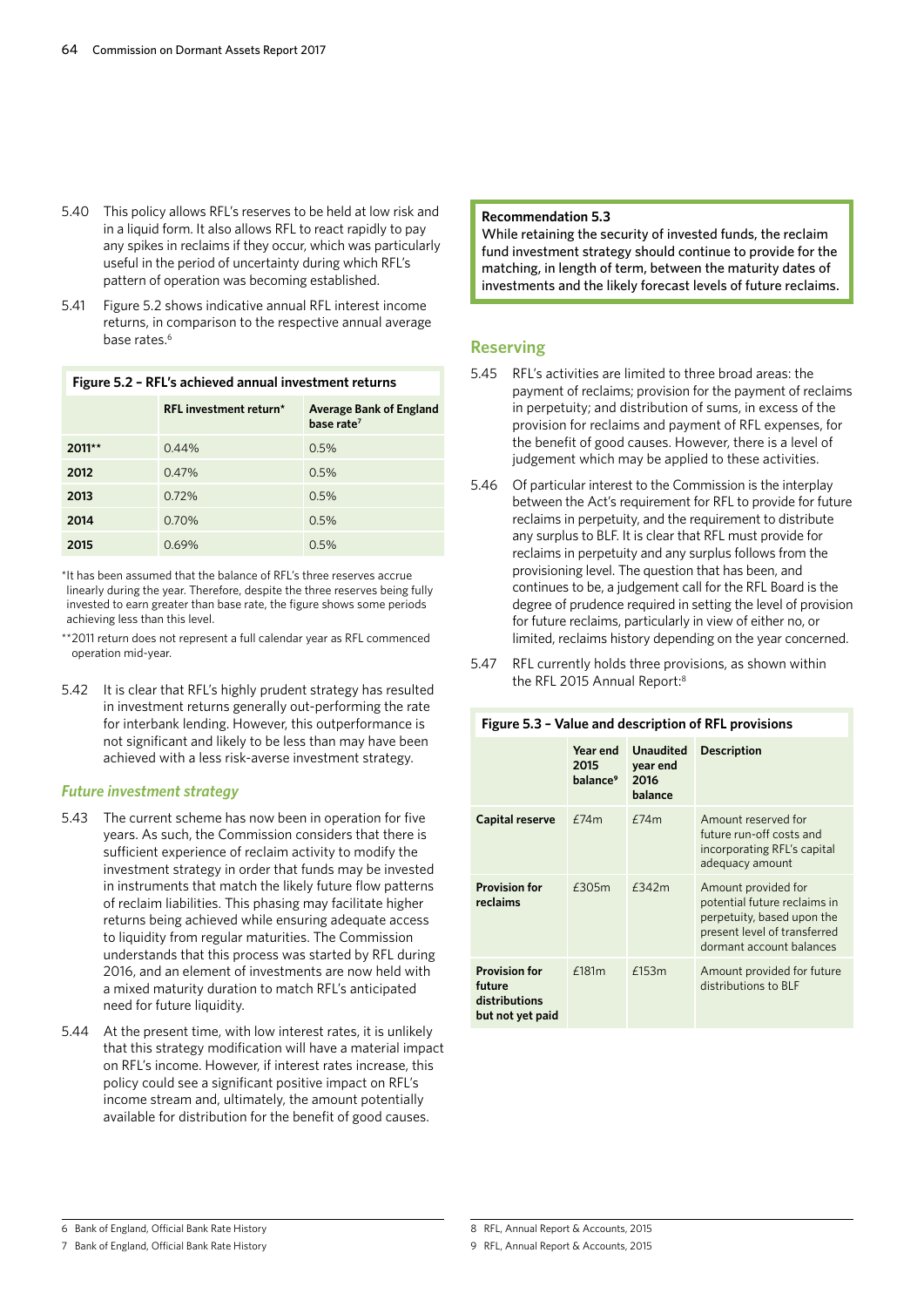- 5.48 As at the end of 2015, the aggregate value of the provision for future reclaims and provision for future distributions equated to 35 years of reclaims at the 2015 reclaim level (66 years of reclaims at the average level of reclaims from 2011–2015). These figures disregard any further inward transfers of future dormant balances, which may alter the underlying extrapolation.
- 5.49 The percentage of reclaimed transfers in any of the five years of operation to date has not exceeded 3% of the aggregate of the year-end balances of the provision for future reclaims and the provision for future distributions. However, it can be seen that the rate of reclaims changes as time advances from the initial date of transfer. This is set out in Figure 5.4. As might be expected, there is a relatively high rate of reclaim of transferred balances in the first year, however this trend reduces in subsequent periods.
- 5.50 Interestingly, there is little difference in the rates at which historic (being accounts with a period of no customerinitiated transactions that exceeds 15 consecutive years) and new (being accounts that have just triggered the 15-year dormancy definition for bank and building society accounts) balances are reclaimed, despite the historic balances having a greater elapsed time since the last customer-initiated transaction. One might also expect newer balances to be more easily linked with beneficial owners, and therefore subject to a higher reclaim rate, however this does not seem to be the case.

## **Figure 5.4 – Differing average annual reclaim rates of historic and new accounts**



- 5.51 The Act states that a reclaim fund is expected to *"[manage] dormant account funds in such a way as to enable the company to meet whatever repayment claims it is prudent to anticipate".* There is no restriction placed upon this expectation, including in terms of time limit or de minimis value of individual assets.
- 5.52 RFL has taken a very prudent view of the possible level of future reclaims for a number of reasons including, but not limited to, there being no similar organisations in the UK with which reclaim experiences can be compared. Even now, RFL only has five years of historical reclaim activity.
- 5.53 The Commission considers it to be the responsibility of the RFL Board to determine the most appropriate degree of reserving prudence, and accordingly the most appropriate distributions. However, there is public interest both in ensuring that surplus dormant assets are distributed for the benefit of good causes, and ensuring that customers do not lose out by ceasing to be able to reclaim their assets. However, the Commission does have concerns that the approach taken to date by RFL is very prudent, bearing in mind the balance of public interest between distribution for the benefit of good causes and protecting customers.
- 5.54 The Commission fully appreciates that there is solid reasoning behind why a reclaim fund would wish to reserve prudently. In this manner, a reclaim fund can guard against any future uplift or spike in the rate of reclaims, can provide a sufficient safety net to meet reclaims in perpetuity, and can hold significant funding which may be invested to contribute to, or cover, operating costs. The Commission accepts that RFL has necessarily adopted a cautious approach in its formative years, especially given the lack of experience of reclaims in the UK. While a very prudent reserving policy was appropriate at the inception of the reclaim fund, the Commission is of the view that this policy should have been modified as reclaim experience grew. The policy has led to lower distributions to date than the Commission would have expected given the total value of transfers and the level of reclaim activity.

## *Capital reserve*

- 5.55 The Commission understands from RFL that, in addition to containing RFL's ICAAP amount, the capital reserve is intended to be a provision against future run-off costs should, for whatever reason, RFL receive no further dormant asset transfers. In these circumstances, RFL would have ongoing responsibilities to pay out dormant asset reclaims, and so would need some level of ongoing operational capability.
- 5.56 While the Commission understands and agrees that RFL should hold a reserve to fund the cost of the operational mechanism to meet reclaims should there be a cessation of transfers, even allowing for the inclusion of the ICAAP amount, the current reserve balance seems excessive.

**Current capital reserve value**

5.57 In its first year of operation, RFL used 20% of all dormant account transfers to establish the capital reserve of £74m, incorporating the appropriate ICAAP amount.

Chapter 6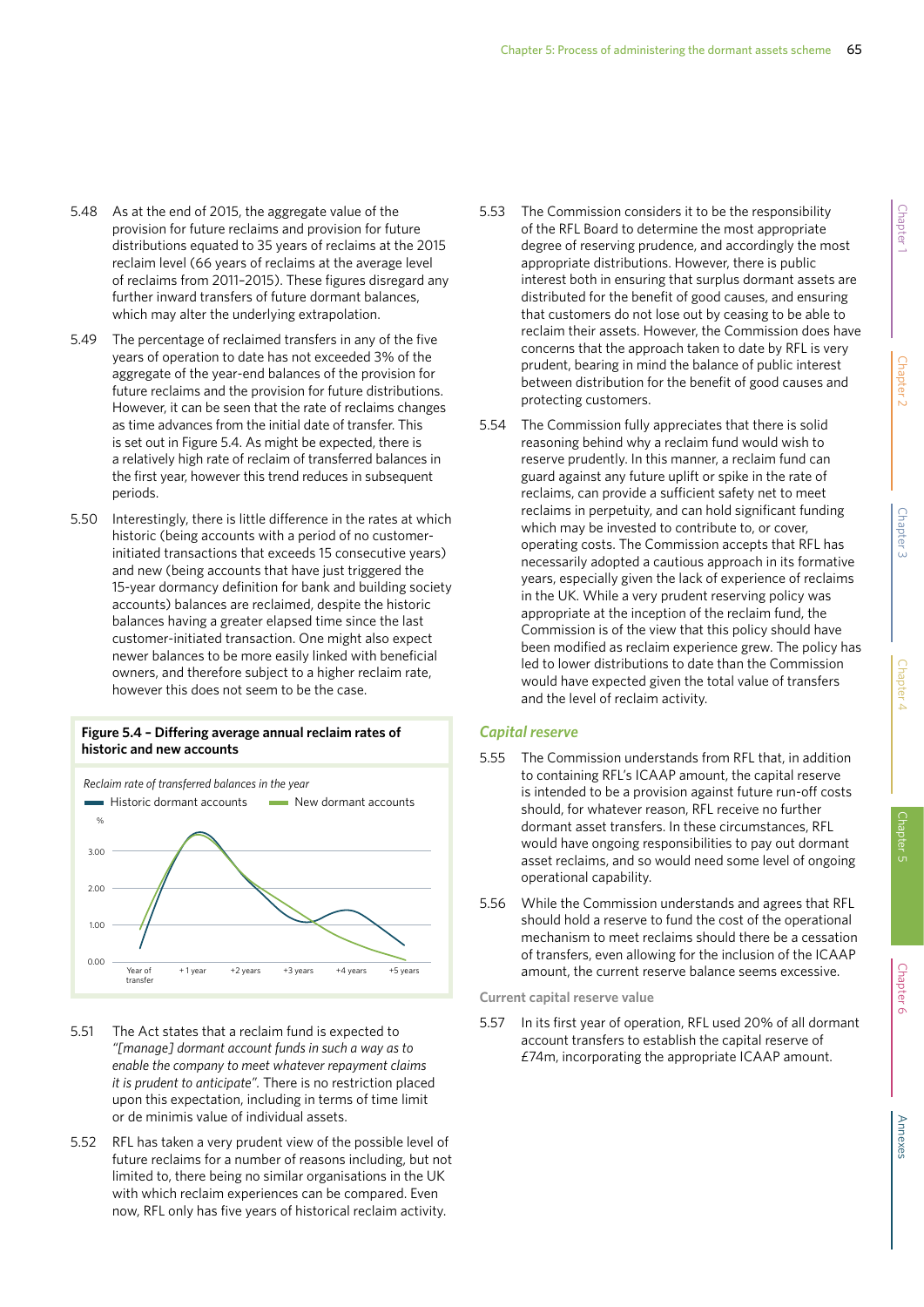- 5.58 The capital reserve amount was consolidated for accounting purposes into the 2011 accounts of RFL's ultimate parent company, and was recognised via the Co-operative Group income statement as 'Other income' and separately disclosed as a 'Significant item'. It can be seen as an 'Other reserve' in the current Co-operative Group consolidated balance sheet.10 This reserve is not distributable to RFL's shareholder or to Co-operative Group members.
- 5.59 In addition, all RFL's assets and liabilities are consolidated for accounting purposes into the Co-operative Group balance sheet, and signed off by the Group's auditors. A note explains:

*"The Group is required to consolidate Reclaim Fund Limited ('RFL') as it is a 100% owned subsidiary of the Group and the Group is 100% liable for funding RFL. However, the Fund is a not-for-profit organisation whose surplus is held entirely for the benefit of Big Lottery Fund ('BLF'). The Group derives no financial benefit from RFL nor can it access RFL's reserves. For this reason, RFL's balance sheet has not been consolidated on a line-by-line basis but instead it is separately disclosed within the Group balance sheet. The note provides an analysis of Reclaim Fund's assets and liabilities."11*

The Commission has discussed the level of the capital reserve with RFL. RFL has noted that at its inception, the reserving policy implemented was agreed with the then FSA (predecessor to the FCA). Specifically in relation to the capital reserve, RFL commented that it was set in order that the reclaim fund could continue *"under a severe stress scenario for an estimated lifespan of 75 years".*  Despite containing the regulatory ICAAP amount, the Commission has been informed that the capital reserve was calculated to be 20% of transferred year one balances. Rather than this basis, the Commission would have expected the reserve value to contain two separately calculated elements: one for the ICAAP figure and one for modelled potential future run-off costs.

#### **Capital reserve function**

- 5.60 The Commission's view is that the right level of capital reserve should continue to contain the ICAAP and run-off cost elements. The latter should be the net present value of a sum that would enable RFL to continue to operate to meet reclaims into the future, given an assumption that no further dormant asset balances are transferred to RFL.
- 5.61 The Commission considers that such an approach would deliver a more accurately valued capital reserve, and is likely to derive a lower value capital reserve, thereby causing a one-off increase in the assets potentially available for distribution for the benefit of good causes.
- 5.62 The Commission understands that it will be necessary for RFL to agree any revised capital reserving approach with the FCA as their regulator. The Commission understands that preliminary conversations are underway.

#### **Recommendation 5.4**

The value of the capital reserve should be reduced to an amount that incorporates two separately calculated elements: RFL's ICAAP plus a reasonable amount to reflect the capital risk appetite of RFL, and the amount that is sufficient to fund a future reclaim run-off situation when there are no further incoming transferred assets.

## *Provisions for future reclaims and future distributions*

**Provision for future reclaims**

- 5.63 The provision for future reclaims is intended to hold dormant assets for use to meet future reclaims of assets that have been transferred up until the date of the provision. The provision currently seems to contain a value significantly in excess of the level of reclaims that experience, in the five years since inception, suggests may happen. In turn, this negatively impacts the rate of distributions for the benefit of good causes, although potentially not the ultimate level in the fullness of time.
- 5.64 The provision for future reclaims has been set by RFL at a rate of 40% of transferred balances. Half of the 40% has been described to the Commission as being a core provision for future reclaims. The other half has been described as a stress provision, to be used should the flow of reclaims become stressed and significantly increase.

**Provision for future distributions**

- 5.65 The remaining 60% of transferred balances (40% in 2011 because of the additional 20% used to create the capital reserve) is intended by RFL to be distributed to BLF in future years and is therefore allocated to the provision for future distributions as part of a reserving policy that is very prudent. This is released over a period of time. In effect therefore, the provision acts as a secondary provision for future reclaims, as this provision is not made immediately available for distribution.
- 5.66 Utilising the provision for future distributions creates a smoothing approach to disbursements to BLF from RFL. The timing of release of the provision to BLF depends on the year of transfer and whether the transferred asset is historic or new as defined in paragraph 5.50. However, once an asset is determined as being provided for future distribution to BLF, the release of that asset is spread across a number of years.
- 5.67 In 2011, the first partial year of RFL's operation, the 2011 provision for future distributions was distributed to BLF in tranches over four years.
- 5.68 From 2012, the release model was adjusted to reflect that banks were transferring a mixture of new and historic assets as defined in paragraph 5.50.

<sup>10</sup> The Co-operative Group, Annual Report, 2015

<sup>11</sup> The Co-operative Group, Annual Report, 2015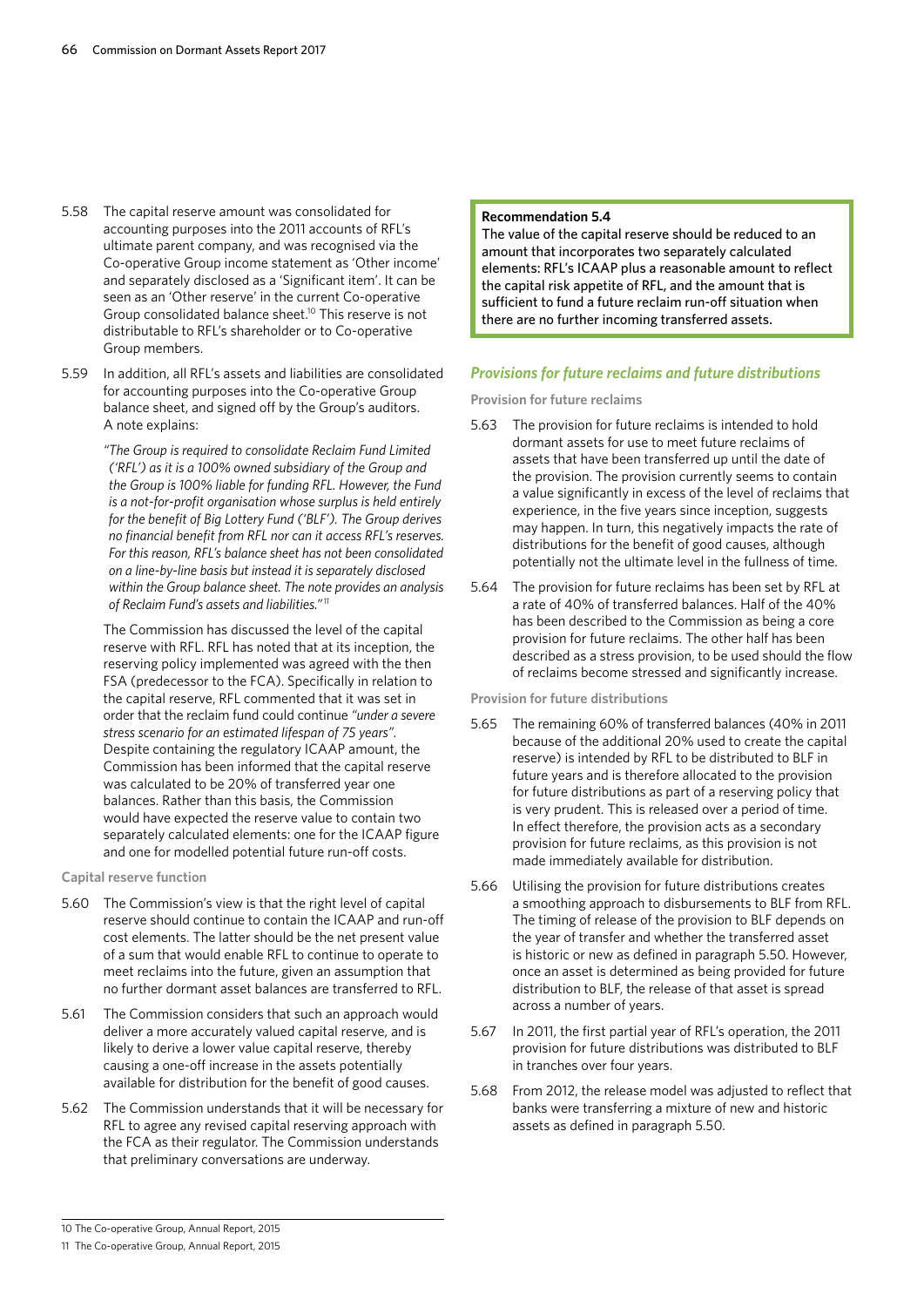- 5.69 The release of the provision for future distributions was historically determined by RFL as being for distribution in a given year, but may only have been fully distributed to BLF over a period of up to 12 years. A further adjustment to the model was made in 2015. The different release profiles are all shown in Figure 5.5.
- 5.70 Going forwards, the Commission believes that the current history of reclaims would indicate that there is very limited rationale to have a provision which is not for reclaims. While the Commission understands that this may result in an irregular flow of funds to BLF, this should not be an issue of concern for RFL.

| Figure 5.5 - Profile of release to BLF of £100 transferred |
|------------------------------------------------------------|
| to RFL                                                     |

|                            | New dormant accounts         | <b>Historic</b><br>dormant<br>accounts |                   |                          |
|----------------------------|------------------------------|----------------------------------------|-------------------|--------------------------|
| Year of transfer<br>to RFL | 2011<br>2012-2014<br>$2015+$ |                                        |                   | $2012+$                  |
|                            | <b>Release</b><br>to BLF     | Release<br>to BLF                      | Release<br>to BLF | <b>Release</b><br>to BLF |
| Year 1                     | £20.00                       | £5.00                                  | £10.00            | £20.00                   |
| Year <sub>2</sub>          | £7.50                        | £5.00                                  | £10.00            | £27.50                   |
| Year <sub>3</sub>          | £7.50                        | £5.00                                  | £10.00            | £7.50                    |
| Year 4                     | £5.00                        | £5.00                                  | £10.00            | £5.00                    |
| Years $5 - 6$              | n/a                          | £5.00 p.a.                             | £10.00 p.a.       | n/a                      |
| <b>Years 7 - 12</b>        | n/a                          | £5.00 p.a.                             | n/a               | n/a                      |
| <b>Total</b>               | £40.00                       | £60.00                                 | £60.00            | £60.00                   |

### *Reserve review and modelling*

- 5.71 Given RFL now has five years of reclaim experience, the Commission is supportive of the work RFL started in the second half of 2016 to update the modelling of reclaims and reserving based on its experience since inception. Although this updating work is at an early stage, the Commission understands that it is likely that the existing RFL reserving policy will be modified.
- 5.72 The review has been structured so that RFL can decide the level of risk it is happy to take that future reclaims will not be able to be met from the provisions. On the basis that RFL would bear a less than 100% risk of the exhaustion of the provisions, the Commission understands that a substantial reduction in the provision for reclaims might be possible, enabling an accelerated distribution for the benefit of good causes.
- 5.73 The modelling exercise has not unreasonably indicated that RFL's reserving policies may change as data continues to be inputted to the model following successive years of operation. Indeed, Figure 5.5 illustrates that RFL's reserving policy, and therefore distribution policy, has historically altered with experience. However, the Commission recommends that a review of modelling should be undertaken at least every two years, with a view to the RFL Board continually updating its reserving policy.
- 5.74 As a part of the modelling exercise, and in collaboration with the Commission, RFL considered whether additional value could be released from the reserves if the requirement to pay out reclaims in perpetuity were to be softened.
- 5.75 The Commission is aware that public and regulator support for the current and expanded scheme is essential, and an important component of that support is the public understanding that there is no time limit on reclaims being made.
- 5.76 However, from its existing data, the Commission asked RFL to model an alternative reserving position that if amounts of £100 or less have not been reclaimed in the five years after transfer to RFL, the beneficial owner's right to reclaim is lost with any excess being immediately distributed for the benefit of good causes.
- 5.77 Following analysis, it became clear that the vast majority of such low individual value balances in the current scheme are already modelled as not being reclaimed and are therefore transferred to BLF. Were there to be the release of amounts of less than £100 contemplated in paragraph 5.76, as at August 2016 this would result in the acceleration of just £3.4m being distributed by RFL for the benefit of good causes. This upside benefit is insufficient to warrant the impingement on the right to reclaim in perpetuity for all value accounts, and therefore the Commission cannot support a de minimis stance. Accordingly this should be taken no further at this point.

## **Recommendation 5.5**

During 2017, either the provision for future distributions should be distributed for the benefit of good causes or, if work has been completed under the ongoing modelling exercise assuming a reasonable risk appetite, the amount this exercise determines should be distributed for the benefit of good causes.

### **Recommendation 5.6**

The reserving model should continue to be reviewed and updated at least every two years.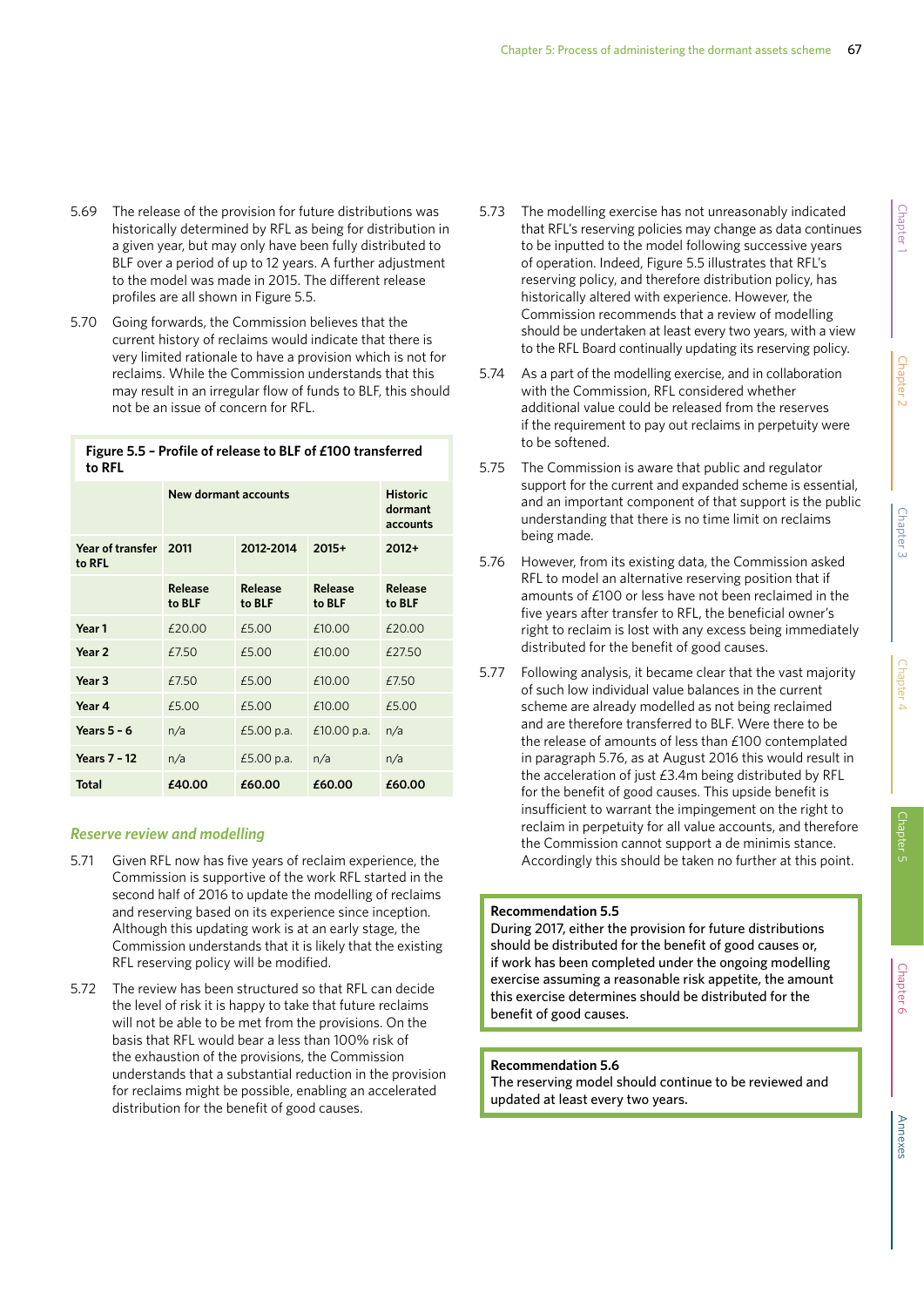# **IMPROVING SCHEME TRANSPARENCY WITH BETTER DATA AND REPORTING**

- 5.78 The question of whether firms are undertaking best efforts to reunite dormant assets with beneficial owners, and then to transfer any surplus to an expanded scheme, is critical. However, this question is very difficult to independently report on, based on currently available information.
- 5.79 It is also difficult to assess the effectiveness of reunification efforts made by firms in advance of transfers to RFL, in light of the voluntarily initiated programmes they undertake and the abbreviated disclosure from all parties involved in the current scheme.
- 5.80 The current scheme is very clear that participation by banks and building societies should be voluntary in terms of both the level of dormant assets transferred, and the range of each firm's products that are considered for transfer.
- 5.81 However, the Commission notes that it is extremely difficult for an opinion to be formed regarding the extent of participation by banks and building societies by any metric, other than the absolute value transferred to RFL.

# **Current reporting does not address the effectiveness or efficiency of the existing scheme**

- 5.82 By design of the Act, RFL is almost completely independent of Government involvement. However, the Act did stipulate a requirement for HM Treasury to report within three years of the commencement of the current scheme. This report<sup>12</sup> focused on three areas:
	- How many banks and building societies have transferred balances;
	- How much money has been transferred; and
	- How effective have the arrangements for meeting reclaims been.
- 5.83 The report was specifically prohibited by the Act from reviewing the Financial Services and Markets Act 200013 regulated activities of RFL, including the investment of transferred monies and distribution of monies to BLF.
- 5.84 In addition, the Act requires that the reclaim fund discloses, after each financial year, the name of each firm that transferred money in that year, the amount transferred, and the amount reclaimed against each firm's transferred accounts.
- 5.85 The report concludes that, *"institutions holding over 90 per cent of personal deposits in the UK are voluntarily utilising the legislation to make dormant account money available to good causes in local communities".*14 The report focus was on the simple binary question of participation or not by firms, and did not address the questions of effectiveness or efficiency.
- 5.86 Although not stipulated in the Act, HM Treasury has made the decision to undertake a further review in 2017. The 2014 report implies that the 2017 review is limited to the operation of the current, alternative scheme, which is explained in more detail in Annex F.
- 5.87 The Commission makes recommendations concerning the review of the operation of the expanded scheme and the reclaim fund in paragraphs 5.213–5.219.

# **Transparency to help reduce the hidden nature of dormant assets**

- 5.88 To increase the degree of transparency regarding the key questions about the scheme in paragraphs 5.78–5.79, the Commission recommends the adoption of a concept of 'participate and explain'. This would require each firm that holds a balance of potentially dormant assets within the scope of an expanded scheme to issue a statement on an annual basis, explaining either its reasons for not participating in the scheme or, alternatively, the extent to which they do participate.
- 5.89 It is envisaged by the Commission that such disclosure should be made in the annual reports of firms and be accompanied by information concerning the aggregate value of non-reunited assets held, and the number of accounts or individuals affected, on an asset-by-asset basis. The aim of this disclosure is to increase the level of transparency from industries and individual firms regarding the extent of value they hold without knowing the beneficial owner of the assets. The Commission appreciates that this will potentially require a major change to reporting systems within affected firms, and therefore firms should have an extended period of three years to update systems so that suitable disclosure may be achieved.
- 5.90 Improved and more consistent approaches to reunification will also assist in reducing levels of dormant assets. The Commission has recommended that guidance on best practice for reuniting products in each asset class be developed by industry and recognised by the regulator. This is discussed in further detail in Part B of this chapter.

<sup>12</sup> HM Treasury, Review of the Dormant Bank and Building Society Accounts Act 2008, 27 March 2014

<sup>14</sup> HM Treasury, Review of the Dormant Bank and Building Society Accounts Act 2008, 27 March 2014

<sup>13</sup> Financial Services and Markets Act 2000, 14 June 2000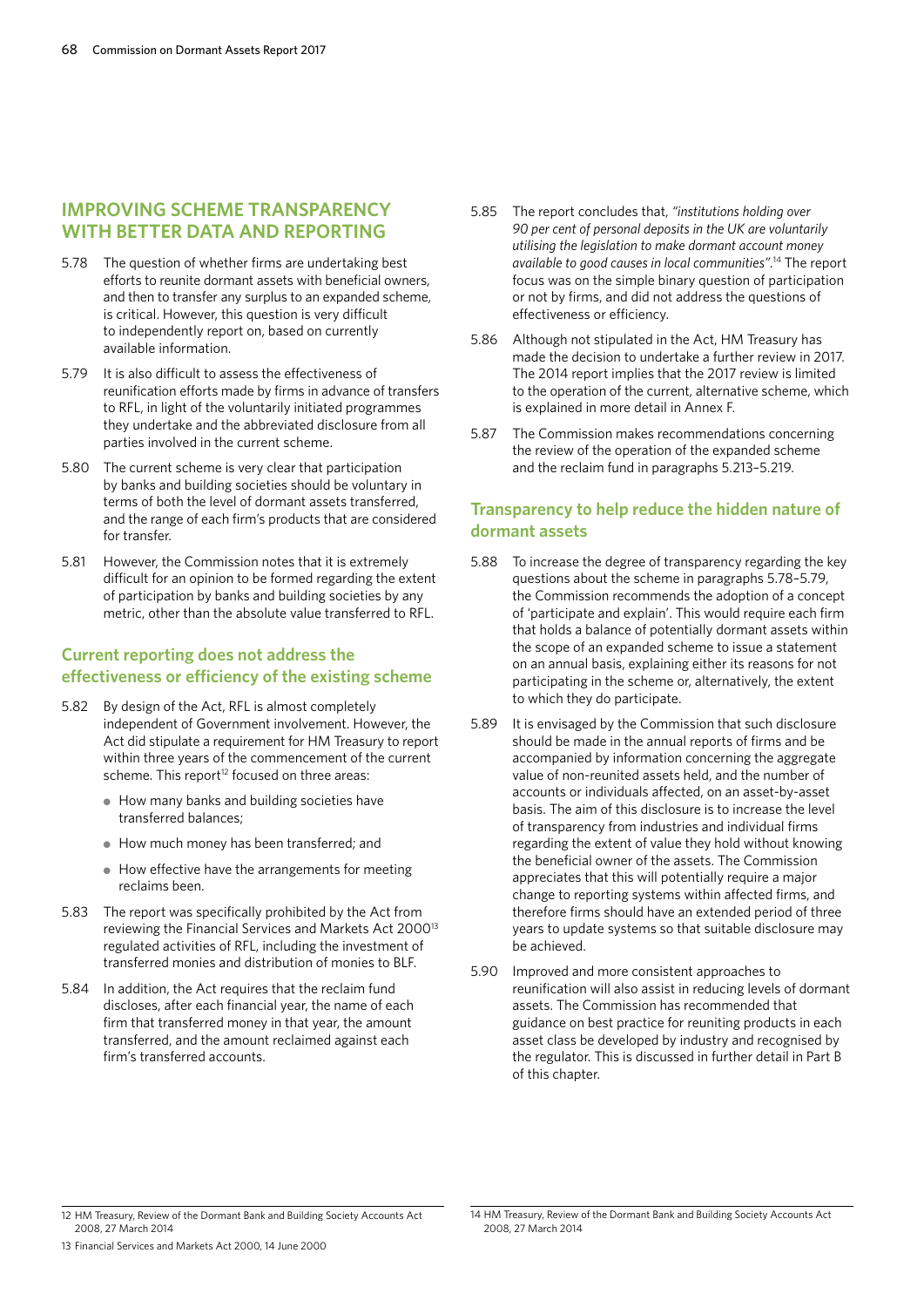## **Recommendation 5.7**

RFL should continue to publish an annual report detailing which firms are participating in the scheme. However, to increase transparency, this information should be appropriately publicised, made more prominent and more readily accessible.

## **Recommendation 5.8**

All firms that have potentially dormant assets should produce an annual assessment of the levels of assets held within the firm which cannot be reunified with beneficial owners. This assessment should include the aggregate value and number of affected beneficial owners on an asset-by-asset basis, and be included in annual reports. Adoption of this disclosure should be in place within three years of the date of this report.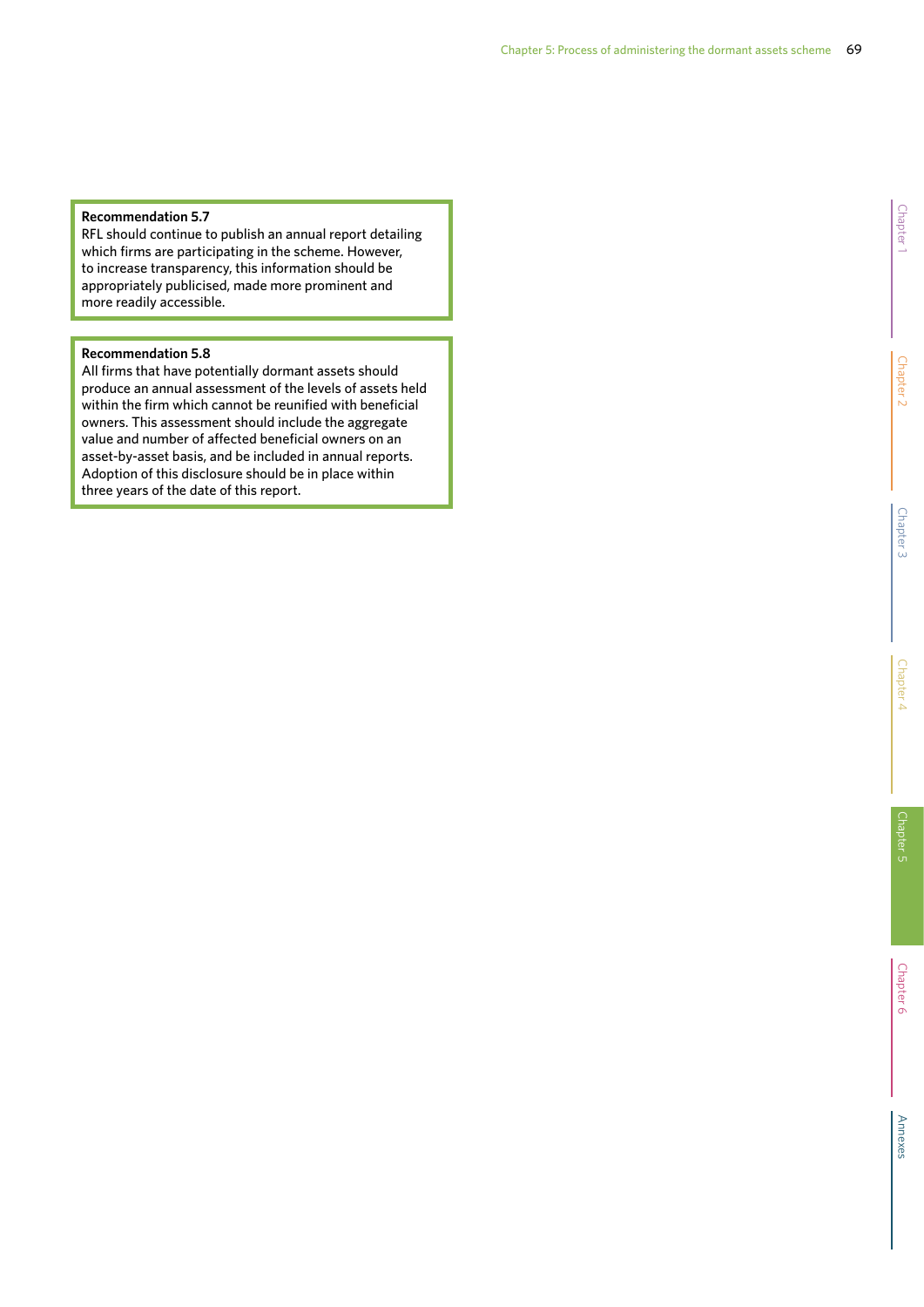## **SUMMARY: CHAPTER 5, PART B: ADDITIONAL RECOMMENDATIONS TO ENABLE THE RECLAIM FUND MODEL TO COPE WITH AN EXPANDED SCHEME**

An expanded scheme presents more of everything: industries, firms, product types, complexity, risk, and sheer volume of assets that may be available for transfer to the reclaim fund. The question was posed to the Commission: could the current reclaim fund model cope? Enhanced governance and more sophisticated mechanisms will undoubtedly be required, and the recommendations in Chapter 5, Part A should be seen as prerequisite for an expanded scheme reclaim fund model.

## **DEFINING DORMANCY**

When considering an expanded scheme, one striking issue for the industries concerned is the current inconsistency with which dormancy is being addressed. This leads, for dormant asset owners, to something of a pot-luck situation as to whether or not they will be reunited with their assets. The Commission regards this as inequitable, and recommends that each industry collaboratively develops standardised procedures for tracing and reunification, and that the FCA recognises these. Though industry-tailored, the procedures should have common underlying principles, including that the cost of tracing should be proportionate to the value of the asset, but that firms – not beneficial owners – bear this cost.

# **MANAGING TAIL RISK**

The Commission considered various issues relating to data and an expanded scheme including: the sharing of contact details within corporate groups; the inclusion of National Insurance numbers within death notifications; the type and quality of data firms provide to a reclaim fund; and the implications of electronic communication for recognising dormancy. On the separate issue of tail liability, it is notable that RFL at present bears the full risk for reclaims, and so must reserve for the most extreme scenarios, driving prudency. To unlock a greater proportion of reserves for distribution for the benefit of good causes in the future, the Commission recommends that the possibility of transferring tail risk to a third party be investigated.

# **DETERMINING RECLAIM VALUES**

The trickiest issue that arises for the reclaim fund in an expanded scheme is that of the value paid on reclaim. With newly included assets that have crystallised cash values (e.g. dividends, matured securities), processe can mimic the current scheme, and reclaim values can match the crystallised value plus an appropriate interest rate. But with assets whose value is subject to ongoing market movements (e.g. shares or units in collective investment schemes) if the reclaim fund is to reserve for them in anything other than their original form the

question arises, in the event of a reclaim, what would the appropriate reclaim value be? There are two feasible options:

One – full monetary restitution: here the owner is repaid the cash equivalent of the original asset's value as valued at the point of reclaim. This requires the reclaim fund to match any potential shifts in the asset's value between when it is transferred into the fund and when it is reclaimed, meaning reclaim fund reserves have to be managed to mirror the market movements of pre-transfer assets. Though not unfeasible, this is operationally complex and would necessitate the reclaim fund being equipped with increased levels of governance, and more finance-driven oversight and personnel, which may be relatively expensive. It also exposes the reclaim fund to higher levels of risk, translating to more prudent reserving, therefore slower distributions for the benefit of good causes. At the same time however, it is more likely to be acceptable to customers and attractive to firms, and so may lead to higher levels of voluntary scheme participation.

Two – reasonable-position monetary restitution: here the owner is repaid the cash equivalent of the original asset's value as valued at the point it was transferred into the fund, plus some reasonable form of appreciation. Regarding this appreciation, the Commission recommends LIBOR plus a small margin, thus paying beneficial owners a reclaim value based on market interest rates. Operationally, this option is relatively straightforward and therefore less expensive to operate. It also gives the reclaim fund less uncertainty regarding future reclaim values, meaning less risk. However, the potential for discrepancies between non-transferred assets and reclaim value may be used by firms as a reason not to participate and might be of concern to customers. Accordingly, this may lead to lower levels of voluntary scheme participation by firms.

In addition to these chiefly practical considerations, there is a root question of principle at stake: should owners who make reclaims be restored to an identical cash position, or to a reasonable cash position? Interestingly, dormant asset schemes in other countries tend to impose some limitations on what owners can rightfully reclaim (see Annex D) and not restore to an identical cash position.

The Commission nevertheless felt that full monetary restitution is the fairest and most protected outcome for customers, and so preferred this option. However, it is for the Government to make a decision, and further work will be required to explore both options in more detail before a final decision can be made.

The Commission considered reporting, and recommends the reclaim fund monitor and report to the Government on the effectiveness of the scheme, while the reclaim fund is also independently reviewed and reported on to Government.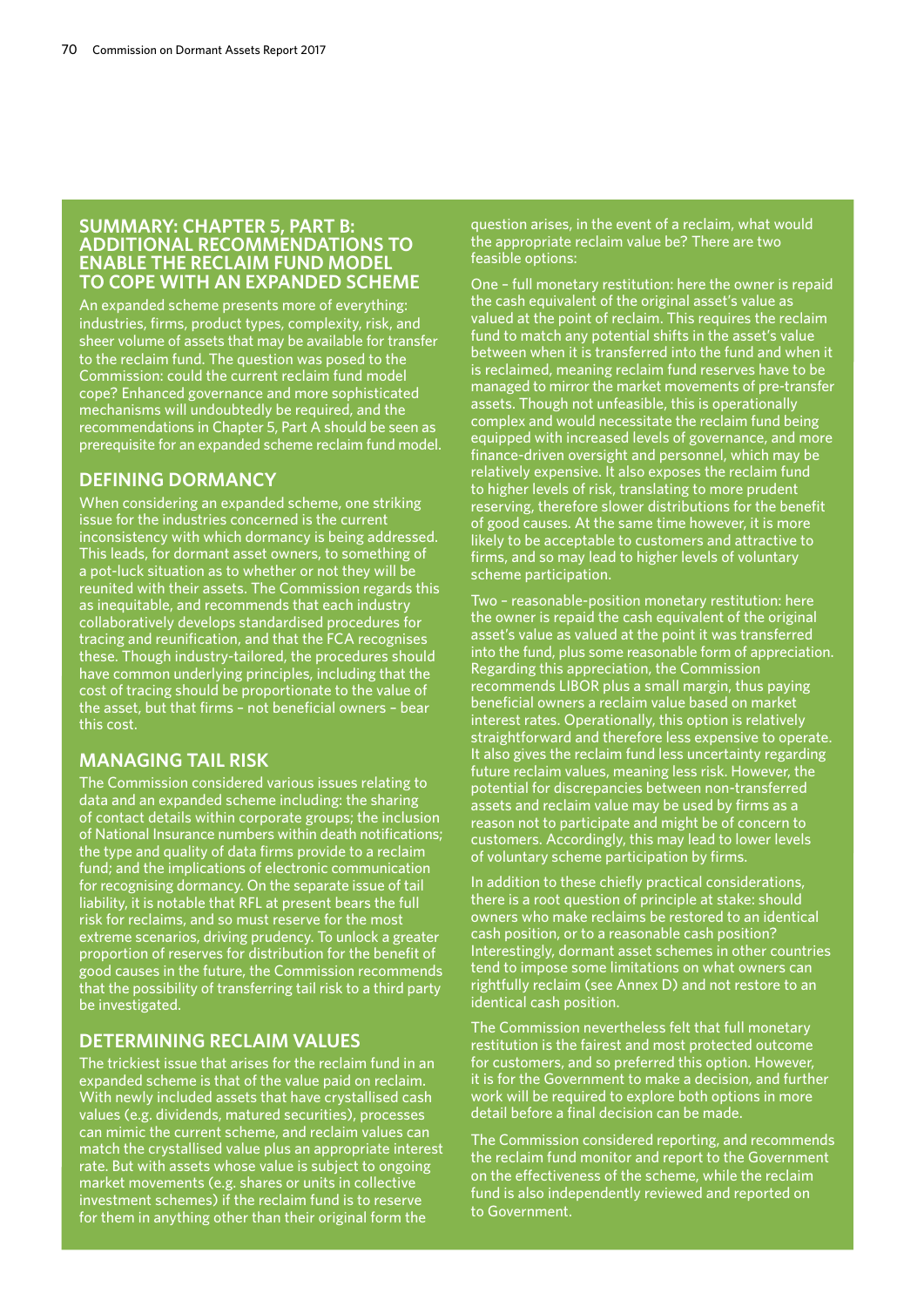# **STRUCTURE**

- 5.91 Widening the range of asset and product types which fall within the scope of an expanded scheme significantly increases the complexity of the scheme as a whole. It will also result in a multiplication in the number of potential transferor entities. In turn, these complexities require a greater level of sophistication from the reclaim fund, not only in operating the mechanism of transfer, investment, distribution and reclaim, but also in terms of oversight as discussed later in this chapter.
- 5.92 One of the specific terms of reference for the Commission was to consider *"whether with the potential increase of dormant assets being released by industry the current system is able to manage the burden".*
- 5.93 Fundamentally, without changes being made to the current processes underpinning the operation, structure, and oversight of the scheme, the Commission is of the opinion that the existing system would not be the right one to cope with the burden of administrating a wider range of more complex dormant assets. However, if the recommendations made in Part A of this chapter are implemented, then the system and Reclaim Fund Ltd (RFL) could be the appropriate vehicle.

# **Removing possibility of multiple reclaim funds**

- 5.94 The Dormant Bank and Building Society Accounts Act 2008 (the Act) allows for multiple reclaim funds. It is important from the perspective of the monitoring and reporting function discussed in paragraphs 5.215–5.219 that there is only one reclaim fund going forwards, as otherwise, Recommendation 5.33 would be logistically impossible. The Commission also believes there are likely to be operating synergies and economies of scale / scope available to a single reclaim fund.
- 5.95 However, the Commission can only recommend the continued use of RFL as the dormant asset scheme's sole reclaim fund if it implements the recommendations in Part A of this chapter.
- 5.96 Contingent upon a single reclaim fund adopting the recommendations, the provision for multiple reclaim funds should be removed from the Act and replaced with a single fund retaining a strong commercial focus.

### **Recommendation 5.9**

The reclaim fund managing an expanded scheme must comply with the recommendations in Part A of Chapter 5. If these are implemented, then the reclaim fund administering the mechanism of the expanded scheme should continue to be RFL.

### **Recommendation 5.10**

The Act should be amended to stipulate there be only a single reclaim fund. This fund should be reconstituted and have significant ongoing private-sector expertise.

# **GOVERNANCE**

- 5.97 It is envisaged that the reclaim fund for an expanded scheme will continue to reserve for future reclaims, with any transferred assets not required for this reserving being distributed for the benefit of good causes. However, the range of different assets which may be transferred are sufficiently technical and potentially complex, that a reclaim fund may be unable to make reserving decisions without detailed asset knowledge.
- 5.98 In the course of its work, the Commission has been required to consider the specific features of a diverse range of asset types and individual products. It is clear that not only are these assets and products nuanced and distinct from each other, but in the main they are also each very different from the bank and building society accounts that are dealt with by the current scheme.
- 5.99 While the reclaim fund would continue to rely on the provision of data points from transferors to inform its reserving models, the Commission considers that the reclaim fund Board would benefit from the creation of a panel of industry experts to provide technical advice regarding transferred products. This product-specific knowledge will assist the Board in making reserving decisions, and is envisaged to be consulted with as the reclaim fund Board sees fit. Membership of the panel should be revised and adjusted as appropriate on a biennial basis.
- 5.100 As presently worded, the Act is silent regarding the extent to which a reclaim fund is able to outsource or subcontract specific functions of its operation to external experts. With the complexity of an expanded range of assets, it is envisaged that the reclaim fund may be required to sub-contract specific operational elements of its functions, and to hire in professional advice. For clarity, the Act should be modified to specifically permit this.
- 5.101 Suitable and appropriate outsourcing of operations functions and obtaining of professional advice should be viewed as being part of the reclaim fund's effective operation. The reclaim fund should also be able to recompense such outsourcing or advice from transferred assets, as reclaim funds can currently pay expenses under the Act.

## **Recommendation 5.11**

The Board of the reclaim fund should establish an advisory panel to provide technical subject matter expertise regarding the assets transferred under an expanded scheme. Membership of this panel should be re-evaluated on a biennial basis.

## **Recommendation 5.12**

The expense of obtaining advice from a technical panel and other outside expertise should be classified as a defrayed expense and therefore may be funded from the value of transferred assets. The Act should be modified, and any enabling legislation expressly permit this.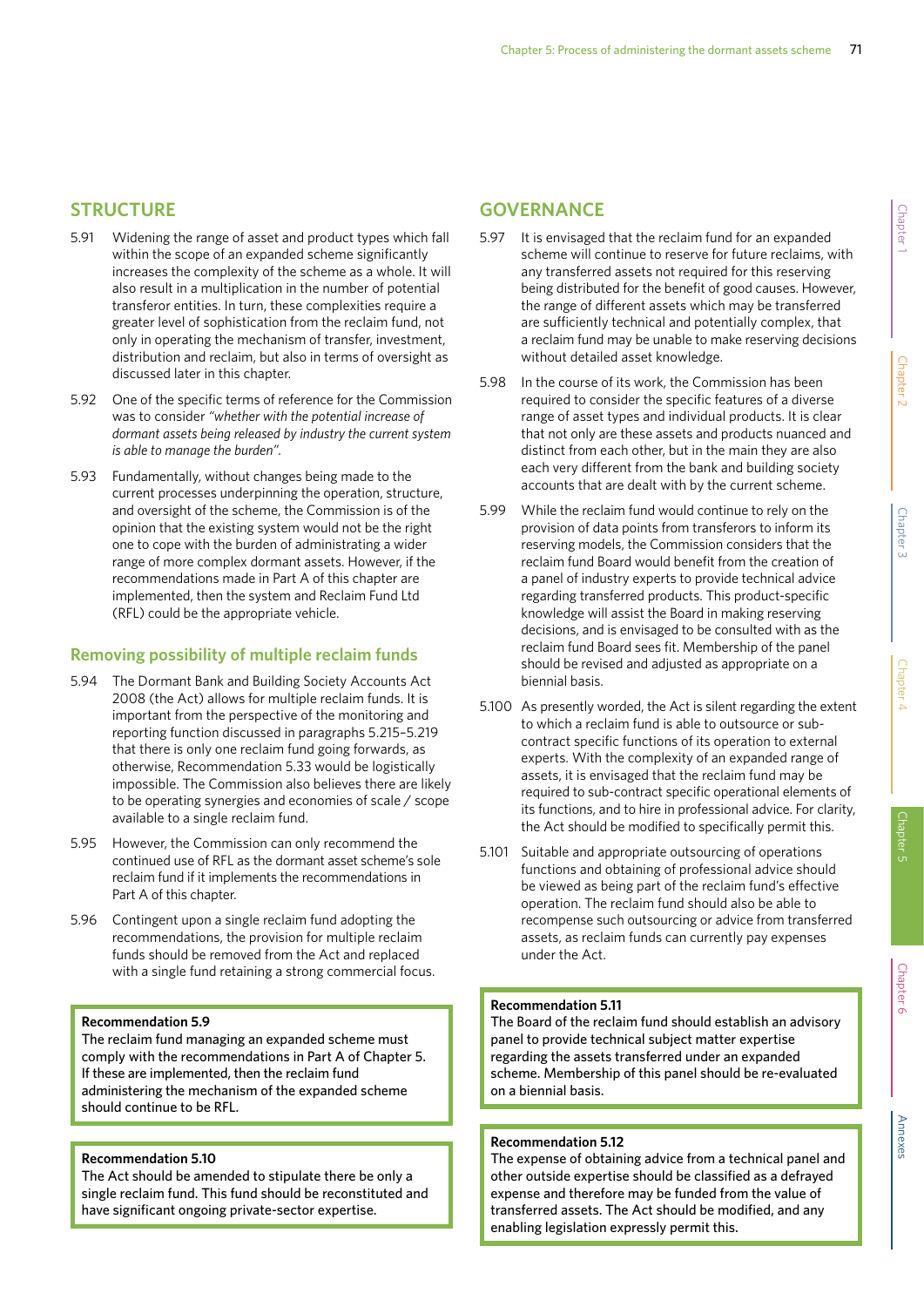## **OPERATIONS**

## **Reuniting**

### *Current reuniting practices*

- 5.102 For lost bank and building society accounts and National Savings & Investments products, beneficial owners are directed to 'mylostaccount.org.uk'. Enquiries to this service are free of charge. For shares, beneficial owners are directed to the three main share registrars who will conduct searches, also without charge. For shares bought through a nominee account, beneficial owners are advised to contact the relevant broker. For pensions, beneficial owners are directed towards the Pension Tracing Service for workplace-based pensions, and to The Pensions Advisory Service for personal pensions. Finally, for investment and life insurance policies, beneficial owners are directed to the Unclaimed Assets Register (UAR).
- 5.103 The UAR is run by Experian and levies a £25 charge for searches. In addition to levying a fee to search, it also does not provide full coverage of all potentially dormant assets arising from the financial services sector. Not all firms are registered for the UAR, so even if a beneficial owner conducts a search, they may not discover all of their lost assets.
- 5.104 The Commission has considered whether dormancy is largely a legacy issue which will decline over time if firms enhance their tracing and reuniting efforts, or whether the increasingly fragmented nature of an individual's assets and a more mobile population will result in steady-state, or even increasing rates, of dormancy. However, without consistent and aged industry data, neither position can be definitively stated at this point. A first step to achieving the ideal position of declining rates of dormancy however, is to establish processes for standardising and enhancing the tracing and reuniting efforts made by firms.
- 5.105 The key tenet of the Commission's work is that reuniting beneficial owners with their assets is preferable to the transferring of assets to an expanded scheme. Only where such reuniting cannot happen should transfer occur. Reuniting should occur where an individual assetholder has lost contact with a firm and therefore efforts are required by the firm to trace the beneficial owner and reunite them with their asset. The Commission has therefore considered how such reuniting activity could be best, and most consistently, implemented across affected industries.
- 5.106 It is clear that current tracing and reuniting efforts and methodologies vary hugely within the financial services sector: from industry to industry, from firm to firm, from asset to asset, from product to product and therefore from beneficial owner to beneficial owner. This inequity of treatment is suboptimal and means that there is an element of luck in whether two otherwise identical beneficial owners will be reunited with their potentially dormant assets.

## *Collective development of reuniting procedures*

- 5.107 The Financial Conduct Authority (FCA) recognises that there is a responsibility both for firms and customers to make sure that they do not lose contact with each other. Some of the assets recommended for inclusion in an expanded scheme are specifically designed to be held with a long-term outlook, however the Commission considers that this does not mean firms can neglect to maintain contact with customers.
- 5.108 In addition to its principles and literature regarding firms treating customers fairly, the FCA also recognises that consumers need to take responsibility for their own finances. This responsibility extends to the need for customers to update firms holding their assets of changes to their contact details – a leading cause of dormant financial assets.
- 5.109 Firms and customers therefore share the burden of ensuring that, wherever possible, assets do not reach a position where they cannot be reunited with their beneficial owners and ultimately get transferred to a dormant assets scheme.
- 5.110 Given the different product features of assets within scope of an expanded scheme, it is felt that the most appropriate methodology for reuniting potentially dormant beneficial owners cannot be centrally dictated to firms.
- 5.111 The Commission believes that firms in the same industry should utilise their expertise and knowledge to co-create the most appropriate and consistent procedure for reunification efforts in their industry. This will help avoid inconsistency and inequality of treatment among otherwise similar beneficial owners.
- 5.112 It is envisaged that industries may wish to agree increasingly strenuous, and therefore costly, efforts to reunite assets as the value of a given potentially dormant asset rises. However, it is not anticipated by the Commission that the costs of attempted reunification should, at any point, exceed the value of a given potentially dormant asset.
- 5.113 It is also not the intention of the Commission that an expanded scheme should see the value of dormant assets being eroded in order to fund efforts to reunite customers with their assets. As is the case for the current scheme, the Commission believes that the costs of tracing and reuniting customers should be borne by firms and not asset owners.
- 5.114 The Commission has been made aware of the British Standards Institution publication<sup>15</sup> which aims to help firms deal with the problem of losing contact with customers and the accompanying potential for their assets to become dormant. This has been developed by financial services sector participants but has not yet been adopted widely by any industry, seemingly through lack of compulsory requirement.

<sup>15</sup> British Standards Institution, Specification for the maintenance of financial services customer data, 31 March 2013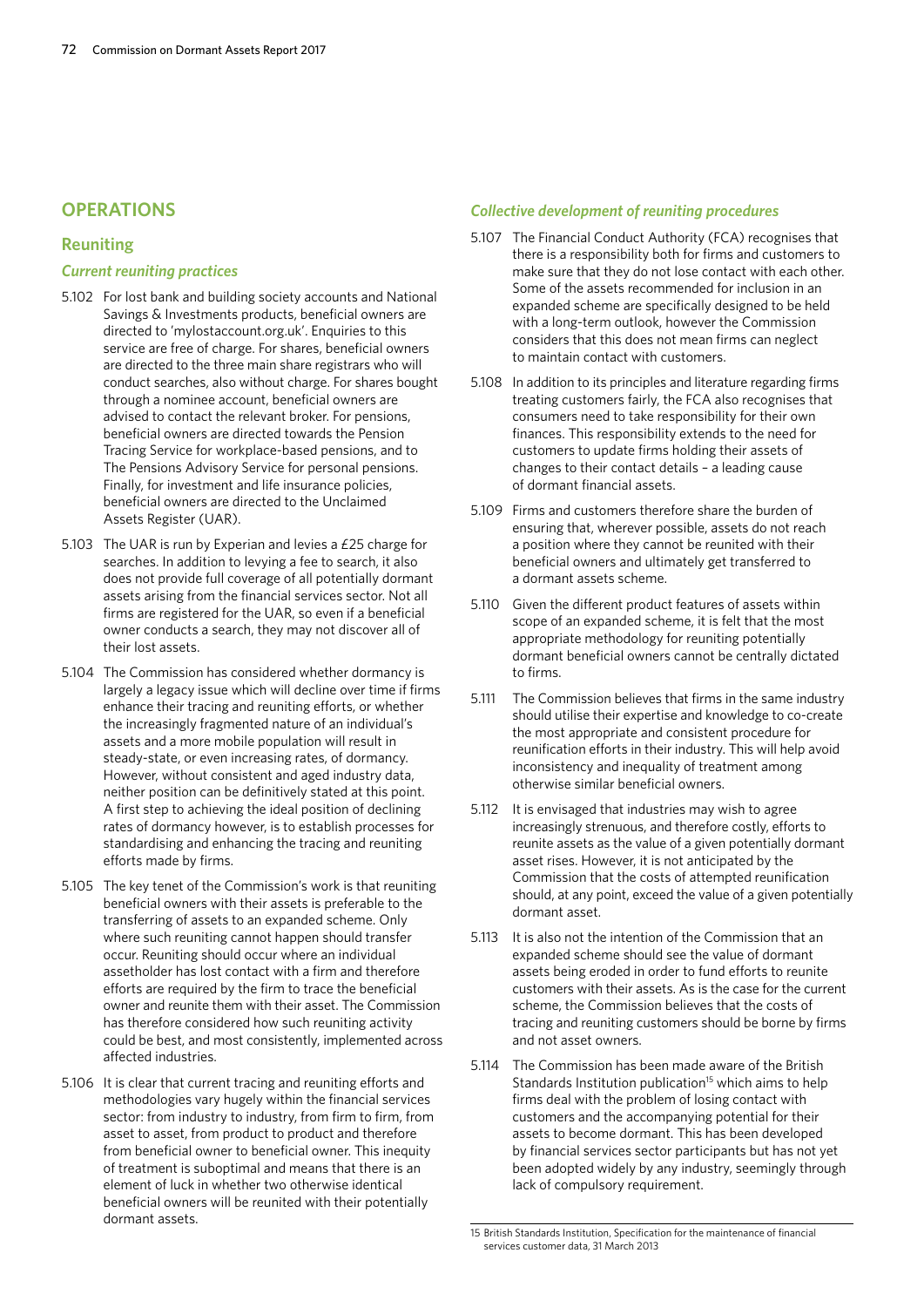The document may represent a useful strawman for consideration by industries while contemplating a reuniting procedure for their specific assets.

- 5.115 The regulator has a role to protect the public. How regulated firms treat their potentially dormant customers should be a part of their assessment. The Commission is also aware that without oversight of the industry-level reuniting procedures, the output may not be trusted by other stakeholders in the dormant assets process, particularly customers and beneficial owners.
- 5.116 In addition, despite this process hopefully resulting in a collection of different but tailored solutions for different types of assets, there needs to be a similar underlying philosophy across all participating industries. As the common regulator of the reclaim fund and the majority of participating financial services sector firms, the FCA is best positioned to recognise the industry-proposed procedures.
- 5.117 The FCA has an existing recognition process. The process is used in limited situations to recognise guidance created by industry and is known as FCA Confirmation.
- 5.118 Once FCA Confirmation of an industry's reuniting procedure is obtained, the procedure should be followed by firms from that industry participating in the expanded scheme.
- 5.119 Firms should evidence their adherence to the procedure which will provide protection from claims of inappropriate efforts to reunite beneficial owners with their assets. Firms should also certify to the reclaim fund upon transfer that they have adhered to the recognised industry reuniting procedure, and have not been able to reunite the asset with the correct beneficial owner.

## **Recommendation 5.13**

Industry participants and trade associations should collaboratively develop an agreed, standardised procedure regarding the tracing and reuniting of potentially dormant assets with beneficial owners.

## **Recommendation 5.14**

The FCA should recognise the agreed, standardised tracing and reuniting procedures developed on an industry-byindustry basis. Once recognised, transferors should adhere to this procedure as a component of their responsibilities to customers and irrespective of participating in the expanded scheme.

## **Recommendation 5.15**

The agreed procedure to reunite beneficial owners with their assets should be proportional to the value of potentially dormant assets. A stepped procedure may result. The financial cost of reuniting efforts for a corporate group should not exceed the total value of the beneficial owner's potentially dormant assets within that corporate group, and this cost should be borne by the corporate group and not the beneficial owner.

# *Corporate groups*

- 5.120 Individual firms participating in an expanded scheme may also be members of a wider group structure incorporating a range of potential products which are in scope for an expanded scheme. For the purposes of developing standard industry procedures, firms will be best served by participating at an individual entity, rather than group, level.
- 5.121 However, there are instances where a group approach may be appropriate. Paragraph 5.108 states that customers must hold some responsibility for their own finances, including the updating of contact details with firms should these details change. It is also possible, indeed often likely, that individual investors will hold a number of assets with different entities within the same corporate group. For example, an individual may have a Brand X bank account with one entity, a Brand X Stocks and Shares Individual Savings Account (ISA) with another entity, and a Brand X life insurance policy with a third entity. Each of these three entities could be owned by the same ultimate parent and be in the same corporate group.
- 5.122 If contact details change, customers may presume that if they notify one entity in the corporate group, this notification will be passed to other group entities (i.e. if a customer notified the Brand X bank account entity of their address change, they may assume that this change would then automatically be applied to the Brand X Stocks and Shares ISA and the Brand X life insurance policy). This is often not the case, and the change in information is disseminated no further than the initially notified entity for a number of reasons, including data sharing permissions, differing and inefficient IT systems, and legacy entity acquisitions.
- 5.123 The seemingly commonplace practice of not sharing address change notifications within groups appears to the Commission to be unduly inequitable for beneficial owners and unnecessarily confusing given, in the example of Paragraph 5.121, the similar 'Brand X' branding. Facilitating the notification of all group entities by the initially contacted corporate group entity would seem to be a relatively low-effort means for corporate groups to increase their rates of reuniting potentially dormant assets with beneficial owners.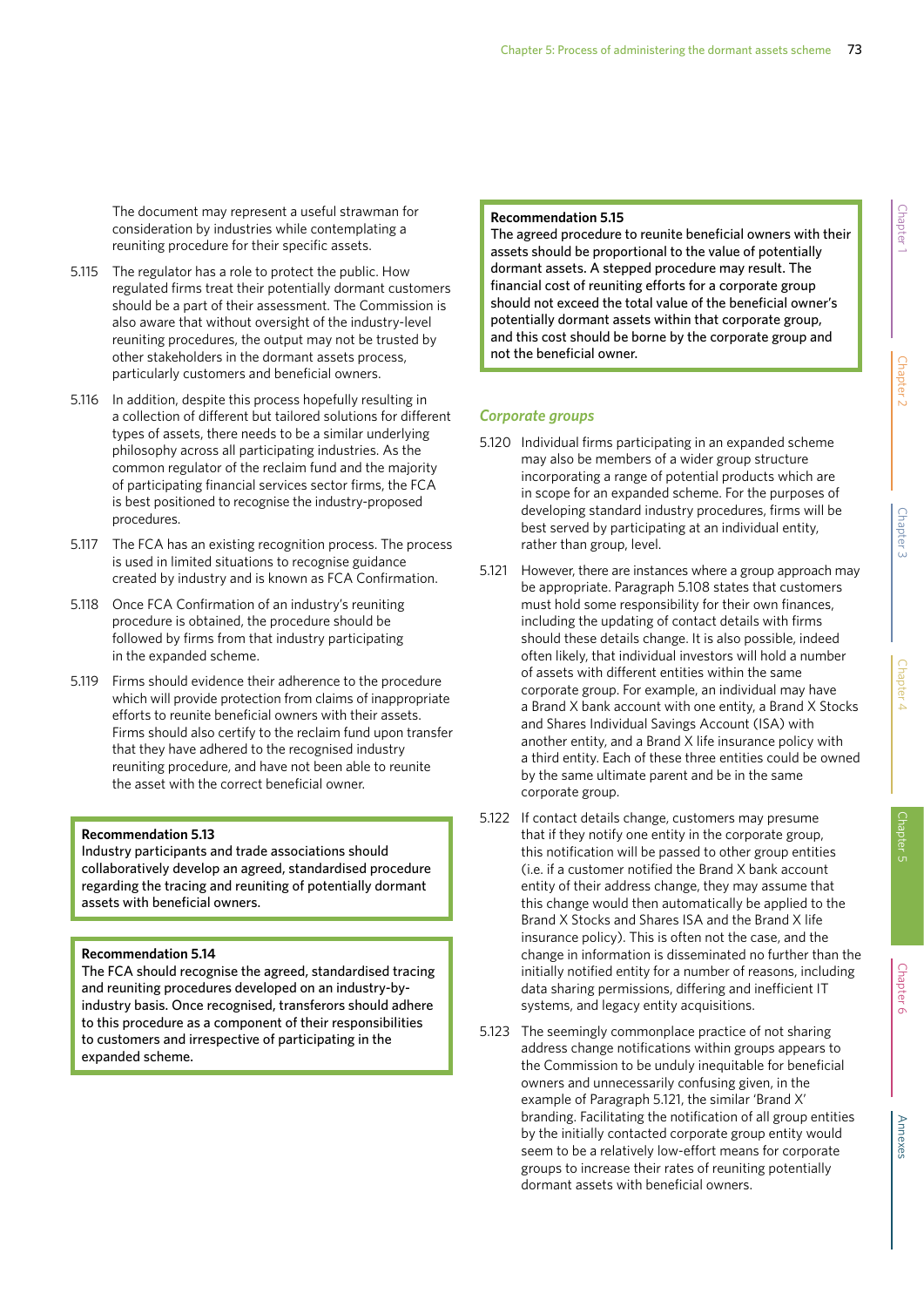- 5.124 In due course, technological, informational and systems advances, such as blockchain, may present a solution to the issue of data existing in silos in the individual firms within groups, and result in the sharing of contact data points becoming automatic. However, this is not presently a workable solution across the majority of the financial services sector.
- 5.125 It is stated in Paragraph 5.111 that firms should engage in the process of co-creation of a reuniting procedure alongside other firms who hold similar assets. The Commission suggests that firms should consider the requirement to seek alternative contact information from their own corporate group as an early step within the procedure to reunite. This might assist in sweeping up a legacy of beneficial owners not captured by the forward-looking effect of Paragraph 5.123.

## **Recommendation 5.16**

For new customers, firms should obtain consent from those customers to share their personal contact data with other firms in the same group, to be used for the express purpose of facilitating possible future tracing and reunification.

### **Recommendation 5.17**

For existing potentially dormant customers, firms should seek alternative personal contact data from other firms in the same group to the extent allowed by current data permissions. If such permission does not exist, group firms should consider obtaining retrospective consent to allow contact data to be shared.

## *Linking deceased persons to products*

- 5.126 As a consequence of its work looking at how an expanded scheme may better seek to reunite beneficial owners with their assets, the Commission has considered how to more efficiently link the assets of deceased individuals with their beneficiaries.
- 5.127 One way in which this may happen is for the amount of data submitted as part of recording a death to be increased. For example, a death notification does not presently capture an individual's National Insurance number.
- 5.128 There is presently a disconnect between HM Revenue and Customs (HMRC) and the General Register Office, caretaker of the nation's register of deaths. Accordingly, it is challenging for firms to link deaths with the existence of certain, typically tax-wrapped, financial products.
- 5.129 If data protection concerns could be overcome, recording an individual's unique National Insurance number at death may assist some firms, who hold potentially dormant tax-wrapped products such as ISAs, with verifying whether the recorded customers are deceased.

#### **Recommendation 5.18**

The practicalities of including National Insurance numbers as part of a death notification, to facilitate better reuniting of beneficial owners with dormant assets, should be explored.

## *Electronic communications*

- 5.130 The Commission is aware that, to date, contact between firms and beneficial owners of assets has hinged on paper-based communications in the financial services sector. Any returns-to-sender of such hard copy communications provide firms with a very clear flag of possible changes in beneficial owner circumstances, gone-away status, and the potential dormancy of an asset.
- 5.131 However, the Commission is also aware of the increasing move towards paperless communication with customers, especially with newer types of business such as investment platform firms. Some firms have indicated to the Commission that the increased electronification of customer contact means that traditional flags of potential dormancy are not being raised, and therefore a lower level of potential dormancy is being shown, even if the true level remains unchanged. This is of interest to the Commission in view of its ultimate desire that assets should never become dormant.
- 5.132 To counter the general shift in communications towards electronic means some firms are experimenting with new ways of noting dormancy, for example by requiring periodic password changes, so that the firm still obtains an early alert of potentially dormant assets. This facilitates flags of customer inactivity being raised in a timely manner. If a scheduled password change is not acted upon, the firm can instigate attempts to trace the beneficial owner.
- 5.133 The Commission is cognisant of the need for any procedures implemented as a result of its report to be sufficiently flexible to account for future changes in industry working practices. While the Commission would support measures such as password-change flags, specific industries are best placed to collectively agree the appropriate triggers applying to changes in contact media as part of a wider reuniting procedure, as discussed in Paragraphs 5.111–5.114.

## **Recommendation 5.19**

The process to reach an agreed, standardised procedure regarding the tracing and reuniting of potentially dormant assets with beneficial owners should consider electronic communications. The agreed procedure should also cater for beneficial owners who have previously elected to receive solely electronic communications.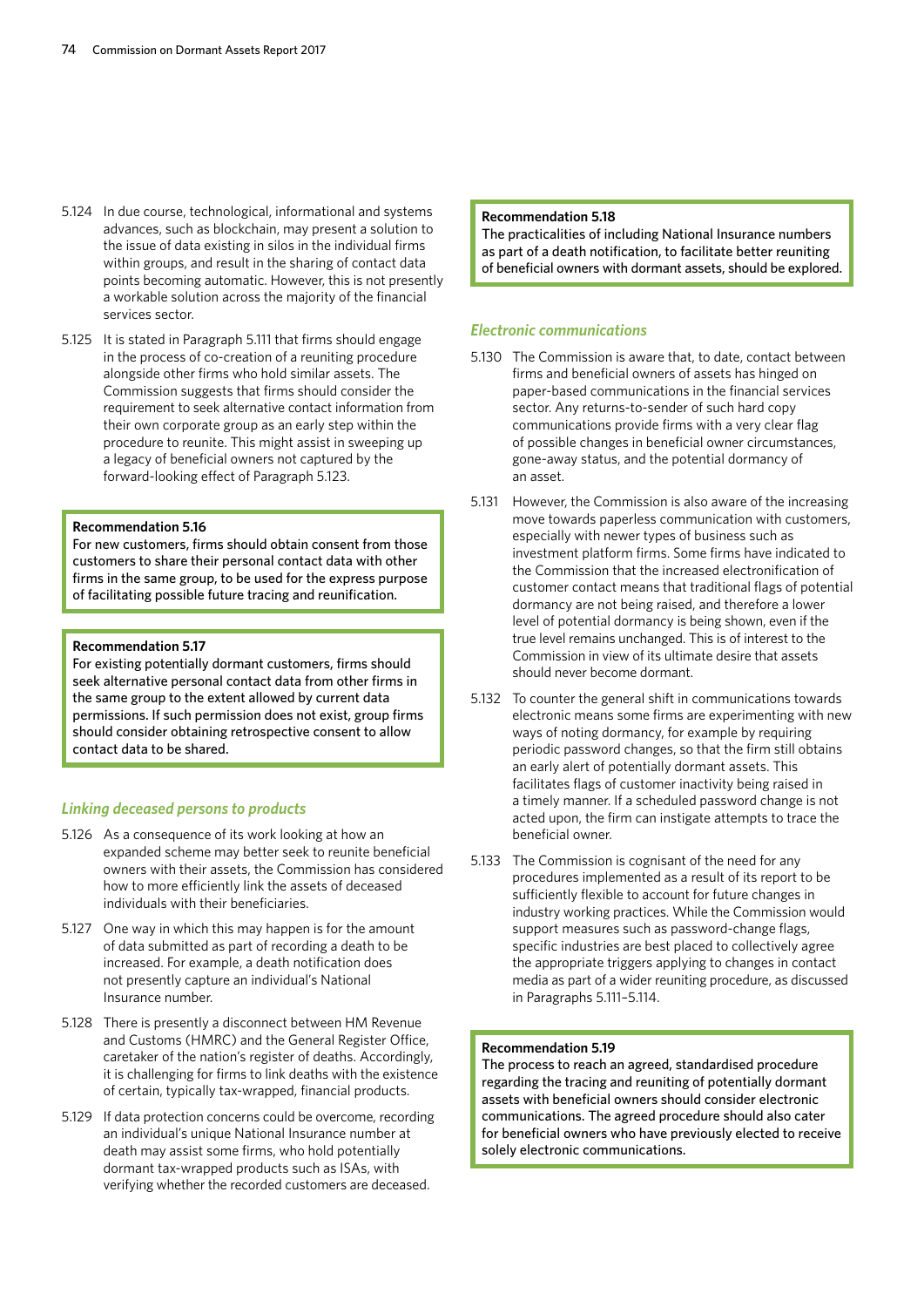# **Data supporting transfer, reserving and reclaim**

## *Data provided by transferors*

- 5.134 The quality of data supplied to RFL by the firms participating in the current scheme is variable and, although it has improved over time, may be better if it could take a more standard form.
- 5.135 An expanded scheme will involve a considerably greater number of participating firms with diverse information systems. In order for the Board of the reclaim fund in an expanded scheme to make accurate reserving decisions, they must be provided with consistent and informative data. The complexity caused by more diverse assets and a greater number of participating firms, places an even greater importance on the provision of good data than is the case under the current scheme.
- 5.136 As a minimum, and to inform the reclaim fund's reserving decisions, a transferor should provide the reclaim fund with five required standard data points to accompany the transfer of each dormant asset, where these are available.
- 5.137 From Commission discussions with RFL and their modelling advisers, these five data points should be:
	- asset type;
	- individual asset value;
	- transferor type;
	- age of asset; and
	- age of beneficial owner, where available.
- 5.138 It is not intended that these points be sufficient for a transferor to validate a reclaim, or indeed for the reclaim fund to validate a transfer. These data points are solely intended for the reclaim fund to be able to identify the characteristics, and therefore inform the reserving model and decisions regarding the distribution of transferred assets.
- 5.139 The Act underpinning the current scheme already caters for data being passed to a reclaim fund. Clause 12 of the Act states that *"No obligation as to secrecy or other restriction on disclosure"* shall prevent banks or building societies from passing data to the reclaim fund in order for it to deal with reclaims. Wording having the same effect should equally apply to an expanded scheme, and will therefore facilitate the reclaim fund in efforts to continue developing and evolving its reserving model as it applies to the wide range of assets which may be transferred.
- 5.140 The robustness with which a firm could defend a view that they should not retain data regarding transferred assets as this might contravene the fifth principle of the Data Protection Act (1998), which is that data *"shall not be kept for longer than is necessary for [its original] purpose"*, is somewhat unclear. However, the Commission's view is that the necessity of the transferor validating reclaim requests as they arise as the expert agent of the reclaim fund, or third-party reinsurer, requires the transferor to retain transferred asset data as it stood at the date of transfer.

If it is felt that existing legislation does not adequately provide for this, it should be addressed in the legislation enabling the expanded scheme.

## *Transferors should verify reclaims*

- 5.141 As with the current scheme, where the facility of firms retaining data and verifying reclaims has worked very well, it is intended that transferors to an expanded scheme act as the first port of call for a reclaiming beneficial owner. This has the benefit of the transferor retaining the client relationship with reunited beneficial owners.
- 5.142 Respondents to the call for evidence raised concerns regarding the level of data that must be retained by firms participating in an expanded scheme in order to undertake this verification. While the Commission has some sympathy for this view, it is important to note that, were an expanded scheme not to proceed, firms would be required to retain sufficient data to reunite beneficial owners with their assets in any event.
- 5.143 Transferor firms also often have bespoke data management systems and are therefore best placed to retain the majority of data regarding an asset. This allows accurate validation of reclaims as they arise but also prevents firms from having to conform their entire data landscape to the requirements of a single, central dormant assets data management system.
- 5.144 Where a firm validates a reclaim, again mirroring the success of the current system, it is intended that the firm will act as an agent of the reclaim fund under an agency agreement. Under the terms of the agreement, the firm will repay the customer in the first instance.
- 5.145 The firm will then submit a periodic statement to the reclaim fund, seeking reimbursement for the reclaimed balances verified and restored in the period since the previous statement.

## **Recommendation 5.20**

Data supplied to the reclaim fund by participating firms should be in a standard form to include: asset type; individual asset value; transferor type; age of asset; and, where available, age of beneficial owner.

## **Recommendation 5.21**

Should further clarification be required, enabling legislation should include provision that a transferor retaining data to validate the reclaim of transferred assets does not contravene data protection legislation.

## **Recommendation 5.22**

Responsibility for the retention of the customer relationship with the beneficial owner, the management of data and records, and the verification of the validity of reclaims, should remain with the transferor.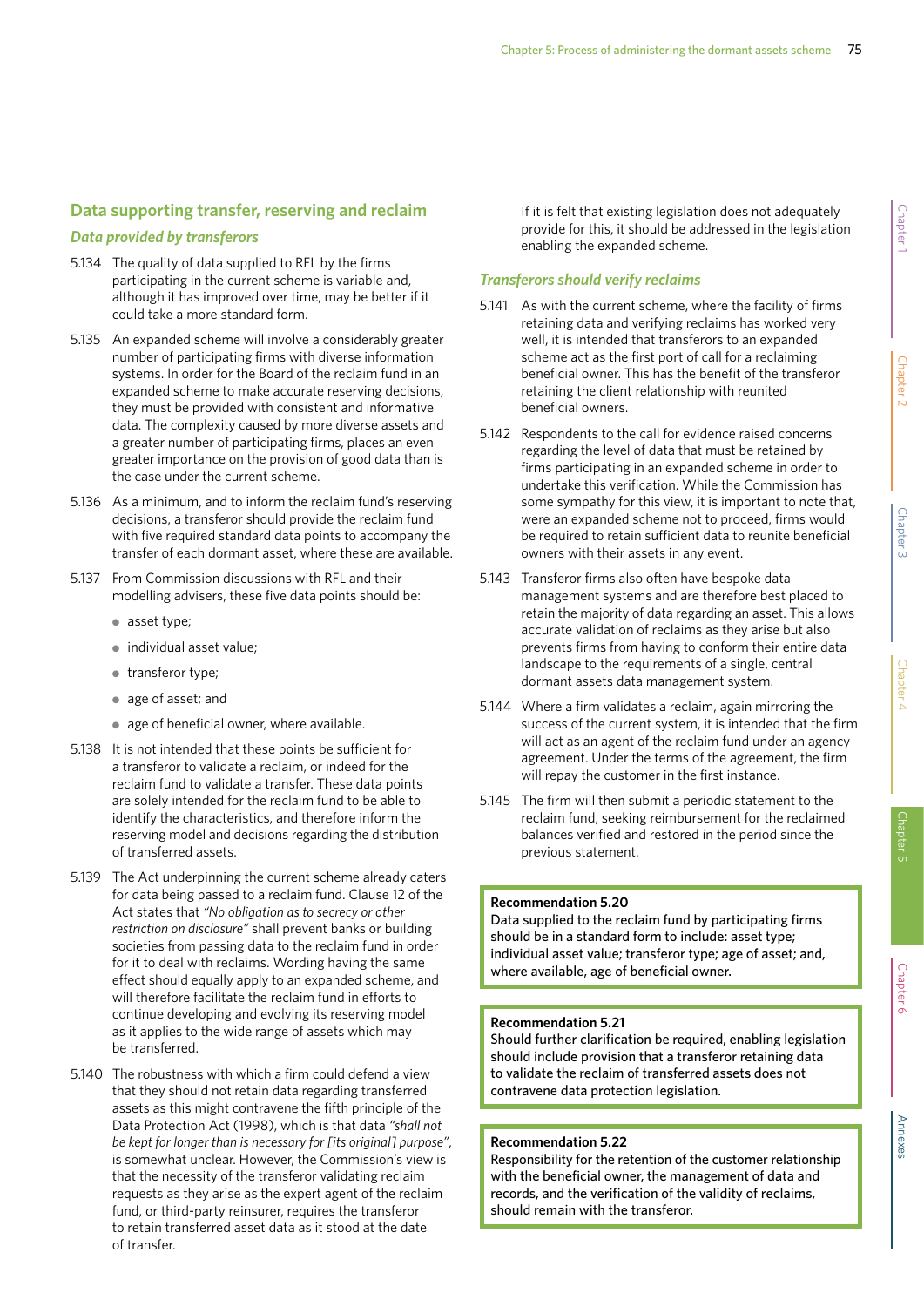## **Recommendation 5.23**

When validating reclaims in an expanded scheme, transferors or their corporate successors should act as agents of the reclaim fund in the same manner as is the case in the current scheme.

## **Reserving: tail risk**

- 5.146 One of the foremost drivers for a reclaim fund's reserving policy is that reserving is currently undertaken with the view that the reclaim fund bears the full risk of reclaims, made against the value of transferred assets, in perpetuity. However, it may be beneficial for an element of the risk of reclaim to be borne by another party provided that party can confirm they have sufficient ability to meet reclaims if they are called upon to do so.
- 5.147 This altered reserving model may be thought of as a reclaim fund being relieved of the need to consider all situations where the level of reclaims might exceed the value reserved for in the most extreme of reserving scenarios. The model may be that cover for the final 1/2/ 5 / 10% of reclaim risk (the tail risk) is purchased from another party, with the reclaim fund remaining fully liable in the more likely 99 / 98 / 95 / 90% of all reclaim scenarios. Further work is required to quantify the benefit of this reserving strategy, however the Commission is not recommending that a beneficial owner's right to reclaim is removed with any external coverage of the tail risk.
- 5.148 One option to be explored is for the reclaim fund to purchase commercial reinsurance coverage for the tail risk. This would potentially add further expense drag on the pool of transferred assets available for either reclaim or distribution for the benefit of good causes. However, it may also be that if the pricing of the risk by the reinsurer was more aggressive than that contemplated by the Board of the reclaim fund, more assets could be distributed for the benefit of good causes at an accelerated rate.
- 5.149 Given the Commission's Recommendation 5.1 around the restructuring of the reclaim fund for an expanded scheme, an alternative tail risk option may be for this risk to be underwritten by the Government. Given the recurring modelling of reclaim and reserving profiles recommended in Part A of this chapter, there is likely to be a low risk that such tail risk coverage will ever be called upon. This Government option would therefore provide an element of coverage and reserving certainty to increase the speed of reserve distribution for the benefit of good causes, while potentially not imposing the same cost burden as an equivalent commercial solution.
- 5.150 With external coverage of the reclaim tail, it is still envisaged that the transferor will act in reclaim situations as the agent of the holder of the ultimate liability. In this scenario, that holder would likely be either a commercial reinsurer or the Government, who would therefore be subject to a contract with the reclaim fund.

#### **Recommendation 5.24**

The reclaim fund should investigate whether the reclaim tail could be economically underwritten by an external party, for example by a commercial reinsurer.

## **Recommendation 5.25**

Where the reclaim tail risk passes to a third party, the transferor should continue to act as agent for the party who holds the ultimate financial liability for reclaim.

## **Reclaim**

- 5.151 It is important to recognise that the need to reclaim will only affect beneficial owners who have neglected their assets. Provided that customers adhere to their responsibilities regarding maintenance of contact data, and firms implement appropriate programmes to reunite potentially dormant assets, customers whose assets are not truly dormant will be unaffected by transfers to a reclaim fund and the consequential issues caused by reclaim.
- 5.152 However, even in such a low number of instances 5% of transfers in the current scheme – it is important to consider and explain how an expanded scheme will cater for reclaims.
- 5.153 The current scheme is clear that the right for beneficial owners to reclaim exists in perpetuity, and that the value which may be reclaimed is tied to the original terms and conditions of the bank or building society account. With these accounts being a relatively straightforward asset, this approach means that no beneficial owner will be in a position whereby they are financially disadvantaged by their asset being transferred into the current scheme.
- 5.154 However, with a range of more complex assets being considered for inclusion within an expanded scheme, the need for a reclaim fund to be able to operate and reserve for future reclaims in an effective manner is inextricably linked with the time period and value for which beneficial owners are entitled to reclaim.
- 5.155 From the analysis of other international dormant asset schemes with more complex assets than the current UK scheme as described in Annex D, the reclaim mechanisms of those schemes tend to either limit the length of time within which a beneficial owner may make a reclaim, or they stipulate restrictions on the value which a beneficial owner might reclaim.
- 5.156 Additionally, to guard against any asset causing farreaching issues for the reclaim fund in an expanded scheme, the reclaim fund would need to be constituted to have the option to decline to accept the transfer of assets. In practice, this special ability would likely only be used in respect of assets that are impossible for the reclaim fund to value, liquidate or reserve against at anything other than the 100% level.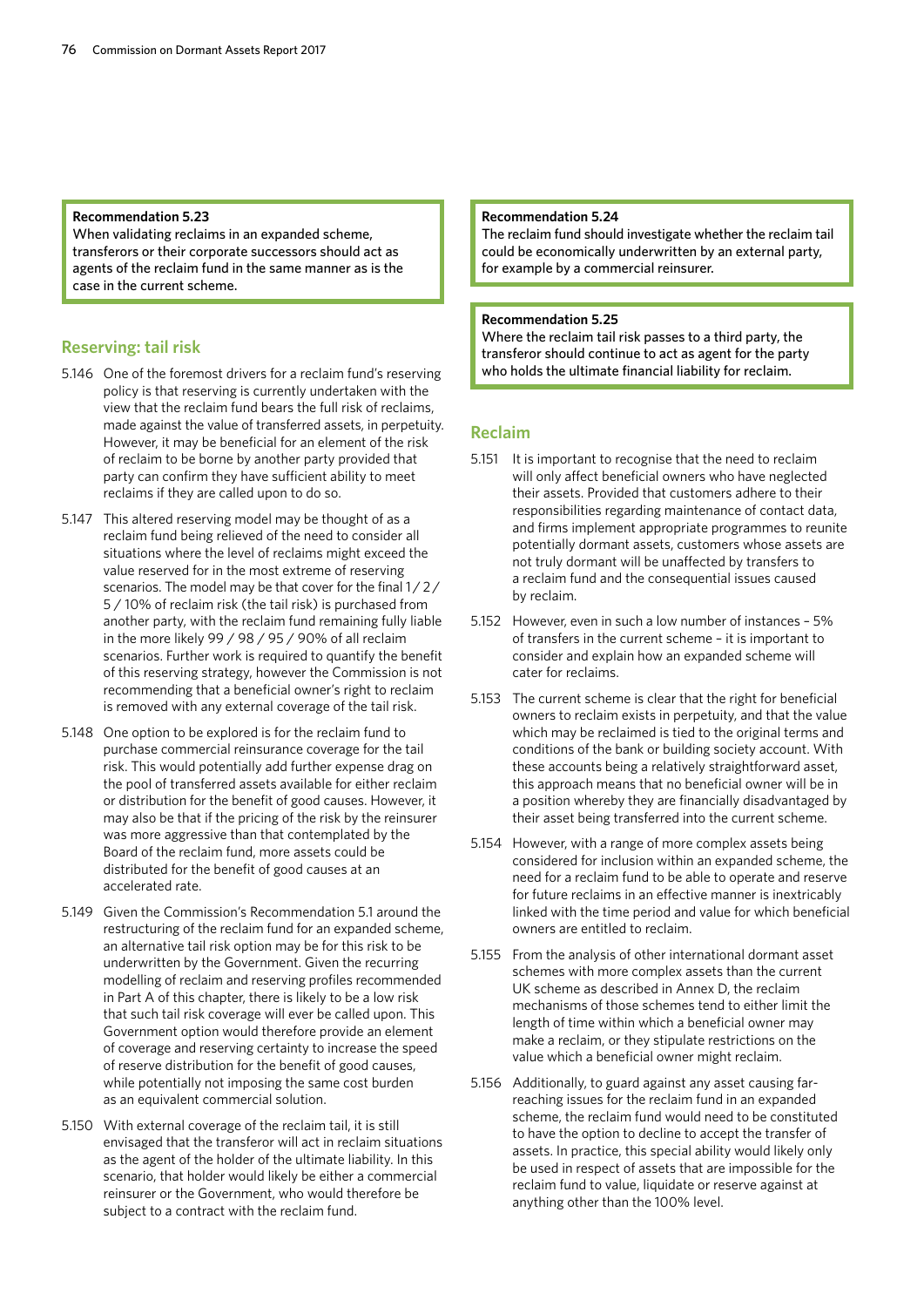- 5.157 The Commission is of the opinion that a right to reclaim for beneficial owners should continue to exist in perpetuity. However, with this principal fixed, the question remains open regarding the value to which a beneficial owner is entitled to reclaim in the few instances where this is required.
- 5.158 In the course of its work, the Commission has been increasingly aware of the tension between two goals for the expanded scheme:
	- for the reclaim fund to be operationally effective and ensure that potential reclaimants can always reclaim their assets; and
	- for the reclaim fund to be able to distribute any surplus for the benefit of good causes.
- 5.159 In practice, balancing these two goals is a matter for the Board of the reclaim fund and the degree of risk that they consider reasonable in terms of not being able to pay out on a reclaim. This is drawn into even sharper focus than under the current scheme when an expanded range of dormant assets is capable of being transferred.
- 5.160 The Commission's stance in this regard is explained in the following sections.

# *Assets where value movements are only interestrate related*

- 5.161 Crystallisation of an asset's value occurs when the base value of an asset is fixed at a point in time. In the context of the current scheme, the value of a bank account at the date of transfer to the reclaim fund may be considered as crystallised as the only factor impacting this after transfer may be interest rates. The crystallised value of a transferred bank account therefore forms the base for a beneficial owner's reclaim.
- 5.162 In the current scheme the reclaim treatment of transferred assets, which are in cash form and with crystallised values, is relatively simple. £1 of value reserved against a transfer of product A can equally be used to fund reclaims made by beneficial owners of products A, B or C, as illustrated in Figure 5.6, irrespective of the precise underlying terms and conditions of the different products. For assets whose value is able to be crystallised, an expanded scheme should therefore mimic the treatment of bank and building society accounts in the current scheme.

## **Agreement of value at transfer**

5.163 In the current scheme, at the date of the transfer, the transferor informs the reclaim fund of the crystallised value of a transferred asset. At the same time, the transferor and the reclaim fund also agree an interest rate that should apply to each transferred asset. Typically, this rate will be that stated in the terms and conditions of the product in question. Liability for future reclaim passes to the reclaim fund, and consists of the crystallised value of the transferred asset plus an interest rate uplift, at the applicable rate, for the period between transfer and reclaim.

- 5.164 For assets within the scope of an expanded scheme, where the crystallisation of the asset's value does not involve possible lost value movements by anything other than a simple interest-rate linked movement, the expanded mechanism should work similarly to that of the current scheme. The transferor and reclaim fund should agree the crystallised value and applicable interest rate to each transferred asset at the date of transfer.
- 5.165 Within the current scheme, and upon reclaim, should a reclaiming beneficial owner be able to prove that their account was the subject of a different interest rate to that agreed by the transferor with the reclaim fund, it is the transferor that bears the cost of that difference. This places the financial risk of poor product record maintenance on the transferor who ordinarily has the responsibility for retaining accurate customer data. Again, the expanded scheme should mimic this structure for assets with crystallised values as it works well in the current scheme.

## **Recommendation 5.26**

For assets where transferring the value does not involve the loss of possible value movements by anything other than a simple interest-rate linked movement, such assets should be transferred to the reclaim fund at the crystallised value and in cash form.

## **Recommendation 5.27**

For assets where transferring the value does not involve the loss of possible value movements by anything other than a simple interest-rate linked movement, the transferor and reclaim fund should agree, at the point of transfer, the crystallised value of the asset and the rate of interest to apply to the value between the dates of transfer and any possible future reclaim.

## **Recommendation 5.28**

For assets where transferring the value does not involve the loss of possible value movements by anything other than a simple interest-rate linked movement, should the reclaimant be able to prove they are due a different rate of interest to that agreed between transferor and reclaim fund, the cost of any uplift should be borne by the transferor.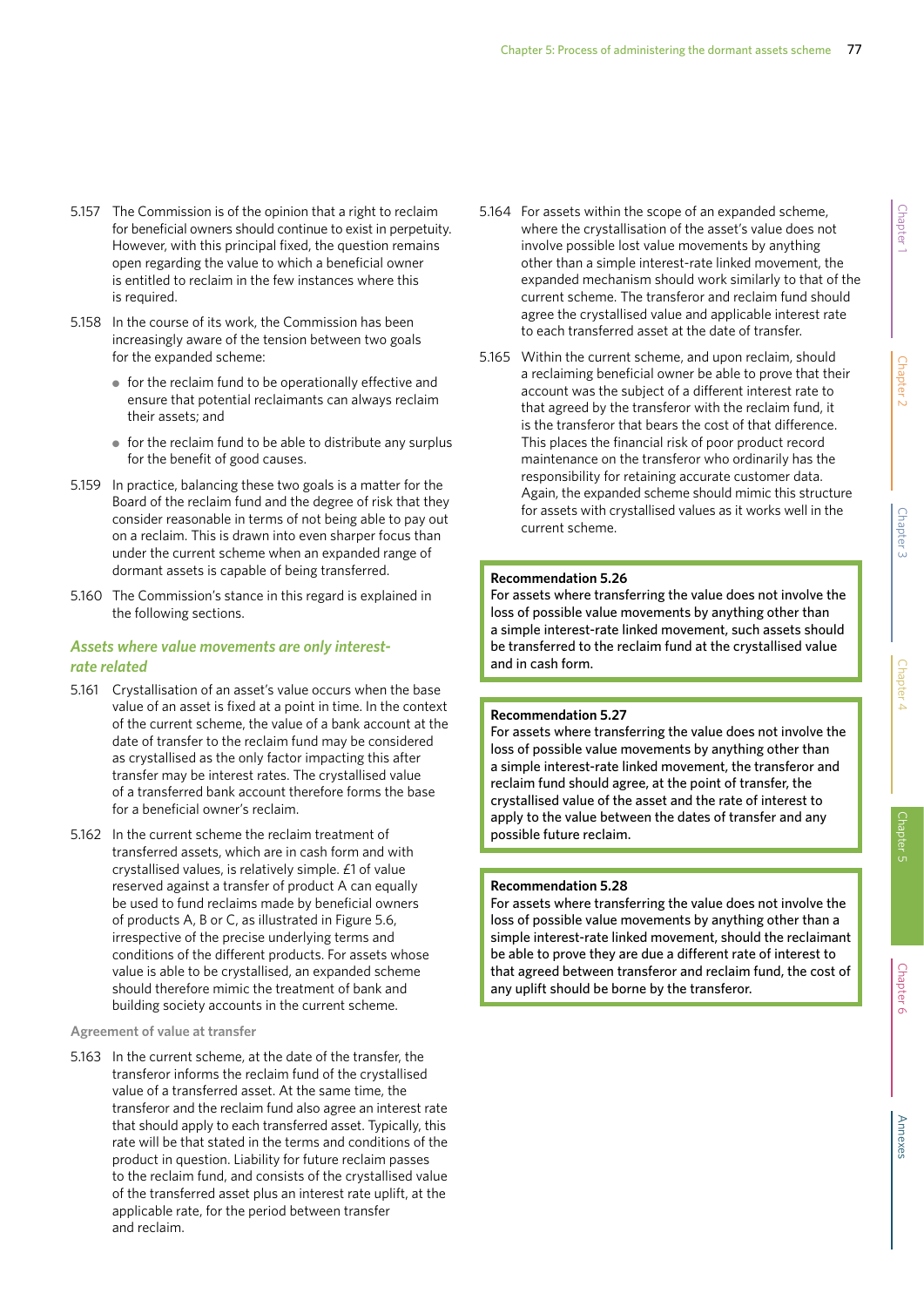

## **Figure 5.6 – Illustration of aggregate reserve being reclaimed by beneficial owners of different products**

#### *Asset values subject to market movements*

- 5.166 In the expanded scheme, there will be some assets which fall within scope of the scheme whose future reclaim value is affected by dynamics other than just an applicable interest rate. This may be due to a range of factors including the value of the asset being driven by open market trading, currency fluctuation or because the underlying components of the asset's value are themselves subject to movements. The two most likely market influencers on value are foreign currency fluctuations and market-tradable assets (e.g. stock market valuations).
- 5.167 Such effects did not require contemplation when establishing the current scheme given the characteristics of bank and building society accounts. The expanded scheme includes such assets, and the Commission has considered the amount to which the beneficial owners of such assets should be entitled to reclaim.
- 5.168 For an expanded scheme, the Commission has considered three possible options for what can be reclaimed by the beneficial owners of assets susceptible to market movements:
	- Option A The asset in its original form, reflecting any market changes in value since transfer;
	- Option B The cash equivalent value of the asset at the point of reclaim, reflecting any market changes in value since transfer; and
	- Option C The cash equivalent value of the asset at the point of transfer, plus an interest uplift between transfer and the point of reclaim.
- 5.169 The Commission does not consider Option A to be a viable option. If implemented, this would mean that the majority of transferred assets would need to continue to be held in their original form. Any reclaim fund would thus be unlikely to ever distribute significant values of assets for the benefit of good causes as, by and large, transferred assets could not be realised.
- 5.170 The most appropriate remaining option for the reclaim of assets susceptible to market movements in an expanded scheme will depend upon which restitution outcome is preferred by Government. The key question is:
	- should reclaimants be restored to an identical cash equivalent position to that had transfer not occurred (Option B); or
	- should reclaimants be restored to a reasonable cash position (Option C).
- 5.171 The Commission cannot decide for the Government which of these outcomes is most desirous. While the Commission has initially explored this issue with the Government, these discussions did not reach a conclusion. This report provides alternative options to address each desired restitution outcome, and will therefore help inform the Government's decision-making process.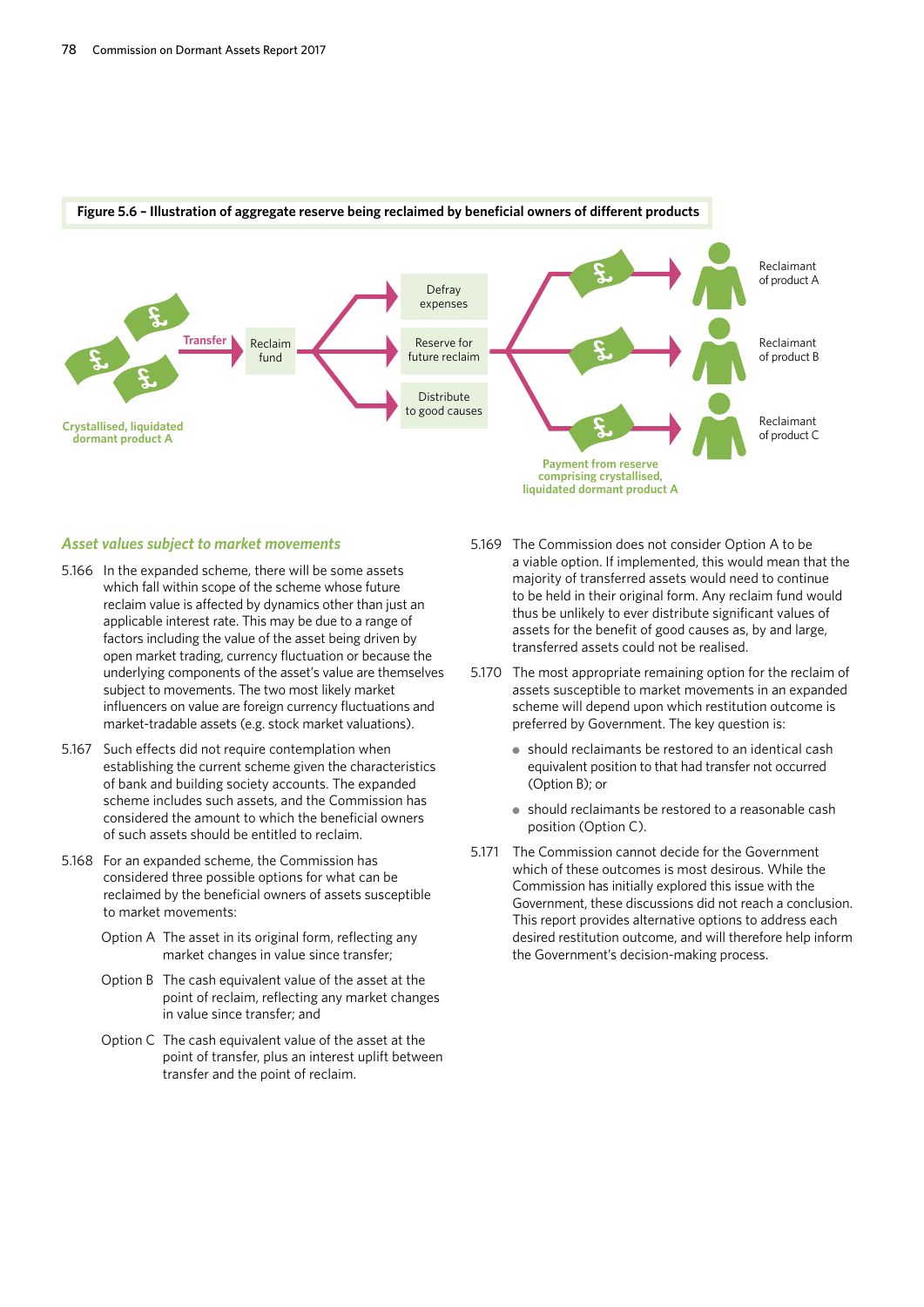## 5.172 The two separate options are explained in the following paragraphs.

|                 | Pros                                                                                                                                                                                                                                                                                                                                                                                                   | Cons                                                                                                                                                                                                                                                                                                                              |
|-----------------|--------------------------------------------------------------------------------------------------------------------------------------------------------------------------------------------------------------------------------------------------------------------------------------------------------------------------------------------------------------------------------------------------------|-----------------------------------------------------------------------------------------------------------------------------------------------------------------------------------------------------------------------------------------------------------------------------------------------------------------------------------|
| <b>Option B</b> | • Facilitates full monetary<br>restitution for beneficial<br>owners<br>• More likely to attract<br>participation from the<br>investment and wealth<br>management industry<br>• Beneficial owners will not<br>be disadvantaged by<br>having assets transferred                                                                                                                                          | • Has an inherently higher<br>level of risk attached to<br>reclaim amounts, which<br>will require more prudent<br>reserving and therefore<br>a lower value of funds<br>distributed for the benefit<br>of good causes<br>Potentially complex to<br>administer and more costly<br>Requires more skilled<br>operations and oversight |
| <b>Option C</b> | Operationally more<br>straightforward so less<br>costly to operate<br>$\bullet$ Risk inherent in reclaim<br>reserving is lower so funds<br>can be distributed for the<br>benefit of good causes at<br>a potentially faster rate<br>• Transferred assets are<br>protected from fluctuations<br>in market values so<br>beneficial owners cannot<br>ultimately reclaim less than<br>the transferred value | Beneficial owners may be<br>disadvantaged by having<br>assets transferred, if<br>market performance<br>exceeds the interest uplift<br>Without full monetary<br>restitution to customers,<br>firms' voluntary<br>participation levels may<br>be lower, particularly in<br>respect of assets currently<br>held in trust             |

# **Option B**

- 5.173 If the central policy decision is that a valid reclaimant is restored to an identical cash-equivalent position as they would have had in the event that a historical transfer to the reclaim fund had not occurred, the only practical way in which the reclaim fund can operate to allow for both reserving for future reclaims and making some distributions for the benefit of good causes, is to construct the mechanism so that the reclaim fund can actively manage the risk of market movements on transferred assets. It should be noted that as no customer can ever be disadvantaged under this scheme option, compared to them continuing to hold the asset, it may have the effect of absolving customers from taking responsibility for their finances by updating their contact details with firms.
- 5.174 For the reclaim fund to make distributions for the benefit of good causes, it has to be able to identify the surplus of transferred assets that will likely not be reclaimed. The reclaim fund does this by reserving for the amount that may be reclaimed in the future. With a requirement for full monetary restitution, reclaim reserving would need to cater for the transferred asset value, future market movements, and a potential additional overlay for exchange-rate movements in respect of non-sterling assets, where asset values are subject to both non-foreign exchange and foreign exchange market movements.

5.175 The goal is thus for the reclaim fund's portfolio of transferred assets to mirror the performance of the original, pre-transfer assets that are reclaimed in the future.

# *Process*

- 5.176 To achieve this mirroring, the reclaim fund could use the received cash equivalent values of transferred assets susceptible to market movements and reinvest these values. Alternatively, the reclaim fund could receive some or all transfers of potentially dormant assets in their original form. This 'in specie transfer' would allow the reclaim fund to actively manage the entire portfolio of transferred assets to match the performance of dormant, transferred assets with equivalent non-transferred assets for the benefit of future reclaimants.
- 5.177 Any in specie assets transferred, but not retained in order to meet future reclaims could be liquidated, and if necessary reinvested, and the surplus distributed for the benefit of good causes.

## *Costs of the option*

- 5.178 Requiring the reclaim fund to meet future reclaims that are based on market and / or currency fluctuations will increase the risk margin that needs to be included within the reclaim fund's reserves. The risk margin may be characterised as an amount over and above that which may be reclaimed under a normalised scenario. This additional margin would act as a safety net should the normalised scenario for reserving prove to be insufficient. This option may also result in the incurring of increased costs in the running of the reclaim fund as a result of increased complexity of operations and oversight.
- 5.179 The reclaim fund risk margin would need to be greater than in other options due to the greater uncertainty of value of future reclaims, based on both a set level of reclaims and on a defined level of risk. Under this option, the Commission would recommend that the reclaim fund Board should set risk parameters based on their responsibilities and in accordance with the expanded scheme enabling legislation. These parameters should then be implemented in terms of an asset-matching and reserving strategy, which would be applied leaving the resultant levels of surplus to be distributed for the benefit of good causes.
- 5.180 Without wishing to diminish the increased complexity of managing multiple assets and lines of stock, many of these tasks could be outsourced, potentially at modest cost. The additional complexity for the reclaim fund is therefore reduced to the need for long-term retention, and matching, of assets against their potential future reclaim liabilities. Therefore under this option, the Commission does not believe this would be unworkable.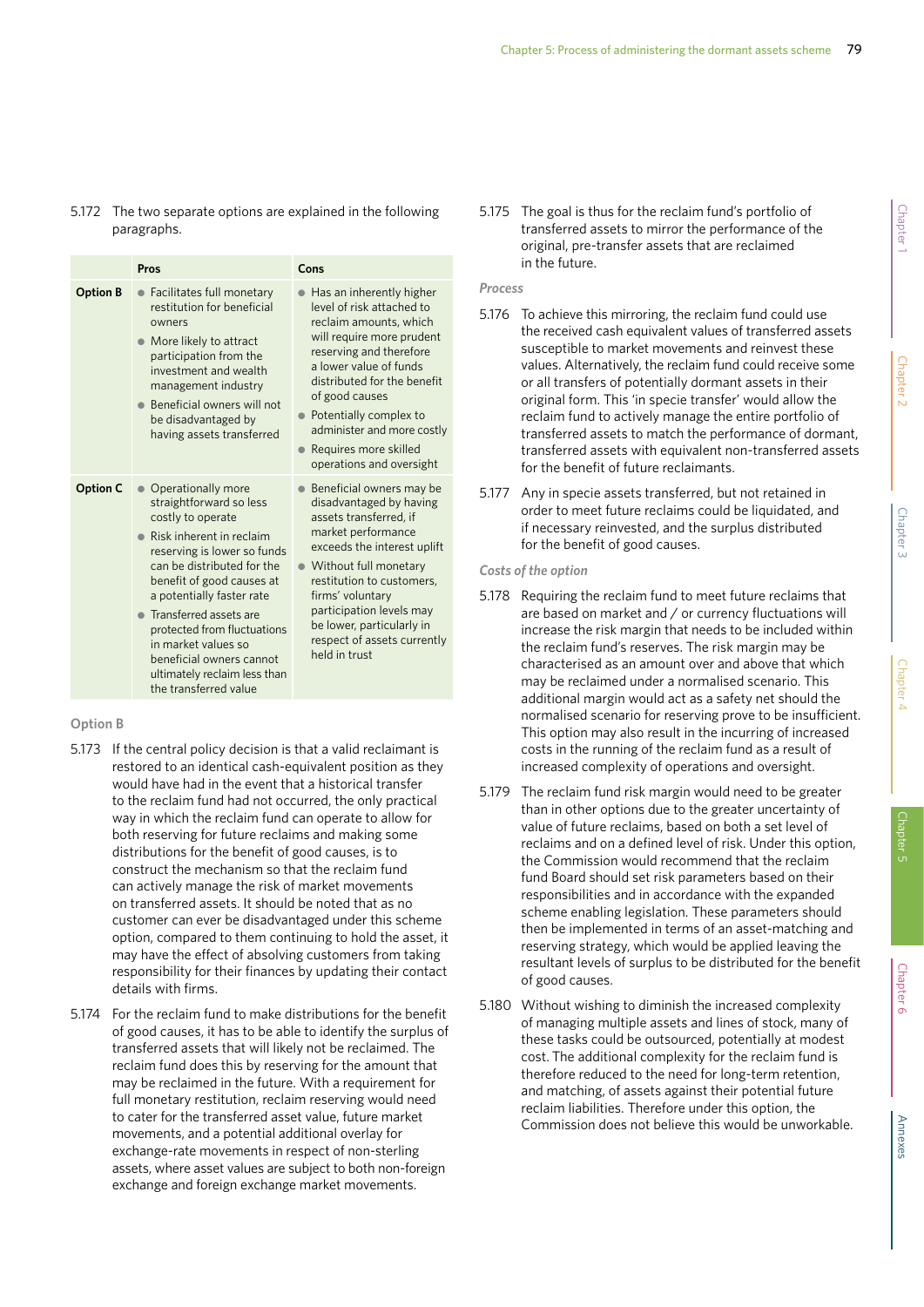5.181 Given the increased complexity of the reclaim fund and the requirement, under this option, for it to effectively act as an asset manager, there will need to be a more involved governance structure than under other options. Accordingly, the individuals overseeing the governance would need to be more skilled, which in turn may both increase costs and decrease the pool of potential individuals able and available to fill such roles.

## *Benefits of the option*

- 5.182 The Commission has given consideration to the appropriate degree of customer protection that should apply to all aspects of an expanded scheme. This has partly resulted in the Commission's recommendation to maintain the right for a beneficial owner to reclaim transferred assets in perpetuity. Additionally however, the most protected reclaim outcome for customers and beneficial owners is to ensure that no individual is in a worse position as a result of a transfer to the scheme than they had been had transfer not occurred. This option would ensure this.
- 5.183 The Commission is aware that a number of assets recommended for inclusion in an expanded scheme have structures which bring an overarching duty of care to customers, such as trusts. Without an undertaking to mirror market movements into the future for the benefit of a possible reclaimant, voluntary participation in an expanded scheme by firms holding such assets may be low. Therefore this option may see greater levels of participation, and therefore value of transferred assets, than the alternatives.

## **Option C**

- 5.184 Should the decision regarding the restitution goal be that it is desirous to return beneficial owners to a reasonable, but not identical, position to that had the transfer not occurred, the reclaim fund mechanism may be simplified in comparison to Option B.
- 5.185 The reclaim value would be based on the transferred value plus some form of value appreciation uplift between the dates of transfer and any reclaim, and would not be tied to market or currency movements.

## *Process*

- 5.186 An asset identified for transfer would be realised into cash, and denominated in sterling if it is originally in a foreign currency, at the point of transfer to the reclaim fund. The record of this value would need to be retained by the transferor.
- 5.187 The disassociation of value from market movement raises the question concerning what form of value appreciation the beneficial owners of transferred assets of this type should be entitled to reclaim. It would clearly be unreasonable for the reclaim value to be fixed in perpetuity at the transferred value without possibilty of appreciation: however there is a range of possibilities for calculating the uplift.
- 5.188 The Commission's view is that with a crystallised, liquidated asset value, the most equitable form of appreciation that should be applied is in the form of an interest rate. At the most basic level, the applicable interest rate could be pegged as being equal to that of inflation. This would cater for changes in the time value of money, but not for any real increase in value between the dates of transfer and reclaim.
- 5.189 Another alternative would be for a flat rate of interest to be applied to all transfers of assets. While simple to calculate and administer for the reclaim fund, this may leave beneficial owners exposed to the risk of large future movements in interest rates. While that may be to the benefit of a reclaimant if interest rates fall, it may also act as a source of discontent if interest rates rise above that of the agreed flat rate. A further alternative would be for the interest rate to be pegged to an interest rate structure that attempts to provide a market rate of return for transferred values over the period between transfer and reclaim.
- 5.190 However, on balance, the Commission's view is that the fairest and most acceptable appreciation calculation to be applied is for interest between the dates of transfer and reclaim to be LIBOR plus a small margin. This would allow the reclaim fund a level of certainty in their reserving calculations, but would also provide reclaimants with value appreciation on their asset based on market rates of interest between transfer and reclaim, perhaps equivalent to what they would have received had they themselves liquidated the asset at the point of transfer to the fund and then invested the result.

## *Costs of the option*

- 5.191 Without restoration of reclaimants to an identical cash-equivalent position as had transfer not occurred, some beneficial owners of transferred assets could be disadvantaged under this option. This may occur if the value of the original asset at the date of reclaim is higher than the cash equivalent value of the asset at the date of transfer plus interest thereon between the dates of transfer and reclaim. However, it is important to note that for such a disadvantage to happen, all of the following events would need to occur:
	- The beneficial owner would need to have disregarded their FCA – and potentially product – responsibilities to maintain current contact details with the transferor;
	- The robust reuniting process would have to have been unsuccessful in reuniting the asset with the beneficial owner. This means that, in accordance with the Commission's discussions with specialist tracing agents which indicate that as many as 95% of gone-away beneficial owners could be traced, they are either in the 5% of people who are untraceable, or they have not acted upon a firm's efforts to reunite them with their assets; and
	- The interest appreciation earned by the transferred asset would still need to be less than the market return earned by an identical asset that had not been transferred.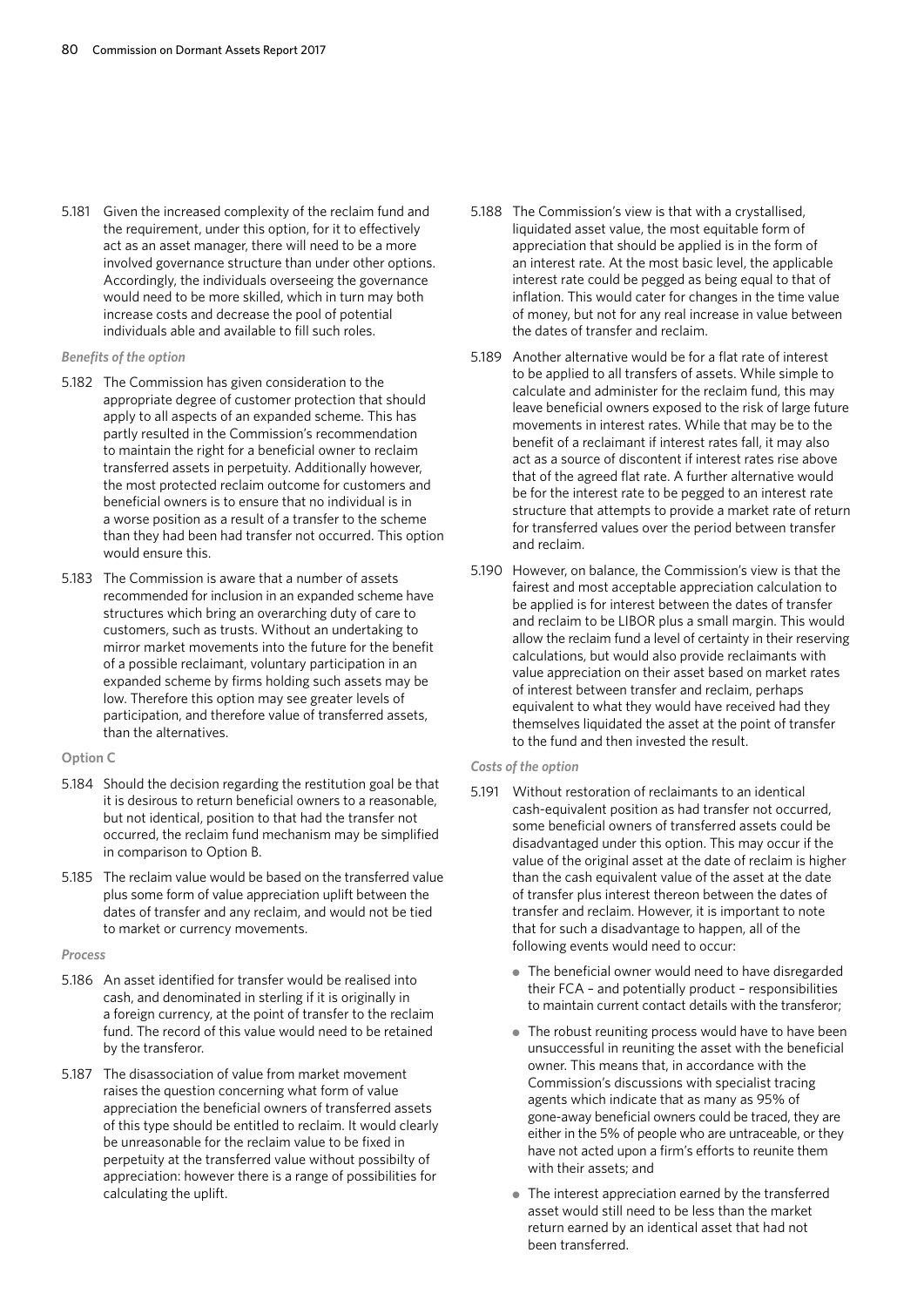- 5.192 The possibility that a small number of customers or beneficial owners may, to some extent, be disadvantaged does however present a risk that potential transferor firms will use this as a reason not to voluntarily participate in an expanded scheme. In turn, while the reserving risk margin may be lower than under alternative options, the aggregate value of transferred assets may also be lower.
- 5.193 It must also be highlighted that market and currency performance can be negative as well as positive, and therefore this option may actually be to the advantage of dormant asset holders if the transfer of their asset results in a crystallisation of the asset's value at a higher point in the market than that which an identical asset obtains at the date of reclaim.

## *Benefits of the option*

- 5.194 This option is more operationally straightforward than a structure to ensure full monetary restitution. Accordingly, the governance requirements are less onerous and the cost burden associated with all aspects of this option are reduced, leading to a lesser degree of cost drag on the total value of transferred assets potentially available for reclaim by beneficial owners or distribution for the benefit of good causes.
- 5.195 Greater reserving certainty is possible under Option C, by virtue of there being greater reclaim value certainty than under Option B, assuming an identical level of reclaims and a defined risk appetite. Interest rate appreciation on a dormant asset would not be directly driven by market movements, and therefore reserving for future reclaims need carry a lesser risk margin than when reserving must cater for wider fluctuations in market performance. The combination of these factors may result in an accelerated rate of distribution of transferred assets for the benefit of good causes than under alternative options.
- 5.196 This option also fixes a reclaim value for all beneficial owners which cannot be eroded by either fees potentially levied on assets that are not transferred, or negative market movements. Accordingly, this option will result in there being appreciating value available for reclaim by a beneficial owner in perpetuity.

## **Conclusion**

- 5.197 Assuming the same level of participation in the expanded scheme between options B and C, Option C has lower risk of reclaim fund reserves being insufficient to meet future reclaims. It is also the lower cost option, and would enable a greater value of transferred dormant assets to be distributed for the benefit of good causes at an earlier stage.
- 5.198 However, the Commission recognises the importance of seeking to provide full restitution to reclaimants as it is felt that this is the fairest and most protected restitution outcome for consumers, be they customers or beneficial owners. While some beneficial owners may lose out if full monetary restitution is implemented and market values fall, this loss is in comparison to alternative restitution structures rather than to the situation had the transfer not taken place.

5.199 The Commission has analysed and discussed at length what it feels are the three broad restitution options outlined in this section. However, it recognises that the implementation of any of these options will only affect a small proportion of transferred assets. Despite this, the selection of the most appropriate option is important, and crucially, hinges on the Government's central view regarding the importance of complete customer protection in the design of an expanded scheme as discussed in paragraphs 5.170–5.171. The most appropriate option can therefore only be recommended once the Government has taken this decision. This decision was not reached by the time of the Commission's report. The Commission recognises that further work is required following its report, to explore the complexity and operational challenges presented by these options and help inform the Government's decision.

## **Recommendation 5.29**

From the beneficial owners' perspective, the fairest and most protected option is for full monetary restitution. The Government should therefore seek to implement an expanded scheme with full monetary restitution. However the Commission recognises that this option is complex and may present significant challenges. A final decision on the restitution structure will require the Government to take a view, balancing the potentially substantial operational and risk management issues of this option, with the willingness of industries to voluntarily participate in an expanded scheme that provides an alternative to full monetary restitution but which limits risk and cost exposure.

**Additional considerations for assets denominated in currencies other than sterling**

- 5.200 Currency movements between the dates of transfer and reclaim may or may not result in a favourable outcome for the reclaimant, and the reclaim fund could conceptually accept transfer of an asset denominated in any currency. Should a valid reclaim be made and require repayment, the reclaim fund could also conceptually make payment in either the denominated currency of the asset, or in sterling.
- 5.201 If Option B is chosen, this may require the reclaim fund to hedge foreign exchange risk. Holding assets denominated in multiple currencies may also require a secondary layer of reserving. In turn, this may mean that cross-fertilisation of asset pools in the manner explained in Paragraph 5.162 to meet reclaims as they arise, would be less all-inclusive with multiple currencies of operation.
- 5.202 The reclaim of assets originally denominated in a currency other than sterling is more complex than their transfer and is dependent upon who bears the risk of currency market movements in the period between the dates of transfer and reclaim. Whether a reclaimant should receive payment of their reclaim in the currency of the original asset or whether this should be in sterling depends upon the outcome of the Government policy decision concerning their desired restitution outcome.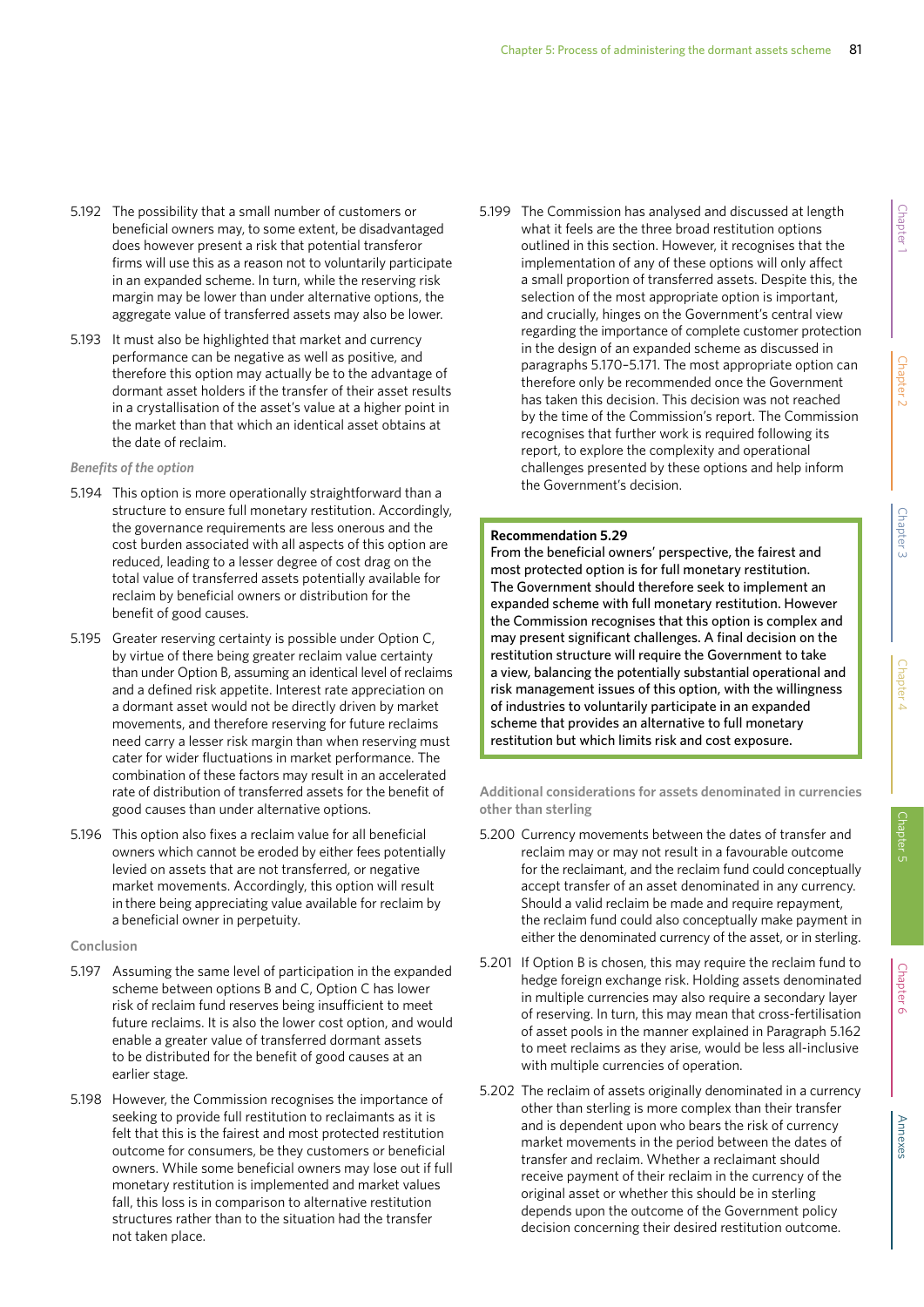- 5.203 The theory underpinning the currency of reclaim payment should be consistent with the choice of restitution outcome. If the Government implements an expanded scheme with full monetary restitution, any currency market risk should be borne by the reclaim fund and reclaim repayment should therefore be in the original currency. This has further implications for any agency agreement between the transferor and reclaim fund to deal with reclaims. The specifics of this should be considered when implementing the expanded scheme, following the Government's response to this report.
- 5.204 If the Government implements an expanded scheme with anything other than full monetary restitution, the reclaim fund need not bear currency-market risk. Indeed, to ensure consistency with other forms of market movement, the reclaim fund should definitively not bear the risk of currency market movements. However, further work and consultation will be required to determine whether this risk should be wholly borne by the transferor, wholly borne by the reclaimant, or borne by some combination of the transferor, reclaimant and reclaim fund.

## **Recommendation 5.30**

Once the Government's decision concerning the desired restitution outcome has been made, further work and consultation should be undertaken. This should determine whether the payment of reclaims should be in sterling or the original pre-transfer currency, and the impact of this upon agency agreements for transferors to meet reclaim payments before seeking subsequent reimbursement from the reclaim fund.

## **Impact of taxation**

5.205 Expanding the range of assets to be covered by the dormant assets scheme potentially increases the number of assets which have a tax wrapper and which are affected by the scheme's provisions. Consideration therefore needs to be given to how the favourable tax status of such products should be treated throughout the process from the point of transfer to potential reclaim or distribution for the benefit of good causes.

## *Tax neutrality*

- 5.206 Under the current scheme, the beneficial owner of a transferred Cash ISA is treated in a tax-neutral manner as on reclaim, they are restored to the position as though the transfer had not occurred, thereby continuing to benefit from the annual allowances for tax-efficient contributions made in the years until transfer of the Cash ISA into the scheme.
- 5.207 In terms of the expanded scheme, the Commission anticipates that a precedent has been established via the current scheme, and therefore any assets within a tax wrapper which are transferred into the expanded scheme should be treated in a similarly tax-neutral manner.

5.208 This tax neutrality would also require HMRC to be comfortable that the principles of taxation as applied to the current scheme would apply to any taxable gains for some of the assets considered within the scope of an expanded scheme.

## *Tax inefficiency*

- 5.209 Separately to the circumstances regarding tax wrappers, in the course of its work, the Commission has become aware that there may be tax inefficiency within the current scheme.
- 5.210 Had the transfer of an asset not occurred, and assuming for simplicity that the earned investment income matched the interest paid to the beneficial owner, no profit would be derived by the bank or building society and therefore no tax would be payable by them. The individual would pay their usual rate of income tax on the interest they receive in each tax year.
- 5.211 Under the current scheme, The Dormant Bank and Building Society Accounts (Tax) Regulations 2011<sup>16</sup> describe the treatment of transferred bank and building society accounts with respect to taxation and arising tax liabilities. In summary, the only point of the transfer and reclaim process at which an income tax liability arises is when the beneficial owner receives payment of a reclaim. At that point, the beneficial owner declares the accrued interest element between the dates of transfer and reclaim, as they would have done on an annual basis had they not lost contact with their asset.
- 5.212 With the addition of the reclaim fund to the process, the bank or building society intermediates between reclaimant and reclaim fund. Accordingly, the bank or building society would again not face a tax liability. A valid reclaimant will receive repayment gross of income tax and therefore still pay income tax on any interest growth arising between the dates of transfer and reclaim. Additionally, during that period however, the reclaim fund will have invested the transferred value and earned investment income. The reclaim fund is subject to corporate tax on this income, irrespective of the fact that if it perfectly matches interest paid to a reclaimant, the reclaim fund would not have generated a gain. It is therefore possible for the same £1 of transferred asset value to be subject to both corporate and income tax if i is subsequently reclaimed by a beneficial owner.

## **Recommendation 5.31**

The impact of a transfer on individual customers should be tax-neutral. Distributions for the benefit of good causes from the reclaim fund should continue to be exempt from tax. The incidence of income tax should be the same as for the current scheme, which is only at the point of a successful reclaim.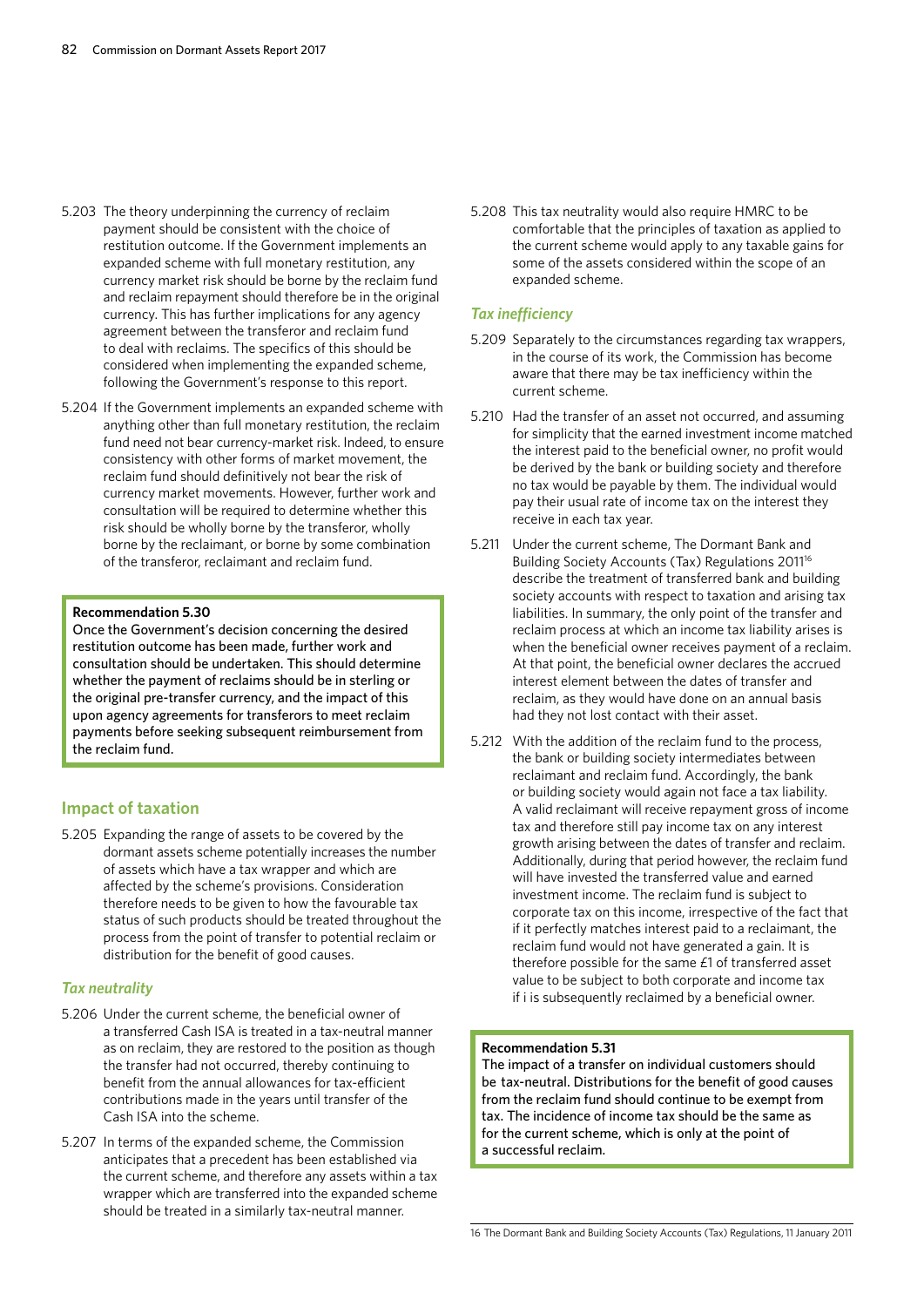The tax treatment of all assets in the current and expanded schemes should be reviewed in order that any potential risk of double taxation is removed.

# **REPORTING THE EFFECTIVENESS AND EFFICIENCY OF THE EXPANDED SCHEME**

- 5.213 Paragraphs 5.82–5.86 describe the HM Treasury report regarding the participation of firms in the current scheme.<sup>17</sup> However, even had sufficient data been readily available for HM Treasury to make an assessment of the effectiveness of reuniting activity or extensiveness of participation within firms, an expanded scheme will significantly complicate this review and analysis.
- 5.214 Obtaining an answer to the questions of effectiveness and extensiveness with a widely expanded range of assets will require a correspondingly wide range of industry and product technical knowledge and likely considerable data-analytics power.

# **Monitoring the effectiveness of reuniting efforts and the extensiveness of voluntary participation**

- 5.215 The Commission hopes that its recommendations concerning the disclosure of information by firms about the aggregate value of potentially dormant balances they hold, as discussed in Paragraphs 5.88–5.90, will help to address some of the difficulty in answering critical questions pertaining to the current scheme. The disclosure will have the additional benefit of assisting with wider awareness of the issue of dormant assets.
- 5.216 However, even with the changes to the disclosure requirements, given the complexity of the expanded scheme, the best party to review the effectiveness of reuniting efforts made by participants, and the extensiveness of voluntary participation, may be the reclaim fund. The reclaim fund sits in the centre of all processes impacted by transfer, reclaim and reserving, and may therefore be best positioned to form a view on these processes.
- 5.217 Under the current scheme, the reclaim fund has minimal need or scope to monitor the overall operation of the scheme. This empowerment should be granted with a requirement for the reclaim fund to submit periodic reports to the Government with appropriate recommendations concerning how these two critical aspects may be improved on an ongoing basis.

5.218 In the fullness of time, and if participation levels are lower than expected, the output of this monitoring and reporting to the Government may include a recommendation to move from a voluntary scheme to one which requires mandatory firm participation. It may also recommend the inclusion of additional types of assets within the scope of the expanded scheme.

# **Monitoring the reclaim fund**

5.219 One aspect that it would be inappropriate for the reclaim fund to report on is the efficiency and effectiveness of its own operation, and especially the balance it strikes between reserving for future reclaims and making distributions of any surplus for the benefit of good causes. This should continue to be independently reviewed.

## **Recommendation 5.33**

The reclaim fund should review the expanded scheme every three years from launch and, where necessary, make recommendations for its improvement to the responsible Secretary of State. This review should hold at its core two critical questions: how effective are firms' reuniting efforts, and how extensive is voluntary participation in the expanded scheme.

## **Recommendation 5.34**

The efficiency and effectiveness of the reclaim fund operation should additionally be independently reviewed every five years, with recommendations made to the responsible Secretary of State regarding any possible improvements.

<sup>17</sup> HM Treasury, Review of Dormant Bank and Building Society Accounts Act 2008, 27 March 2014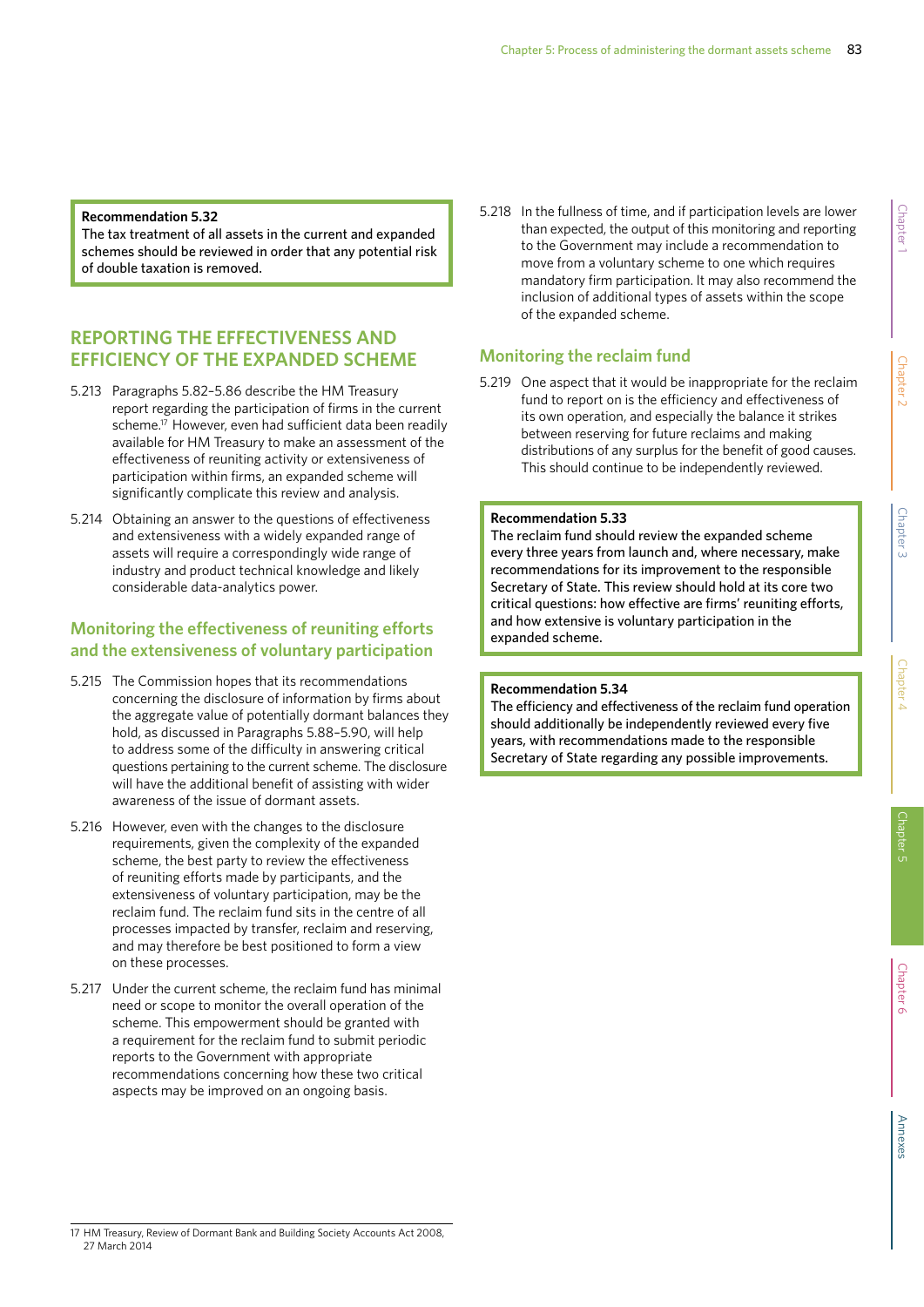# **Chapter 6: Legislation and regulation**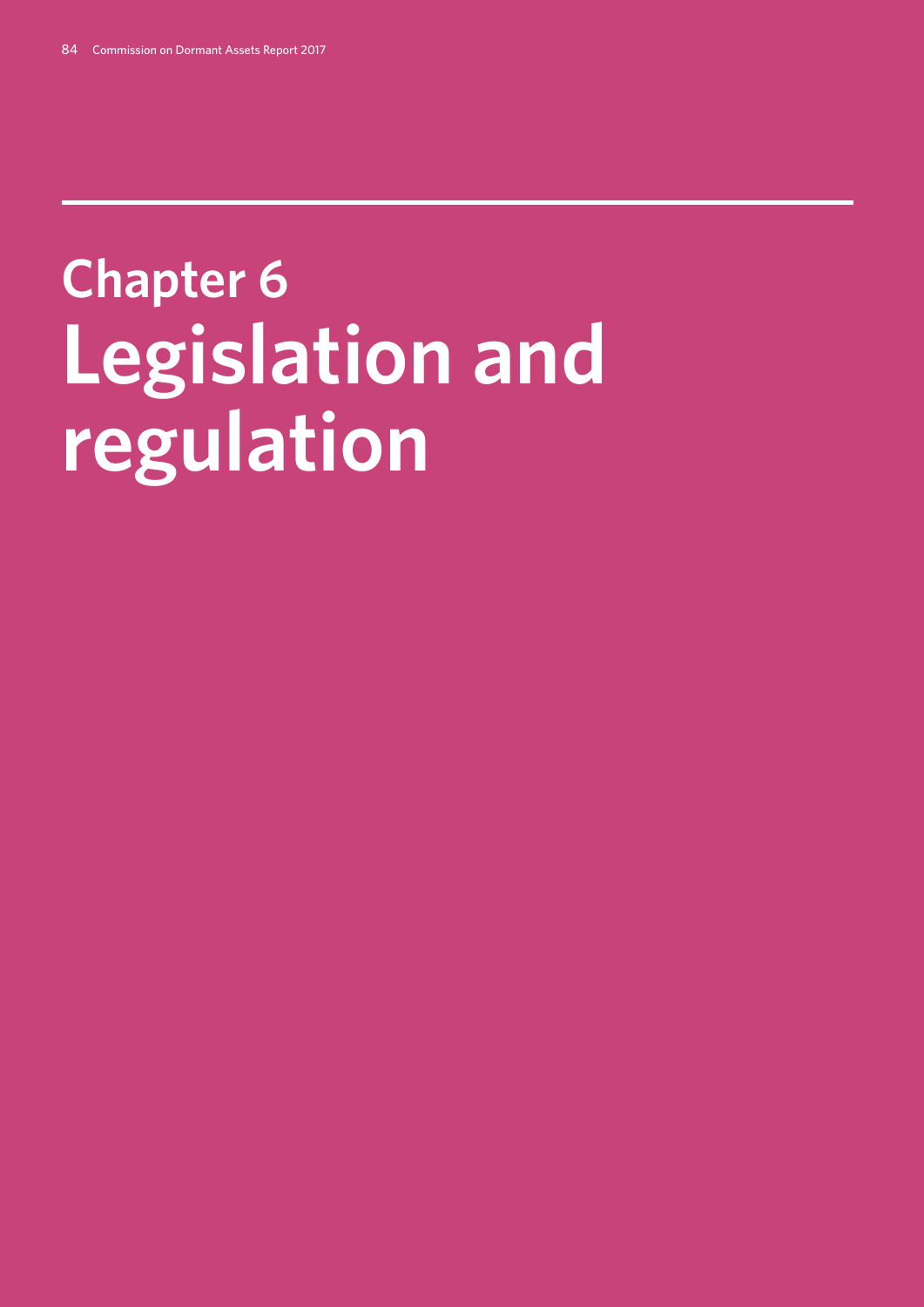# **SUMMARY**

At the outset of its work, the Commission decided that it should not be constrained by the existing legal and regulatory status quo and that, where appropriate, it should identify potential hurdles to an expanded scheme, and suggest ways to overcome them.

The Dormant Bank and Building Society Accounts Act 2008 provided the legislative framework for the current scheme. In making recommendations to expand the current scheme and bring more industries and asset types into scope, the Commission anticipates that legislative changes will be required to enable this.

These changes will have to deal with the provisions for new definitions of dormancy, and their application to UK-domiciled assets (regardless of the residency of the beneficial owner). In addition, amendments to trust law will also be required to absolve trustees of liability, and to the Financial Conduct Authority's Collective Investment Schemes sourcebook to grant authority to investment fund managers, so that both can participate in the scheme, and transfer into it the dormant assets they currently hold.

This chapter sets out a table summarising the legal or regulatory changes that may be necessary as a result of some of the Commission's recommendations. This is followed by a further table summarising other recommendations made by the Commission that do not require immediate change to legislation or regulation.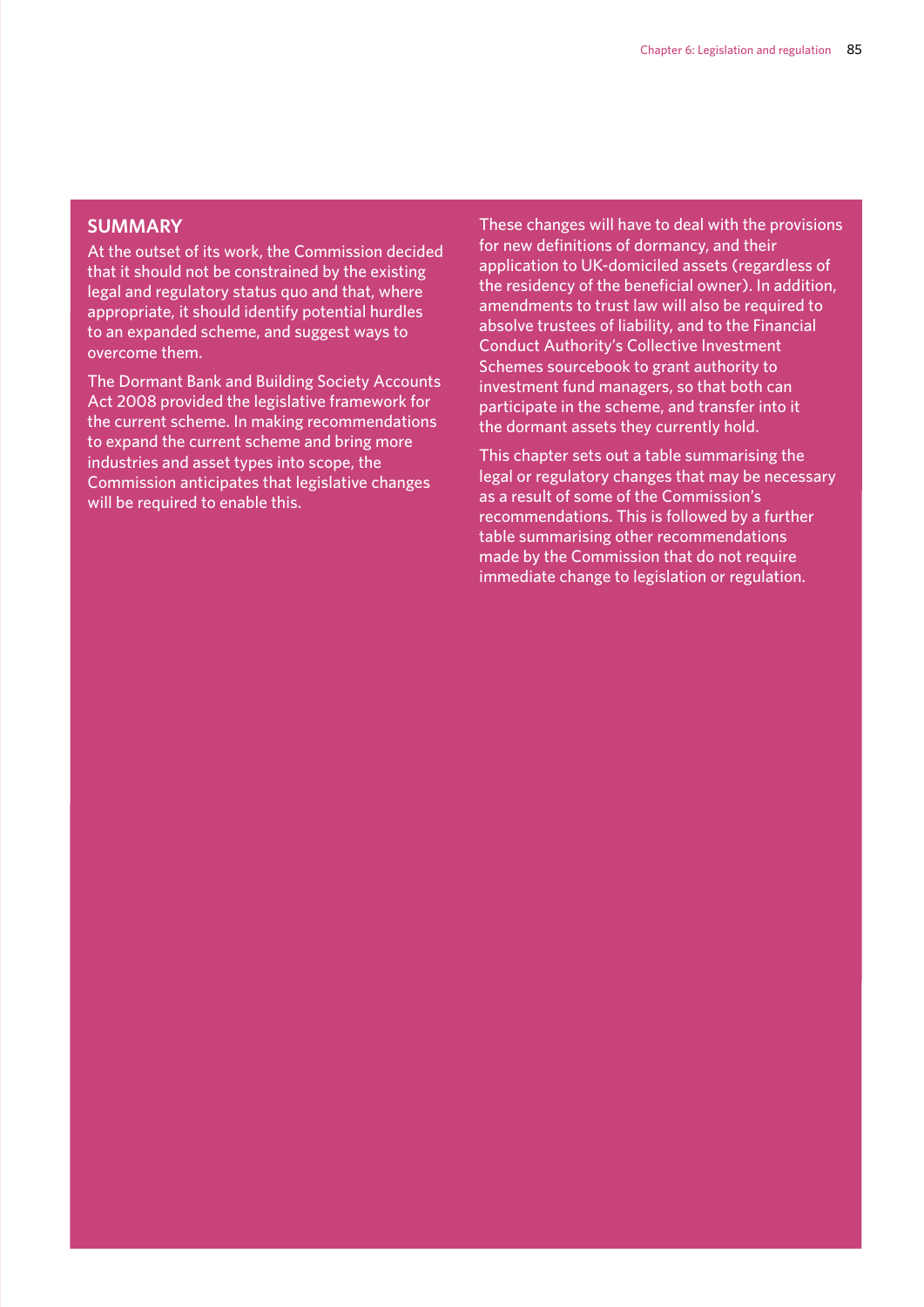# **CURRENT POSITION**

- 6.1 The Dormant Bank and Building Society Accounts Act 2008 (the Act) provides the legislative framework under which the current scheme operates. The Act was enacted on 26 November 2008 and provides for the operation of a dormant accounts scheme that includes bank accounts held by bank and building societies only.
- 6.2 The Commission's recommendations for amending the existing Act to facilitate the expansion of the existing scheme and the improved administration of the current one are set out in Chapter 5. The Commission would like to maintain the existing right, set out in section 1(2)(b) of the existing Act, of customers to reclaim any transferred amount from the reclaim vehicle at any time.
- 6.3 The existing Act provides that reclaim liability passes from the transferor to a reclaim fund with the transfer of the relevant asset (section 1(2)). The Commission considers that it is essential that this same principle is applied to any new assets that are included in the scope of an expanded scheme and subsequently transferred to a reclaim fund. To achieve this, it may be necessary to specifically extinguish liability from the transferor so that the transfer of liability to a reclaim fund is beyond doubt. The Financial Conduct Authority's Client Assets sourcebook (CASS) rules may also need to be amended to align with this, in particular CASS rules 6.2.10, 6.2.14, 7.11.50 and 7.11.54.<sup>1</sup>

# **LEGAL AND REGULATORY IMPLICATIONS OF AN EXPANDED SCHEME**

- 6.4 To enable an expanded dormant assets scheme to operate there will need to be some form of enabling legislation, being either amendments to the existing Act and / or a new act dealing with the provisions for an expanded scheme. Enabling legislation will deal with issues such as dormancy definition, transfer of reclaim liability from the transferring institution to a reclaim vehicle, and application of the scheme to UK-domiciled assets regardless of the residency of the owner or beneficiary.
- 6.5 In addition to enabling legislation, there will also be other consequential amendments to existing law and regulation required to facilitate the ongoing operation and expansion of the current scheme.

# **Trust law**

6.6 The Commission makes recommendations to enable trustees to transfer dormant assets out of a trust vehicle and into an expanded scheme. The main examples of where this might occur is for an authorised Unit Trust where a professional trustee oversees the vehicle, and for insurance and pensions assets held in trust.

- 6.7 To encourage participation in the scheme by investment vehicles that are managed by trustees and insurance and pensions assets that are held in trust, the Commission recommends discharging trustees from their obligations to investors where trustees choose to contribute dormant assets to the expanded scheme. This will need to be reflected in the enabling legislation and the various trusts and trustee acts that govern the operation of trusts in the UK.
- 6.8 In addition, most investment funds are managed and controlled by an independent investment manager, which means that authority for the manager to instruct the custodian / depositary to release assets in circumstances where the account holder's investment is deemed to be dormant will need to be created.

## **Recommendation 6.1**

Trust law should be amended to allow trustees to transfer genuinely dormant trust assets to an expanded scheme and to absolve them of any liability for making such a transfer.

#### **Recommendation 6.2**

For regulated funds, the Financial Conduct Authority's Collective Investment Schemes sourcebook should be amended to facilitate the transfer of dormant assets by the custodian / depositary to the expanded reclaim fund. For unregulated funds, authority to make such a transfer will need to be included in the applicable fund's constitutional documents.

<sup>1</sup> Financial Conduct Authority, Client Assets Sourcebook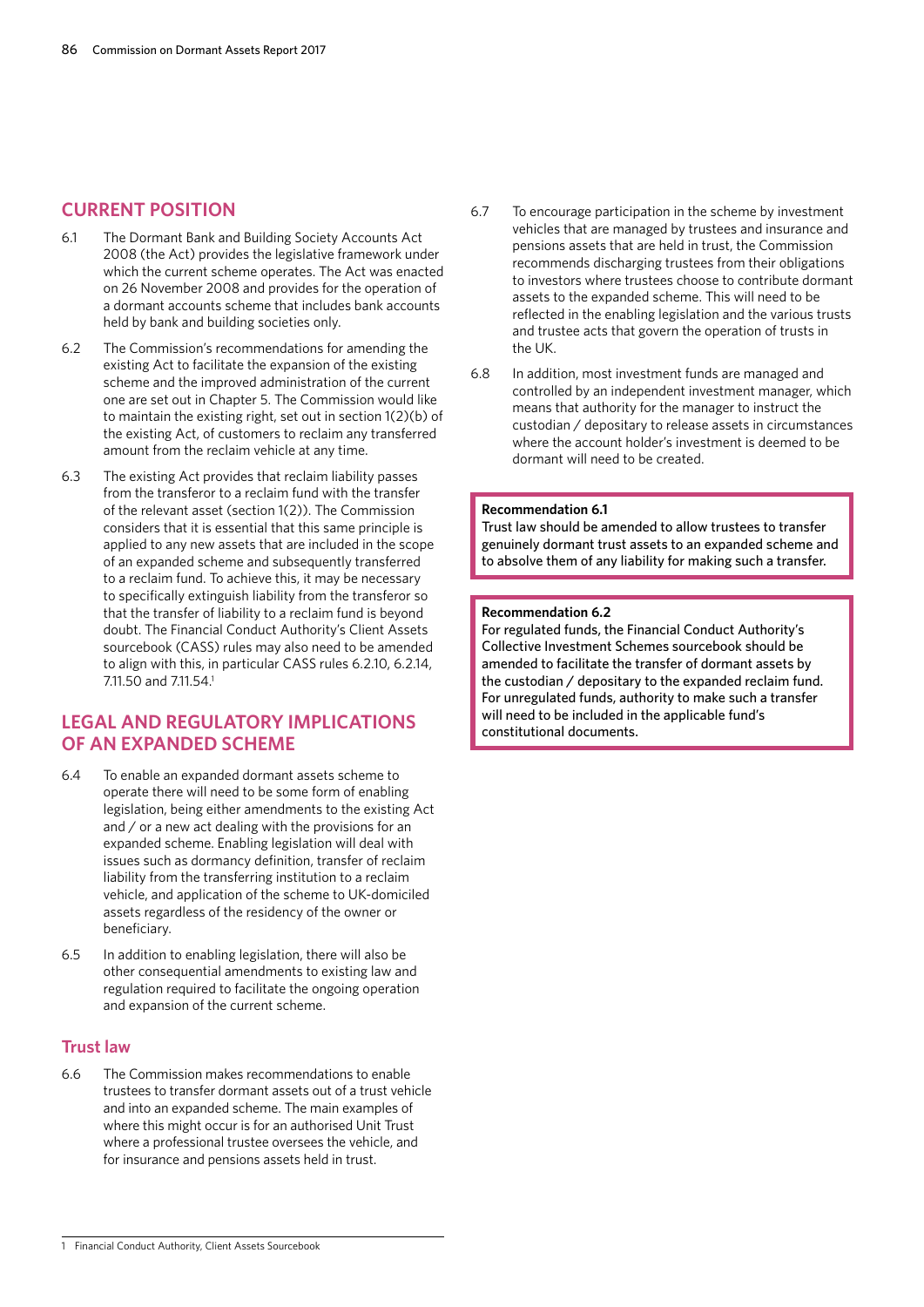# **TABLE OF LEGAL AND REGULATORY PROVISIONS REQUIRING INTRODUCTION OR AMENDMENT**

Figure 6.1 sets out the areas of law and regulation that the Commission has identified as requiring amendment or introduction as a result of its recommendations, grouped by broad legal and regulatory themes. The table thus serves as a summary of legal and / or regulatory changes that might be necessary as a result of the Commission's recommendations. More work by Government will be required to determine the best way of implementing the neccessary changes.

## **Figure 6.1 – Legal and regulatory provisions requiring introduction or amendment**

|      | Theme 1: Recommendations which require changes to be made to the existing Act                                                                                                                                                                                                                                                             |                                                                                                                                                                                                                                     |
|------|-------------------------------------------------------------------------------------------------------------------------------------------------------------------------------------------------------------------------------------------------------------------------------------------------------------------------------------------|-------------------------------------------------------------------------------------------------------------------------------------------------------------------------------------------------------------------------------------|
|      | Number Recommendation                                                                                                                                                                                                                                                                                                                     | <b>Notes</b>                                                                                                                                                                                                                        |
| 1.1  | The alternative dormant accounts scheme should be abolished, given the lack of<br>take up to date and that there will be no equivalent alternative schemes proposed for<br>other asset types.                                                                                                                                             | The provisions of the existing Act providing for the<br>alternative scheme should be repealed - s2 and s13.                                                                                                                         |
| 5.10 | The Act should be amended to stipulate there be only a single reclaim fund. This fund<br>should be reconstituted and have significant ongoing private-sector expertise.                                                                                                                                                                   | The existing Act provides for the existence of more<br>than one reclaim vehicle - s5. New provisions will be<br>required to limit the scheme to a single reclaim fund.                                                              |
| 5.21 | Should further clarification be required, enabling legislation should include provision<br>that a transferor retaining data to validate the reclaim of transferred assets does not<br>contravene data protection legislation.                                                                                                             |                                                                                                                                                                                                                                     |
|      | Theme 2: Additions to the existing Act (or a new act)                                                                                                                                                                                                                                                                                     |                                                                                                                                                                                                                                     |
|      | Number Recommendation                                                                                                                                                                                                                                                                                                                     | <b>Notes</b>                                                                                                                                                                                                                        |
| 1.4  | The Commission recognises the Government position is that dormant NS&I assets<br>are used for public benefit, but recommends that the Government reconsiders<br>whether these, excluding Premium Bonds, are included in an expanded dormant<br>assets scheme.                                                                             |                                                                                                                                                                                                                                     |
| 2.1  | The assets comprised in the endowment, term insurance, pension, annuity,<br>whole-of-life, drawdown and investment bond products set out in Figures 2.1 and 2.2<br>should be included within an expanded dormant assets scheme and that any transfer<br>of assets to the reclaim fund is made in a cash form.                             | Dormancy of assets may also be defined by<br>industry guidance.                                                                                                                                                                     |
| 2.5  | General insurance should be excluded from an expanded dormant assets scheme,<br>with the exception of uncashed cheque payments due to clients that sit either with<br>insurers or brokers.                                                                                                                                                | Only need to include provision to capture unclaimed<br>cheques as general insurance is not currently in<br>scope of the existing scheme.                                                                                            |
| 3.1  | Cash and non-cash investment and wealth management assets, with both<br>currently crystallised and not currently crystallised values, should be included<br>in an expanded scheme.                                                                                                                                                        | Dormancy of assets may also be defined by<br>industry guidance. Financial Conduct Authority's<br>Collective Investment Schemes sourcebook (COLL)<br>6.8.4 would also require amendment to enable<br>transfer to an expanded scheme. |
| 5.1  | The existing reclaim fund should become structurally separate from the Co-operative<br>Group and be reconstituted, retaining a strong commercial focus. The Government,<br>in consultation with various parties including the existing reclaim fund and its parent,<br>should undertake a process to determine the best future structure. |                                                                                                                                                                                                                                     |
| 5.2  | The governance of the reclaim fund should provide for the Chair and other directors<br>to be appointed by Government through a process which appropriately reflects the<br>reclaim fund's structure.                                                                                                                                      |                                                                                                                                                                                                                                     |
| 5.9  | The reclaim fund managing an expanded scheme must comply with the<br>recommendations in Part A of Chapter 5. If these are implemented, then the reclaim<br>fund administering the mechanism of the expanded scheme should continue to be RFL.                                                                                             | If Reclaim Fund Ltd continues to administer the<br>expanded scheme, this may be enshrined in<br>legislation.                                                                                                                        |
| 5.12 | The expense of obtaining advice from a technical panel and other outside expertise<br>should be classified as a defrayed expense and therefore may be funded from the value<br>of transferred assets. The Act should be modified, and any enabling legislation<br>expressly permit this.                                                  |                                                                                                                                                                                                                                     |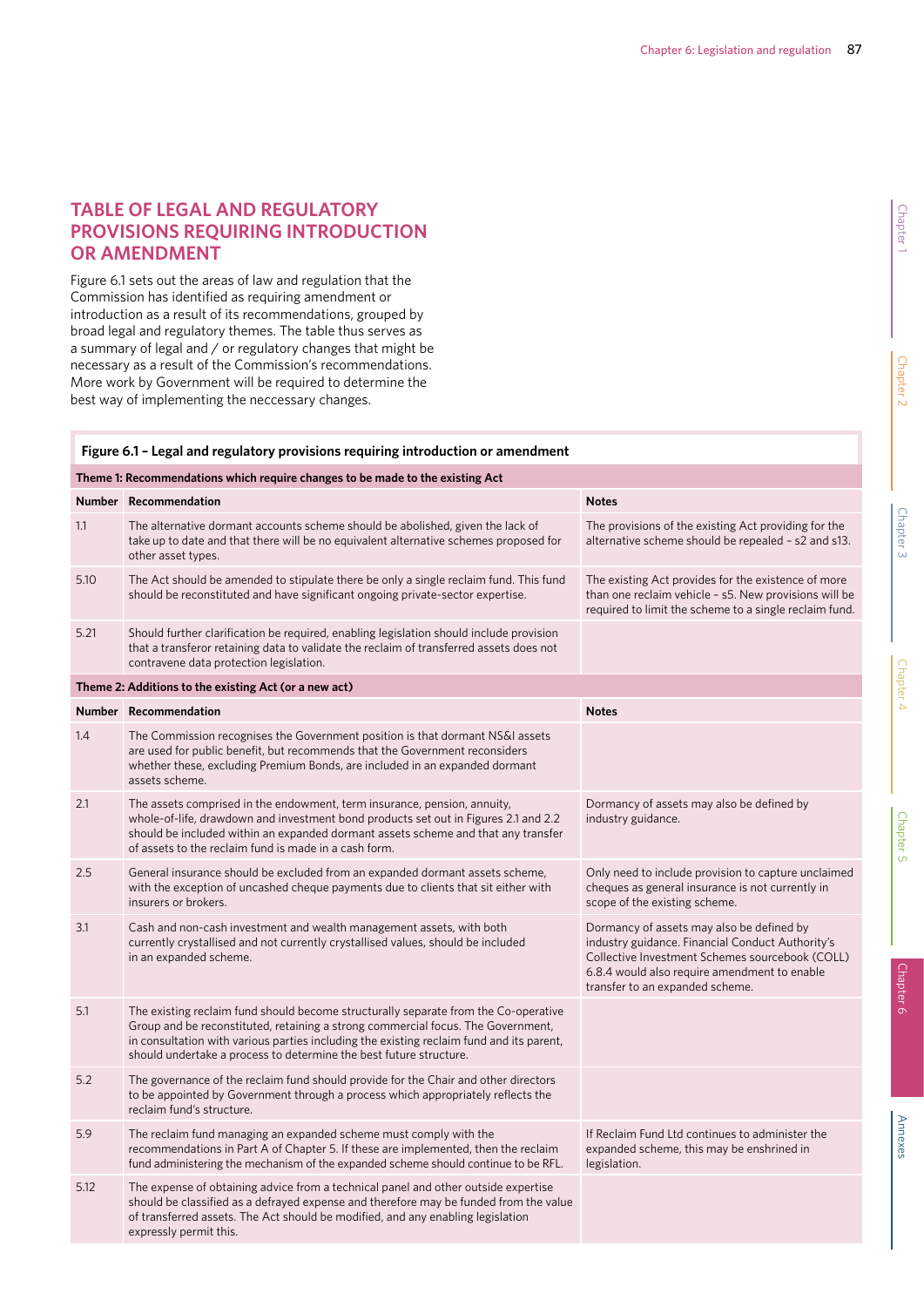| 5.26 | For assets where transferring the value does not involve the loss of possible value<br>movements by anything other than a simple interest-rate linked movement, such<br>assets should be transferred to the reclaim fund at the crystallised value and in<br>cash form.                                                                                                                                                                                                                                                                                                                                                                                                                                                        |                                                                                                                                                                                   |
|------|--------------------------------------------------------------------------------------------------------------------------------------------------------------------------------------------------------------------------------------------------------------------------------------------------------------------------------------------------------------------------------------------------------------------------------------------------------------------------------------------------------------------------------------------------------------------------------------------------------------------------------------------------------------------------------------------------------------------------------|-----------------------------------------------------------------------------------------------------------------------------------------------------------------------------------|
| 5.28 | For assets where transferring the value does not involve the loss of possible value<br>movements by anything other than a simple interest-rate linked movement, should<br>the reclaimant be able to prove they are due a different rate of interest to that agreed<br>between transferor and reclaim fund, the cost of any uplift should be borne by<br>the transferor.                                                                                                                                                                                                                                                                                                                                                        | The existing Act provides for interest to be<br>considered, s8(1), but is not specific about how to<br>resolve issues where it is difficult to determine what<br>interest is due. |
| 5.29 | From the beneficial owners' perspective, the fairest and most protected option is for<br>full monetary restitution. The Government should therefore seek to implement an<br>expanded scheme with full monetary restitution. However the Commission recognises<br>that this option is complex and may present significant challenges. A final decision<br>on the restitution structure will require the Government to take a view, balancing the<br>potentially substantial operational and risk management issues of this option, with the<br>willingness of industries to voluntarily participate in an expanded scheme that provides<br>an alternative to full monetary restitution but which limits risk and cost exposure. | Legislation will need to reflect whichever option<br>the Government decides to implement.                                                                                         |
| 5.30 | Once the Government's decision concerning the desired restitution outcome has been<br>made, further work and consultation should be undertaken. This should determine<br>whether the payment of reclaims should be in sterling or the original pre-transfer<br>currency, and the impact of this upon agency agreements for transferors to meet<br>reclaim payments before seeking subsequent reimbursement from the reclaim fund.                                                                                                                                                                                                                                                                                              |                                                                                                                                                                                   |
| 5.33 | The reclaim fund should review the expanded scheme every three years from launch<br>and, where necessary, make recommendations for its improvement to the responsible<br>Secretary of State. This review should hold at its core two critical questions: how<br>effective are firms' reuniting efforts, and how extensive is voluntary participation in the<br>expanded scheme.                                                                                                                                                                                                                                                                                                                                                |                                                                                                                                                                                   |
| 5.34 | The efficiency and effectiveness of the reclaim fund operation should additionally be<br>independently reviewed every five years, with recommendations made to the<br>responsible Secretary of State regarding any possible improvements.                                                                                                                                                                                                                                                                                                                                                                                                                                                                                      |                                                                                                                                                                                   |
| 6.1  | Trust law should be amended to allow trustees to transfer genuinely dormant trust                                                                                                                                                                                                                                                                                                                                                                                                                                                                                                                                                                                                                                              |                                                                                                                                                                                   |
|      | assets to an expanded scheme and to absolve them of any liability for making such<br>a transfer.                                                                                                                                                                                                                                                                                                                                                                                                                                                                                                                                                                                                                               |                                                                                                                                                                                   |
|      | Theme 3: Regulatory changes                                                                                                                                                                                                                                                                                                                                                                                                                                                                                                                                                                                                                                                                                                    |                                                                                                                                                                                   |
|      | Number Recommendation                                                                                                                                                                                                                                                                                                                                                                                                                                                                                                                                                                                                                                                                                                          | <b>Notes</b>                                                                                                                                                                      |
| 3.2  | Enabling legislation covering an expanded scheme should take precedence over<br>existing CASS and COLL rules, which should be modified if necessary to align with the<br>enabling legislation.                                                                                                                                                                                                                                                                                                                                                                                                                                                                                                                                 | CASS and COLL rules to be amended as required.                                                                                                                                    |
| 5.8  | All firms that have potentially dormant assets should produce an annual assessment<br>of the levels of assets held within the firm which cannot be reunified with beneficial<br>owners. This assessment should include the aggregate value and number of affected<br>beneficial owners on an asset-by-asset basis, and be included in annual reports.<br>Adoption of this disclosure should be in place within three years of the date of<br>this report.                                                                                                                                                                                                                                                                      | FCA rules to be amended to introduce this<br>requirement.                                                                                                                         |
| 5.14 | The FCA should recognise the agreed, standardised tracing and reuniting procedures<br>developed on an industry-by-industry basis. Once recognised, transferors should<br>adhere to this procedure as a component of their responsibilities to customers and<br>irrespective of participating in the expanded scheme.                                                                                                                                                                                                                                                                                                                                                                                                           | See also Recommendation 5.13. Once tracing<br>procedures have been developed, these may need<br>to be incorporated into the existing Act.                                         |
| 5.15 | The agreed procedure to reunite beneficial owners with their assets should be<br>proportional to the value of potentially dormant assets. A stepped procedure may<br>result. The financial cost of reuniting efforts for a corporate group should not exceed<br>the total value of the beneficial owner's potentially dormant assets within that<br>corporate group, and this cost should be borne by the corporate group and not the<br>beneficial owner.                                                                                                                                                                                                                                                                     | See also Recommendation 5.13. Once tracing<br>procedures have been developed, these may need<br>to be incorporated into the existing Act.                                         |
| 6.2  | For regulated funds, the Financial Conduct Authority's Collective Investment Schemes<br>sourcebook should be amended to facilitate the transfer of dormant assets by the<br>custodian / depositary to the expanded reclaim fund. For unregulated funds, authority<br>to make such a transfer will need to be included in the applicable fund's constitutional<br>documents.                                                                                                                                                                                                                                                                                                                                                    |                                                                                                                                                                                   |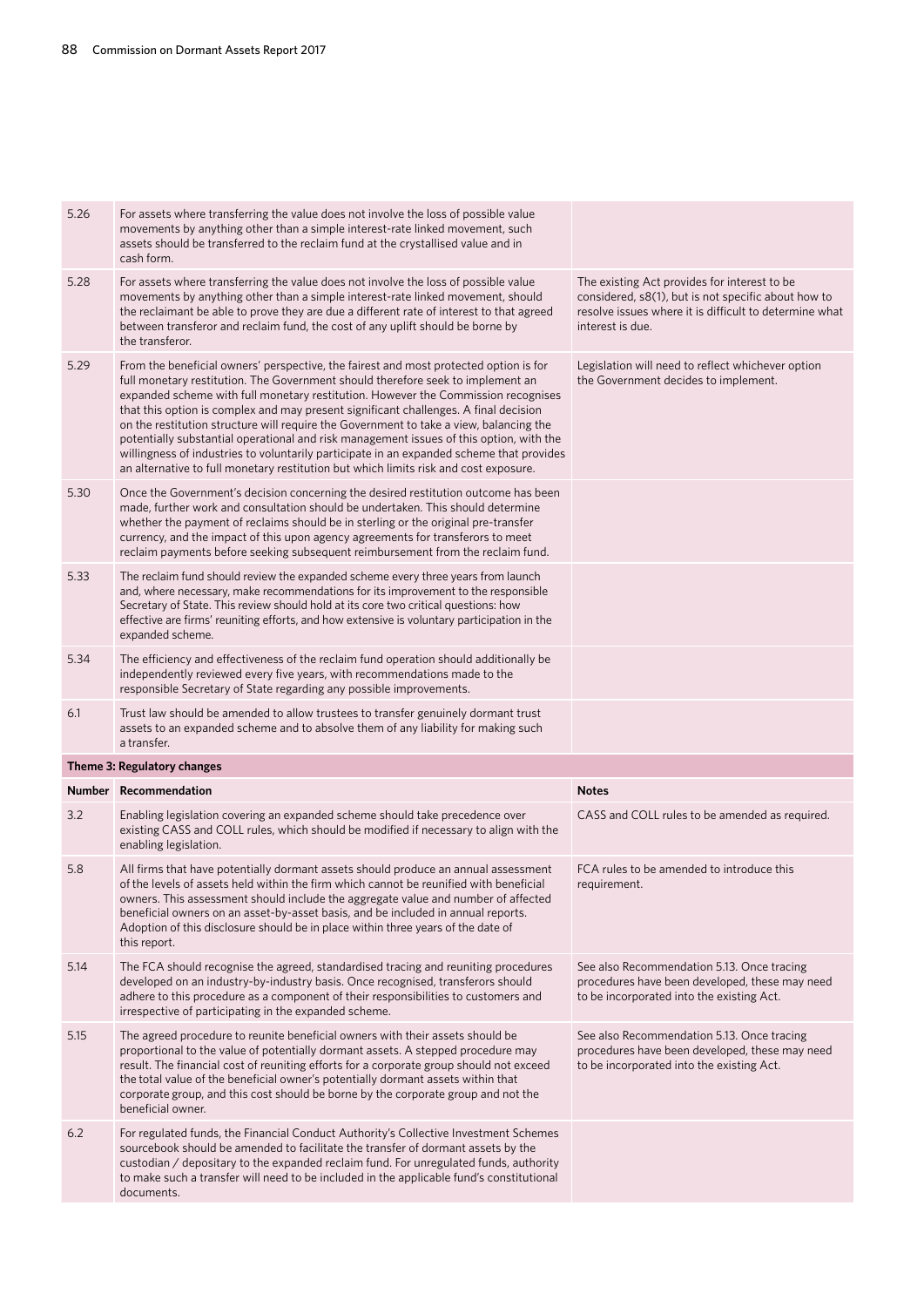| Theme 4: Changes to HM Revenue and Customs tax rules |                                                                                                                                                                                                                                                                                                                          |              |  |  |
|------------------------------------------------------|--------------------------------------------------------------------------------------------------------------------------------------------------------------------------------------------------------------------------------------------------------------------------------------------------------------------------|--------------|--|--|
|                                                      | Number Recommendation                                                                                                                                                                                                                                                                                                    | <b>Notes</b> |  |  |
| 5.31                                                 | The impact of a transfer on individual customers should be tax-neutral. Distributions<br>for the benefit of good causes from the reclaim fund should continue to be exempt<br>from tax. The incidence of income tax should be the same as for the current scheme,<br>which is only at the point of a successful reclaim. |              |  |  |
| 5.32                                                 | The tax treatment of all assets in the current and expanded schemes should be<br>reviewed in order that any potential risk of double taxation is removed.                                                                                                                                                                |              |  |  |

For completeness, the following is a list of the recommendations that do not require any changes to legislation or regulation.

| Chapter 1        |                   |      |                   |  |  |  |  |  |
|------------------|-------------------|------|-------------------|--|--|--|--|--|
| 1.2              | 1.3               | 1.5  | 1.6               |  |  |  |  |  |
| <b>Chapter 2</b> |                   |      |                   |  |  |  |  |  |
| 2.2              | 2.3               | 2.4  | 2.6               |  |  |  |  |  |
| Chapter 4        |                   |      |                   |  |  |  |  |  |
| 4.1              | 4.2               | 4.3  |                   |  |  |  |  |  |
| Chapter 5        |                   |      |                   |  |  |  |  |  |
| 5.3              | 5.4               | 5.5  | 5.6               |  |  |  |  |  |
| 5.7              | 5.11              | 5.13 | 5.16              |  |  |  |  |  |
| 5.17             | 5.18              | 5.19 | 5.20              |  |  |  |  |  |
| 5.22             | 5.23              | 5.24 | 5.25              |  |  |  |  |  |
| 5.27             | $\qquad \qquad -$ | -    | $\qquad \qquad -$ |  |  |  |  |  |
| Annex C          |                   |      |                   |  |  |  |  |  |
| AC1              |                   |      |                   |  |  |  |  |  |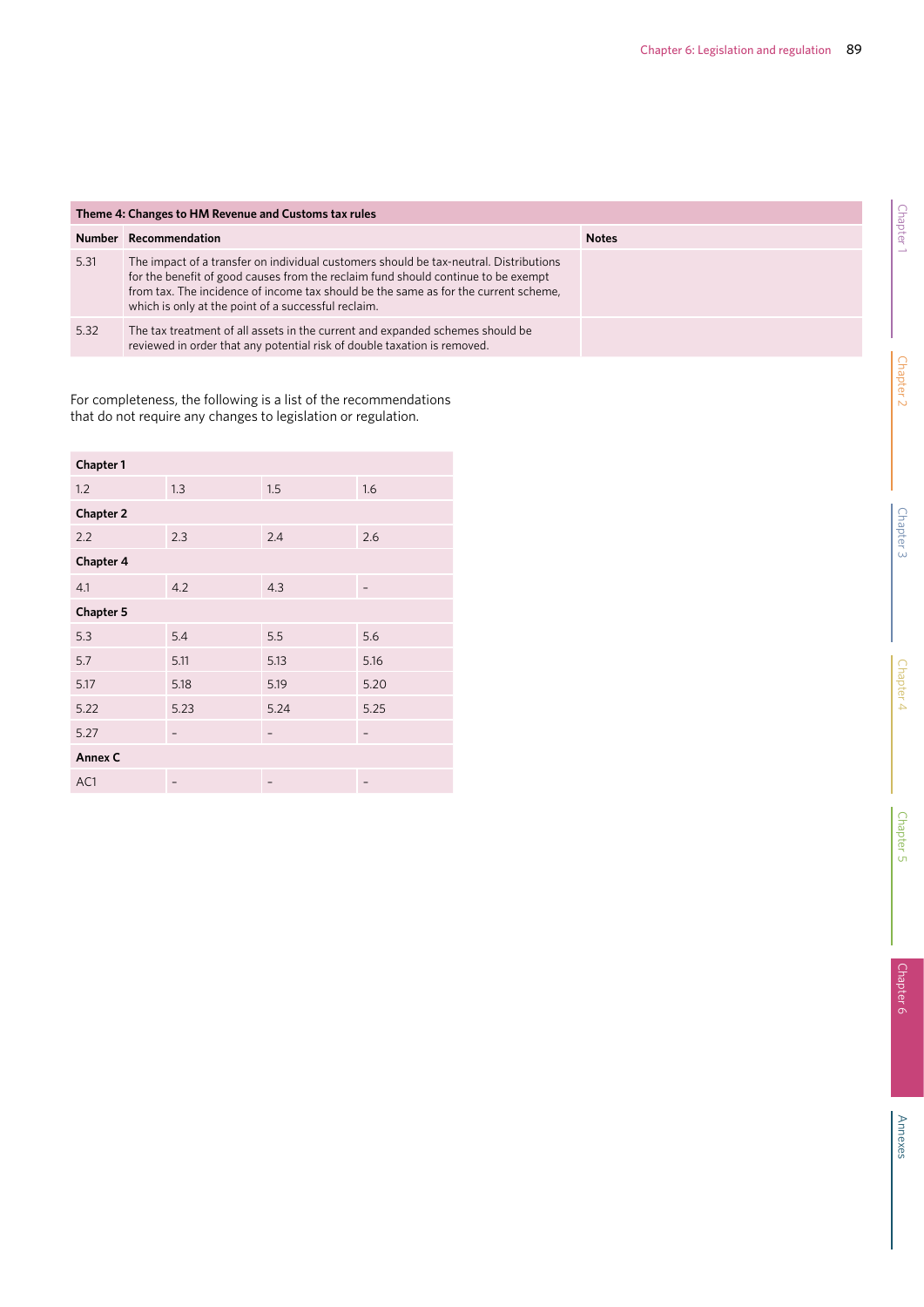# **Annexes**

**Annex A**  Membership, remit and work of the commission

**Annex B**  Report recommendations

**Annex C**  Non-financial services sector assets

**Annex D**  International dormant assets scheme comparisons

**Annex E**  Call for evidence: a summary of the key themes

**Annex F**  Background to the dormant assets in the UK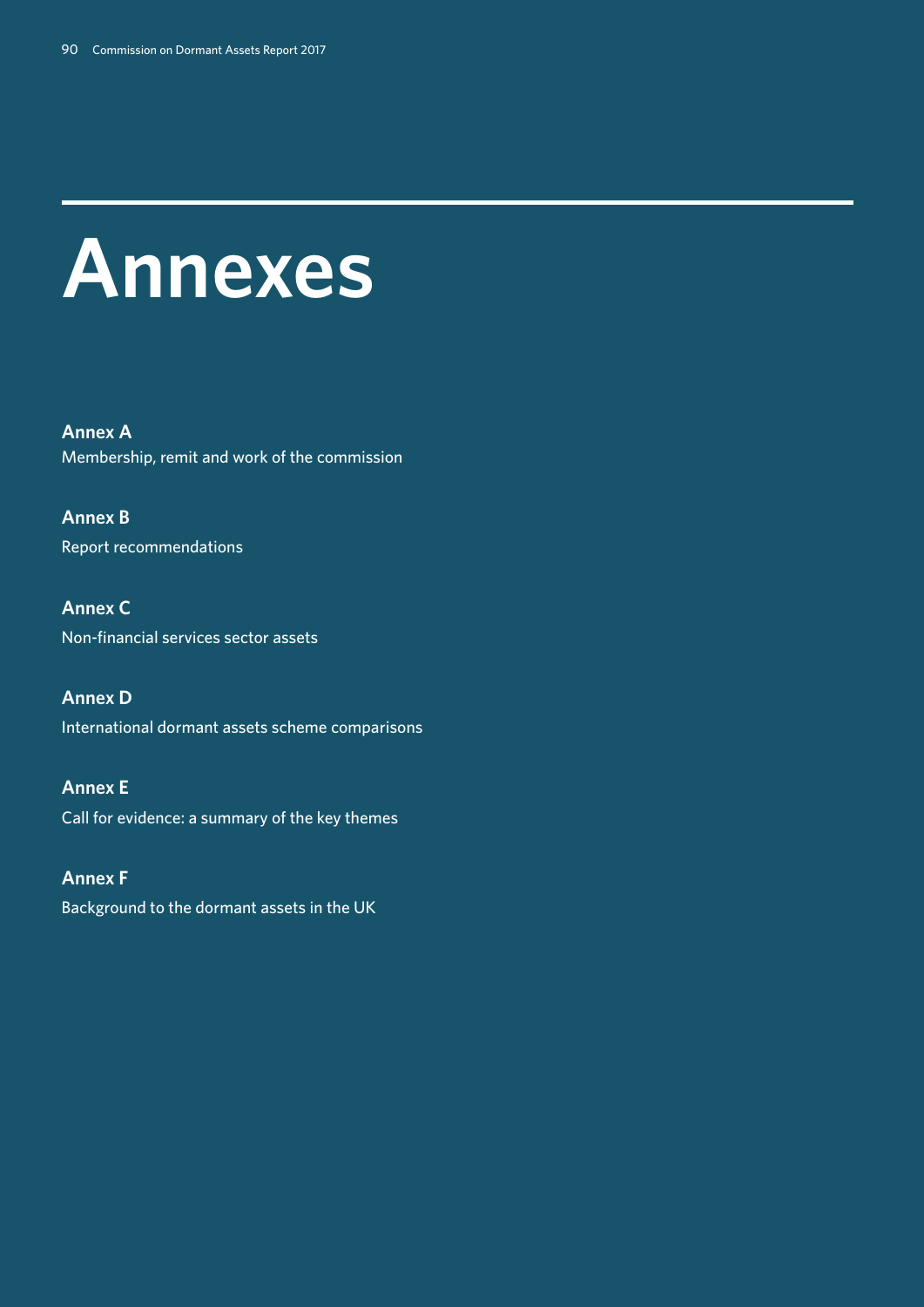# **ANNEX A MEMBERSHIP, REMIT AND WORK OF THE COMMISSION**

# **Membership of the Commission**

In December 2015, the Government announced the creation of the independent Commission on Dormant Assets and appointed Nick O'Donohoe, former Chief Executive of Big Society Capital, as its Chair. The commission was launched in March 2016. It had nine Commissioners from across the financial services and professional services sectors.

| Chair                      |                                                                                                             |  |  |  |
|----------------------------|-------------------------------------------------------------------------------------------------------------|--|--|--|
| Nick O'Donohoe             | Former Chief Executive of Big Society Capital<br>and Senior Advisor to the Gates Foundation                 |  |  |  |
| <b>Commissioners</b>       |                                                                                                             |  |  |  |
| Richard<br>Collier-Keywood | Vice-Chairman, PwC Global Network                                                                           |  |  |  |
| Kirsty Cooper              | Office of the Chairman, Group General Counsel<br>and Company Secretary of Aviva plc                         |  |  |  |
| <b>Gurpreet Dehal</b>      | Former Global Chief Operating Officer for the<br>Prime Services Business of Credit Suisse                   |  |  |  |
| Sean Donovan-Smith         | Head of the Investment Management and<br>Funds Group of K&L Gates LLP / London                              |  |  |  |
| Rachel Hanger              | Partner and UK Head of Investment<br>Management & Funds Tax of KPMG London                                  |  |  |  |
| Jackie Hunt                | Member of the Management Board of Allianz SE                                                                |  |  |  |
| Mark Makepeace             | Chief Executive, FTSE Russell and<br>Group Director of Information Services,<br>London Stock Exchange Group |  |  |  |
| Susan Sternglass Noble     | Senior Adviser to the Investor Forum                                                                        |  |  |  |
| Martin Turner              | Former Group Business Risk Director of Lloyds<br><b>Banking Group</b>                                       |  |  |  |

The Commission's work has been supported by a small civil service secretariat.

# **The Commission's remit**

Government asked the Commission to provide expert, independent and impartial advice and evidence on:

- which dormant assets could be brought into an expanded dormant assets scheme, and how they can be identified by industry;
- the projected size of the funding pot this could produce for good causes;
- whether, with the potential increase of dormant assets being released by industry, the current system was able to manage the burden; and
- whether any new legislation should include a requirement for improved transparency from industry on disclosing the level of assets within their sector.

# **Valuations overview**

Before the Commission was established, very little work had been carried out, either by the Government or individual industries or firms, looking at potential types of dormant assets and their values, over and above those included in the current scheme.

Other very high valuations have been placed on the overall level of potentially dormant assets that might exist in the UK economy. However, the Commission was unable to substantiate these figures. The Commission's stance has been to carry out an objective review of the assets that could be brought into an expanded scheme and to estimate their potential value.

The Commission is grateful to the organisations and firms who have provided valuation information via the Commission's call for evidence. The call for evidence submissions, and certain assumptions, have been used to indicate the values potentially available for transfer within the banking, insurance and pensions, and investment and wealth management industries. Further details regarding this process are in Chapters 1, 2 and 3.

# **Government will decide how any expanded dormant asset surplus is distributed**

The Government was clear that the Commission's work should focus on identifying new sources of potentially dormant assets and how these might be brought into an expanded dormant assets scheme. The Commission did not look at where or how the spending of any new dormant asset surplus that is identified might be distributed. This decision lies solely with the Government.

# **Criteria for considering assets in an expanded scheme**

The Commission carried out an extensive scoping exercise assessing potential dormant assets in both the financial services and non-financial services sectors, evaluating assets against a range of criteria that included:

- how easily the asset could be accessed for transfer to a reclaim fund;
- how liquid the potential dormant asset was;
- how easily an individual beneficial owner could be identified;
- the likelihood of an asset being reclaimed by the beneficial owner following transfer; and
- whether the aggregate value of a potential dormant asset class was material to an expanded scheme.

# **The Commission's work programme**

## *Industry working groups*

As part of the Commission's work, three industry focus groups were established, each headed up by a Commissioner, on banking, insurance and pensions, and investment and wealth management. This formation was supported by the British Bankers' Association, the Building Societies Association, the Association of British Insurers and the Investment Association.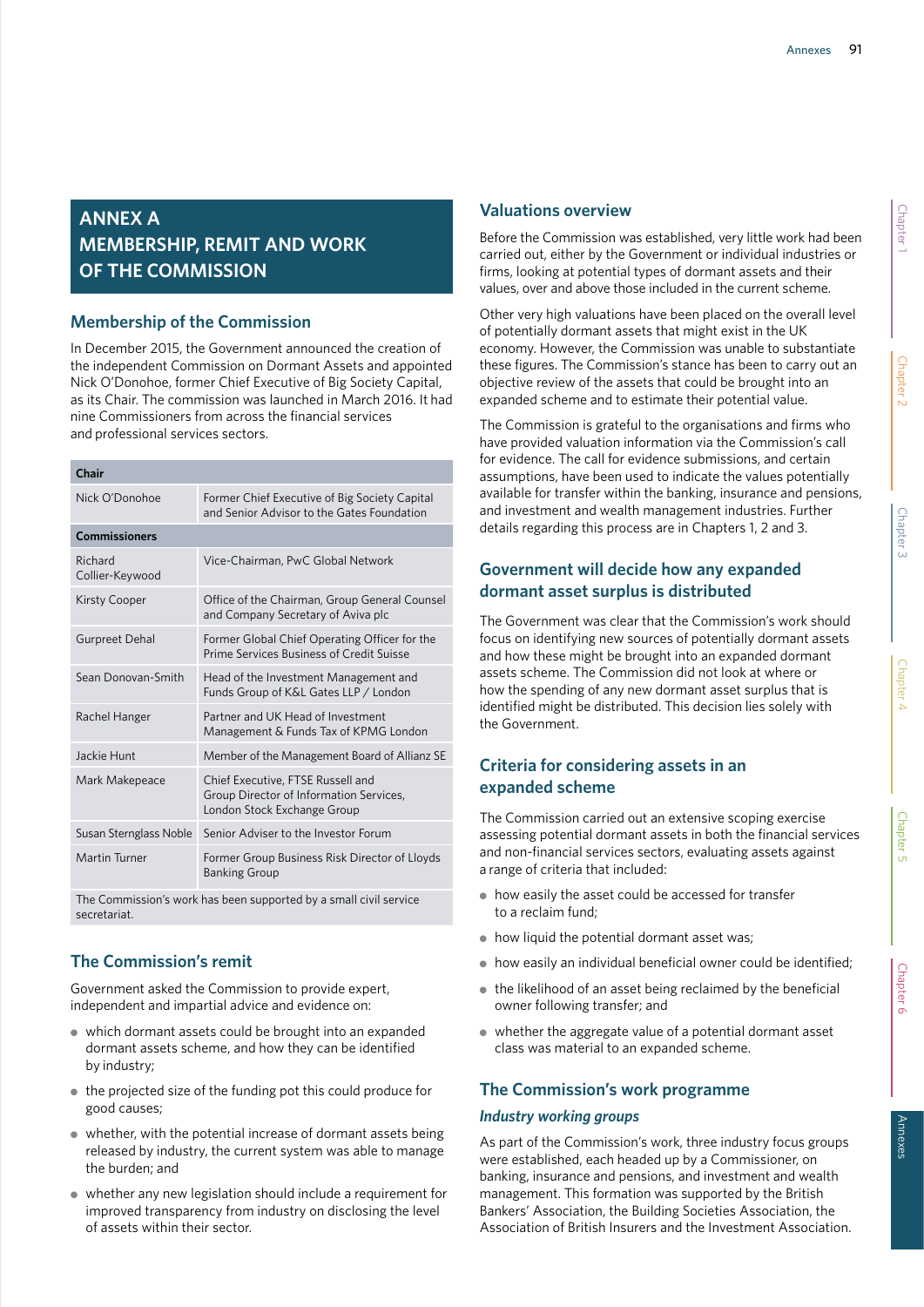Membership of the three groups comprised a cross-section of firms from the industries and included senior representatives from trade associations.

The working groups were used to help inform the Commission's thinking on a number of issues, including:

- which dormant assets could be brought into an expanded dormant assets scheme, and how they could be identified by industry; and
- the projected value of dormant assets that could be transferred for distribution to good causes.

In particular, discussions within the working groups were instrumental in the Commission reaching the definitions of dormancy explained in Chapters 1, 2 and 3.

The Commission is grateful for the support from the trade associations in helping to establish the focus groups and for hosting meetings, as well as for the invaluable contributions from the firms who participated in the working groups.

A fourth commissioner led the work reviewing the process for administering the current scheme. The Commission has held several discussions with both the Co-operative Group and Reclaim Fund Ltd and these have helped form the Commission's recommendations in this area.

## *Call for evidence*

The Commission issued a call for evidence in May 2016 to around 200 key organisations, trade associations and regulatory bodies. Each was invited to supply information on a range of questions to support the Commission's work. Almost 100 responses were received.

Although the Commission was generally pleased with the level of engagement it received from the industries, there were a number of firms who did not respond to the call for evidence. Where the Commission felt that such firms were of strategic significance to the market, it followed up with the firms in question to remind them of the opportunity to respond.

Supplementary questionnaires were sent to those organisations that the Commission felt were well-placed to provide additional information on valuations. A summary of the responses to the call for evidence is in Annex E.

In addition to the work of the industry working groups, the call for evidence responses received from the industries were very helpful in shaping the Commission's proposals.

## *Bilateral evidence*

The Commission and Secretariat have met with key stakeholders in both the financial services and non-financial services sectors, in particular the trade associations and regulatory bodies. The Commission would like to thank all those who have contributed to its work.

## *Procurement*

A tender exercise was carried out and PricewaterhouseCoopers LLP (PwC) was recruited to work with the Commission in autumn 2016 to provide additional technical advice on certain issues. Where appropriate, PwC's findings have been incorporated into the Commission's report and recommendations.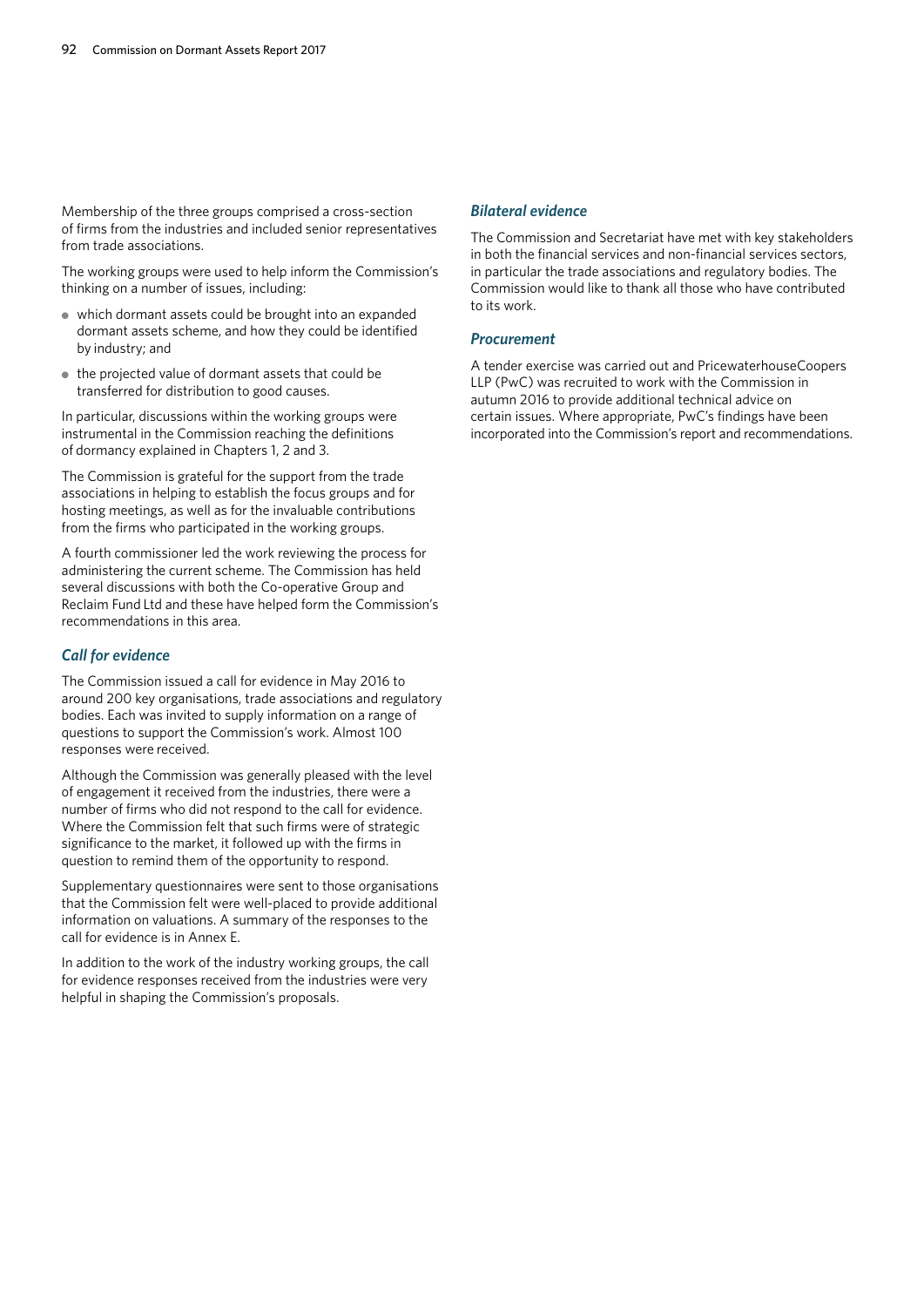# **ANNEX B REPORT RECOMMENDATIONS**

This annex details the Commission's estimates of when its recommendations might be implemented and which party is most likely to be responsible for delivery. In some instances, recommendations will likely be implemented by Government. In others, implementation will likely be led by a non-Government party and thought will have to be given to how this is overseen.

The Commission recognises the Government will have its own views on the implementation timetable and owners for delivery. Accordingly, the following table is intended as a guideline only.

# **Legislation**

A large number of recommendations are dependent or contingent upon appropriate legislation being in place. The current dormant assets scheme was created following the enactment of the Dormant Bank and Building Society Accounts Act 2008 (the Act). The Commission anticipates that some recommendations will either require amendments to the existing Act, or a new act, while other recommendations may be implemented via regulation or other secondary legislation.

# **Sequencing**

Where possible, a specific date for the commencement of work to address a recommendation, or the deadline for delivery of a recommendation, has been identified. However, a number of recommendations are predicated on events, the precise timing of which is difficult to forecast.

|               | Table of recommendations                                                                                                                                                                                                                                                                                                                                                                                                                                                                |                                           |                                                                    |                                                        |
|---------------|-----------------------------------------------------------------------------------------------------------------------------------------------------------------------------------------------------------------------------------------------------------------------------------------------------------------------------------------------------------------------------------------------------------------------------------------------------------------------------------------|-------------------------------------------|--------------------------------------------------------------------|--------------------------------------------------------|
| <b>Number</b> | Recommendation                                                                                                                                                                                                                                                                                                                                                                                                                                                                          | <b>Earliest starting point</b>            | Latest completion point                                            | <b>Anticipated owner</b>                               |
|               | <b>Chapter 1: Banking and building societies</b>                                                                                                                                                                                                                                                                                                                                                                                                                                        |                                           |                                                                    |                                                        |
| 1.1           | The alternative dormant accounts scheme should be<br>abolished, given the lack of take up to date and that there<br>will be no equivalent alternative schemes proposed for other<br>asset types.                                                                                                                                                                                                                                                                                        | From date of<br>Commission report         | By date of enactment of<br>enabling legislation                    | Government                                             |
| 1.2           | Cash ISAs, TESSAs and the full range of suspense accounts<br>should be transferred to the current scheme.                                                                                                                                                                                                                                                                                                                                                                               | From date of<br>Commission report         | Ongoing                                                            | Banks and building<br>societies                        |
| 1.3           | Foreign currency account balances should be included in an<br>expanded scheme.                                                                                                                                                                                                                                                                                                                                                                                                          | From enactment of<br>enabling legislation | Ongoing                                                            | Banks and building<br>societies                        |
| 1.4           | The Commission recognises the Government position is<br>that dormant NS&I assets are used for public benefit but<br>recommends that the Government reconsiders whether<br>these, excluding Premium Bonds, are included in an expanded<br>dormant assets scheme.                                                                                                                                                                                                                         | From date of<br>Commission report         | By date of enactment of<br>enabling legislation                    | Government                                             |
| 1.5           | The Government should review whether Child Trust Fund<br>balances are included in an expanded scheme from 2020.                                                                                                                                                                                                                                                                                                                                                                         | From date of<br>Commission report         | 2020                                                               | Government                                             |
| 1.6           | Credit unions should continue to be exempt from joining an<br>expanded scheme.                                                                                                                                                                                                                                                                                                                                                                                                          | From date of<br>Commission report         | Ongoing                                                            | Government                                             |
|               | <b>Chapter 2: Insurance and pensions</b>                                                                                                                                                                                                                                                                                                                                                                                                                                                |                                           |                                                                    |                                                        |
| 2.1           | The assets comprised in the endowment, term insurance,<br>pension, annuity, whole-of-life, drawdown and investment<br>bond products set out in Figures 2.1 and 2.2 should be<br>included within an expanded dormant assets scheme and<br>that any transfer of assets to the reclaim fund is made in<br>a cash form.                                                                                                                                                                     | From enactment of<br>enabling legislation | Ongoing                                                            | Insurance and pensions<br>firms                        |
| 2.2           | The eligibility of non-crystallised with-profits policies and<br>funds should be reviewed regularly by industry participants,<br>to reconsider them for inclusion in an expanded scheme as<br>and when closed funds experience a 'tontine effect'. The<br>Commission considers that the Government has a role to play<br>in triggering such reviews and that ABI may be best placed to<br>help facilitate these, in conjunction with industry, potentially<br>at five-yearly intervals. | From enactment of<br>enabling legislation | Every five years<br>following enactment of<br>enabling legislation | Government, ABI and<br>insurance and pensions<br>firms |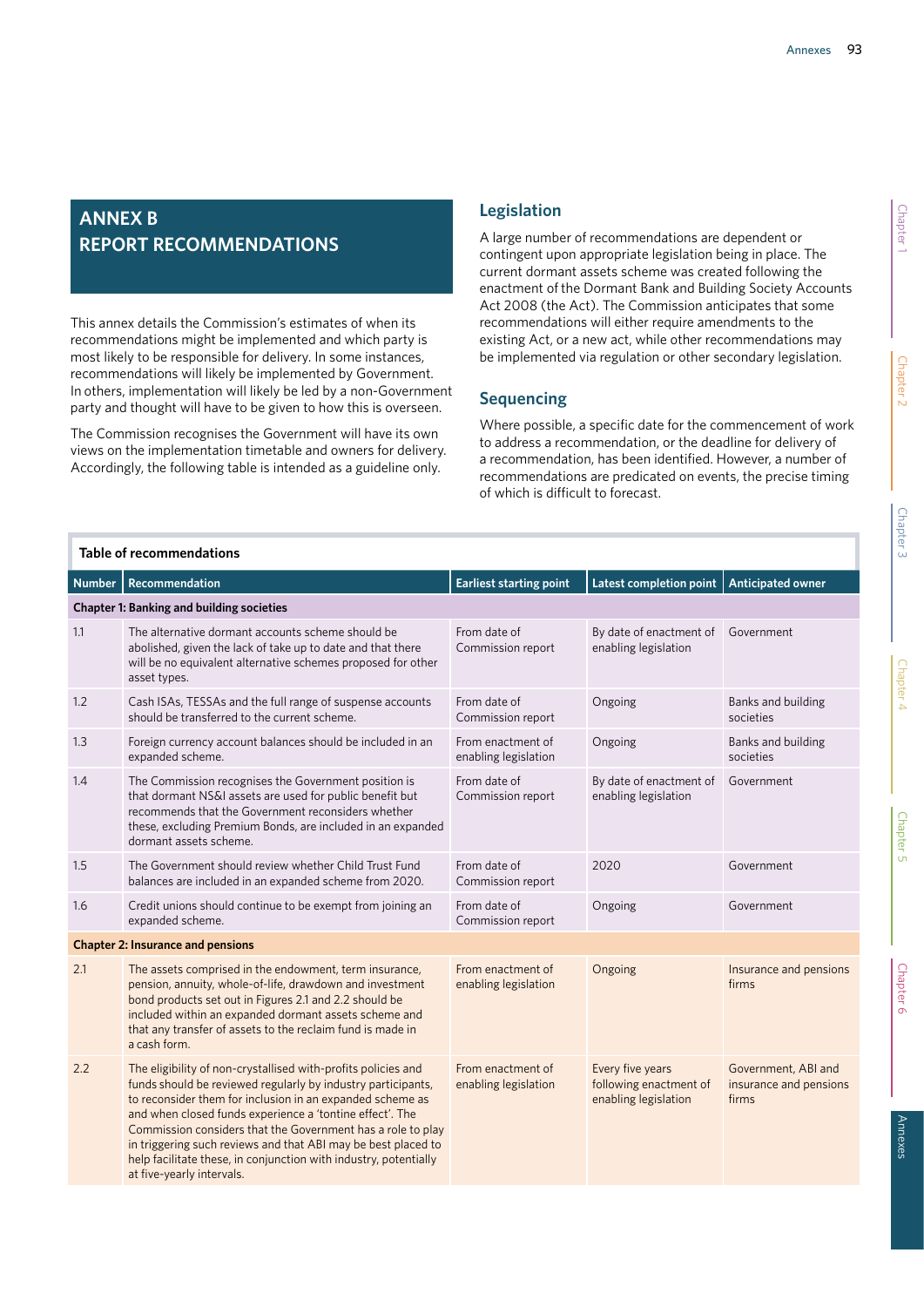| <b>Number</b> | Recommendation                                                                                                                                                                                                                                                                                                                                                                                     | <b>Earliest starting point</b>                                                                    | Latest completion point                 | <b>Anticipated owner</b>                    |
|---------------|----------------------------------------------------------------------------------------------------------------------------------------------------------------------------------------------------------------------------------------------------------------------------------------------------------------------------------------------------------------------------------------------------|---------------------------------------------------------------------------------------------------|-----------------------------------------|---------------------------------------------|
| 2.3           | All mutual insurance funds should be excluded from an<br>expanded dormant assets scheme.                                                                                                                                                                                                                                                                                                           | From enactment of<br>enabling legislation                                                         | Ongoing                                 | Government                                  |
| 2.4           | All industrial branch insurance policies should be excluded<br>from an expanded dormant assets scheme.                                                                                                                                                                                                                                                                                             | From enactment of<br>enabling legislation                                                         | Ongoing                                 | Government                                  |
| 2.5           | General insurance should be excluded from an expanded<br>dormant assets scheme, with the exception of uncashed<br>cheque payments due to clients that sit either with insurers<br>or brokers.                                                                                                                                                                                                      | From enactment of<br>enabling legislation                                                         | Ongoing                                 | Government                                  |
| 2.6           | The ABI and pension firms should develop the functionality<br>of the proposed pensions dashboard to also facilitate efforts<br>by firms to trace and reunite lost assets with customers.                                                                                                                                                                                                           | From date of<br>Commission report                                                                 | Ongoing                                 | ABI and insurance and<br>pensions providers |
|               | Chapter 3: Investment and wealth management                                                                                                                                                                                                                                                                                                                                                        |                                                                                                   |                                         |                                             |
| 3.1           | Cash and non-cash investment and wealth management<br>assets, with both currently crystallised and not currently<br>crystallised values, should be included in an expanded scheme.                                                                                                                                                                                                                 | From enactment of<br>enabling legislation                                                         | Ongoing                                 | Government                                  |
| 3.2           | Enabling legislation covering an expanded scheme should<br>take precedence over existing CASS and COLL rules,<br>which should be modified if necessary to align with the<br>enabling legislation.                                                                                                                                                                                                  | From date of<br>Government response                                                               | By enactment of<br>enabling legislation | FCA for CASS and COLL                       |
|               | <b>Chapter 4: Securities</b>                                                                                                                                                                                                                                                                                                                                                                       |                                                                                                   |                                         |                                             |
| 4.1           | Registrars and depositaries should work with firms to provide<br>an estimate of the value of unclaimed dividends, proceeds<br>from corporate actions, dormant shareholdings, coupon<br>payments and bondholdings that are held either directly by,<br>or on behalf of, investors in their own name.                                                                                                | From date of<br>Commission report                                                                 | Prior to legislation<br>being drafted   | Registrars, depositaries<br>and firms       |
| 4.2           | The Government should conduct further work to ascertain<br>whether obstacles exist to the inclusion of unclaimed<br>dividends, proceeds from corporate actions, dormant<br>shareholdings, coupon payments and bondholdings within<br>an expanded dormant assets scheme, how these might be<br>overcome, and thus whether such assets should be included<br>within the scope of an expanded scheme. | From date of<br>Commission report<br>and in conjunction<br>with output from<br>recommendation 4.1 | By enactment of<br>enabling legislation | Government                                  |
| 4.3           | Firms should amend their Articles where necessary to<br>facilitate the provision of unclaimed dividend payments<br>and dormant shareholdings to good causes after 12 years,<br>be that via the reclaim fund or otherwise.                                                                                                                                                                          | From date of<br>Commission report                                                                 | By enactment of<br>enabling legislation | Firms                                       |
|               | Chapter 5a: Recommendations to improve the current reclaim fund model                                                                                                                                                                                                                                                                                                                              |                                                                                                   |                                         |                                             |
| 5.1           | The existing reclaim fund should become structurally<br>separate from the Co-operative Group and be reconstituted,<br>retaining a strong commercial focus. The Government,<br>in consultation with various parties including the existing<br>reclaim fund and its parent, should undertake a process<br>to determine the best future structure.                                                    | From date of<br>Commission report                                                                 | By amendment of<br>current Act          | Co-operative Group,<br>Government           |
| 5.2           | The governance of the reclaim fund should provide for the<br>Chair and other directors to be appointed by Government<br>through a process which appropriately reflects the reclaim<br>fund's structure.                                                                                                                                                                                            | From amendment of<br>current Act                                                                  | Ongoing                                 | Government                                  |
| 5.3           | While retaining the security of invested funds, the reclaim<br>fund investment strategy should continue to provide for the<br>matching, in length of term, between the maturity dates of<br>investments and the likely forecast levels of future reclaims.                                                                                                                                         | From date of<br>Commission report                                                                 | Ongoing                                 | Reclaim Fund Ltd                            |
| 5.4           | The value of the capital reserve should be reduced to an<br>amount that incorporates two separately calculated<br>elements: RFL's ICAAP plus a reasonable amount to reflect<br>the capital risk appetite of RFL, and the amount that is<br>sufficient to fund a future reclaim run-off situation when<br>there are no further incoming transferred assets.                                         | From date of<br>Commission report                                                                 | Ongoing                                 | Reclaim Fund Ltd                            |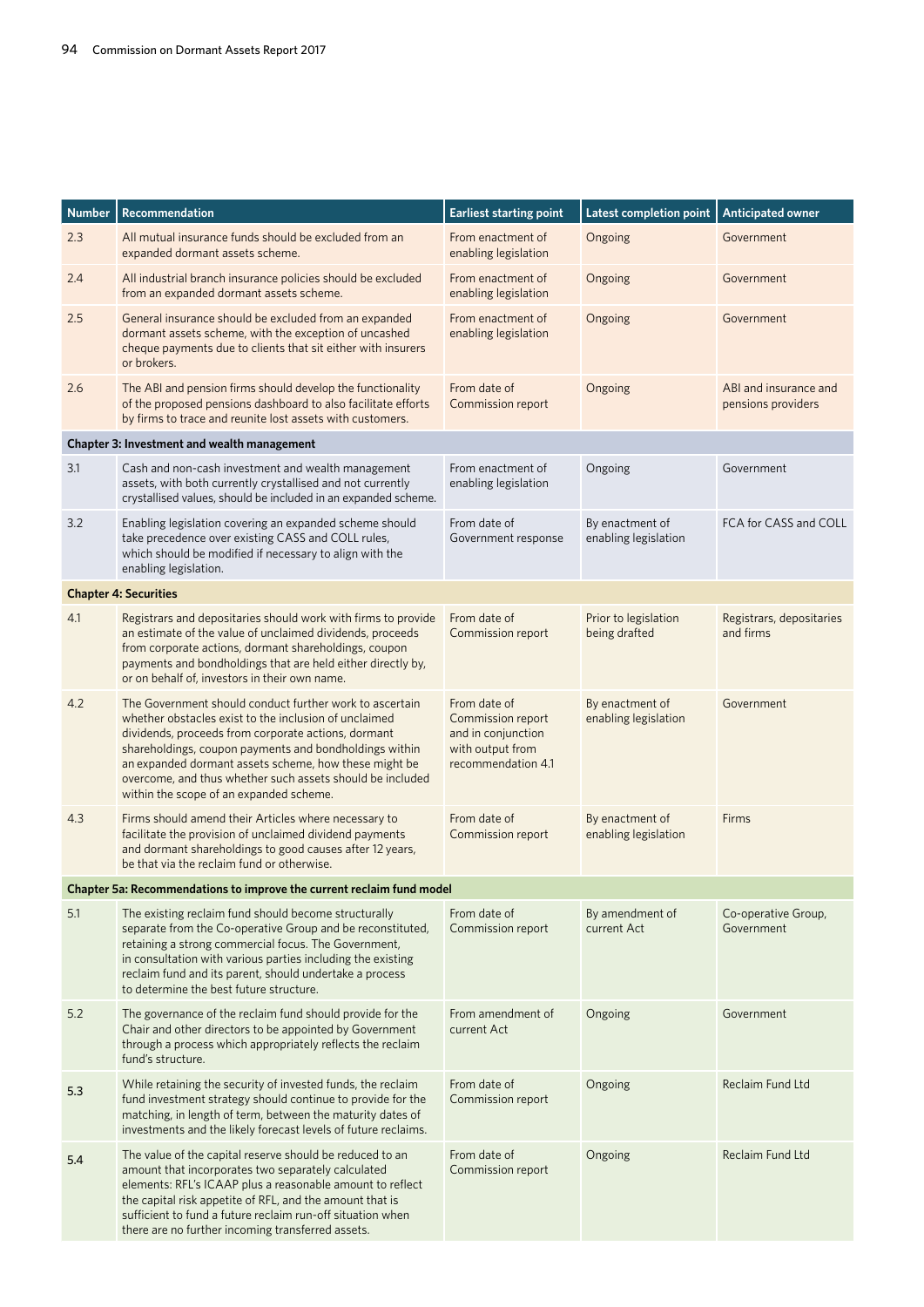| <b>Number</b> | <b>Recommendation</b>                                                                                                                                                                                                                                                                                                                                                                                                                                            | <b>Earliest starting point</b>                                              | Latest completion point                 | <b>Anticipated owner</b>                                                                                                                                         |
|---------------|------------------------------------------------------------------------------------------------------------------------------------------------------------------------------------------------------------------------------------------------------------------------------------------------------------------------------------------------------------------------------------------------------------------------------------------------------------------|-----------------------------------------------------------------------------|-----------------------------------------|------------------------------------------------------------------------------------------------------------------------------------------------------------------|
| 5.5           | During 2017, either the provision for future distributions<br>should be distributed for the benefit of good causes or, if work<br>has been completed under the ongoing modelling exercise<br>assuming a reasonable risk appetite, the amount this exercise<br>determines should be distributed for the benefit of good causes.                                                                                                                                   | From date of<br>Commission report                                           | By end of 2017                          | Reclaim Fund Ltd                                                                                                                                                 |
| 5.6           | The reserving model should continue to be reviewed and<br>updated at least every two years.                                                                                                                                                                                                                                                                                                                                                                      | From date of<br>Commission report                                           | Every two years<br>from 2017            | Reclaim Fund Ltd                                                                                                                                                 |
| 5.7           | RFL should continue to publish an annual report detailing<br>which firms are participating in the scheme. However, to<br>increase transparency, this information should be<br>appropriately publicised, made more prominent and more<br>readily accessible.                                                                                                                                                                                                      | From date of<br>Commission report                                           | Ongoing                                 | Reclaim Fund Ltd                                                                                                                                                 |
| 5.8           | All firms that have potentially dormant assets should<br>produce an annual assessment of the levels of assets held<br>within the firm which cannot be reunified with beneficial<br>owners. This assessment should include the aggregate<br>value and number of affected beneficial owners on an<br>asset-by-asset basis, and be included in annual reports.<br>Adoption of this disclosure should be in place within three<br>years of the date of this report.  | From date of<br>Commission report                                           | Q12020                                  | Firms via reporting<br>standards                                                                                                                                 |
|               | Chapter 5b: Additional recommendations to enable the reclaim fund model to cope with an expanded range of assets                                                                                                                                                                                                                                                                                                                                                 |                                                                             |                                         |                                                                                                                                                                  |
| 5.9           | The reclaim fund managing an expanded scheme must<br>comply with the recommendations in Part A of Chapter 5.<br>If these are implemented, then the reclaim fund administering<br>the mechanism of the expanded scheme should continue to<br>be RFL.                                                                                                                                                                                                              | From date of<br>Commission report                                           | By amendment of<br>current Act          | RFL, Government                                                                                                                                                  |
| 5.10          | The Act should be amended to stipulate there be only a single<br>reclaim fund. This fund should be reconstituted and have<br>significant ongoing private-sector expertise.                                                                                                                                                                                                                                                                                       | From date of<br>Commission report                                           | By amendment of<br>current Act          | Government                                                                                                                                                       |
| 5.11          | The Board of the reclaim fund should establish an advisory<br>panel to provide technical subject matter expertise regarding<br>the assets transferred under an expanded scheme.<br>Membership of this panel should be re-evaluated<br>on a biennial basis.                                                                                                                                                                                                       | From enactment of<br>enabling legislation                                   | Ongoing                                 | Reclaim fund                                                                                                                                                     |
| 5.12          | The expense of obtaining advice from a technical panel and<br>other outside expertise should be classified as a defrayed<br>expense and therefore may be funded from the value of<br>transferred assets. The Act should be modified, and any<br>enabling legislation expressly permit this.                                                                                                                                                                      | For inclusion in<br>amendment to current<br>Act and enabling<br>legislation | Ongoing                                 | Government                                                                                                                                                       |
| 5.13          | Industry participants and trade associations should<br>collaboratively develop an agreed, standardised procedure<br>regarding the tracing and reuniting of potentially dormant<br>assets with beneficial owners.                                                                                                                                                                                                                                                 | From date of<br>Commission report                                           | By enactment of<br>enabling legislation | Banks and building<br>societies, insurance and<br>pensions firms, and<br>investment and wealth<br>management firms,<br>and their associated<br>trade bodies      |
| 5.14          | The FCA should recognise the agreed, standardised tracing<br>and reuniting procedures developed on an industry-by-<br>industry basis. Once recognised, transferors should adhere<br>to this procedure as a component of their responsibilities<br>to customers and irrespective of participating in the<br>expanded scheme.                                                                                                                                      | Industry development<br>of standardised tracing<br>and reuniting procedure  | By enactment of<br>enabling legislation | <b>FCA</b>                                                                                                                                                       |
| 5.15          | The agreed procedure to reunite beneficial owners with<br>their assets should be proportional to the value of potentially<br>dormant assets. A stepped procedure may result. The<br>financial cost of reuniting efforts for a corporate group should<br>not exceed the total value of the beneficial owner's potentially<br>dormant assets within that corporate group, and this cost<br>should be borne by the corporate group and not the<br>beneficial owner. | From date of<br>Commission report                                           | By enactment of<br>enabling legislation | FCA, banks and building<br>societies, insurance and<br>pensions firms, and<br>investment and wealth<br>management firms,<br>and their associated<br>trade bodies |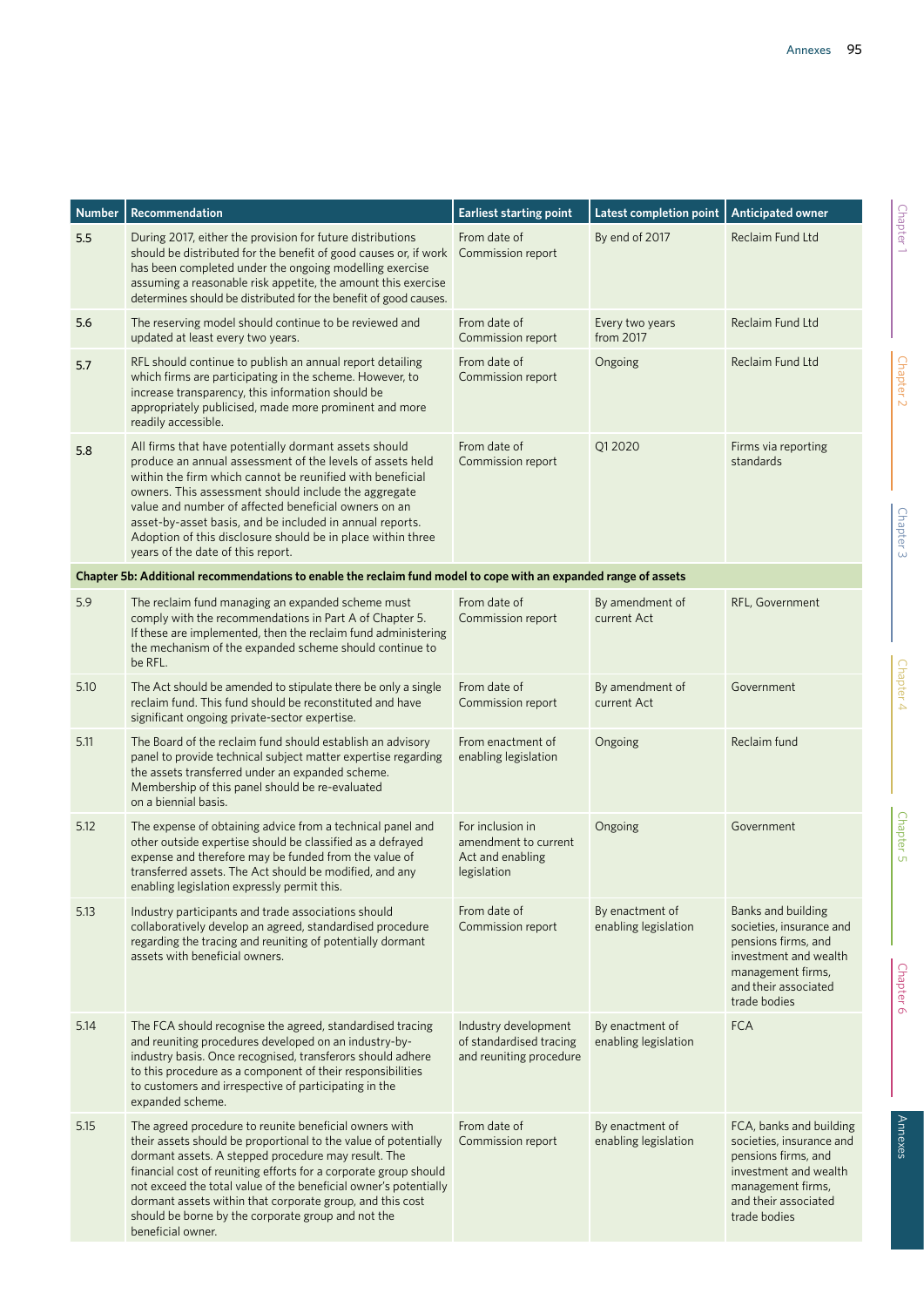| <b>Number</b> | Recommendation                                                                                                                                                                                                                                                                                                                                                                                           | <b>Earliest starting point</b>                               | <b>Latest completion point</b>                                                   | <b>Anticipated owner</b>                                                                                                                                         |
|---------------|----------------------------------------------------------------------------------------------------------------------------------------------------------------------------------------------------------------------------------------------------------------------------------------------------------------------------------------------------------------------------------------------------------|--------------------------------------------------------------|----------------------------------------------------------------------------------|------------------------------------------------------------------------------------------------------------------------------------------------------------------|
| 5.16          | For new customers, firms should obtain consent from those<br>customers to share their personal contact data with other<br>firms in the same group, to be used for the express purpose<br>of facilitating possible future tracing and reunification.                                                                                                                                                      | From date of<br>Commission report                            | Ongoing                                                                          | Firms                                                                                                                                                            |
| 5.17          | For existing potentially dormant customers, firms should<br>seek alternative personal contact data from other firms<br>in the same group to the extent allowed by current data<br>permissions. If such permission does not exist, group firms<br>should consider obtaining retrospective consent to allow<br>contact data to be shared.                                                                  | From date of<br>Commission report                            | Ongoing                                                                          | Firms                                                                                                                                                            |
| 5.18          | The practicalities of including National Insurance numbers<br>as part of a death notification, to facilitate better reuniting of<br>beneficial owners with dormant assets, should be explored.                                                                                                                                                                                                           | From date of<br>Commission report                            | By enactment of<br>enabling legislation                                          | <b>General Register Office</b><br>/ Government                                                                                                                   |
| 5.19          | The process to reach an agreed, standardised procedure<br>regarding the tracing and reuniting of potentially dormant<br>assets with beneficial owners should consider electronic<br>communications. The agreed procedure should also cater<br>for beneficial owners who have previously elected to<br>receive solely electronic communications.                                                          | From date of<br>Commission report                            | By enactment of<br>enabling legislation                                          | FCA, banks and building<br>societies, insurance and<br>pensions firms, and<br>investment and wealth<br>management firms,<br>and their associated<br>trade bodies |
| 5.20          | Data supplied to the reclaim fund by participating firms<br>should be in a standard form to include: asset type; individual<br>asset value; transferor type; age of asset; and, where<br>available, age of beneficial owner.                                                                                                                                                                             | From enactment of<br>enabling legislation                    | For inclusion in agency<br>agreements                                            | Reclaim fund,<br>transferors                                                                                                                                     |
| 5.21          | Should further clarification be required, enabling legislation<br>should include provision that a transferor retaining data to<br>validate the reclaim of transferred assets does not contravene<br>data protection legislation.                                                                                                                                                                         | From date of<br>Commission report                            | For inclusion in enabling<br>legislation                                         | Government                                                                                                                                                       |
| 5.22          | Responsibility for the retention of the customer relationship<br>with the beneficial owner, the management of data and<br>records, and the verification of the validity of reclaims,<br>should remain with the transferor.                                                                                                                                                                               | From enactment of<br>enabling legislation                    | Ongoing                                                                          | Government                                                                                                                                                       |
| 5.23          | When validating reclaims in an expanded scheme,<br>transferors or their corporate successors should act as agents<br>of the reclaim fund in the same manner as is the case in the<br>current scheme.                                                                                                                                                                                                     | From enactment of<br>enabling legislation                    | Agency agreement to<br>be established between<br>reclaim fund and<br>transferors | Reclaim fund,<br>transferors                                                                                                                                     |
| 5.24          | The reclaim fund should investigate whether the reclaim tail<br>could be economically underwritten by an external party,<br>for example by a commercial reinsurer.                                                                                                                                                                                                                                       | From date of<br>Commission report                            | By Government<br>response to<br>Commission report                                | Reclaim fund                                                                                                                                                     |
| 5.25          | Where the reclaim tail risk passes to a third party, the<br>transferor should continue to act as agent for the party<br>who holds the ultimate financial liability for reclaim.                                                                                                                                                                                                                          | From any passing of<br>reclaim liability to a<br>third party | Ongoing                                                                          | Reclaim fund,<br>transferors                                                                                                                                     |
| 5.26          | For assets where transferring the value does not involve the<br>loss of possible value movements by anything other than a<br>simple interest-rate linked movement, such assets should be<br>transferred to the reclaim fund at the crystallised value and<br>in cash form.                                                                                                                               | n/a                                                          | For inclusion in enabling<br>legislation                                         | Government                                                                                                                                                       |
| 5.27          | For assets where transferring the value does not involve the<br>loss of possible value movements by anything other than a<br>simple interest-rate linked movement, the transferor and<br>reclaim fund should agree, at the point of transfer, the<br>crystallised value of the asset and the rate of interest to apply<br>to the value between the dates of transfer and any possible<br>future reclaim. | n/a                                                          | For inclusion in enabling<br>legislation and agency<br>agreements                | Government for<br>enabling legislation;<br>reclaim fund and<br>transferors for<br>agency agreements                                                              |
| 5.28          | For assets where transferring the value does not involve the<br>loss of possible value movements by anything other than a<br>simple interest-rate linked movement, should the reclaimant<br>be able to prove they are due a different rate of interest to<br>that agreed between transferor and reclaim fund, the cost of<br>any uplift should be borne by the transferor.                               | n/a                                                          | For inclusion in enabling<br>legislation and agency<br>agreements                | Government for<br>enabling legislation;<br>reclaim fund<br>andtransferors for<br>agency agreements                                                               |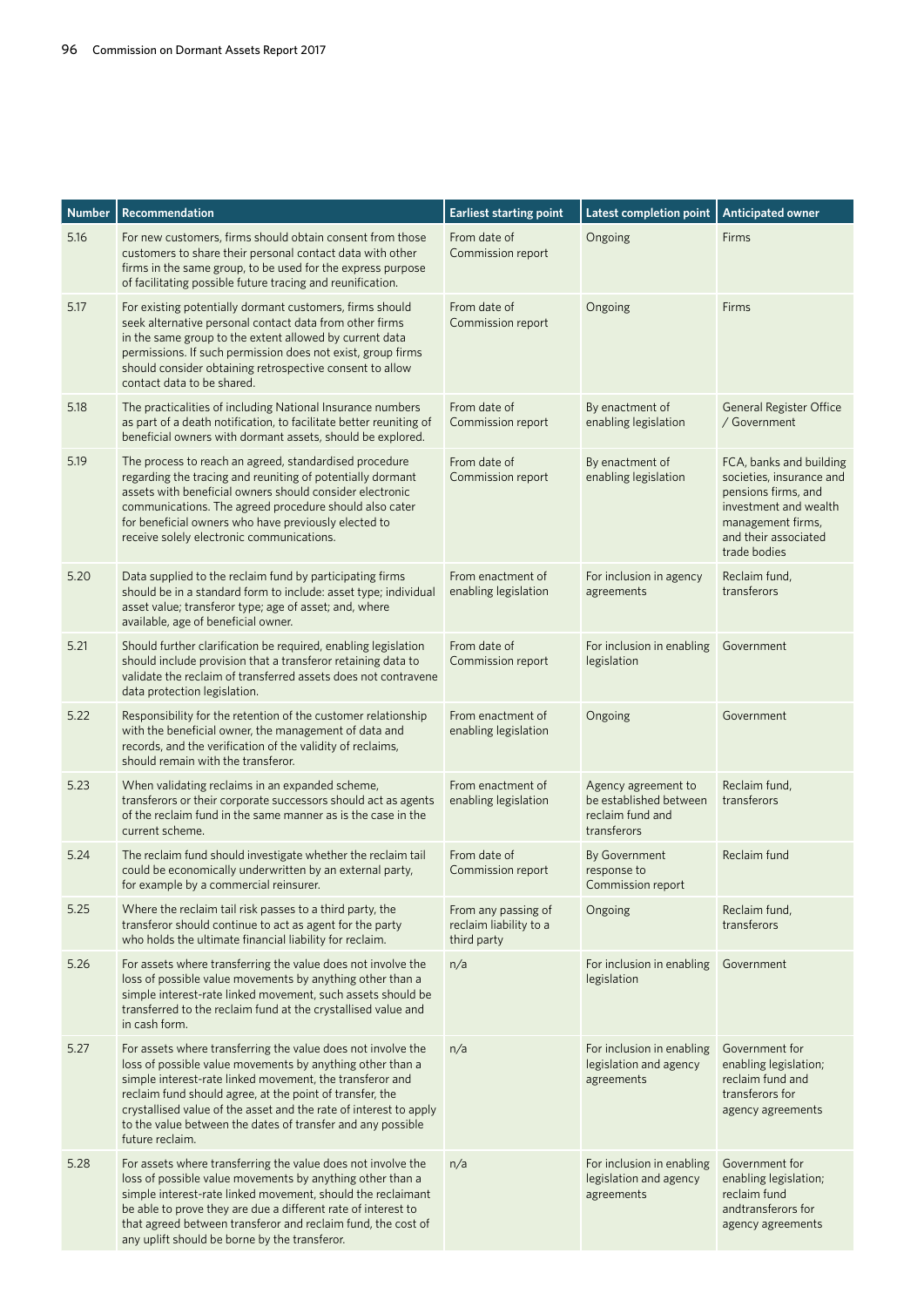| <b>Number</b> | Recommendation                                                                                                                                                                                                                                                                                                                                                                                                                                                                                                                                                                                                                                                                                                                             | <b>Earliest starting point</b>                                          | Latest completion point                                        | <b>Anticipated owner</b>    |
|---------------|--------------------------------------------------------------------------------------------------------------------------------------------------------------------------------------------------------------------------------------------------------------------------------------------------------------------------------------------------------------------------------------------------------------------------------------------------------------------------------------------------------------------------------------------------------------------------------------------------------------------------------------------------------------------------------------------------------------------------------------------|-------------------------------------------------------------------------|----------------------------------------------------------------|-----------------------------|
| 5.29          | From the beneficial owners' perspective, the fairest and<br>most protected option is for full monetary restitution.<br>The Government should therefore seek to implement an<br>expanded scheme with full monetary restitution. However<br>the Commission recognises that this option is complex and<br>may present significant challenges. A final decision on the<br>restitution structure will require the Government to take a<br>view, balancing the potentially substantial operational and<br>risk management issues of this option, with the willingness<br>of industries to voluntarily participate in an expanded scheme<br>that provides an alternative to full monetary restitution but<br>which limits risk and cost exposure. | From date of<br>Commission report                                       | For inclusion in enabling<br>legislation                       | Government                  |
| 5.30          | Once the Government's decision concerning the desired<br>restitution outcome has been made, further work and<br>consultation should be undertaken. This should determine<br>whether the payment of reclaims should be in sterling or<br>the original pre-transfer currency, and the impact of this<br>upon agency agreements for transferors to meet reclaim<br>payments before seeking subsequent reimbursement<br>from the reclaim fund.                                                                                                                                                                                                                                                                                                 | From Government<br>decision regarding<br>restitution options            | By enactment of<br>enabling legislation                        | Government                  |
| 5.31          | The impact of a transfer on individual customers should be<br>tax-neutral. Distributions for the benefit of good causes from<br>the reclaim fund should continue to be exempt from tax. The<br>incidence of income tax should be the same as for the current<br>scheme, which is only at the point of a successful reclaim.                                                                                                                                                                                                                                                                                                                                                                                                                | From date of<br>Government response                                     | For inclusion in enabling<br>legislation                       | HM Revenue and<br>Customs   |
| 5.32          | The tax treatment of all assets in the current and expanded<br>schemes should be reviewed in order that any potential risk<br>of double taxation is removed.                                                                                                                                                                                                                                                                                                                                                                                                                                                                                                                                                                               | From date of<br>Commission report                                       | By amendment of<br>current Act                                 | HM Revenue and<br>Customs   |
| 5.33          | The reclaim fund should review the expanded scheme<br>every three years from launch and, where necessary, make<br>recommendations for its improvement to the responsible<br>Secretary of State. This review should hold at its core two<br>critical questions: how effective are firms' reuniting efforts,<br>and how extensive is voluntary participation in the<br>expanded scheme.                                                                                                                                                                                                                                                                                                                                                      | From enactment of<br>enabling legislation                               | Every three years from<br>enactment of enabling<br>legislation | Reclaim fund                |
| 5.34          | The efficiency and effectiveness of the reclaim fund operation<br>should additionally be independently reviewed every five<br>years, with recommendations made to the responsible<br>Secretary of State regarding any possible improvements.                                                                                                                                                                                                                                                                                                                                                                                                                                                                                               | From amendment of<br>current Act to<br>reconstitute the<br>reclaim fund | Every five years<br>from amendment<br>of current Act           | Government                  |
|               | <b>Chapter 6: Legislation</b>                                                                                                                                                                                                                                                                                                                                                                                                                                                                                                                                                                                                                                                                                                              |                                                                         |                                                                |                             |
| 6.1           | Trust law should be amended to allow trustees to transfer<br>genuinely dormant trust assets to an expanded scheme and<br>to absolve them of any liability for making such a transfer.                                                                                                                                                                                                                                                                                                                                                                                                                                                                                                                                                      | From date of<br>Government response                                     | By enactment of<br>enabling legislation                        | Government                  |
| 6.2           | For regulated funds, the Financial Conduct Authority's<br>Collective Investment Schemes sourcebook should be<br>amended to facilitate the transfer of dormant assets by<br>the custodian / depositary to the expanded reclaim fund.<br>For unregulated funds, authority to make such a transfer will<br>need to be included in the applicable fund's constitutional<br>documents.                                                                                                                                                                                                                                                                                                                                                          | From date of<br>Government response                                     | By enactment of<br>enabling legislation                        | FCA/<br>unregulated funds   |
|               | <b>Annex C: Non-financial sector assets</b>                                                                                                                                                                                                                                                                                                                                                                                                                                                                                                                                                                                                                                                                                                |                                                                         |                                                                |                             |
| AC1           | The inclusion of non-financial assets in an expanded scheme<br>has been discounted by the Commission at the current time;<br>however, the Commission recommends that Government and<br>the reclaim fund review this stance once the expanded<br>scheme has been in place for three years.                                                                                                                                                                                                                                                                                                                                                                                                                                                  | From enactment of<br>enabling legislation                               | Three years after<br>enactment of<br>enabling legislation      | Government,<br>reclaim fund |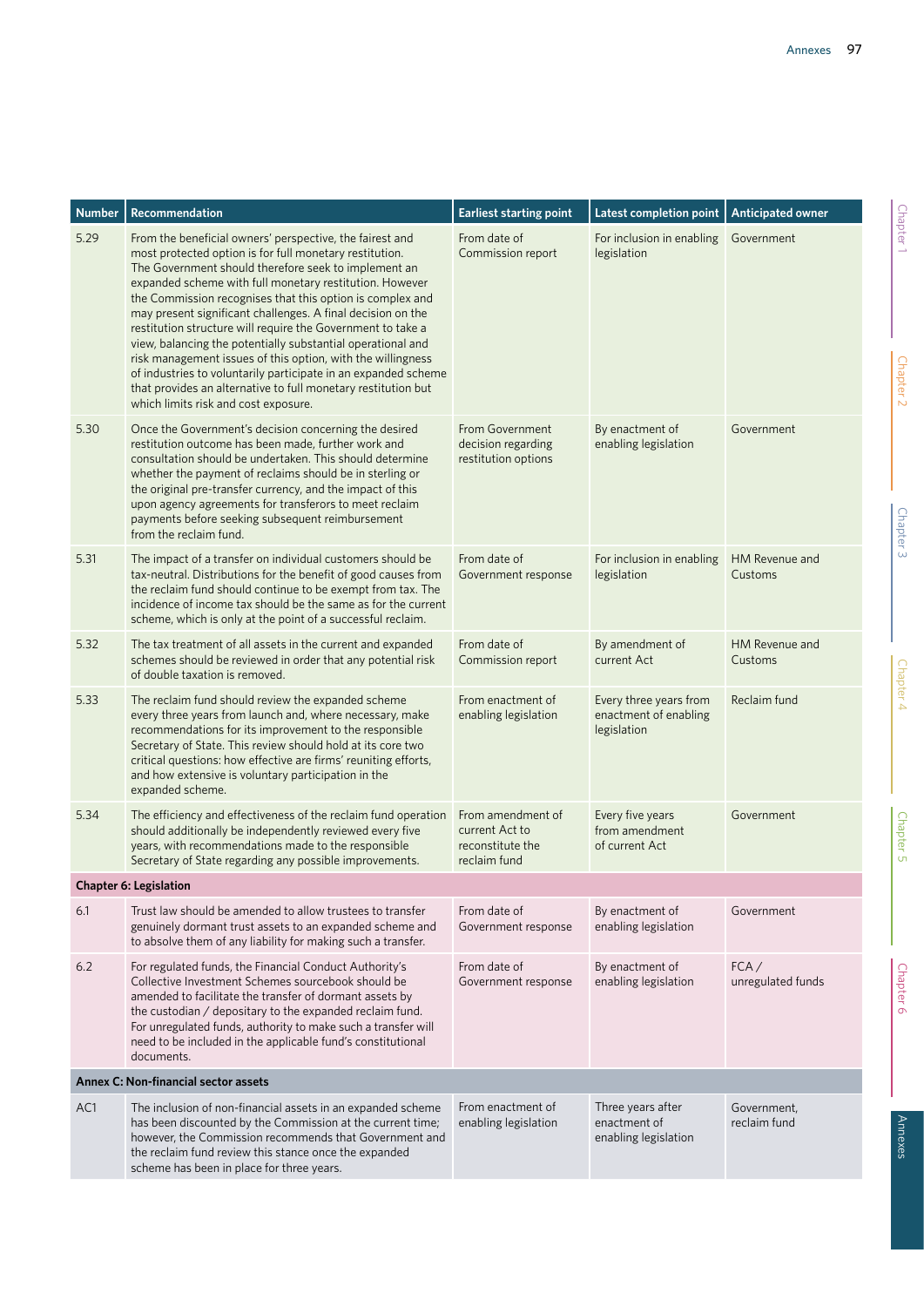# **ANNEX C NON-FINANCIAL SERVICES SECTOR ASSETS**

The Government asked the Commission to review potential dormant assets for inclusion in an expanded scheme. Following initial consideration of a broad range of industries, a number were reviewed in more detail.

The Commission reviewed the following potential assets:

- Refunds and compensation (rail, air and Oyster card);
- Utility refunds (energy, telecoms and water); and
- Unclaimed gambling winnings.

# **Refunds and compensation**

The Commission carried out a high-level review of whether there were potential dormant assets within the transport industry – namely passenger refunds for rail or air delays.

## *Rail*

There are 31 train operating companies and each has a Passenger's Charter. This is a guide to the level of service a passenger can expect to receive when using the firm's stations and their train services.

If a journey is delayed, passengers may be entitled to compensation. The compensation offered depends on the operator they travelled with, ticket type and length of the delay.

Each train firm publishes the details of their compensation arrangements within their Passenger's Charter. In addition, the nature of compensation offered will depend on the type of compensatory arrangement that the train firm has in place, according to the specific terms of their franchise commitment.

All rail companies offer refunds to customers whose journeys have been delayed, usually for 30 minutes or longer. However, the reclaim rate by passengers is historically very low and it is very difficult for firms to identify or trace passengers who may be eligible for a reclaim. This results in firms making an estimate for annual compensation payments and making a financial provision for this.

In December 2015, the consumers' association, Which?, issued a super-complaint on behalf of all rail passengers. This asked the Office of Rail and Road to investigate how easy it was for passengers to claim compensation payments for rail delays. In 2015, about 80% of passengers who were eligible to claim compensation did not do so.<sup>1</sup>

As rail refunds are a provision rather than an asset, the Commission recommends that these are not included in an expanded scheme.

# *Air*

The Commission also looked at what scope there might be for including air refunds in an expanded scheme. Air compensation schemes are highly complex, with widespread individuals and airlines involved in the process across multiple nations. There is also interaction with EU regulation given that this is the origin of the compensation requirement, and feedback from the industry was that if assets were transferred to an expanded dormant assets scheme, this would have a negative impact on flight prices in order to fund any transfer.

The Commission recommends that as air refunds are not currently viable as a dormant asset, they be excluded from an expanded scheme.

## *Oyster cards*

Transport for London (TfL) is responsible for Oyster cards. An Oyster card is classed as dormant by TfL if unused for 12 months or longer. There are nearly 42 million dormant cards, where passengers load them with value but fail to use the full balance. The rise of contactless cards as a payment option is expected to increase the stock of dormant Oyster cards.<sup>2</sup> The average balance on a dormant card is £2 and passengers are able to reclaim an unused credit balance at any time.

While there is no suggestion that travel fares using Oyster cards are partly underpinned by dormancy, unused deposits and balances do revert to TfL and are used for network improvements. The Commission supports the continued use of dormant Oyster card balances for this purpose.

# **Utilities**

The Commission considered the potential dormant assets within the energy, telecoms and water utilities industries. Of the three industries, water providers were quickly discounted because credit balances are attached to residences rather than individuals.

## *Energy providers*

There are six main energy providers: British Gas, E.ON, npower, SSE, ScottishPower and EDF. Ofgem is the industry regulator.

Potentially dormant assets in the industry comprise credit balances on energy accounts. The principle reasons for dormancy occurring are:

- The customer has cancelled a Direct Debit and the provider does not have accurate bank details to refund any credit balance to the customer; or
- Where there is no direct debit, the customer has moved property without providing new contact details, so the firm cannot provide a refund.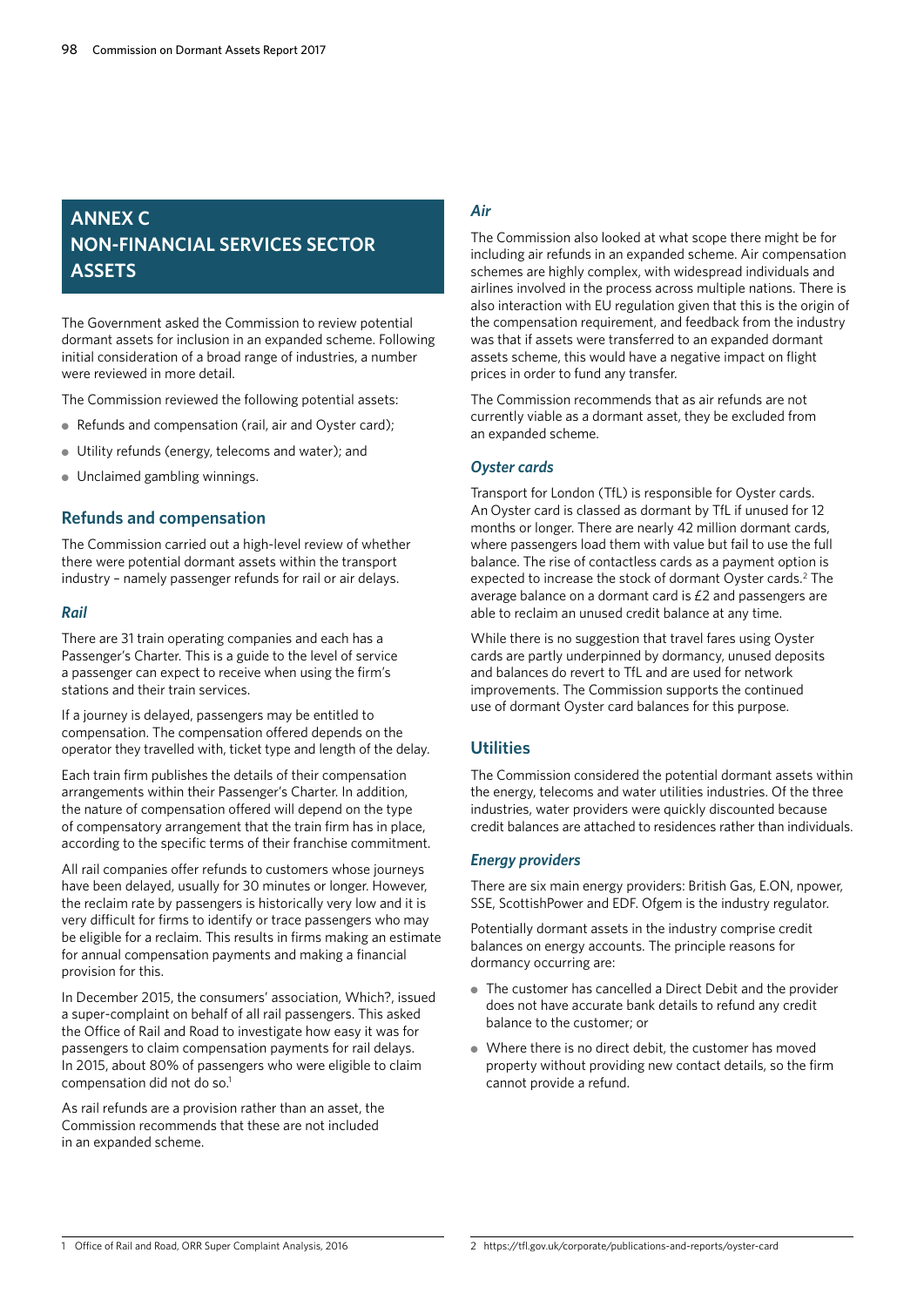The largest energy providers are participating in an Ofgem campaign. From 2014, if the energy provider has not been able to return credit balances to a customer for two consecutive years, the money is instead donated to good causes, charitable organisations of the individual supplier's choice or to support customers who are struggling to pay their energy bills.

The Commission therefore recommends that the dormant assets within the energy sector are not suitable for inclusion in an expanded scheme. The use of dormant credit balances to help support good causes, charitable organisations and vulnerable individuals struggling to pay their bills is a worthwhile use of an aggregate balance that is unlikely to be material to an expanded scheme.

## *Telecoms*

Potential dormant assets within the telecoms sector include credit balances from landlines, mobile phones, broadband and television supplies when a customer cancels their service and does not provide a change of address.

The number of products involved may make identification and valuation difficult but estimates are low, at around £10m, making it unviable for firms in terms of set-up and administrative costs, to participate in an expanded scheme.

# **Unclaimed gambling winnings**

## *Background*

For the purposes of this report, the term 'dormant accounts' only applies to online or telephone betting functions, where a customer deposits money into a betting account, and falls into two main categories:

- Unclaimed winnings, including void bets (e.g. where a horse does not run); and
- Dormant accounts, where money is deposited into a betting account. If an account is inactive for a period of time, the account is either closed or monthly maintenance fees erode the funds over time; either way the money is absorbed into the operator's profits.

When an account has remained dormant for a period of time, which varies from bookmaker to bookmaker, most betting operators will contact their customer with marketing emails and encourage them to use the money in their account.

An expanded dormant assets scheme is unlikely to gain any voluntary participation from the industry and accordingly the Commission considers that unclaimed gambling winnings should not be included in an expanded dormant assets scheme.

## **Recommendation AC1**

The inclusion of non-financial assets in an expanded scheme has been discounted by the Commission at the current time; however, the Commission recommends that Government and the reclaim fund review this stance once the expanded scheme has been in place for three years.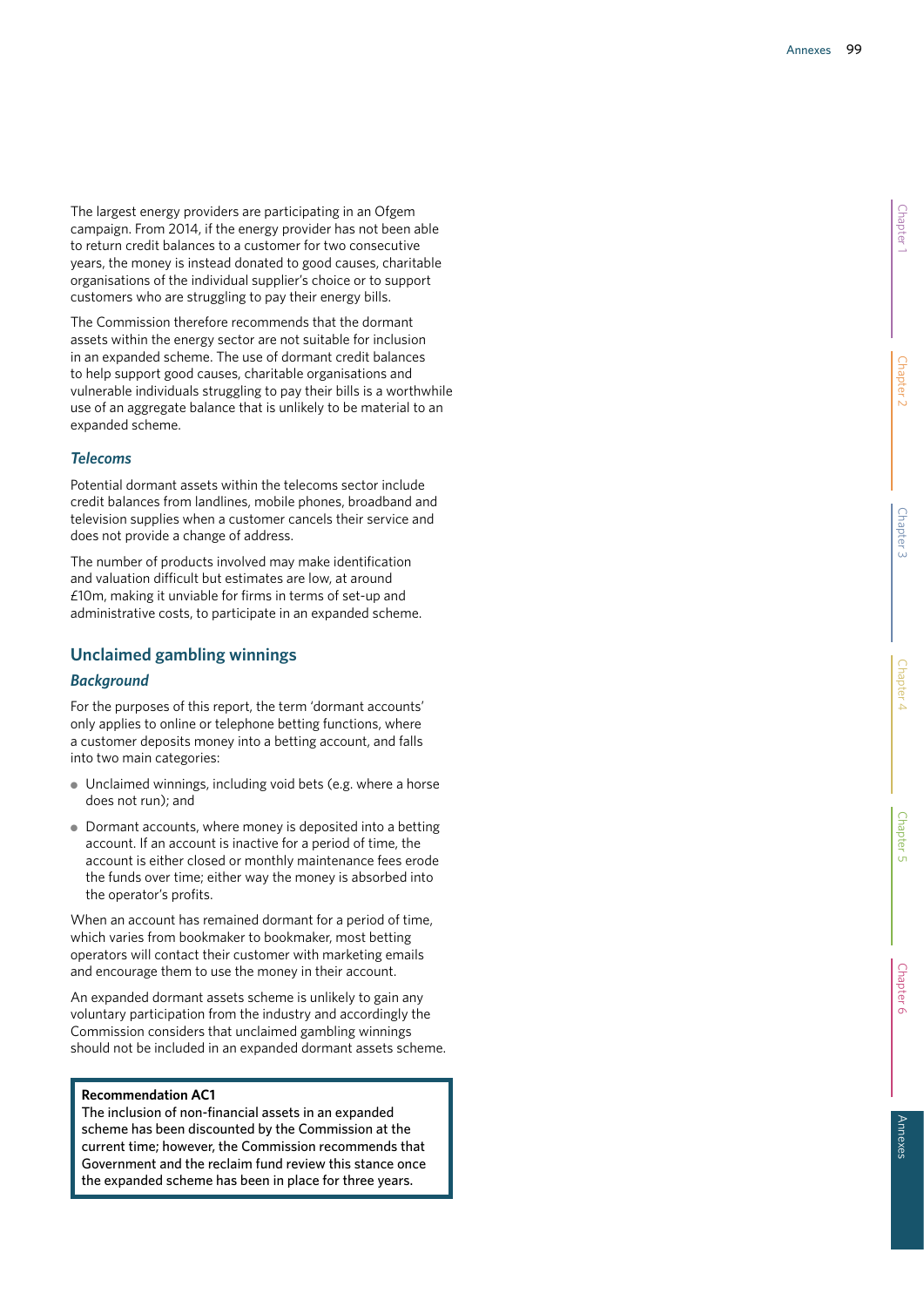# **ANNEX D INTERNATIONAL DORMANT ASSETS SCHEME COMPARISONS**

# **Summary**

The Commission has reviewed a number of international dormant asset schemes to learn any lessons that may be available, particularly as other jurisdictions have included a wider range of dormant assets than are within the scope of the current UK scheme.

What was clear was that not only are the incentives and objectives for the dormant assets schemes in each jurisdiction different, but that this array of incentives and objectives has led to a range of differently designed and administered schemes.

There is no overseas scheme which may be considered a direct equivalent for either the current UK scheme or the potential expanded UK scheme. The seemingly unique feature of the current UK scheme is that the full liability for future reclaim in perpetuity is held by an independent body, completely without recourse to central Government. This presents a unique challenge to the Commission in seeking to expand the current scheme for a wider range of assets.

The international landscape of dormant assets schemes is continually evolving. New nations are looking to establish schemes to reunite beneficial owners with their assets and use truly dormant value for societal benefit in some way. In recent months, the Commission is aware of the launch of a new dormant assets scheme in Jersey and an upswing in interest in forming a scheme to address dormant Japanese assets.

In conclusion, the UK is unable, and would not necessarily desire, to replicate the precise construction of an overseas scheme. However, a survey of their characteristics is instructive of the type of issues that an expanded UK scheme may be challenged to address.

# **Introduction**

The impetus for different nations to instigate a dormant assets scheme are many and varied. All schemes require central Government to set policies and / or legislation to underpin the scheme and it is perhaps therefore unsurprising that a number of schemes have an ultimate beneficiary that boosts national coffers. The current UK scheme is unusual, but not unique, in that it has been formed to direct any surplus to benefit UK society via good causes.

Different ultimate beneficiaries generate a different public perception of each scheme. In turn, this has a knock-on effect on: the participation levels in the scheme; whether that participation needs to be mandatory; and the degree of aggressiveness required from the supporting scheme rules.

# **Scale of international dormant asset schemes**

The Commission is aware of more than 20 nations across the world that have instigated a mechanism to address dormant assets. This does not include the separate regimes that have been implemented on a regional basis, for example at the state and provincial level in the US and Canada.

This number is also increasing with further nations considering the formation of a scheme. This can be seen by recent developments in Japan, Jersey and Guernsey.

# **Features of selected international schemes**

The Commission surveyed the way in which a number of international schemes have been constructed. The Commission had particular interest in the way that certain features, pertinent to the formation of an expanded scheme in the UK, had been implemented. The findings from this exercise are laid out in Figure D.1.

It is clear that the range of features of the various international schemes vary widely. It is also clear that the current UK dormant asset scheme features are more customer-favourable, and that the process to administer the scheme is more independent of central Government, than in other jurisdictions.

Of the selected international schemes surveyed by the Commission, those in Australia and Ireland are the closest in construction to the current UK scheme. These were reviewed in closer detail by the Commission to try to understand why the schemes in these three, ostensibly similar, jurisdictions have been constructed differently.

# **Australia**

# *Background*

The Australian Unclaimed Money scheme broadly comprises four asset types: bank accounts; matured life insurance policies; surplus company assets; and unclaimed pensions.

Australia runs a very similar bank accounts scheme to that currently existing in the UK. Following amendments to banking legislation, from 31 December 2015 bank accounts become dormant seven years after the last deposit / withdrawal. In common with bank accounts, life insurance policies also become unclaimed after seven years, although the trigger event for this timing is the policy maturing and not being claimed. Unclaimed compulsory pension (Superannuation) dormancy is determined by a range of criteria, including when beneficiaries do not claim or become uncontactable through two items of returned mail, or are inactive for more than 12 consecutive months.

Finally, company assets, which include the surplus assets of deregistered companies and security holders, are deemed dormant if the beneficial owners are uncontactable for six years.

Unclaimed money from these three areas is required to be deposited by each relevant institution with the Australian Securities and Investments Commission (ASIC) on an annual basis, and is then transferred to a central fund. Superannuation falls under the remit of the Australian Tax Office (ATO) and is held by either a Super Fund or the ATO if the dormancy threshold<sup>1</sup> has been reached.

Of further interest, the dormancy threshold for bank accounts was shortened from seven years to three years in 2012. This shortening was subsequently reversed in 2015 amid calls that three years was an inequitably brief period for individuals.

<sup>1</sup> Australian Taxation Office, Unclaimed superannuation money protocol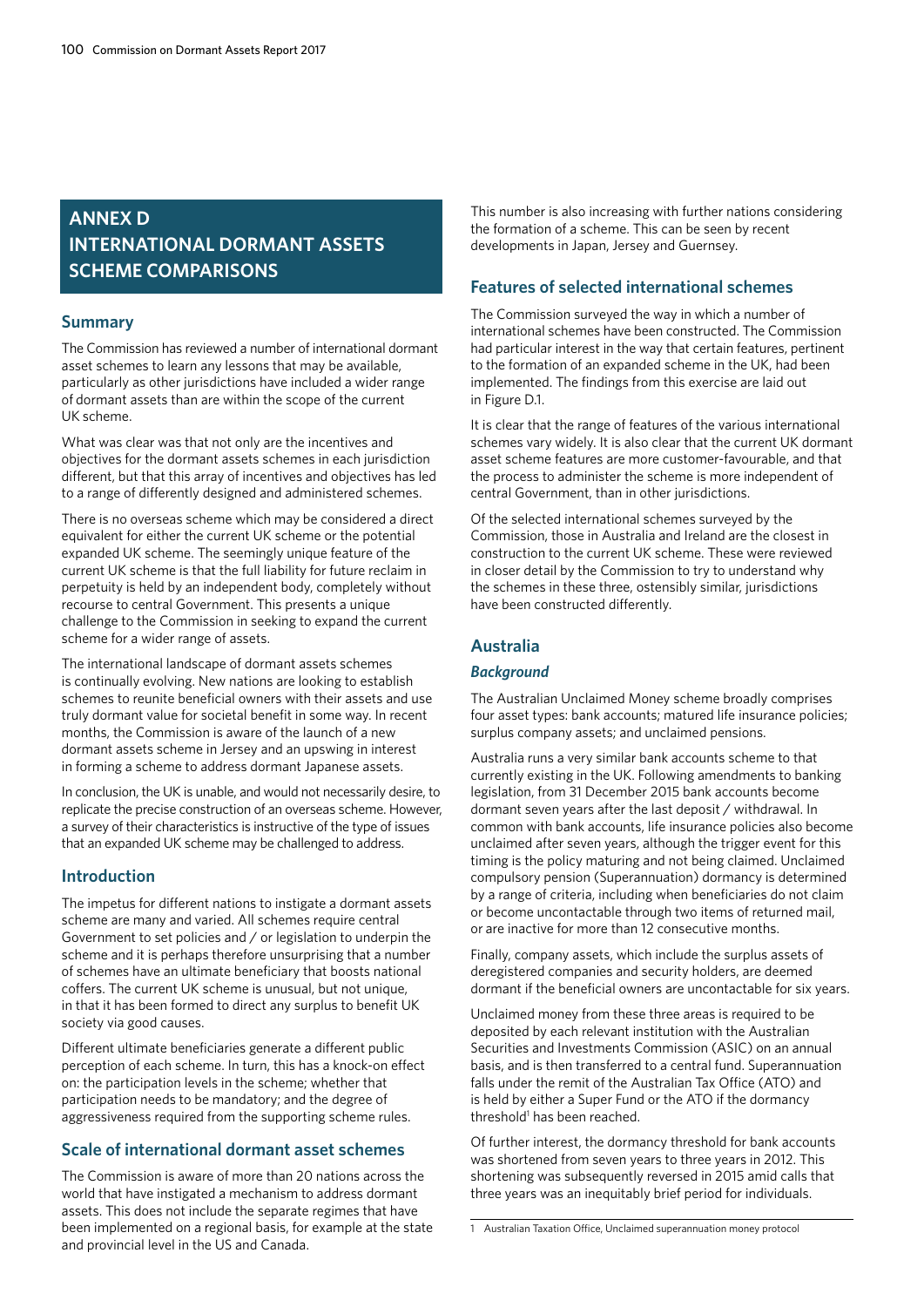| Figure D.1 - Comparison of the UK current dormant assets scheme features with those of selected international schemes |                                                                                                                                                                             |                                                        |                                                                   |                                                              |                                                |                                                                                          |
|-----------------------------------------------------------------------------------------------------------------------|-----------------------------------------------------------------------------------------------------------------------------------------------------------------------------|--------------------------------------------------------|-------------------------------------------------------------------|--------------------------------------------------------------|------------------------------------------------|------------------------------------------------------------------------------------------|
| Country                                                                                                               | In-scope assets                                                                                                                                                             | Degree for firms'<br>compulsory<br>involvement         | Ability to reclaim                                                | Post transfer<br>interest                                    | <b>Ultimate</b><br>reclaim<br>guarantor        | Use of<br>unclaimed<br>dormant assets                                                    |
| <b>UK</b>                                                                                                             | Bank and building society<br>accounts                                                                                                                                       | Voluntary<br>participation                             | Unlimited by time                                                 | Yes                                                          | Reclaim Fund<br>Ltd                            | Good causes                                                                              |
| Australia                                                                                                             | Bank accounts; life insurance<br>policies; shares / dividends;<br>investments; client money;<br>Superannuation                                                              | Mandatory<br>participation                             | Unlimited by time                                                 | Only accrues<br>post-July 2013                               | Australian<br>Government                       | Australian<br>Treasury                                                                   |
| <b>Bahamas</b>                                                                                                        | Bank accounts; bank drafts;<br>manager's cheques; money<br>orders; travellers' cheques;<br>credit card balance                                                              | Mandatory<br>participation                             | 25 years (five years for<br>balances <\$500)                      | Yes, except for<br>balances<br>$<$ \$500                     | Central Bank of<br>The Bahamas<br>for 25 years | Projects for the<br>general good of<br>society                                           |
| Belgium                                                                                                               | Bank accounts; safety deposit<br>boxes; insurance contracts                                                                                                                 | Mandatory<br>participation                             | 30 years                                                          | Yes                                                          | <b>Belgian Treasury</b>                        | <b>Belgian Treasury</b>                                                                  |
| Canada (central<br>and provincial<br>schemes)                                                                         | Insolvent distributions:<br>utilities; life insurance /<br>insurance policies; pension<br>funds; corporate dividends;<br>bank accounts; travellers'<br>cheques; tax refunds | Mandatory<br>disclosure,<br>voluntary<br>participation | Six years - unlimited by<br>time depending on<br>asset and scheme | Yes, but only<br>for some<br>assets and<br>some<br>provinces | Unknown                                        | Federal /<br>provincial<br>revenues or<br>local foundation<br>(British<br>Columbia only) |
| Ireland                                                                                                               | Bank accounts; life assurance<br>policies                                                                                                                                   | Mandatory<br>participation                             | Unlimited by time                                                 | Yes                                                          | Department<br>of Finance                       | Charitable /<br>social projects                                                          |
| Kenya                                                                                                                 | Bank accounts; insurance<br>policies; utilities; cheques; and<br>gift certificates                                                                                          | Mandatory<br>participation                             | Unlimited by time                                                 | <b>No</b>                                                    | Kenyan<br>Government                           | Unknown                                                                                  |
| New Zealand                                                                                                           | Bank accounts; life insurance<br>policies; dividends                                                                                                                        | Voluntary<br>participation                             | Unlimited by time                                                 | <b>No</b>                                                    | New Zealand<br>Crown                           | New Zealand<br>Crown                                                                     |
| <b>United States</b><br>(state schemes)                                                                               | Various                                                                                                                                                                     | Mandatory via<br>escheatment laws                      | Generally unlimited                                               | <b>No</b>                                                    | State                                          | Treated as<br>State funds                                                                |

# *Valuation*

2015 transfers from bank accounts totalled AU\$145m.<sup>2</sup> Given the shorter threshold for dormancy and the mandatory nature of the scheme, the per capita value is slightly higher than that in the UK. Of note, the Australian scheme specifically excludes accounts domiciled in Australia but held in non-Australian dollar denominations.

2015 life insurance transfers were AU\$17m. Company asset transfers were AU\$47m in 2015.

As at 2015, the balance of dormant, unclaimed Superannuation funds held was AU\$16bn.3 The average individual unclaimed fund equates to AU\$2,586 (£1,275).

# *Reclaims and surplus distribution*

Unclaimed money can be reclaimed from ASIC by the rightful owner and there is no time limit on such reclaims. However, interest only accrues and is payable from July 2013. A total of AU\$158.4m in reclaims was paid out by ASIC in 2014-15 from bank accounts, life insurance and company transfers, compared with AU\$309.6m in the prior year.<sup>4</sup>

Figures for Superannuation funds reclaimed from the ATO are not available as transfers to the scheme are reported net of reclaim activity.

2 Australian Securities & Investments Commission, Annual report, 2015

<sup>3</sup> Australian Taxation Office, Super accounts data overview, 31 December 2015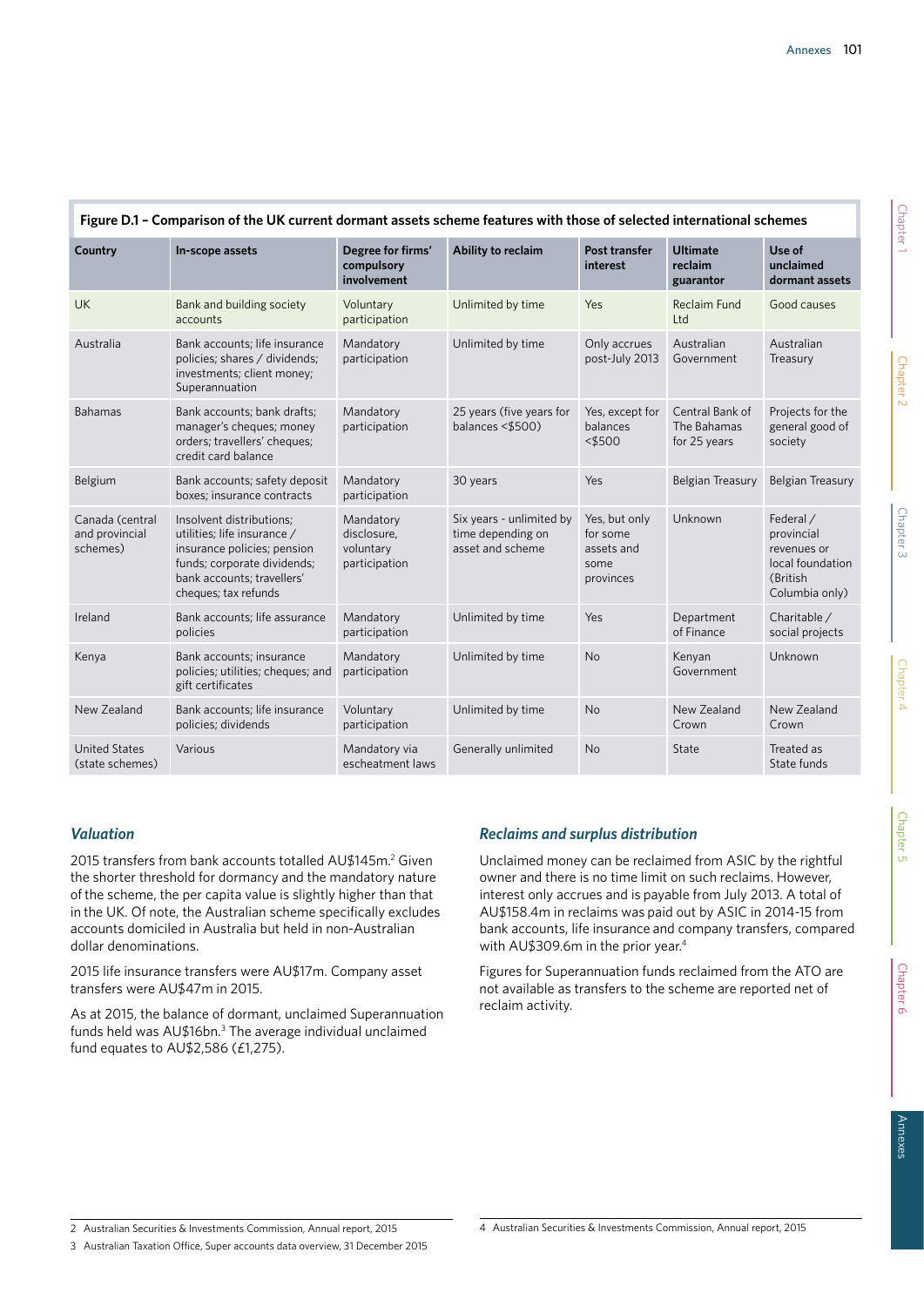## **Ireland**

# *Background*

The Ireland Dormant Accounts Fund is a mandatory scheme. It requires the transfer of dormant bank, building society and An Post accounts and unclaimed life assurance policies. The fund allows reclaims and provides a mechanism for the charitable / social disbursement of funds which are not likely to be reclaimed. The fund is administered by the National Treasury Management Agency (NTMA).

Financial institutions must contact any customer where the balance exceeds €100 and there has been no customer-initiated transaction in the previous 15 years. If the institution cannot contact the customer, the money in the account will be transferred to the Dormant Accounts Fund. The rights of the original account holder are not affected by the transfer and the beneficial owner has a guaranteed right of reclaim to their property at any time in the future from the original issuer.

Central Fund (under the remit of the Government's Department of Finance) is the guarantor of last resort and holds the ultimate liability, should the Dormant Accounts Fund be insufficient to meet reclaim demand.<sup>5</sup>

## *Valuation*

The latest available information regarding the Dormant Accounts Fund is contained within the NTMA 2014 Annual Report.<sup>6</sup> During the calendar year, the fund received dormant assets to the value of €49m to bring the held balance at the end of 2014 to €215m. A further difference from the Australian scheme is that the Irish scheme specifically includes accounts domiciled in Ireland but denominated in non-euro currencies.

# **Conclusion**

The features of each international scheme are created to be bespoke to the circumstances facing each jurisdiction. The impact for the Commission therefore, is that while some lessons may be learnt from looking to overseas experience, any recommendations need to be specific to the situation that exists in the UK and the current or potentially expanded UK dormant assets schemes.

The Commission has noted that the majority of international dormant assets schemes appear to require mandatory firm participation. However, the experience of the UK's scheme is that good results have been achieved with voluntary firm participation and that, provided participation levels are significant, this is a preferable approach for an expanded scheme in the UK.

<sup>5</sup> NTMA, Financial Statements, 31 December 2013

<sup>6</sup> NTMA, Annual Report, 31 December 2014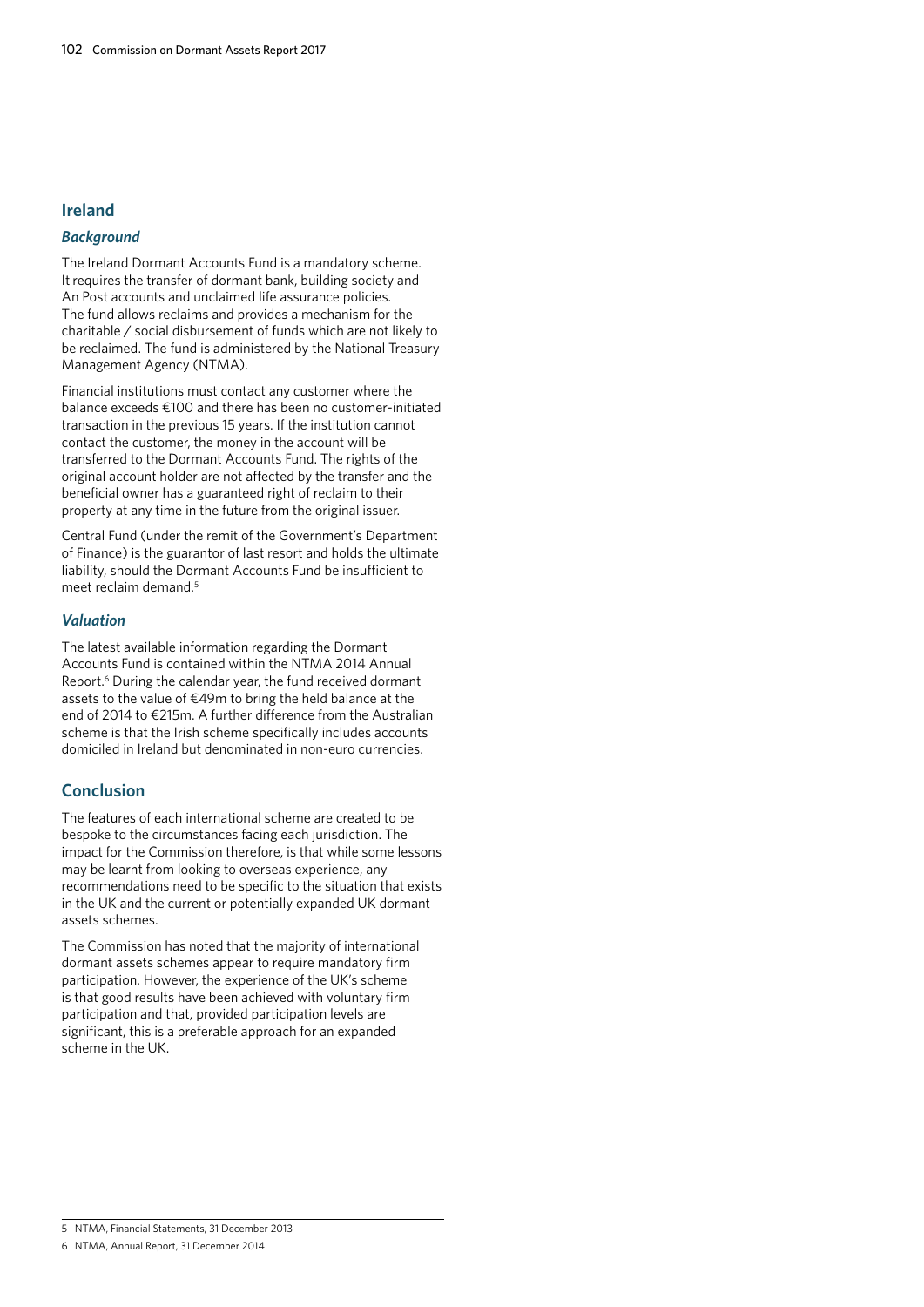# **ANNEX E CALL FOR EVIDENCE: A SUMMARY OF THE KEY THEMES**

In the summer of 2016, the Commission carried out a targeted call for evidence, writing to around 200 organisations across both the financial services and non-financial services sectors, including trade and regulatory bodies and individual firms, to seek views on how an expanded dormant assets scheme might work.

Nearly 100 responses were received, and the Commission thanks all the participants who took the time to submit information. Of those responses received, a number were from non-financial services industries, including gambling, utilities, and transport. These are all industries holding potential dormant assets that the Commission wished to understand more fully.

Following the responses provided, the Commission made the decision to concentrate its efforts solely on the financial services sector. This annex summarises six themes that emerged from the responses received from the banking, insurance and pensions, and investment and wealth management industries.

# **Definition of dormancy**

Given the diversity of potential new assets in an expanded scheme, there was unsurprisingly little cross-industry agreement on how best to define dormancy.

Banking respondents agreed that the current definition of 15 years of no customer-initiated contact remains the most appropriate definition of dormancy.

Insurance and pensions respondents reported that the current definition was unhelpful because the long-term nature of life insurance and pensions products means it is quite common for customers not to contact their provider for very long periods of time. Respondents also felt that 'dormancy' was not a helpful term for them to use, preferring instead 'unclaimed'. The industry reported that the best way to define dormancy was by way of a combination of a trigger event, such as policy maturity / selected retirement age / actual or expected death of policyholder; a period of time thereafter of no customer contact; and failure to successfully reunite customers or beneficiaries with their assets.

The investment and wealth management industry also felt that the current scheme's definition was inappropriate for their use, given the long-term nature of many of their products. Respondents indicated that the definition will need to differ on an asset-by-asset basis, partly according to whether the asset is in a cash or non-cash form. The definition should also incorporate a combination of a period of no contact followed by a period of unsuccessful attempted reuniting.

# **Voluntary versus mandatory firm participation in an expanded scheme**

There were mixed views across the three industries on the merits of voluntary versus mandatory participation. As expected, banking industry feedback was that the current scheme is working well, and changing the scheme to feature mandatory participation would not be necessary. That said, some respondents raised the point that mandatory participation would help create a more level playing field, and greater transparency for the customer, across the industry.

The majority of insurance and pensions respondents were in favour of voluntary participation because it would provide firms with flexibility to decide when and how to take part in the scheme. Respondents also proffered the view that voluntary participation would enable them to initially opt in for some products, and then bring other products in at a later date once systems or operational complexities had been resolved. Some respondents expressed the view that voluntary participation would enable them to divert some of the unclaimed assets to their own favoured charities. Respondents were concerned that a scheme with mandatory participation might impose undue cost on providers, especially if it was 'one size fits all' in nature.

Investment and wealth management responses were similar in many ways to those of the insurance and pensions industry, preferring participation on a voluntary basis due to the complexity of creating and enforcing a scheme with mandatory participation. Voluntary participation would also provide firms with flexibility and time to deal with important operational issues, and allow for a possible phased approach to a firm's participation.

Respondents also raised a concern about the possible cost burden of mandatory participation, particularly given the large number of small firms in the industry. Despite the general preference for voluntary participation, it was noted by representatives of collective investment trustees that mandatory participation might be required in order to overcome difficulties caused by trustees' fiduciary duties to investors under trust law.

# **Legislation and regulation**

There were a number of regulatory and legislative issues highlighted across the three industries in responses to the call for evidence. Banks already participating in the current scheme felt the current legislation is fit for purpose, but acknowledged that bringing any new assets into scope would require legislative change and further clarity regarding their treatment.

The key issues requiring attention as part of an expanded scheme identified by the insurance and pensions, and investment and wealth management industries were:

- concern about the fair treatment of customers if they were unable to reclaim the full transferred asset by reference to its pre-transfer form;
- statutory measures to discharge providers from liability following transfer;
- a mechanism to facilitate transfer in the first place;
- preservation of a customer's tax position on reclaim;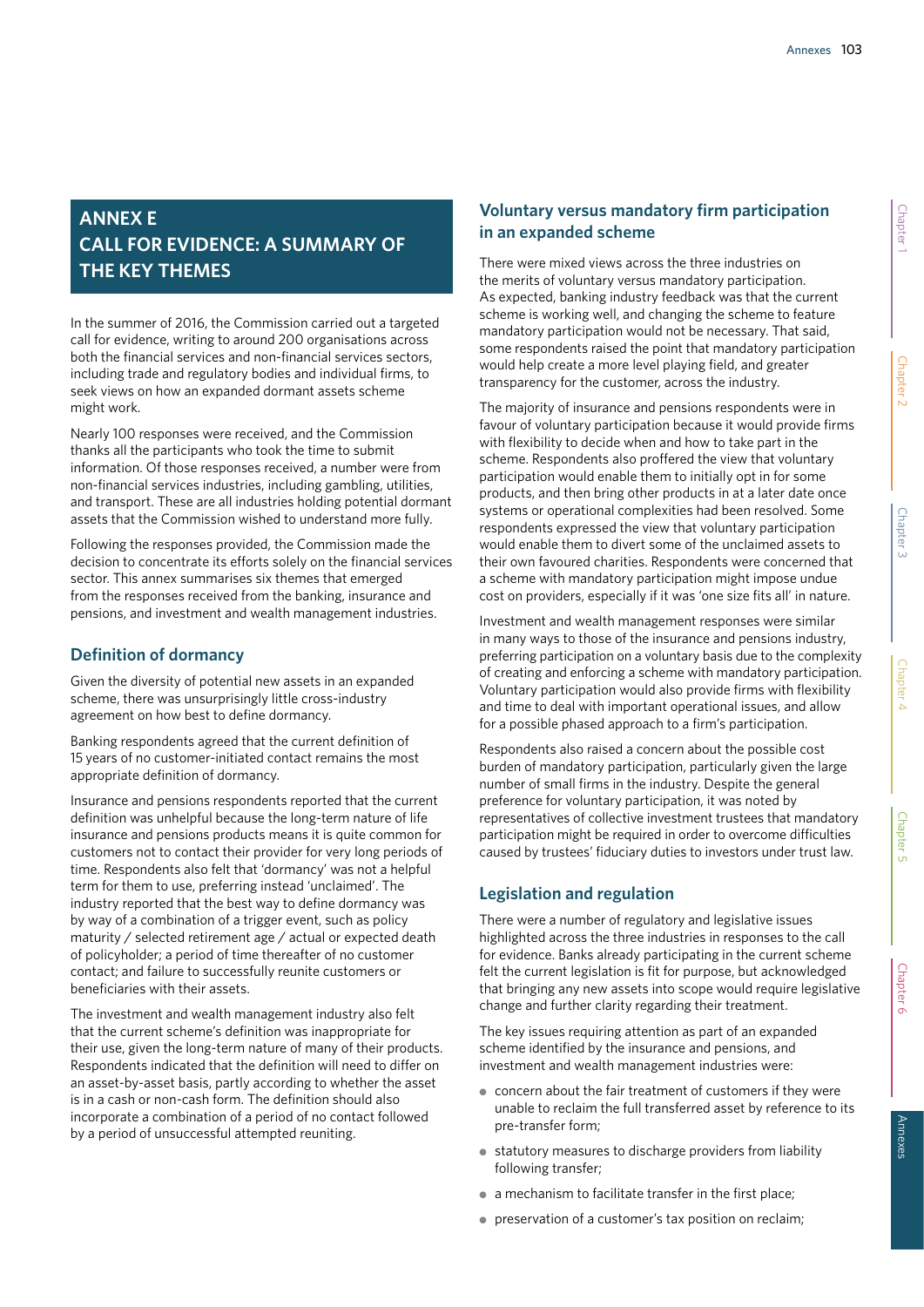- data protection issues with transfer, and for providers thereafter;
- FCA rules:
- trust law; and
- compatibility with both English and Scottish law.

## **Current treatment of dormant assets**

In the banking industry, the majority of major retail banks are participating in the current scheme whereas in other industries, identifying and treating dormant assets is an unknown or limited concept. Generally within the investment and wealth management industry, dormant assets do not exist as a concept. Respondents to the call for evidence were far more comfortable with assets termed as 'gone-aways'. These are customers for whom communications have been returned or payments remain unbanked. Industry practice in attempting to reunite such customers is highly variable.

While FCA Client Assets Sourcebook (CASS) rules exist within the investment and wealth management industry, these are not used extensively to facilitate charitable donation. It was felt by respondents that the CASS stipulations are by turns too prescriptive (in terms of the means to recontact customers and low value of de minimis amounts) and not prescriptive enough (with an undefined concept of 'best efforts' for required efforts to reunite). It was also felt that the CASS rules have a critical limitation as the liability for reclaim does not move away from the transferor, thereby restricting the commercial benefit of using the CASS procedure.

Similarly, within the insurance and pensions industry, there was no generally agreed current definition of dormancy. Instead, respondents use factors such as gone-away status or a lack of contact from customers to drive certain internal actions to try to deal with dormant or unclaimed policies. However, dealing with did not include passing the proceeds of these policies to charity, as the vast majority of respondents continued to retain unclaimed assets.

# **Cost / profit impact**

A number of banks (both those participating in the current scheme and newer, smaller institutions) raised concerns that mandatory participation in a scheme could prove costly in terms of both set-up and customer notification costs (one organisation costed the notification of changes to account terms and conditions at £300k). This concern regarding expense was consistent across all three financial services industries considered by the Commission. However, without knowledge of the particulars of an expanded scheme, no respondent could accurately quantify this.

Within the investment and wealth management sector, some respondents felt that participation in the scheme could end up having a positive profit impact as firms might be able to transfer a large number of the low value balances which have a disproportionately high cost, particularly due to ongoing CASS reporting requirements. They also cited potential long-term benefits from cleaning up legacy databases, assisting them in progressively modernising their IT architecture over time.

## **Reason for loss of contact**

There was agreement in responses across the three industries considered by the Commission that the primary reasons for losing contact with customers were: customer failure to notify institutions of new address details when moving property; or the death of the beneficial owner.

Following the initial loss of contact, the assorted and varied efforts made by firms to reunite beneficial owners with assets have differing levels of success. Some respondents even noted that when they had managed to successfully trace a customer they were unable to re-engage with them, possibly because the customer suspected that communications were some form of scam.

# **Conclusion**

It must be noted, that the call for evidence was not a public consultation; rather a small-scale and carefully targeted exercise, aimed at key organisations. This annex summarises trends within the responses received to the call for evidence from the three financial services industries considered by the Commission only.

The Commission wishes to make clear that the identification of themes does not represent a consensus, or indeed necessarily a majority view, across either an industry or the financial services sector unless specifically identified as such.

Respondents drew attention to the fact that it was difficult for them to definitively respond to some questions as there was no expanded scheme framework proposal upon which they could base their thinking. For example, responses to the question concerning whether participation in a scheme should be mandatory might change depending upon the implications of expanded scheme design and asset inclusion. Likewise, providing an accurate costing of an expanded scheme for the purpose of a cost-benefit analysis proved to be very difficult for firms without an expanded scheme proposal.

While the Commission's recommendations have taken account of the views expressed by respondents, it should be noted that, as only a limited number of organisations were asked to respond to the call for evidence, further work will be required in order to provide a framework proposal, and an industry-wide consultation needed before implementation can be considered.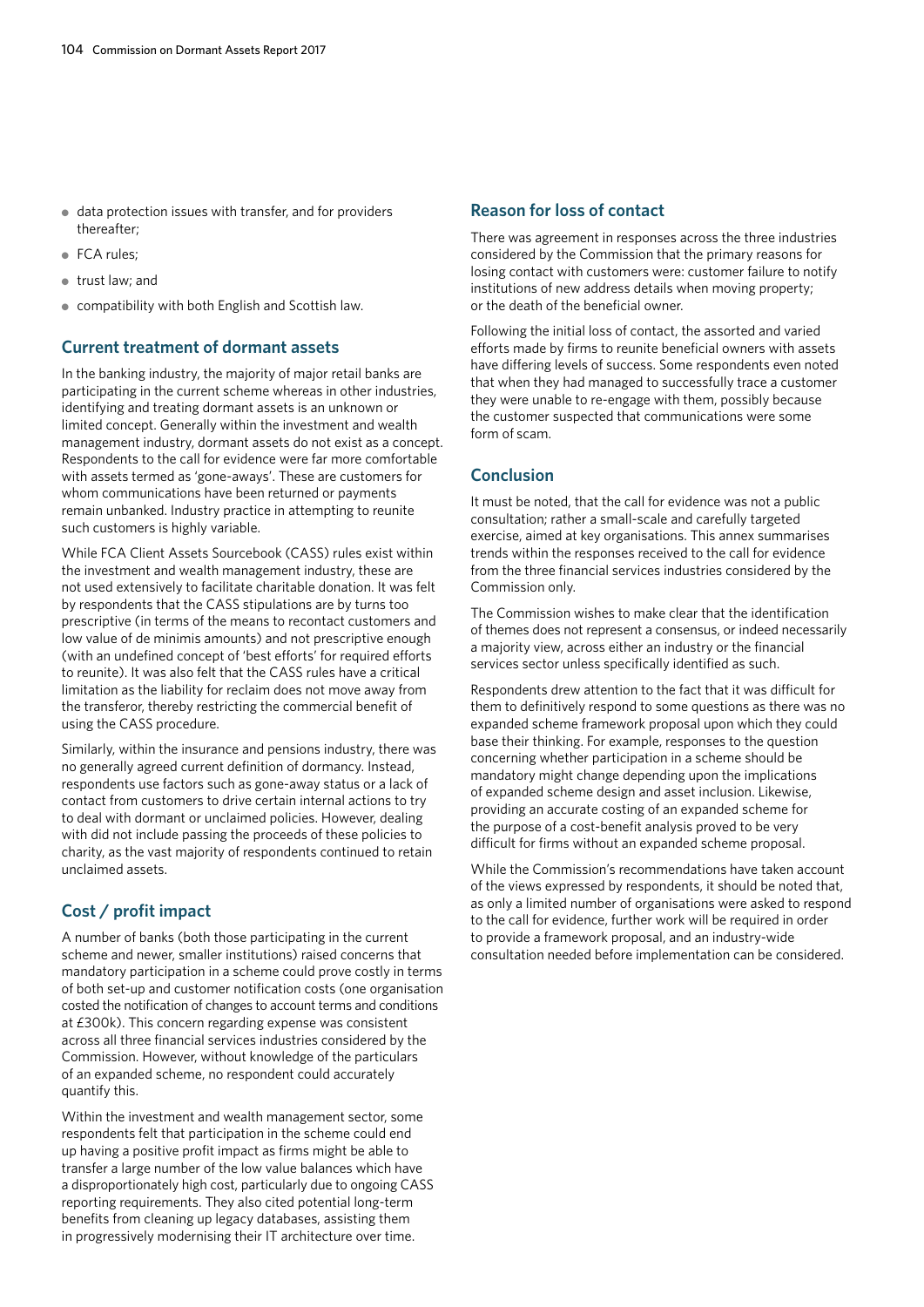# **ANNEX F BACKGROUND TO THE DORMANT ASSETS SCHEME IN THE UK**

# **The Dormant Bank and Building Society Accounts Act 2008**

The Dormant Bank and Building Society Accounts Act 2008 (the Act), was passed in November 2008. The Act classifies bank and building society accounts as dormant when they have not had any customer-initiated activity for more than 15 years. The Act enables banks and building societies to transfer the money held in dormant accounts to a reclaim fund.

In March 2011 authorisation was granted by the then Financial Services Authority to establish Reclaim Fund Ltd (RFL). RFL was set up by the Co-operative Banking Group Limited (CBG), a 100% owned subsidiary of the Co-operative Group, to administer the process of the dormant assets scheme.

RFL is responsible for managing dormant account money, meeting reclaims and passing surplus money to the Big Lottery Fund (BLF) for distribution to good causes. RFL is also responsible for ensuring that enough funds are retained to meet any future reclaims so customers are always able to reclaim money held in accounts they may have forgotten about.

# **The current dormant assets scheme**

The dormant assets scheme is voluntary for firms to participate in, and has been successful in terms of participation and money transferred to the scheme. The majority of main high street retail banks and building societies participate. This means that institutions holding over 90% of personal deposits in the UK are voluntarily utilising the Act to make dormant account money available to good causes.

The Act also provides for an alternative scheme which enables smaller banks and building societies – as an alternative to transferring dormant account money through the main scheme – to make dormant account money available to both BLF and specific local causes of their choice. Currently there are no participants in the alternative scheme.

It was initially estimated that approximately £400m of dormant balances would eventually be transferred by banks and building societies to RFL. In fact, since inception in 2011 a total of £980m (unaudited) has been transferred to RFL until the end of December 2016. Of that, £362m (unaudited) has been distributed to BLF for onward distribution.